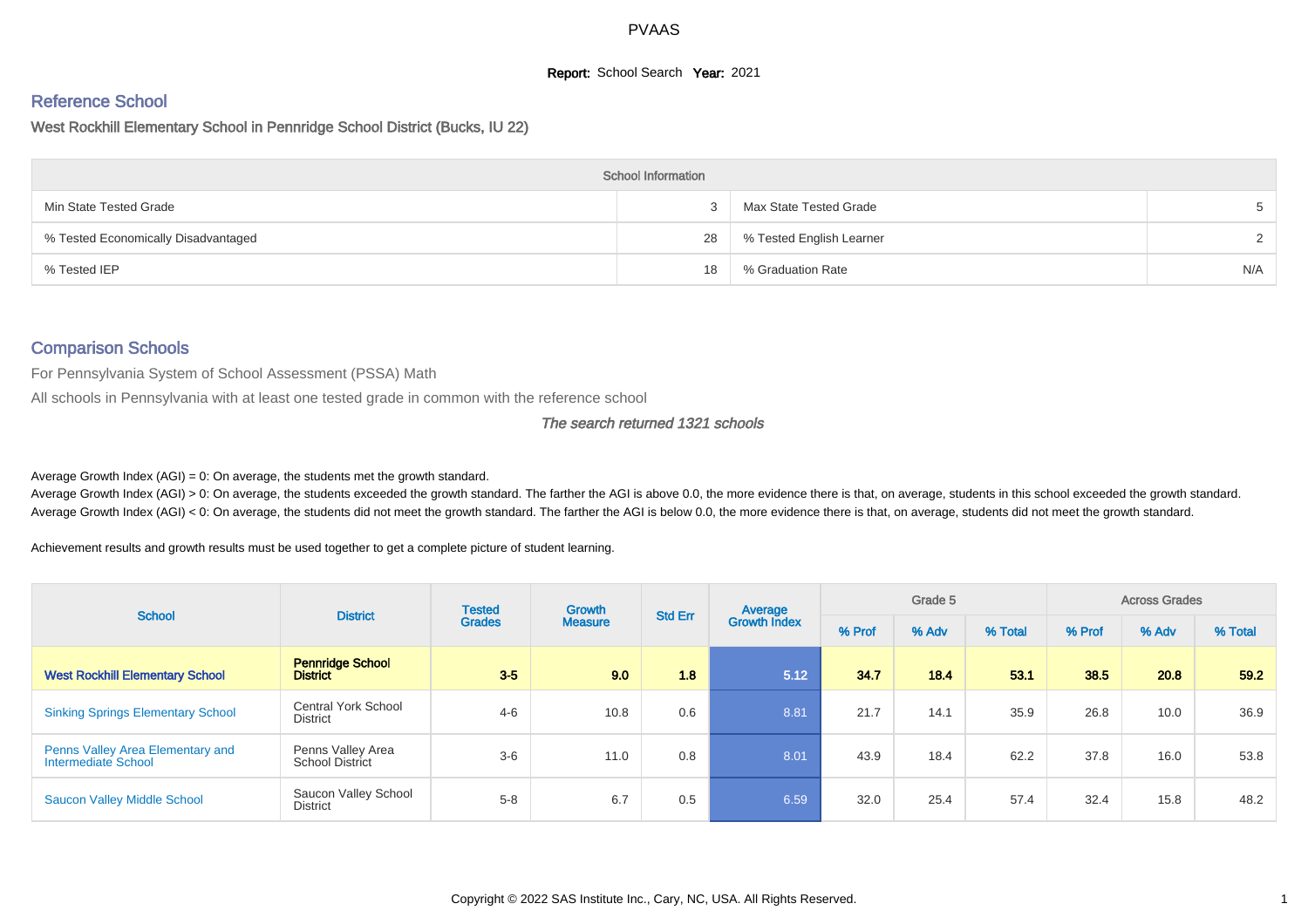| <b>School</b>                              | <b>District</b>                                   | <b>Tested</b> | Growth         | <b>Std Err</b> |                                |        | Grade 5 |         |        | <b>Across Grades</b> |         |
|--------------------------------------------|---------------------------------------------------|---------------|----------------|----------------|--------------------------------|--------|---------|---------|--------|----------------------|---------|
|                                            |                                                   | <b>Grades</b> | <b>Measure</b> |                | <b>Average</b><br>Growth Index | % Prof | % Adv   | % Total | % Prof | % Adv                | % Total |
| <b>West Rockhill Elementary School</b>     | <b>Pennridge School</b><br><b>District</b>        | $3-5$         | 9.0            | 1.8            | 5.12                           | 34.7   | 18.4    | 53.1    | 38.5   | 20.8                 | 59.2    |
| <b>Hopewell Elementary School</b>          | Oxford Area School<br><b>District</b>             | $5-6$         | 7.0            | 0.6            | 6.02                           | 24.0   | 8.0     | 32.0    | 26.2   | 7.6                  | 33.8    |
| David E Williams Middle School             | Montour School<br><b>District</b>                 | $5-8$         | 5.0            | 0.4            | 1.98                           | 32.2   | 25.4    | 57.6    | 29.0   | 28.2                 | 57.1    |
| <b>Bear Creek School</b>                   | Elizabethtown Area<br><b>School District</b>      | $4 - 6$       | 4.7            | 0.5            | 8.80                           | 30.0   | 22.8    | 52.8    | 27.5   | 16.8                 | 44.3    |
| <b>Butler Middle School</b>                | <b>Butler Area School</b><br><b>District</b>      | $5-6$         | 4.6            | 0.4            | 10.39                          | 36.8   | 13.9    | 50.6    | 29.7   | 9.5                  | 39.2    |
| Landisville Intermediate Center            | <b>Hempfield School</b><br><b>District</b>        | $4 - 6$       | 8.1            | 0.8            | 6.58                           | 29.9   | 20.4    | 50.4    | 30.0   | 22.0                 | 51.9    |
| <b>Hickory Grove Elementary School</b>     | <b>Brookville Area School</b><br><b>District</b>  | $3-6$         | 9.0            | 0.9            | 2.61                           | 16.8   | 13.9    | 30.7    | 24.6   | 11.6                 | 36.1    |
| <b>Manheim Central Middle School</b>       | Manheim Central<br><b>School District</b>         | $5-8$         | 2.8            | 0.4            | 6.56                           | 25.4   | 7.6     | 33.0    | 21.2   | 6.2                  | 27.4    |
| <b>Circle Of Seasons Charter School</b>    | <b>Circle Of Seasons</b><br><b>Charter School</b> | $3 - 8$       | 12.3           | 1.2            | 6.19                           | 20.0   | 5.7     | 25.7    | 20.9   | 7.9                  | 28.8    |
| <b>Donaldson Elementary School</b>         | West Allegheny<br>School District                 | $3-5$         | 12.6           | 1.2            | 10.25                          | 40.7   | 48.4    | 89.0    | 35.5   | 48.7                 | 84.2    |
| John R Bonfield Elementary School          | <b>Warwick School</b><br><b>District</b>          | $3-6$         | 9.5            | 1.0            | 6.98                           | 33.0   | 9.9     | 42.9    | 27.4   | 9.9                  | 37.3    |
| <b>Eshleman Elementary School</b>          | Penn Manor School<br><b>District</b>              | $3-6$         | 13.0           | 1.4            | 5.48                           | 34.1   | 27.3    | 61.4    | 32.9   | 25.9                 | 58.8    |
| <b>Reiffton School</b>                     | Exeter Township<br><b>School District</b>         | $5-6$         | 5.1            | 0.5            | 5.34                           | 28.9   | 9.8     | 38.6    | 28.0   | 9.4                  | 37.4    |
| <b>Radnor Elementary School</b>            | Radnor Township<br><b>School District</b>         | $3-5$         | 11.5           | 1.2            | 9.26                           | 40.7   | 41.8    | 82.4    | 41.5   | 33.5                 | 75.0    |
| Conewago Valley Intermediate School        | Conewago Valley<br>School District                | $4 - 6$       | 4.5            | $0.5\,$        | 5.10                           | 26.6   | 8.8     | 35.4    | 28.1   | 10.1                 | 38.2    |
| <b>Franklin Township Elementary School</b> | Gettysburg Area<br>School District                | $3-5$         | 12.8           | 1.5            | 8.64                           | 31.8   | 24.2    | 56.1    | 30.4   | 25.5                 | 55.9    |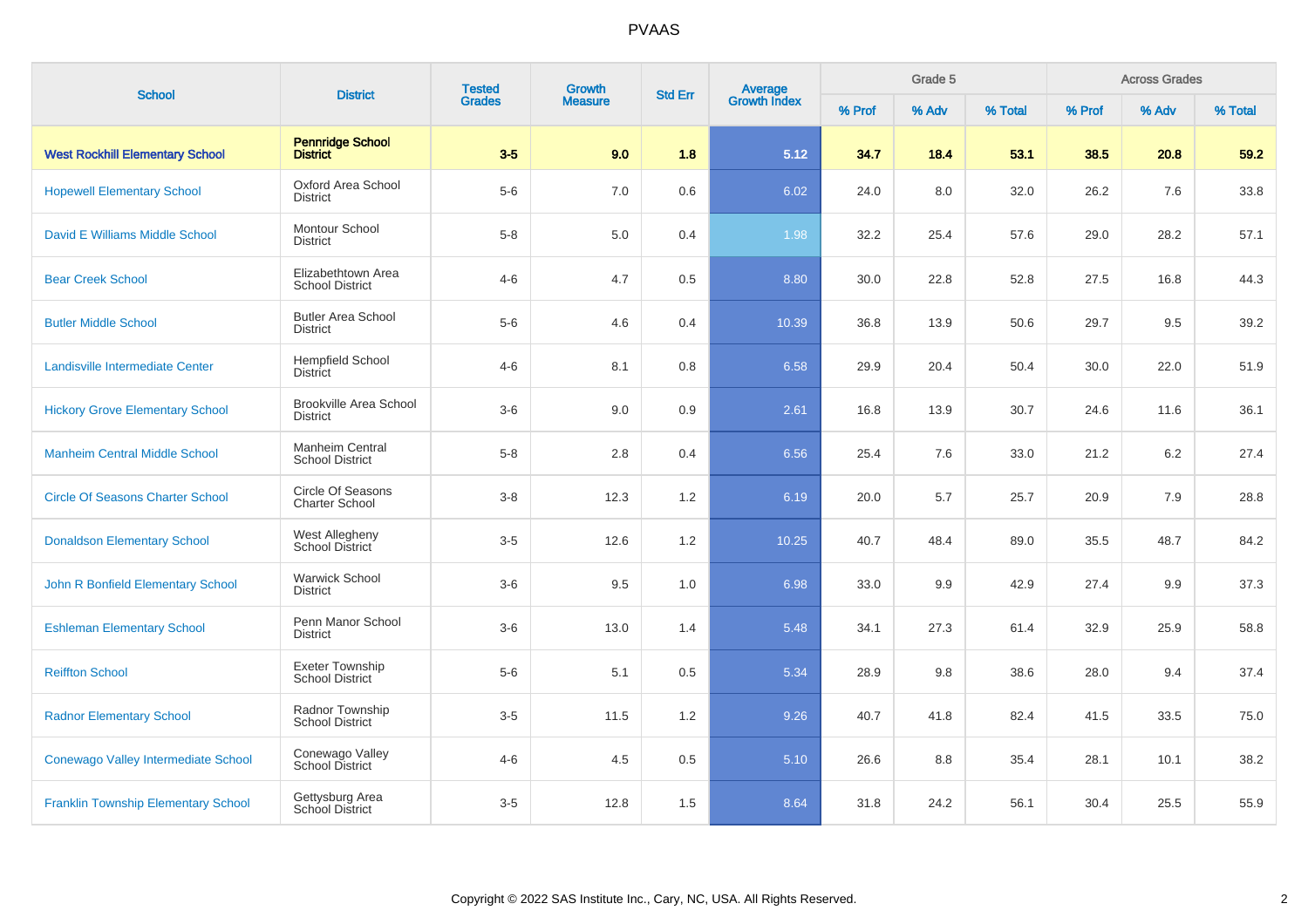| <b>School</b>                          | <b>District</b>                                 | <b>Tested</b> | Growth         | <b>Std Err</b> |                                |        | Grade 5 |         |        | <b>Across Grades</b> |         |
|----------------------------------------|-------------------------------------------------|---------------|----------------|----------------|--------------------------------|--------|---------|---------|--------|----------------------|---------|
|                                        |                                                 | <b>Grades</b> | <b>Measure</b> |                | <b>Average</b><br>Growth Index | % Prof | % Adv   | % Total | % Prof | % Adv                | % Total |
| <b>West Rockhill Elementary School</b> | <b>Pennridge School</b><br><b>District</b>      | $3-5$         | 9.0            | 1.8            | 5.12                           | 34.7   | 18.4    | 53.1    | 38.5   | 20.8                 | 59.2    |
| <b>Elk Lake Elementary School</b>      | Elk Lake School<br><b>District</b>              | $3-6$         | 7.5            | $0.9\,$        | 3.81                           | 17.5   | 3.8     | 21.2    | 27.7   | 8.9                  | 36.6    |
| <b>Chief Shikellamy School</b>         | Shikellamy School<br><b>District</b>            | $3-5$         | 14.0           | 1.7            | 8.23                           | 18.2   | 10.9    | 29.1    | 20.5   | 5.1                  | 25.6    |
| <b>James W Parker Middle School</b>    | <b>General Mclane</b><br><b>School District</b> | $5-8$         | 3.9            | 0.5            | $-0.36$                        | 36.9   | 15.4    | 52.4    | 29.2   | 14.5                 | 43.8    |
| <b>Homer-Center Elementary School</b>  | Homer-Center School<br><b>District</b>          | $3-6$         | 9.3            | 1.1            | 5.28                           | 31.8   | 17.5    | 49.2    | 30.2   | 8.1                  | 38.3    |
| Lewistown Intermediate School          | <b>Mifflin County School</b><br><b>District</b> | $4 - 5$       | 6.7            | 0.8            | 8.06                           | 26.5   | 9.5     | 36.0    | 24.7   | 7.0                  | 31.7    |
| <b>North Hills Elementary School</b>   | <b>Central York School</b><br><b>District</b>   | $3-6$         | 5.2            | 0.6            | 3.49                           | 18.4   | 6.6     | 25.0    | 18.0   | 5.2                  | 23.2    |
| <b>Lenape Elementary School</b>        | Armstrong School<br><b>District</b>             | $3-6$         | 6.7            | 0.9            | 4.35                           | 20.6   | 14.1    | 34.8    | 25.1   | 9.0                  | 34.1    |
| <b>Towanda Area Elementary School</b>  | Towanda Area School<br><b>District</b>          | $3-6$         | 6.0            | 0.8            | 2.92                           | 22.7   | 15.1    | 37.8    | 21.0   | 11.6                 | 32.6    |
| <b>Merion Elementary School</b>        | Lower Merion School<br><b>District</b>          | $3-5$         | 9.9            | 1.3            | 7.75                           | 22.3   | 60.6    | 83.0    | 28.4   | 56.5                 | 84.9    |
| <b>Linntown Elementary School</b>      | Lewisburg Area<br>School District               | $4 - 5$       | 8.7            | 1.1            | 7.69                           | 33.9   | 28.6    | 62.5    | 30.7   | 31.9                 | 62.6    |
| <b>Frankstown Elementary School</b>    | Hollidaysburg Area<br>School District           | $3-6$         | 6.5            | 0.8            | 7.09                           | 26.7   | 21.0    | 47.6    | 32.4   | 15.6                 | 47.9    |
| <b>Central Columbia Middle School</b>  | Central Columbia<br><b>School District</b>      | $5-8$         | 3.8            | 0.5            | 2.24                           | 30.5   | 25.2    | 55.6    | 30.5   | 21.4                 | 51.8    |
| <b>Skippack Elementary School</b>      | Perkiomen Valley<br><b>School District</b>      | $3-5$         | 8.1            | 1.1            | 7.61                           | 31.4   | 24.8    | 56.2    | 36.3   | 24.0                 | 60.3    |
| <b>Clark Wood Elementary School</b>    | Northern Tioga School<br><b>District</b>        | $3-6$         | 10.9           | 1.4            | 5.02                           | 35.1   | 13.5    | 48.6    | 30.6   | 6.4                  | 36.9    |
| <b>Foot Of Ten Elementary School</b>   | Hollidaysburg Area<br>School District           | $3-6$         | 7.3            | 1.0            | 2.80                           | 30.6   | 16.7    | 47.2    | 28.0   | 13.2                 | 41.2    |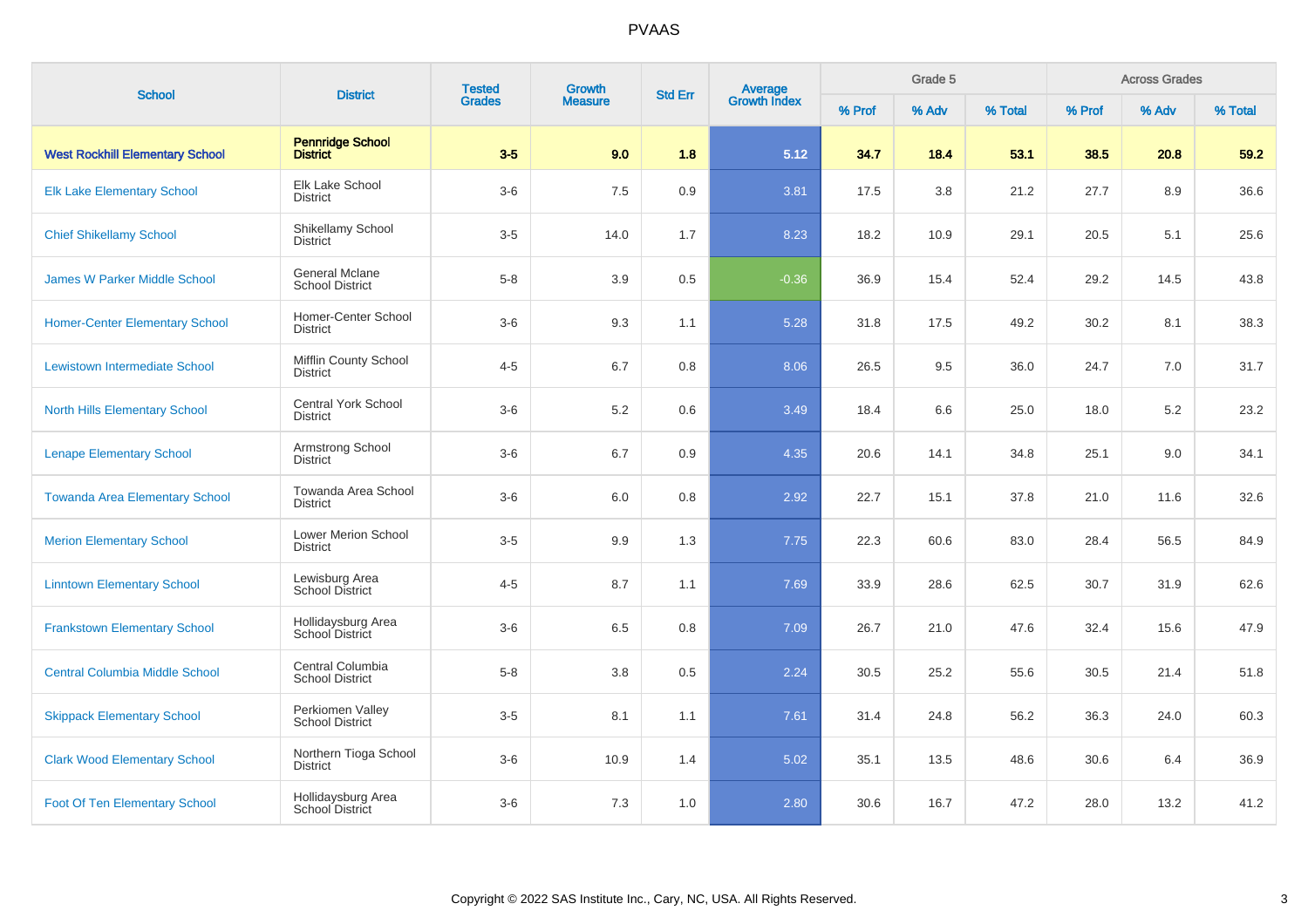| <b>School</b>                                           | <b>District</b>                                      | <b>Tested</b> | Growth         | <b>Std Err</b> |                                |        | Grade 5 |         |        | <b>Across Grades</b> |         |
|---------------------------------------------------------|------------------------------------------------------|---------------|----------------|----------------|--------------------------------|--------|---------|---------|--------|----------------------|---------|
|                                                         |                                                      | <b>Grades</b> | <b>Measure</b> |                | <b>Average</b><br>Growth Index | % Prof | % Adv   | % Total | % Prof | % Adv                | % Total |
| <b>West Rockhill Elementary School</b>                  | <b>Pennridge School</b><br><b>District</b>           | $3-5$         | 9.0            | 1.8            | 5.12                           | 34.7   | 18.4    | 53.1    | 38.5   | 20.8                 | 59.2    |
| <b>Hershey Intermediate Elementary</b><br><b>School</b> | Derry Township<br>School District                    | $4 - 5$       | 6.9            | 0.9            | 7.58                           | 39.3   | 28.6    | 68.0    | 36.4   | 28.8                 | 65.2    |
| <b>Standing Stone Elementary School</b>                 | Huntingdon Area<br>School District                   | $3-5$         | 11.2           | 1.5            | 7.57                           | 18.5   | 10.8    | 29.2    | 21.2   | 8.6                  | 29.8    |
| <b>Mid Valley Elementary Center</b>                     | Mid Valley School<br><b>District</b>                 | $3-6$         | 5.9            | 0.8            | 5.30                           | 22.9   | 10.4    | 33.3    | 21.8   | 7.2                  | 29.0    |
| <b>Universal Daroff Charter School</b>                  | <b>Universal Daroff</b><br><b>Charter School</b>     | $3-8$         | 6.1            | 0.8            | 4.64                           | 1.6    | 1.6     | 3.2     | 2.2    | 0.3                  | 2.5     |
| <b>Cold Spring Elementary School</b>                    | <b>Central Bucks School</b><br><b>District</b>       | $3-6$         | 7.9            | 1.1            | 7.04                           | 47.5   | 21.3    | 68.8    | 37.9   | 21.0                 | 58.9    |
| <b>Wallingford Elementary School</b>                    | Wallingford-<br>Swarthmore School<br><b>District</b> | $3-5$         | 9.5            | 1.3            | 7.46                           | 42.2   | 36.1    | 78.3    | 40.7   | 39.1                 | 79.8    |
| <b>Marion-Walker Elementary School</b>                  | <b>Bellefonte Area</b><br><b>School District</b>     | $3-5$         | 10.4           | 1.4            | 7.44                           | 35.7   | 31.4    | 67.1    | 37.2   | 28.7                 | 66.0    |
| <b>John Beck Elementary School</b>                      | <b>Warwick School</b><br><b>District</b>             | $3-6$         | 7.9            | 1.1            | 5.36                           | 49.2   | 16.4    | 65.6    | 36.8   | 17.8                 | 54.6    |
| <b>Wilson Elementary School</b>                         | West Allegheny<br>School District                    | $3-5$         | 10.5           | 1.4            | 7.37                           | 27.3   | 48.0    | 75.3    | 29.9   | 49.8                 | 79.6    |
| <b>Salford Hills Elementary School</b>                  | Souderton Area<br><b>School District</b>             | $3-5$         | 10.6           | 1.4            | 7.36                           | 44.1   | 32.4    | 76.5    | 37.1   | 37.1                 | 74.2    |
| <b>Mountain View Elementary School</b>                  | Mountain View School<br><b>District</b>              | $3-6$         | 6.8            | 1.1            | 5.98                           | 28.3   | 1.7     | 30.0    | 18.8   | 2.2                  | 21.1    |
| <b>Liberty-Valley Elementary School</b>                 | Danville Area School<br><b>District</b>              | $3-5$         | 7.0            | 1.0            | 7.33                           | 33.8   | 25.6    | 59.4    | 32.0   | 24.2                 | 56.1    |
| <b>S S Palmer Elementary School</b>                     | Palmerton Area<br><b>School District</b>             | $3-6$         | 7.5            | 1.0            | 0.15                           | 30.5   | 10.2    | 40.7    | 30.8   | 4.7                  | 35.6    |
| <b>Southside Elementary School</b>                      | Huntingdon Area<br>School District                   | $3-5$         | 11.7           | 1.7            | 7.04                           | 30.6   | 16.3    | 46.9    | 26.1   | 17.6                 | 43.7    |
| <b>Jamison Elementary School</b>                        | <b>Central Bucks School</b><br><b>District</b>       | $3-6$         | 6.5            | 1.0            | 6.58                           | 25.4   | 34.3    | 59.7    | 35.7   | 27.4                 | 63.1    |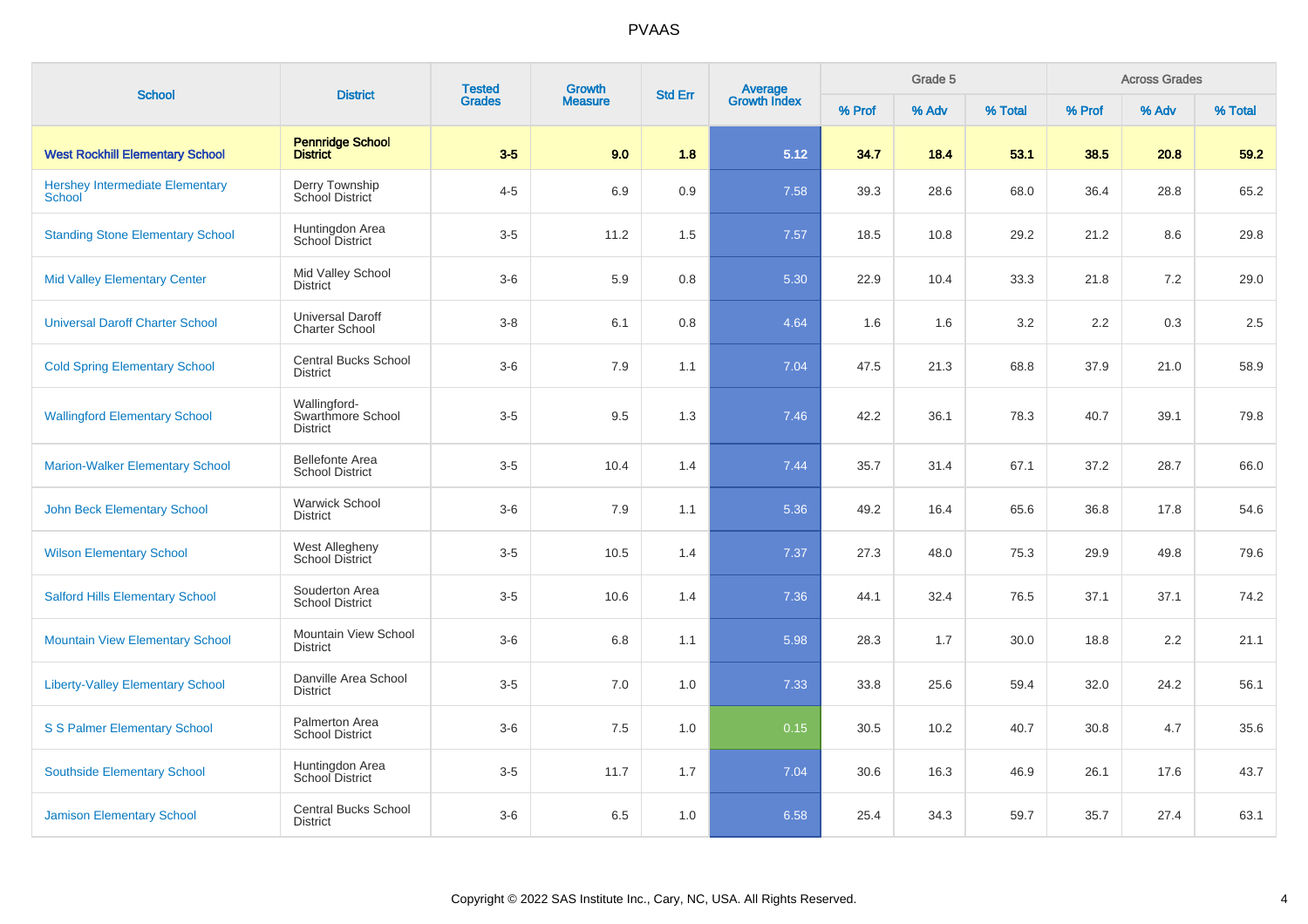|                                           | <b>Tested</b><br><b>School</b><br><b>District</b><br><b>Grades</b> | Growth | <b>Std Err</b> | <b>Average</b><br>Growth Index |         | Grade 5 |       | <b>Across Grades</b> |        |       |         |
|-------------------------------------------|--------------------------------------------------------------------|--------|----------------|--------------------------------|---------|---------|-------|----------------------|--------|-------|---------|
|                                           |                                                                    |        | <b>Measure</b> |                                |         | % Prof  | % Adv | % Total              | % Prof | % Adv | % Total |
| <b>West Rockhill Elementary School</b>    | <b>Pennridge School</b><br><b>District</b>                         | $3-5$  | 9.0            | 1.8                            | 5.12    | 34.7    | 18.4  | 53.1                 | 38.5   | 20.8  | 59.2    |
| <b>Trinity North Elementary School</b>    | <b>Trinity Area School</b><br><b>District</b>                      | $3-5$  | 10.8           | 1.6                            | 6.94    | 43.3    | 15.0  | 58.3                 | 30.9   | 10.1  | 41.0    |
| <b>Marshall Elementary School</b>         | North Allegheny<br>School District                                 | $3-5$  | 6.7            | 1.0                            | 6.89    | 31.0    | 45.8  | 76.8                 | 37.3   | 38.8  | 76.1    |
| <b>Blacklick Valley Elementary Center</b> | <b>Blacklick Valley</b><br>School District                         | $3-6$  | 10.2           | 1.5                            | 3.84    | 24.1    | 6.9   | 31.0                 | 26.8   | 13.7  | 40.5    |
| <b>Saegertown Elementary School</b>       | Penncrest School<br><b>District</b>                                | $3-6$  | 7.6            | 1.1                            | 4.81    | 32.1    | 12.5  | 44.6                 | 26.6   | 8.9   | 35.4    |
| <b>George A Ferrell Elementary School</b> | East Lycoming School<br><b>District</b>                            | $3-6$  | 12.8           | 1.9                            | 5.46    | 50.0    | 31.2  | 81.2                 | 38.7   | 22.7  | 61.3    |
| <b>Wattsburg Area Middle School</b>       | Wattsburg Area<br>School District                                  | $5-9$  | 4.1            | 0.6                            | 5.67    | 25.0    | 18.2  | 43.2                 | 26.1   | 14.0  | 40.0    |
| <b>Houck Elementary School</b>            | Lebanon School<br><b>District</b>                                  | $3-5$  | 11.8           | 1.7                            | 6.78    | 23.6    | 7.3   | 30.9                 | 13.7   | 5.0   | 18.6    |
| <b>Bedminster Elementary School</b>       | Pennridge School<br><b>District</b>                                | $3-5$  | 8.7            | 1.3                            | 6.76    | 41.5    | 25.6  | 67.1                 | 45.7   | 21.2  | 66.8    |
| <b>Avon Grove Intermediate School</b>     | Avon Grove School<br><b>District</b>                               | $3-6$  | 3.3            | 0.5                            | 5.35    | 28.6    | 23.2  | 51.8                 | 30.3   | 18.6  | 48.9    |
| <b>Brockway Area Elementary School</b>    | Brockway Area School<br><b>District</b>                            | $3-6$  | 6.4            | 1.0                            | $-0.39$ | 35.4    | 17.7  | 53.2                 | 32.5   | 25.1  | 57.6    |
| <b>Wayne Elementary School</b>            | Radnor Township<br><b>School District</b>                          | $3-5$  | 8.6            | 1.3                            | 6.63    | 28.7    | 43.7  | 72.4                 | 27.5   | 39.4  | 67.0    |
| <b>Eagle View Middle School</b>           | <b>Cumberland Valley</b><br><b>School District</b>                 | $5-8$  | 2.8            | 0.4                            | 6.62    |         |       |                      | 28.0   | 12.1  | 40.1    |
| South Eastern Intermediate School         | South Eastern School<br><b>District</b>                            | $5-6$  | 4.2            | 0.6                            | 3.41    | 21.6    | 15.9  | 37.5                 | 23.7   | 15.3  | 39.0    |
| <b>Snyder Elementary School</b>           | Sayre Area School<br><b>District</b>                               | $3-6$  | 5.9            | 1.1                            | 5.60    | 21.3    | 6.6   | 27.9                 | 31.0   | 8.8   | 39.8    |
| <b>Hampden Elementary School</b>          | <b>Cumberland Valley</b><br><b>School District</b>                 | $3-5$  | 8.5            | 1.3                            | 6.58    | 34.5    | 34.5  | 69.0                 | 34.1   | 31.4  | 65.5    |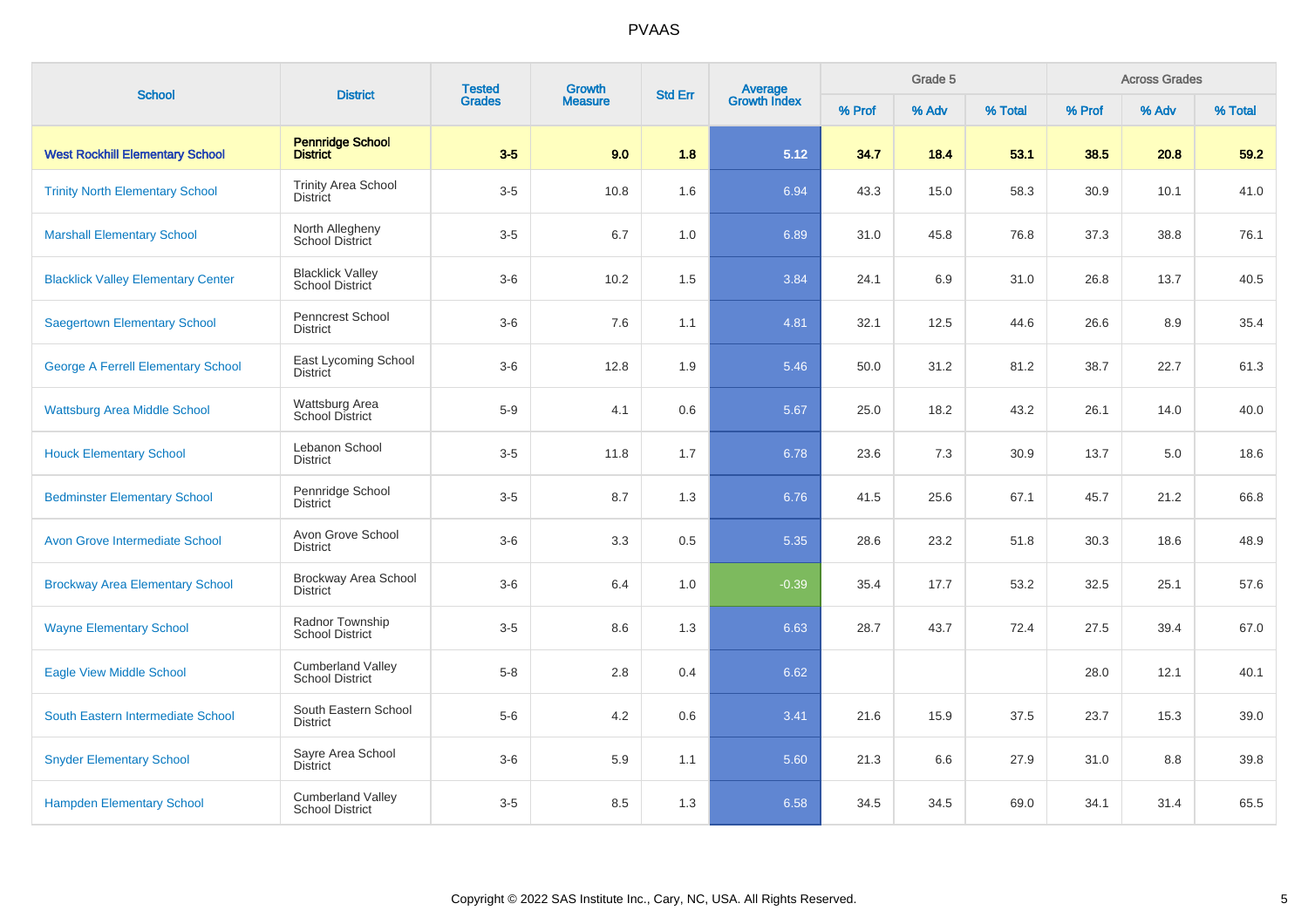| <b>School</b>                                              | <b>District</b>                                    | <b>Tested</b> | Growth         | <b>Std Err</b> | <b>Average</b><br>Growth Index |        | Grade 5 |         |        | <b>Across Grades</b> |         |
|------------------------------------------------------------|----------------------------------------------------|---------------|----------------|----------------|--------------------------------|--------|---------|---------|--------|----------------------|---------|
|                                                            |                                                    | <b>Grades</b> | <b>Measure</b> |                |                                | % Prof | % Adv   | % Total | % Prof | % Adv                | % Total |
| <b>West Rockhill Elementary School</b>                     | <b>Pennridge School</b><br><b>District</b>         | $3-5$         | 9.0            | 1.8            | 5.12                           | 34.7   | 18.4    | 53.1    | 38.5   | 20.8                 | 59.2    |
| <b>Green Ridge Elementary School</b>                       | <b>Cumberland Valley</b><br><b>School District</b> | $3-5$         | 9.1            | 1.4            | 6.53                           | 30.6   | 29.2    | 59.7    | 33.6   | 30.7                 | 64.3    |
| <b>Conneaut Lake Middle School</b>                         | <b>Conneaut School</b><br><b>District</b>          | $5 - 8$       | 4.6            | 0.7            | 2.25                           | 18.9   | 6.8     | 25.7    | 18.0   | 7.9                  | 25.9    |
| <b>Rohrerstown Elementary School</b>                       | <b>Hempfield School</b><br><b>District</b>         | $3-6$         | 7.3            | 1.1            | 2.98                           | 35.0   | 21.7    | 56.7    | 31.2   | 17.2                 | 48.4    |
| <b>Fort Allen Elementary School</b>                        | Hempfield Area<br>School District                  | $3-5$         | 9.5            | 1.5            | 6.46                           | 36.2   | 13.0    | 49.3    | 25.1   | 19.0                 | 44.1    |
| <b>Priestley School</b>                                    | Shikellamy School<br><b>District</b>               | $3-5$         | 10.2           | 1.6            | 6.41                           | 28.3   | 18.9    | 47.2    | 29.6   | 16.4                 | 45.9    |
| <b>Franklin Elementary School</b>                          | North Allegheny<br>School District                 | $3-5$         | 8.9            | 1.4            | 6.30                           | 32.4   | 57.8    | 90.1    | 29.2   | 52.2                 | 81.5    |
| <b>Cynwyd School</b>                                       | <b>Lower Merion School</b><br><b>District</b>      | $3-5$         | 8.4            | 1.3            | 6.29                           | 36.1   | 36.1    | 72.3    | 36.3   | 44.4                 | 80.7    |
| <b>Otto-Eldred Elementary School</b>                       | Otto-Eldred School<br><b>District</b>              | $3-6$         | 8.4            | 1.3            | 3.75                           | 23.8   | 28.6    | 52.4    | 31.8   | 15.9                 | 47.7    |
| <b>Riverside Elementary School East</b>                    | Riverside School<br><b>District</b>                | $3-6$         | $5.2\,$        | 0.8            | 5.52                           | 18.6   | 7.8     | 26.5    | 20.8   | 7.1                  | 27.9    |
| <b>Smethport Area Elementary School</b>                    | Smethport Area<br>School District                  | $3-6$         | 7.1            | 1.1            | 1.97                           | 29.2   | 8.3     | 37.5    | 23.6   | 11.8                 | 35.5    |
| <b>North Clarion County Elementary School</b>              | North Clarion County<br><b>School District</b>     | $3-6$         | 7.7            | 1.3            | 4.09                           | 34.1   | 6.8     | 40.9    | 30.8   | 11.3                 | 42.1    |
| <b>Smoketown Elementary School</b>                         | Conestoga Valley<br>School District                | $3-6$         | 5.9            | 1.0            | 2.84                           | 26.5   | 10.3    | 36.8    | 30.7   | 13.1                 | 43.8    |
| <b>New Hope-Solebury Upper Elementary</b><br><b>School</b> | New Hope-Solebury<br>School District               | $3-5$         | 7.7            | 1.3            | 6.16                           | 39.8   | 25.8    | 65.6    | 38.8   | 27.6                 | 66.4    |
| <b>Chester Community Charter School</b>                    | <b>Chester Community</b><br><b>Charter School</b>  | $3-8$         | 3.5            | 0.6            | 3.31                           | 0.7    | 0.7     | 1.5     | 2.1    | 0.4                  | 2.5     |
| <b>Farrell Area Es/Lms</b>                                 | Farrell Area School<br><b>District</b>             | $3-6$         | 7.7            | 1.3            | 1.12                           | 15.6   | 0.0     | 15.6    | 16.4   | 2.3                  | 18.6    |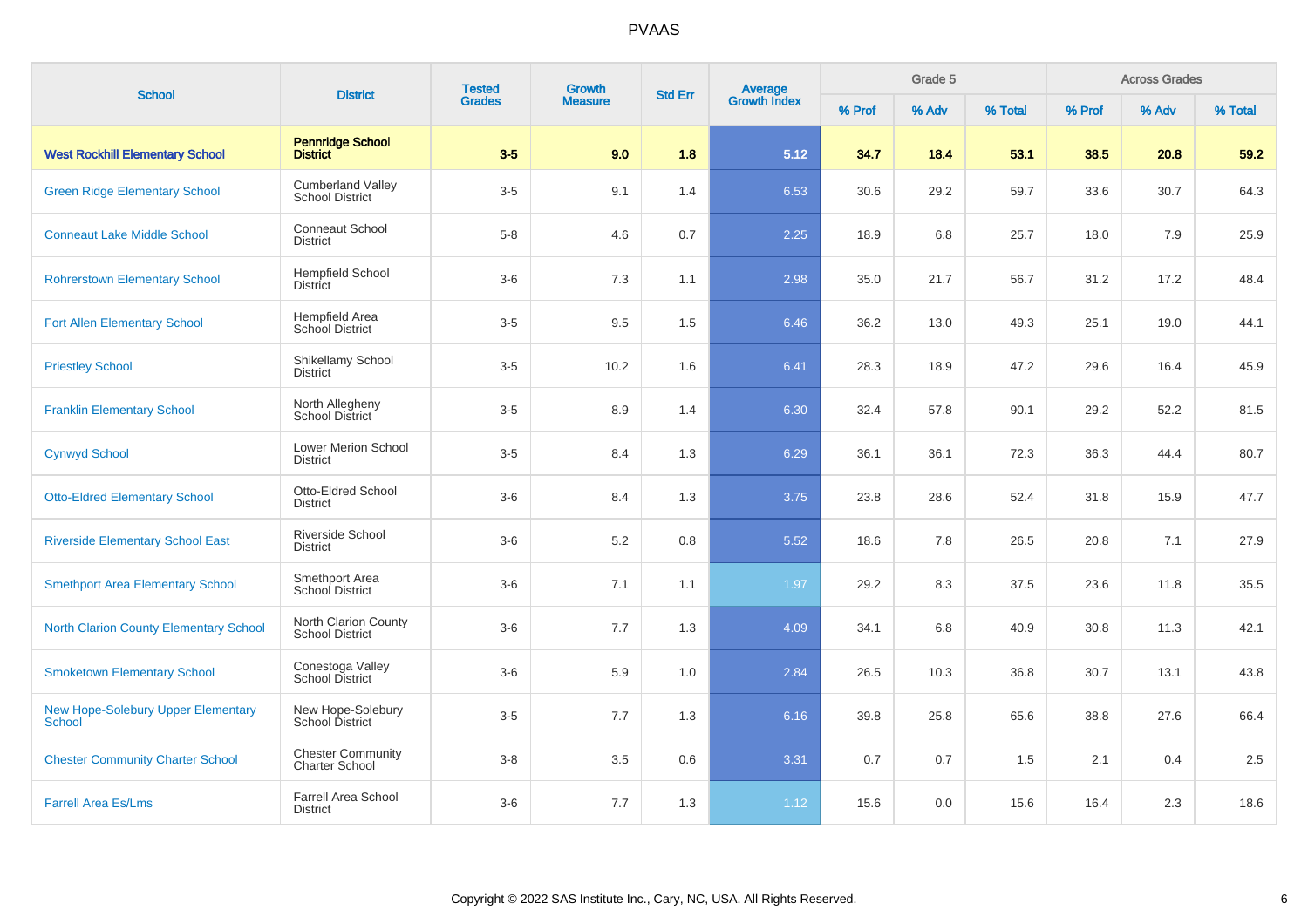| <b>School</b>                           | <b>District</b>                                | <b>Tested</b> | Growth         | <b>Std Err</b> |                                |        | Grade 5 |         |        | <b>Across Grades</b> |         |
|-----------------------------------------|------------------------------------------------|---------------|----------------|----------------|--------------------------------|--------|---------|---------|--------|----------------------|---------|
|                                         |                                                | <b>Grades</b> | <b>Measure</b> |                | <b>Average</b><br>Growth Index | % Prof | % Adv   | % Total | % Prof | % Adv                | % Total |
| <b>West Rockhill Elementary School</b>  | <b>Pennridge School</b><br><b>District</b>     | $3-5$         | 9.0            | 1.8            | 5.12                           | 34.7   | 18.4    | 53.1    | 38.5   | 20.8                 | 59.2    |
| <b>Austin Area Elementary School</b>    | Austin Area School<br><b>District</b>          | $3-6$         | 13.5           | 2.3            | 2.65                           | 23.1   | 15.4    | 38.5    | 19.0   | 11.9                 | 31.0    |
| South Mountain Elementary School        | Northern York County<br><b>School District</b> | $3-5$         | 7.8            | 1.3            | 6.00                           | 27.2   | 16.0    | 43.2    | 25.3   | 16.4                 | 41.8    |
| Defranco Elementary School (8450)       | <b>Bangor Area School</b><br><b>District</b>   | $5-6$         | 4.0            | 0.7            | 2.65                           | 20.3   | 24.8    | 45.1    | 23.4   | 19.5                 | 42.9    |
| <b>Elderton Elementary School</b>       | Armstrong School<br><b>District</b>            | $3-6$         | 9.4            | 1.6            | 3.40                           | 23.1   | 15.4    | 38.5    | 26.0   | 15.0                 | 41.0    |
| <b>Esperanza Academy Charter School</b> | Esperanza Academy<br><b>Charter School</b>     | $4 - 11$      | 2.8            | 0.5            | 5.89                           |        |         |         | 1.8    | 0.0                  | 1.8     |
| <b>New Bloomfield Elementary School</b> | West Perry School<br><b>District</b>           | $3-5$         | 9.2            | 1.6            | 5.87                           | 18.2   | 16.4    | 34.6    | 23.5   | 11.8                 | 35.3    |
| Spring-Ford Intermediate School 5th/6th | Spring-Ford Area<br>School District            | $5-6$         | 2.1            | 0.4            | 2.77                           | 36.6   | 13.0    | 49.6    | 34.9   | 14.8                 | 49.7    |
| <b>Grace B Luhrs Univ Elementary</b>    | Shippensburg Area<br>School District           | $3-5$         | 15.7           | 2.7            | 5.82                           | 30.0   | 25.0    | 55.0    | 23.1   | 15.4                 | 38.5    |
| Mifflinburg Area Intermediate School    | Mifflinburg Area<br>School District            | $3-5$         | 6.1            | 1.1            | 5.74                           | 31.4   | 12.1    | 43.6    | 35.0   | 10.4                 | 45.4    |
| <b>Central Mountain Middle School</b>   | Keystone Central<br>School District            | $5 - 8$       | 1.9            | 0.4            | 4.86                           | 18.8   | 9.4     | 28.2    | 15.4   | 5.7                  | 21.1    |
| <b>Wyland Elementary School</b>         | Hampton Township<br><b>School District</b>     | $3-5$         | 8.3            | 1.5            | 5.70                           | 30.8   | 30.8    | 61.5    | 34.2   | 37.6                 | 71.8    |
| <b>General Nash Elementary School</b>   | North Penn School<br><b>District</b>           | $3-6$         | 3.4            | 1.1            | 3.10                           | 40.0   | 12.7    | 52.7    | 36.3   | 17.5                 | 53.8    |
| <b>Dallas Intermediate School</b>       | <b>Dallas School District</b>                  | $3-5$         | 5.3            | 0.9            | 5.66                           | 43.8   | 15.6    | 59.4    | 39.8   | 21.2                 | 61.0    |
| <b>Montgomery Elementary School</b>     | North Penn School<br><b>District</b>           | $3-6$         | 5.0            | 0.9            | 2.72                           | 39.8   | 20.4    | 60.2    | 33.7   | 24.5                 | 58.2    |
| South Park Middle School                | South Park School<br><b>District</b>           | $5-8$         | 3.3            | 0.6            | 1.73                           | 33.3   | 11.9    | 45.2    | 26.4   | 12.4                 | 38.8    |
| <b>Vida Charter School</b>              | Vida Charter School                            | $3-6$         | 10.1           | 1.8            | 4.02                           | 23.1   | 19.2    | 42.3    | 20.4   | 7.8                  | 28.2    |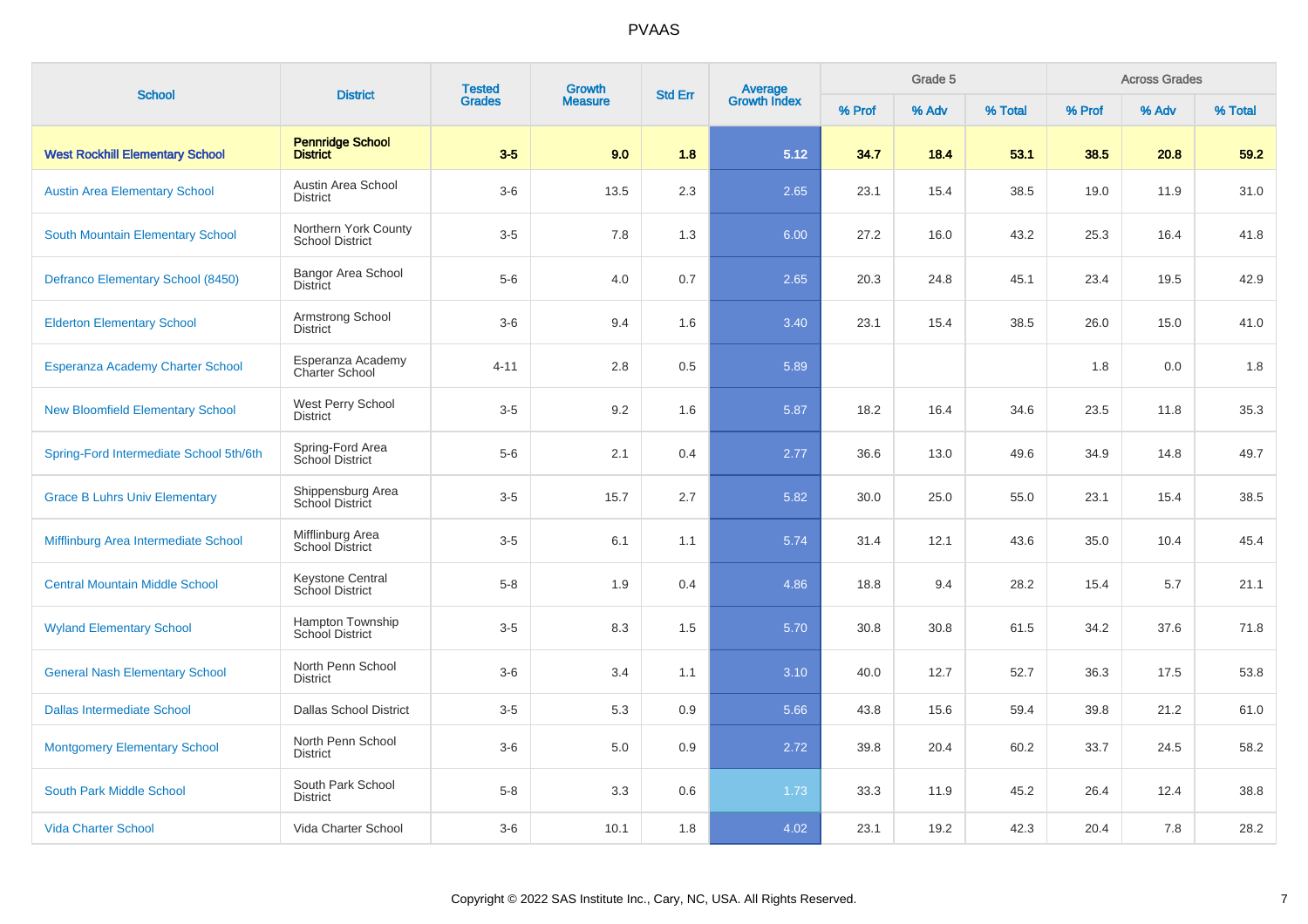| <b>School</b>                              | <b>District</b>                                         | <b>Tested</b> | <b>Growth</b>  | <b>Std Err</b> | Average<br>Growth Index |        | Grade 5 |         |        | <b>Across Grades</b> |         |
|--------------------------------------------|---------------------------------------------------------|---------------|----------------|----------------|-------------------------|--------|---------|---------|--------|----------------------|---------|
|                                            |                                                         | <b>Grades</b> | <b>Measure</b> |                |                         | % Prof | % Adv   | % Total | % Prof | % Adv                | % Total |
| <b>West Rockhill Elementary School</b>     | <b>Pennridge School</b><br><b>District</b>              | $3-5$         | 9.0            | 1.8            | 5.12                    | 34.7   | 18.4    | 53.1    | 38.5   | 20.8                 | 59.2    |
| <b>Dubois Area Middle School</b>           | Dubois Area School<br><b>District</b>                   | $5-8$         | 2.1            | 0.4            | 2.90                    | 22.4   | 11.0    | 33.3    | 19.2   | 7.6                  | 26.8    |
| <b>First District Elementary School</b>    | <b>Crawford Central</b><br><b>School District</b>       | $3-6$         | 7.6            | 1.4            | 4.18                    | 33.3   | 18.2    | 51.5    | 24.9   | 8.1                  | 33.0    |
| <b>Knapp Elementary School</b>             | North Penn School<br><b>District</b>                    | $3-6$         | 4.2            | 1.1            | 3.79                    | 30.8   | 7.7     | 38.5    | 30.1   | 8.8                  | 38.9    |
| <b>Richland Elementary School</b>          | <b>Richland School</b><br><b>District</b>               | $3-6$         | 4.7            | 0.8            | 3.87                    | 40.8   | 21.4    | 62.1    | 38.5   | 19.1                 | 57.7    |
| <b>East Petersburg Elementary School</b>   | <b>Hempfield School</b><br><b>District</b>              | $3-6$         | 5.5            | 1.0            | 1.32                    | 29.7   | 8.1     | 37.8    | 28.4   | 14.4                 | 42.8    |
| Pennsylvania Virtual Charter School        | Pennsylvania Virtual<br>Charter School                  | $3 - 11$      | 3.5            | 0.6            | $-1.62$                 | 20.8   | 3.8     | 24.5    | 18.4   | 5.2                  | 23.5    |
| <b>Central Elementary School</b>           | Franklin Area School<br><b>District</b>                 | $3-6$         | $6.2\,$        | 1.1            | $-1.59$                 | 8.5    | 3.4     | 11.9    | 15.0   | 2.4                  | 17.4    |
| <b>Bear Creek Community Charter School</b> | <b>Bear Creek</b><br><b>Community Charter</b><br>School | $3-8$         | 4.4            | 0.8            | 0.17                    | 30.8   | 9.6     | 40.4    | 27.2   | 7.9                  | 35.1    |
| <b>Ephrata Intermediate School</b>         | Ephrata Area School<br><b>District</b>                  | $5-6$         | 2.1            | 0.5            | 4.14                    | 35.0   | 13.1    | 48.2    | 30.5   | 10.8                 | 41.3    |
| <b>Mohawk Elementary School</b>            | Mohawk Area School<br><b>District</b>                   | $3-6$         | 4.4            | 0.8            | 4.16                    | 26.2   | 4.8     | 31.1    | 27.8   | 10.4                 | 38.2    |
| <b>Upper Adams Intermediate School</b>     | Upper Adams School<br><b>District</b>                   | $4 - 6$       | 4.0            | 0.8            | $1.51$                  | 30.0   | 9.2     | 39.2    | 23.4   | 7.3                  | 30.7    |
| <b>Fritz Elementary School</b>             | Conestoga Valley<br><b>School District</b>              | $3-6$         | 3.5            | 0.9            | 3.83                    | 20.5   | 14.5    | 34.9    | 19.9   | 10.1                 | 30.1    |
| <b>Lehighton Area Elementary Center</b>    | Lehighton Area School<br><b>District</b>                | $3-5$         | 5.1            | 1.0            | 5.26                    | 23.0   | 5.9     | 29.0    | 30.8   | 7.1                  | 37.9    |
| <b>Curwensville Area Elementary School</b> | Curwensville Area<br><b>School District</b>             | $3-6$         | 6.0            | 1.1            | 5.13                    | 43.9   | 17.1    | 61.0    | 36.9   | 16.0                 | 52.9    |
| <b>Turner Intermediate School</b>          | Wilkinsburg Borough<br><b>School District</b>           | $3-6$         | 3.6            | 1.4            | 2.59                    | 23.7   | 0.0     | 23.7    | 12.6   | 2.1                  | 14.7    |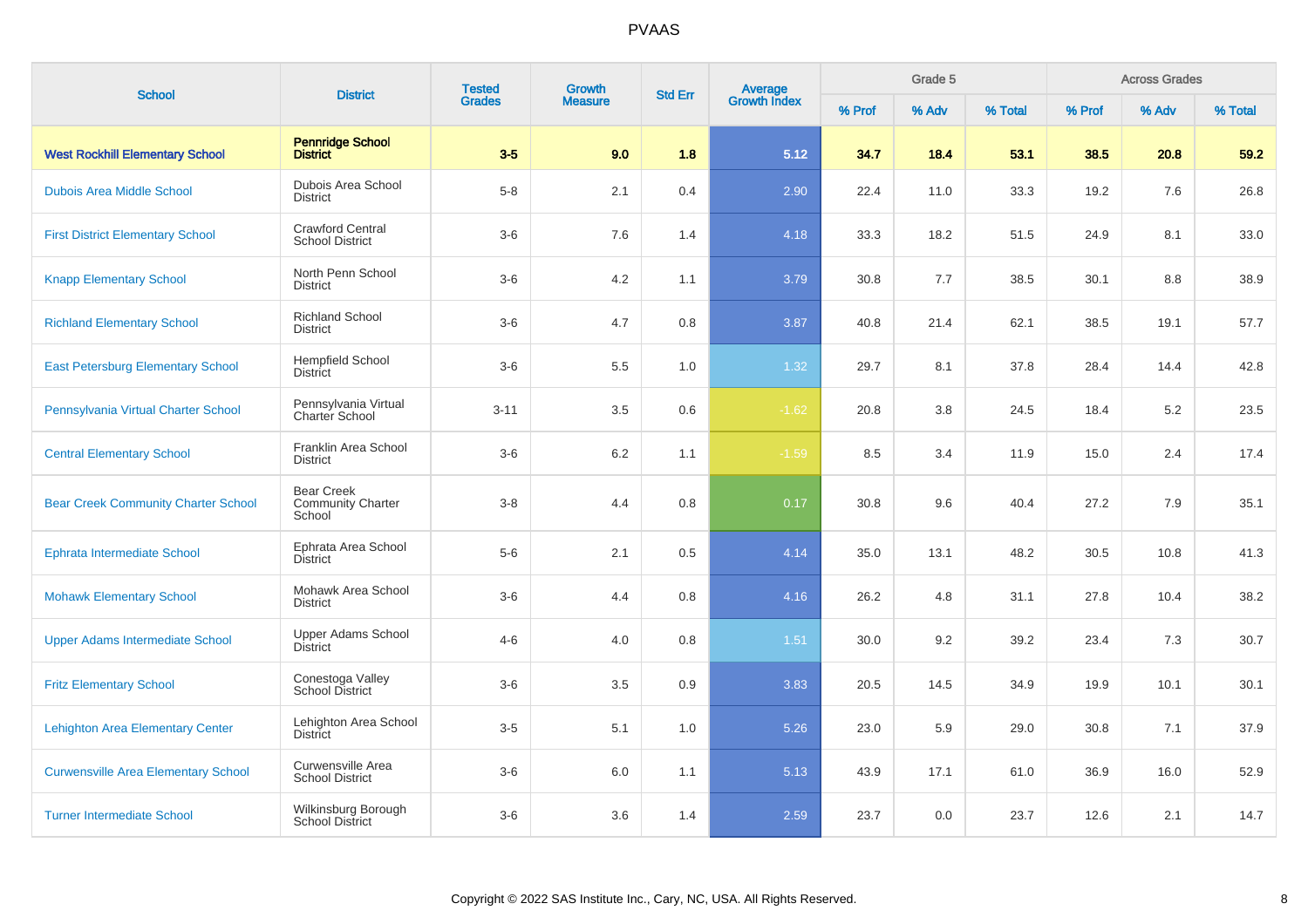| <b>School</b>                                           | <b>District</b>                                     | <b>Tested</b> | <b>Growth</b>  | <b>Std Err</b> | Average<br>Growth Index |        | Grade 5 |         |        | <b>Across Grades</b> |         |
|---------------------------------------------------------|-----------------------------------------------------|---------------|----------------|----------------|-------------------------|--------|---------|---------|--------|----------------------|---------|
|                                                         |                                                     | <b>Grades</b> | <b>Measure</b> |                |                         | % Prof | % Adv   | % Total | % Prof | % Adv                | % Total |
| <b>West Rockhill Elementary School</b>                  | <b>Pennridge School</b><br><b>District</b>          | $3-5$         | 9.0            | 1.8            | 5.12                    | 34.7   | 18.4    | 53.1    | 38.5   | 20.8                 | 59.2    |
| Donald E. Schick School                                 | Loyalsock Township<br><b>School District</b>        | $3-5$         | 5.8            | 1.1            | 5.23                    | 33.0   | 18.3    | 51.3    | 34.8   | 16.8                 | 51.6    |
| <b>Hatfield Elementary School</b>                       | North Penn School<br><b>District</b>                | $3-6$         | 5.8            | 1.1            | 3.29                    | 25.0   | 13.5    | 38.5    | 27.4   | 11.1                 | 38.5    |
| <b>Smithfield Elementary School</b>                     | Albert Gallatin Area<br><b>School District</b>      | $3-5$         | 9.9            | 1.9            | 5.22                    | 18.9   | 32.4    | 51.4    | 26.0   | 17.1                 | 43.1    |
| <b>Gwynedd Square Elementary School</b>                 | North Penn School<br><b>District</b>                | $3-6$         | 5.6            | 1.1            | $-1.16$                 | 32.8   | 23.0    | 55.7    | 37.3   | 24.6                 | 61.9    |
| <b>Rock L Butler Middle School</b>                      | Wellsboro Area<br><b>School District</b>            | $5-8$         | 3.0            | 0.6            | $-2.21$                 | 30.4   | 7.0     | 37.4    | 23.1   | 9.8                  | 32.9    |
| <b>Punxsutawney Area Elementary School</b>              | Punxsutawney Area<br>School District                | $3-6$         | 4.0            | 0.8            | $-0.41$                 | 37.0   | 6.5     | 43.5    | 30.8   | 13.6                 | 44.4    |
| <b>Belmont Hills Elementary School</b>                  | <b>Lower Merion School</b><br><b>District</b>       | $3-5$         | 7.4            | 1.4            | 5.16                    | 34.3   | 37.1    | 71.4    | 31.7   | 40.2                 | 71.9    |
| <b>Bucks County Montessori Charter</b><br><b>School</b> | <b>Bucks County</b><br>Montessori Charter<br>School | $3-6$         | 9.5            | 1.8            | 4.28                    | 16.1   | 25.8    | 41.9    | 33.0   | 29.8                 | 62.8    |
| <b>West Rockhill Elementary School</b>                  | <b>Pennridge School</b><br><b>District</b>          | $3-5$         | 9.0            | 1.8            | 5.12                    | 34.7   | 18.4    | 53.1    | 38.5   | 20.8                 | 59.2    |
| <b>Lionville Elementary School</b>                      | Downingtown Area<br>School District                 | $3-5$         | 6.7            | 1.3            | 5.11                    | 45.0   | 30.0    | 75.0    | 38.1   | 24.6                 | 62.7    |
| <b>Denver Elementary School</b>                         | Cocalico School<br><b>District</b>                  | $3-5$         | 7.0            | 1.4            | 5.10                    | 22.1   | 28.6    | 50.6    | 30.4   | 22.7                 | 53.1    |
| <b>Russell B Walter Elementary School</b>               | Northern Tioga School<br><b>District</b>            | $3-6$         | 5.6            | 1.1            | $-2.44$                 | 19.2   | 3.8     | 23.1    | 31.2   | 11.7                 | 42.9    |
| <b>Gayman Elementary School</b>                         | <b>Central Bucks School</b><br><b>District</b>      | $3-6$         | 5.6            | 1.1            | 4.23                    | 50.0   | 18.5    | 68.5    | 44.0   | 19.6                 | 63.6    |
| <b>Northeast Bradford Elementary School</b>             | Northeast Bradford<br><b>School District</b>        | $3-6$         | 5.3            | 1.3            | 4.17                    | 40.0   | 12.5    | 52.5    | 36.6   | 7.4                  | 44.0    |
| <b>Park Hills Elementary School</b>                     | South Western School<br><b>District</b>             | $3-5$         | 6.5            | 1.3            | 4.97                    | 19.0   | 1.3     | 20.2    | 21.4   | 3.8                  | 25.2    |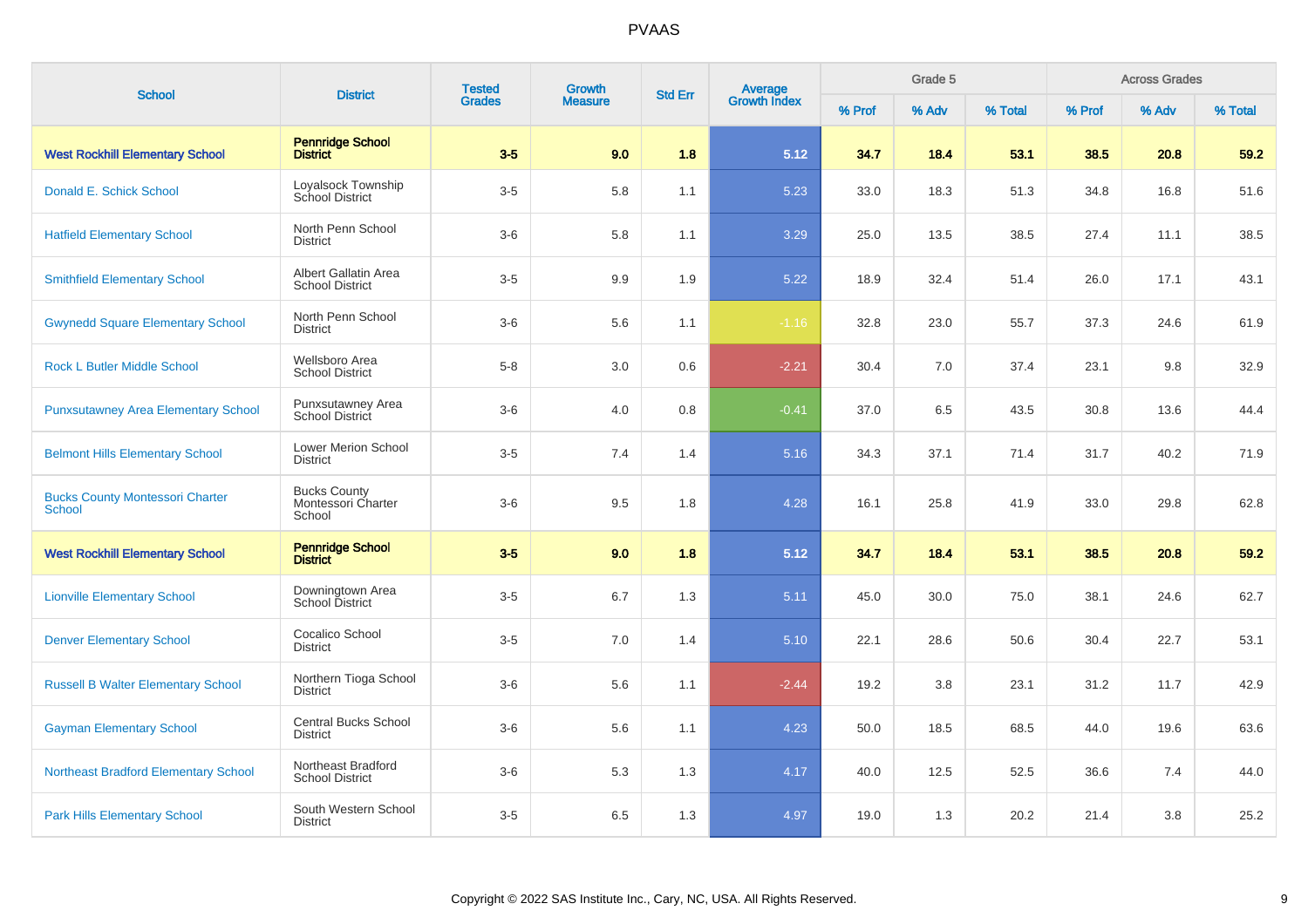| <b>School</b>                                       | <b>District</b>                                    | <b>Tested</b> | <b>Growth</b>  | <b>Std Err</b> |                                |        | Grade 5 |         |        | <b>Across Grades</b> |         |
|-----------------------------------------------------|----------------------------------------------------|---------------|----------------|----------------|--------------------------------|--------|---------|---------|--------|----------------------|---------|
|                                                     |                                                    | <b>Grades</b> | <b>Measure</b> |                | <b>Average</b><br>Growth Index | % Prof | % Adv   | % Total | % Prof | % Adv                | % Total |
| <b>West Rockhill Elementary School</b>              | <b>Pennridge School</b><br><b>District</b>         | $3-5$         | 9.0            | 1.8            | 5.12                           | 34.7   | 18.4    | 53.1    | 38.5   | 20.8                 | 59.2    |
| Joseph C Ashkar Elementary School                   | East Lycoming School<br>District                   | $3-6$         | 5.1            | 1.0            | $-0.92$                        | 29.8   | 23.9    | 53.7    | 31.0   | 20.9                 | 51.9    |
| <b>West Penn Township Elementary School</b>         | Tamaqua Area School<br>District                    | $3-5$         | 9.1            | 1.9            | 4.86                           | 30.8   | 10.3    | 41.0    | 28.0   | 12.0                 | 40.0    |
| Indian Valley Intermediate School                   | Mifflin County School<br><b>District</b>           | $4 - 5$       | 6.0            | 1.2            | 4.84                           | 27.3   | 12.5    | 39.8    | 25.6   | 10.8                 | 36.4    |
| <b>Infinity Charter School</b>                      | <b>Infinity Charter School</b>                     | $3 - 8$       | 5.9            | 1.2            | 0.44                           | 40.9   | 31.8    | 72.7    | 38.7   | 29.6                 | 68.3    |
| <b>Charles W Longer Elementary School</b>           | Hollidaysburg Area<br>School District              | $3-6$         | 2.5            | 1.1            | 2.40                           | 46.7   | 6.7     | 53.3    | 30.5   | 10.6                 | 41.2    |
| <b>Letort Elementary School</b>                     | Penn Manor School<br><b>District</b>               | $3-6$         | 6.8            | 1.4            | $-0.84$                        | 25.9   | 22.2    | 48.2    | 33.6   | 29.0                 | 62.5    |
| West Hills Intermediate School                      | Armstrong School<br><b>District</b>                | $4 - 6$       | 3.3            | 0.7            | $-2.75$                        | 25.0   | 6.9     | 31.9    | 26.3   | 11.5                 | 37.8    |
| <b>Grover Cleveland Elementary School</b>           | Erie City School<br><b>District</b>                | $3-5$         | 7.0            | 1.5            | 4.76                           | 16.7   | 3.0     | 19.7    | 17.2   | 2.1                  | 19.3    |
| <b>Boyce Middle School</b>                          | <b>Upper Saint Clair</b><br><b>School District</b> | $5-6$         | 2.4            | 0.5            | 2.60                           | 36.3   | 35.5    | 71.8    | 38.9   | 31.2                 | 70.1    |
| <b>West Snyder Elementary School</b>                | Midd-West School<br><b>District</b>                | $3-5$         | 6.7            | 1.4            | 4.66                           | 28.6   | 11.4    | 40.0    | 29.8   | 10.5                 | 40.3    |
| Saint Clair Area Elementary/Middle<br><b>School</b> | Saint Clair Area<br><b>School District</b>         | $3 - 8$       | 1.1            | 0.9            | 1.29                           | 28.3   | 13.2    | 41.5    | 24.2   | 7.2                  | 31.4    |
| <b>Bridle Path Elementary School</b>                | North Penn School<br><b>District</b>               | $3-6$         | 4.5            | 1.0            | 1.58                           | 34.4   | 10.9    | 45.3    | 36.3   | 14.3                 | 50.6    |
| <b>Farmdale Elementary School</b>                   | <b>Hempfield School</b><br>District                | $3-6$         | 4.8            | 1.0            | 4.12                           | 35.1   | 14.9    | 50.0    | 34.0   | 18.6                 | 52.6    |
| <b>West End Elementary School</b>                   | <b>Crawford Central</b><br><b>School District</b>  | $3-6$         | 5.4            | 1.2            | 3.49                           | 26.5   | 6.1     | 32.6    | 26.9   | 10.9                 | 37.7    |
| <b>Chestnut Ridge Middle School</b>                 | <b>Chestnut Ridge</b><br>School District           | $3 - 7$       | 3.3            | 0.7            | $-0.76$                        | 30.4   | 6.5     | 37.0    | 28.6   | 9.5                  | 38.1    |
| <b>Forest Hills Elementary School</b>               | <b>Forest Hills School</b><br><b>District</b>      | $3-6$         | 0.5            | 0.7            | 0.70                           | 34.1   | 21.2    | 55.3    | 28.8   | 14.4                 | 43.2    |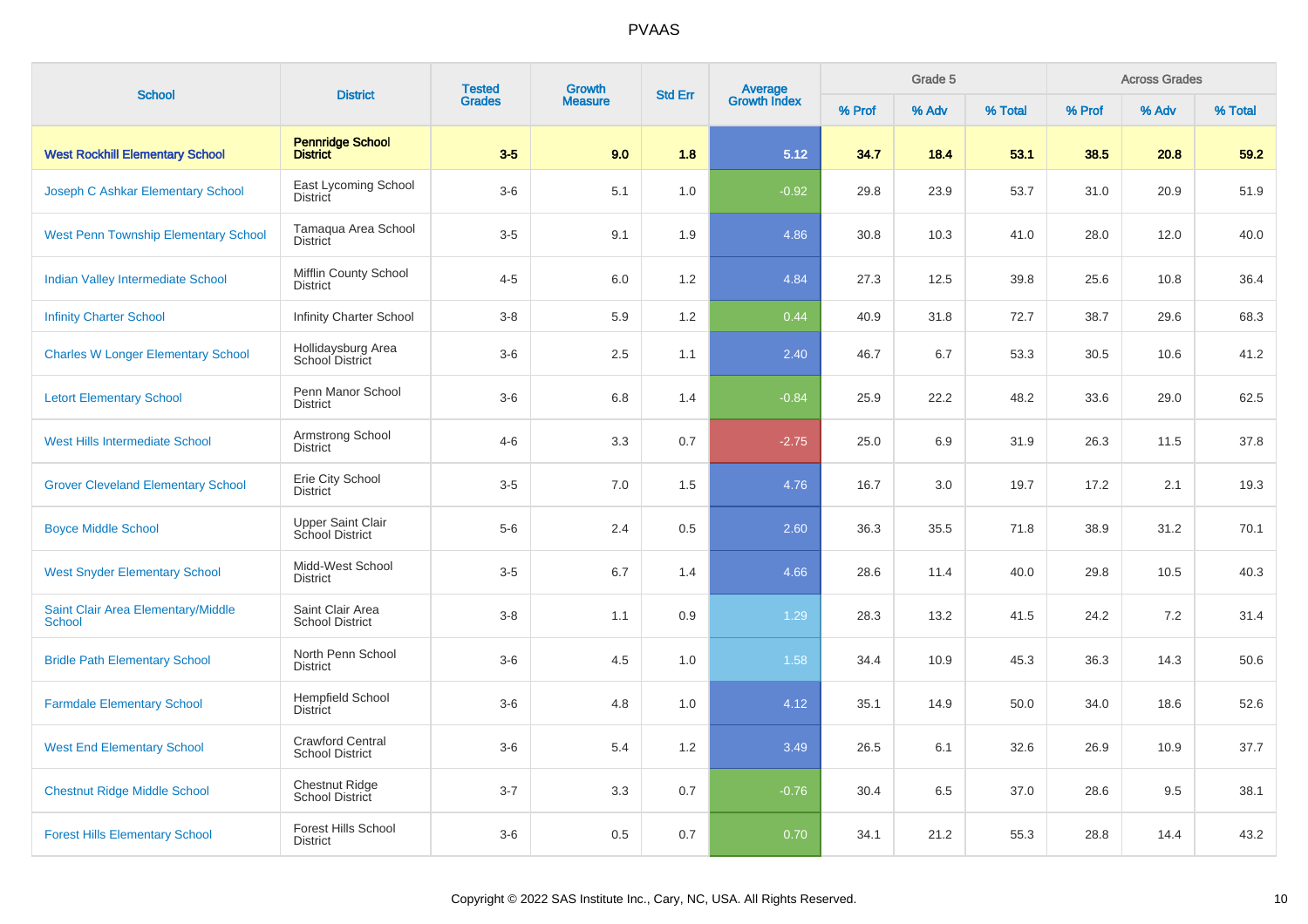| <b>School</b>                               | <b>District</b>                                      | <b>Tested</b> | <b>Growth</b>  | <b>Std Err</b> |                                |        | Grade 5 |         |        | <b>Across Grades</b> |         |
|---------------------------------------------|------------------------------------------------------|---------------|----------------|----------------|--------------------------------|--------|---------|---------|--------|----------------------|---------|
|                                             |                                                      | <b>Grades</b> | <b>Measure</b> |                | <b>Average</b><br>Growth Index | % Prof | % Adv   | % Total | % Prof | % Adv                | % Total |
| <b>West Rockhill Elementary School</b>      | <b>Pennridge School</b><br><b>District</b>           | $3-5$         | 9.0            | 1.8            | 5.12                           | 34.7   | 18.4    | 53.1    | 38.5   | 20.8                 | 59.2    |
| <b>Locust Grove Elementary School</b>       | <b>Red Lion Area School</b><br><b>District</b>       | $3-6$         | 5.5            | 1.2            | 1.35                           | 27.4   | 13.7    | 41.2    | 27.3   | 14.6                 | 41.9    |
| <b>Edgewood Elementary School</b>           | Pennsbury School<br><b>District</b>                  | $3-5$         | 6.0            | 1.3            | 4.54                           | 50.0   | 25.6    | 75.6    | 43.0   | 29.3                 | 72.3    |
| <b>Towamensing Elementary School</b>        | Palmerton Area<br><b>School District</b>             | $3-6$         | 7.0            | 1.6            | 4.45                           | 21.7   | 26.1    | 47.8    | 23.3   | 16.5                 | 39.8    |
| <b>Swarthmore-Rutledge School</b>           | Wallingford-<br>Swarthmore School<br><b>District</b> | $3-5$         | 5.8            | 1.3            | 4.52                           | 29.3   | 41.5    | 70.7    | 32.6   | 44.5                 | 77.1    |
| <b>Conewago Elementary School</b>           | Lower Dauphin School<br><b>District</b>              | $3-5$         | 9.9            | 2.2            | 4.51                           | 39.3   | 32.1    | 71.4    | 38.8   | 26.2                 | 65.0    |
| <b>Blain Elementary School</b>              | West Perry School<br><b>District</b>                 | $3-5$         | 8.5            | 1.9            | 4.50                           | 25.6   | 25.6    | 51.2    | 29.8   | 22.6                 | 52.4    |
| <b>Choconut Valley Elementary School</b>    | Montrose Area School<br><b>District</b>              | $3-6$         | 3.6            | 1.5            | 2.46                           | 19.2   | 30.8    | 50.0    | 33.3   | 9.5                  | 42.9    |
| <b>Purchase Line Elementary School</b>      | <b>Purchase Line School</b><br><b>District</b>       | $3-6$         | 3.1            | 1.1            | 2.81                           | 28.8   | 7.7     | 36.5    | 21.8   | 4.3                  | 26.1    |
| <b>Gladwyne School</b>                      | <b>Lower Merion School</b><br><b>District</b>        | $3-5$         | 5.1            | 1.1            | 4.44                           | 22.4   | 52.3    | 74.8    | 27.6   | 52.3                 | 79.9    |
| <b>Lititz Elementary School</b>             | <b>Warwick School</b><br><b>District</b>             | $3-6$         | 4.8            | 1.1            | $-1.01$                        | 31.5   | 3.7     | 35.2    | 29.2   | 9.9                  | 39.1    |
| <b>Tunkhannock Area Intermediate School</b> | Tunkhannock Area<br><b>School District</b>           | $3-6$         | 3.1            | 0.7            | 2.91                           | 19.8   | 8.8     | 28.7    | 20.4   | 6.2                  | 26.6    |
| <b>Twin Valley Middle School</b>            | Twin Valley School<br><b>District</b>                | $5 - 8$       | 1.9            | 0.4            | $-1.79$                        | 39.2   | 12.9    | 52.0    | 30.9   | 11.7                 | 42.5    |
| <b>Patricia A Guth Elementary School</b>    | Pennridge School<br><b>District</b>                  | $3-5$         | 6.2            | 1.4            | 4.38                           | 27.5   | 5.8     | 33.3    | 29.4   | 11.4                 | 40.8    |
| <b>Bradford Hgts Elementary School</b>      | Downingtown Area<br><b>School District</b>           | $3-5$         | 5.8            | 1.3            | 4.37                           | 46.2   | 15.4    | 61.5    | 46.4   | 15.9                 | 62.3    |
| South Side Elementary School                | South Side Area<br><b>School District</b>            | $3-5$         | 6.7            | 1.5            | 4.37                           | 23.3   | 18.3    | 41.7    | 24.1   | 9.6                  | 33.7    |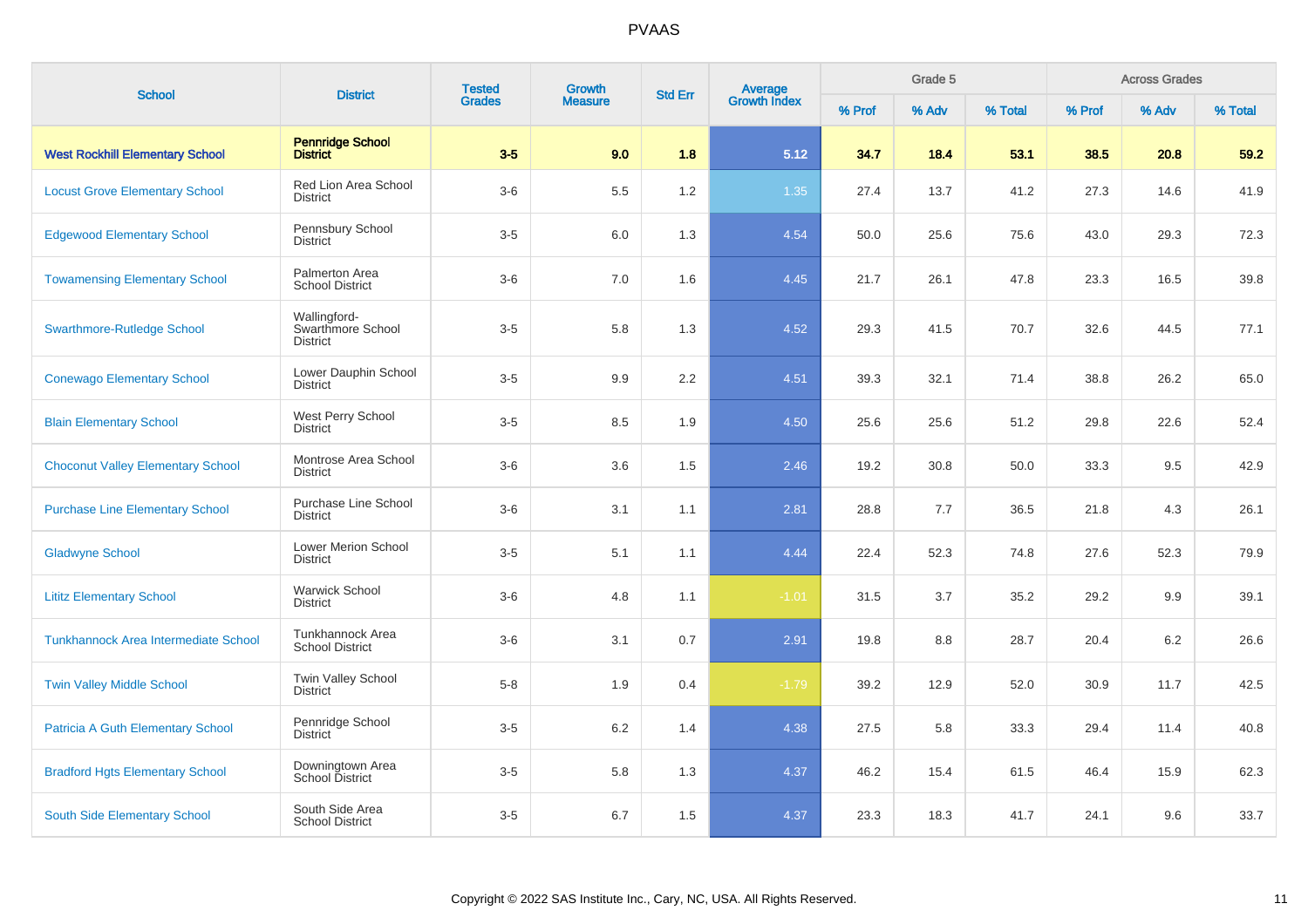| <b>School</b>                                  | <b>District</b>                                          | <b>Tested</b> | <b>Growth</b>  |     | <b>Average</b><br>Growth Index<br><b>Std Err</b> |        | Grade 5 |         | <b>Across Grades</b> |       |         |  |
|------------------------------------------------|----------------------------------------------------------|---------------|----------------|-----|--------------------------------------------------|--------|---------|---------|----------------------|-------|---------|--|
|                                                |                                                          | <b>Grades</b> | <b>Measure</b> |     |                                                  | % Prof | % Adv   | % Total | % Prof               | % Adv | % Total |  |
| <b>West Rockhill Elementary School</b>         | <b>Pennridge School</b><br><b>District</b>               | $3-5$         | 9.0            | 1.8 | 5.12                                             | 34.7   | 18.4    | 53.1    | 38.5                 | 20.8  | 59.2    |  |
| <b>Spring Creek Elementary School</b>          | State College Area<br><b>School District</b>             | $3-5$         | 7.3            | 1.7 | 4.35                                             | 44.9   | 36.7    | 81.6    | 43.8                 | 32.8  | 76.6    |  |
| <b>Grandview Elementary School</b>             | Derry Area School<br><b>District</b>                     | $3-6$         | 4.8            | 1.1 | 4.34                                             | 21.3   | 14.8    | 36.1    | 27.4                 | 17.2  | 44.6    |  |
| <b>Vernfield Elementary School</b>             | Souderton Area<br><b>School District</b>                 | $3-5$         | 6.1            | 1.4 | 4.32                                             | 26.8   | 26.8    | 53.5    | 33.0                 | 29.8  | 62.8    |  |
| <b>Bridge Valley Elementary School</b>         | <b>Central Bucks School</b><br><b>District</b>           | $3-6$         | 3.8            | 0.9 | 2.21                                             | 32.5   | 30.1    | 62.6    | 35.3                 | 24.4  | 59.7    |  |
| <b>Ward L Myers Elementary School</b>          | <b>Muncy School District</b>                             | $3-6$         | 4.3            | 1.0 | 0.40                                             | 36.7   | 8.3     | 45.0    | 34.8                 | 14.5  | 49.3    |  |
| <b>Francis S Grandinetti Elementary School</b> | Ridgway Area School<br><b>District</b>                   | $3-5$         | 6.7            | 1.5 | 4.31                                             | 36.7   | 20.0    | 56.7    | 28.2                 | 24.9  | 53.1    |  |
| <b>Hannah Penn</b>                             | York City School<br><b>District</b>                      | $3-8$         | 3.8            | 0.9 | 2.25                                             | 0.0    | 1.6     | 1.6     | 0.6                  | 1.0   | 1.6     |  |
| <b>Forrest Edwin School</b>                    | Philadelphia City<br>School District                     | $3-6$         | 7.7            | 1.8 | 1.61                                             | 3.1    | 0.0     | 3.1     | 1.0                  | 0.0   | 1.0     |  |
| <b>Riverside Elementary School</b>             | <b>Riverside Beaver</b><br><b>County School District</b> | $3-5$         | 5.0            | 1.2 | 4.23                                             | 21.9   | 12.5    | 34.4    | 32.5                 | 15.3  | 47.8    |  |
| <b>Winding Creek Elementary School</b>         | <b>Cumberland Valley</b><br><b>School District</b>       | $3-5$         | 4.4            | 1.0 | 4.20                                             | 36.0   | 22.1    | 58.1    | 35.4                 | 28.1  | 63.5    |  |
| <b>Northern Elementary School</b>              | Northern York County<br><b>School District</b>           | $3-5$         | 7.0            | 1.7 | 4.19                                             | 24.0   | 8.0     | 32.0    | 20.9                 | 5.8   | 26.6    |  |
| <b>Blue Bell Elementary School</b>             | Wissahickon School<br><b>District</b>                    | $3-5$         | 6.3            | 1.5 | 4.18                                             | 45.8   | 23.7    | 69.5    | 39.2                 | 31.0  | 70.2    |  |
| <b>Clarion-Limestone Elementary School</b>     | Clarion-Limestone<br>Area School District                | $3-6$         | 4.5            | 1.1 | 3.95                                             | 40.0   | 27.3    | 67.3    | 33.5                 | 15.8  | 49.3    |  |
| <b>Aston Elementary School</b>                 | Penn-Delco School<br><b>District</b>                     | $3-5$         | 5.7            | 1.4 | 4.15                                             | 30.7   | 14.7    | 45.3    | 32.0                 | 10.4  | 42.3    |  |
| <b>Camp Curtin Academy</b>                     | Harrisburg City School<br><b>District</b>                | $5-8$         | 2.4            | 0.6 | $-1.00$                                          | 0.8    | 0.0     | 0.8     | 0.4                  | 0.0   | 0.4     |  |
| <b>Montgomery Elementary School</b>            | Montgomery Area<br>School District                       | $3-6$         | 4.2            | 1.0 | 1.41                                             | 25.7   | 10.8    | 36.5    | 29.6                 | 17.4  | 47.0    |  |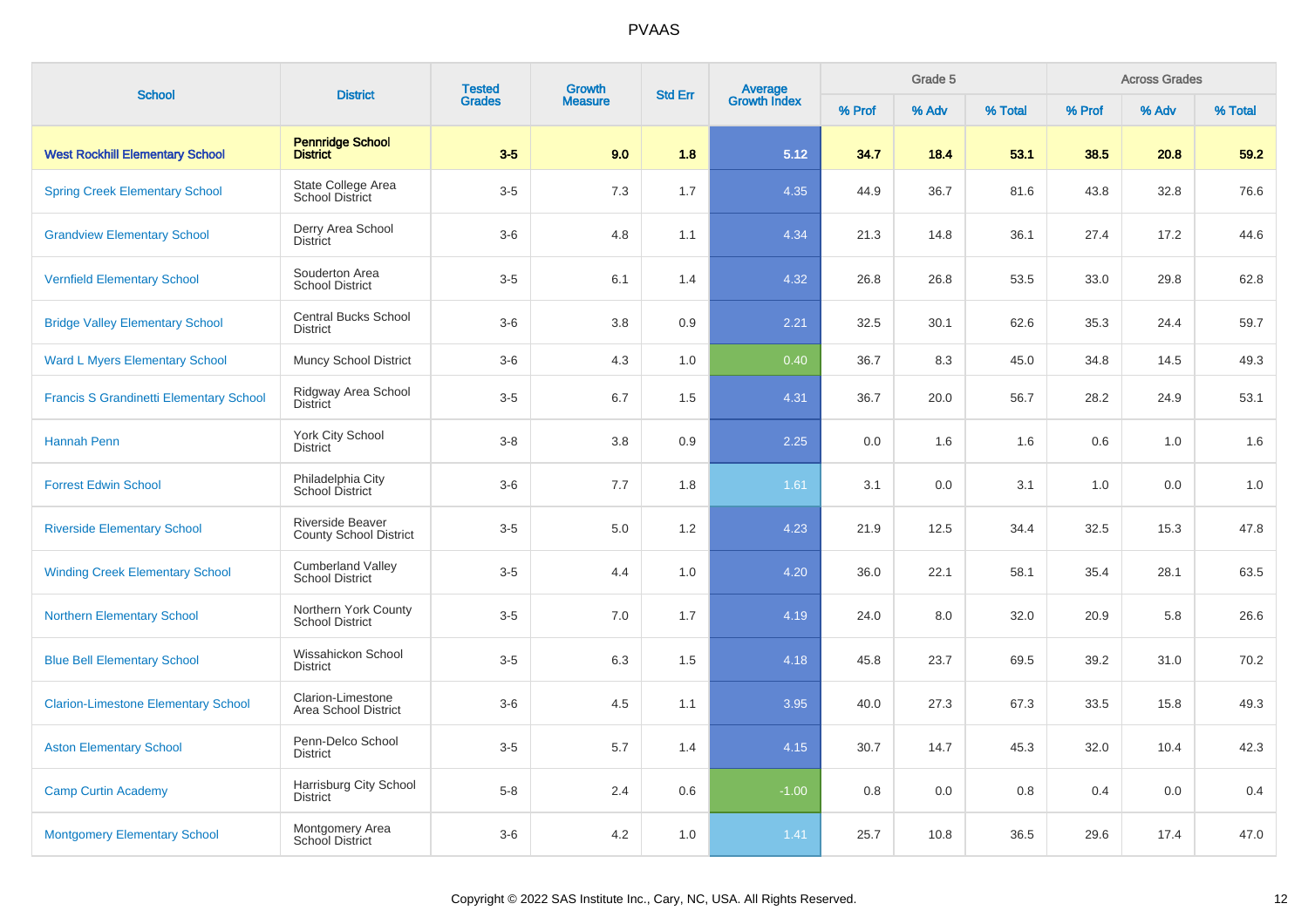| <b>School</b>                                                          | <b>District</b>                                                                     | <b>Tested</b> | <b>Growth</b>  | <b>Std Err</b> | <b>Average</b><br>Growth Index |        | Grade 5 |         |        | <b>Across Grades</b> |         |
|------------------------------------------------------------------------|-------------------------------------------------------------------------------------|---------------|----------------|----------------|--------------------------------|--------|---------|---------|--------|----------------------|---------|
|                                                                        |                                                                                     | <b>Grades</b> | <b>Measure</b> |                |                                | % Prof | % Adv   | % Total | % Prof | % Adv                | % Total |
| <b>West Rockhill Elementary School</b>                                 | <b>Pennridge School</b><br><b>District</b>                                          | $3-5$         | 9.0            | 1.8            | 5.12                           | 34.7   | 18.4    | 53.1    | 38.5   | 20.8                 | 59.2    |
| <b>Kutztown Elementary School</b>                                      | Kutztown Area School<br><b>District</b>                                             | $3-5$         | 7.2            | 1.7            | 4.14                           | 45.4   | 15.9    | 61.4    | 39.9   | 21.7                 | 61.5    |
| <b>Bellefonte Elementary School</b>                                    | <b>Bellefonte Area</b><br><b>School District</b>                                    | $3-5$         | 7.7            | 1.9            | 4.12                           | 31.7   | 2.4     | 34.2    | 28.8   | 19.2                 | 48.1    |
| <b>Baresville Elementary School</b>                                    | South Western School<br><b>District</b>                                             | $3-5$         | 5.2            | 1.3            | 4.12                           | 28.1   | 4.5     | 32.6    | 30.7   | 7.6                  | 38.2    |
| <b>Bywood Elementary School</b>                                        | <b>Upper Darby School</b><br><b>District</b>                                        | $3-5$         | 6.3            | 1.5            | 4.10                           | 1.7    | 1.7     | 3.3     | 3.4    | 1.9                  | 5.3     |
| <b>Glendale Elementary School</b>                                      | Glendale School<br>District                                                         | $3-6$         | 4.9            | 1.2            | 3.36                           | 42.9   | 4.8     | 47.6    | 33.7   | 6.8                  | 40.5    |
| <b>Neason Hill Elementary School</b>                                   | <b>Crawford Central</b><br><b>School District</b>                                   | $3-6$         | 5.7            | 1.4            | 2.01                           | 25.8   | 3.2     | 29.0    | 18.0   | 3.6                  | 21.6    |
| <b>Berlin Brothersvalley Middle School</b>                             | <b>Berlin Brothersvalley</b><br><b>School District</b>                              | $5-8$         | 2.2            | 0.8            | 2.75                           | 34.0   | 15.1    | 49.1    | 26.0   | 7.3                  | 33.3    |
| <b>West Hempfield Elementary School</b>                                | Hempfield Area<br>School District                                                   | $3-5$         | 5.3            | 1.3            | 4.05                           | 31.6   | 11.4    | 43.0    | 34.6   | 15.6                 | 50.2    |
| <b>Ithan Elementary School</b>                                         | Radnor Township<br><b>School District</b>                                           | $3-5$         | 5.9            | 1.5            | 4.01                           | 31.8   | 37.9    | 69.7    | 39.9   | 37.0                 | 76.9    |
| <b>Trimmer Elementary School</b>                                       | West York Area<br><b>School District</b>                                            | $4 - 5$       | 3.8            | 0.9            | 4.00                           | 19.9   | 5.6     | 25.5    | 23.8   | 6.9                  | 30.7    |
| <b>Williams Valley Elementary School</b>                               | <b>Williams Valley School</b><br><b>District</b>                                    | $3-6$         | 3.8            | 1.2            | 3.22                           | 33.3   | 7.1     | 40.5    | 15.8   | 1.8                  | 17.6    |
| The Philadelphia Charter School for Arts<br>and Sciences at HR Edmunds | The Philadelphia<br>Charter School for<br>Arts and Sciences at<br><b>HR Edmunds</b> | $3 - 8$       | 1.7            | 0.6            | 2.75                           | 6.4    | 0.0     | 6.4     | 2.1    | 0.2                  | 2.3     |
| <b>Greenfield Albert M School</b>                                      | Philadelphia City<br>School District                                                | $3 - 8$       | 4.7            | 1.2            | 2.25                           | 41.9   | 25.8    | 67.7    | 34.6   | 26.1                 | 60.6    |
| <b>Fitzwater Elementary School</b>                                     | <b>Upper Dublin School</b><br><b>District</b>                                       | $3-5$         | 5.9            | 1.5            | 3.98                           | 33.9   | 24.2    | 58.1    | 36.8   | 28.2                 | 64.9    |
| <b>Westmont Hilltop Elementary School</b>                              | <b>Westmont Hilltop</b><br><b>School District</b>                                   | $3-6$         | 1.8            | 0.8            | 2.16                           | 28.0   | 11.0    | 39.0    | 24.0   | 13.5                 | 37.5    |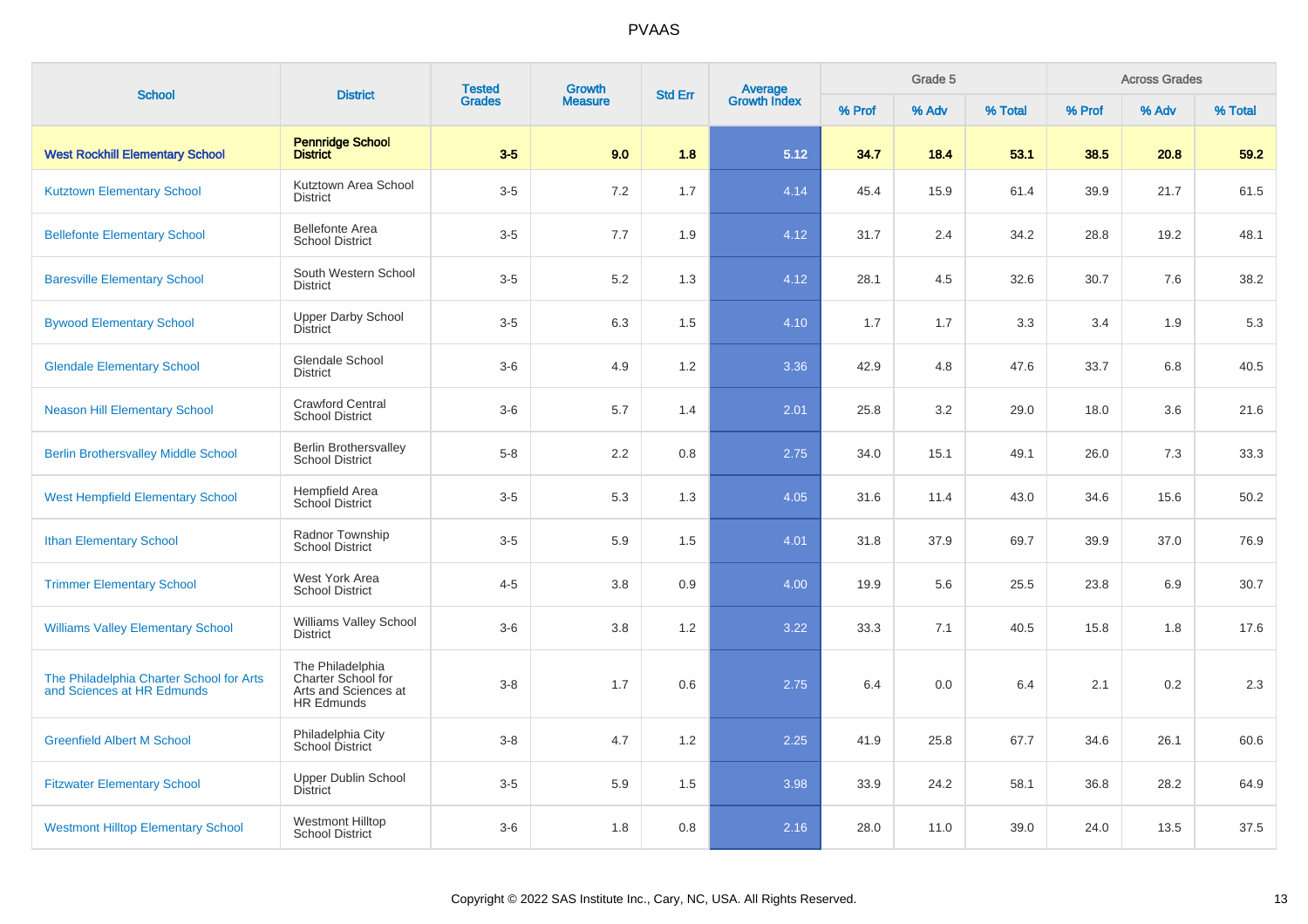| <b>School</b>                           | <b>District</b>                                  | <b>Tested</b> | <b>Growth</b>  | <b>Std Err</b> |                                |        | Grade 5 |         |        | <b>Across Grades</b> |         |
|-----------------------------------------|--------------------------------------------------|---------------|----------------|----------------|--------------------------------|--------|---------|---------|--------|----------------------|---------|
|                                         |                                                  | <b>Grades</b> | <b>Measure</b> |                | <b>Average</b><br>Growth Index | % Prof | % Adv   | % Total | % Prof | % Adv                | % Total |
| <b>West Rockhill Elementary School</b>  | <b>Pennridge School</b><br><b>District</b>       | $3-5$         | 9.0            | 1.8            | 5.12                           | 34.7   | 18.4    | 53.1    | 38.5   | 20.8                 | 59.2    |
| <b>Greenwood Elementary School</b>      | Kennett Consolidated<br><b>School District</b>   | $3-5$         | 5.0            | 1.3            | 3.96                           | 28.4   | 17.0    | 45.4    | 27.4   | 12.8                 | 40.2    |
| <b>Shoemaker Elementary School</b>      | East Penn School<br><b>District</b>              | $3-5$         | 4.7            | 1.2            | 3.95                           | 37.8   | 20.4    | 58.2    | 34.8   | 22.1                 | 56.9    |
| Pennsylvania Cyber Charter School       | Pennsylvania Cyber<br>Charter School             | $3 - 11$      | 1.9            | 0.5            | $-0.55$                        | 14.1   | 4.9     | 19.0    | 12.6   | 4.4                  | 17.1    |
| <b>Brownstown Elementary School</b>     | Conestoga Valley<br><b>School District</b>       | $3-6$         | 3.8            | 1.0            | $-0.72$                        | 23.5   | 17.6    | 41.2    | 33.1   | 22.8                 | 55.9    |
| <b>United Elementary School</b>         | <b>United School District</b>                    | $3-6$         | 4.1            | 1.0            | 1.43                           | 27.0   | 1.6     | 28.6    | 29.8   | 9.3                  | 39.1    |
| <b>Upper Merion Middle School</b>       | <b>Upper Merion Area</b><br>School District      | $5-8$         | $-1.3$         | 0.4            | $-2.97$                        | 34.4   | 16.7    | 51.1    | 25.3   | 10.7                 | 36.0    |
| <b>Pocopson Elementary School</b>       | Unionville-Chadds<br><b>Ford School District</b> | $3-5$         | 4.4            | 1.1            | 3.87                           | 41.3   | 34.9    | 76.2    | 38.3   | 40.1                 | 78.4    |
| <b>Highland Park Elementary School</b>  | <b>Upper Darby School</b><br>District            | $3-5$         | 4.7            | 1.2            | 3.86                           | 12.5   | 1.0     | 13.5    | 16.6   | 2.0                  | 18.6    |
| <b>Case Avenue Elementary School</b>    | Sharon City School<br><b>District</b>            | $3-6$         | 3.8            | 1.0            | 1.96                           | 20.0   | 4.0     | 24.0    | 17.4   | 5.4                  | 22.7    |
| <b>Baker Elementary School</b>          | Altoona Area School<br><b>District</b>           | $3-5$         | 9.3            | 2.4            | 3.80                           | 41.7   | 12.5    | 54.2    | 33.7   | 14.8                 | 48.5    |
| <b>Hambright Elementary School</b>      | Penn Manor School<br><b>District</b>             | $3-6$         | 3.5            | 0.9            | 2.64                           | 29.9   | 7.8     | 37.7    | 32.8   | 8.5                  | 41.3    |
| <b>Fern Hill Elementary School</b>      | West Chester Area<br><b>School District</b>      | $3-5$         | 6.2            | 1.6            | 3.80                           | 40.0   | 26.0    | 66.0    | 34.8   | 26.2                 | 61.0    |
| <b>Ross Elementary School</b>           | Lake-Lehman School<br><b>District</b>            | $3-6$         | 6.0            | 1.6            | 2.13                           | 28.6   | 5.7     | 34.3    | 27.8   | 4.6                  | 32.4    |
| <b>Westfield Area Elementary School</b> | Northern Tioga School<br><b>District</b>         | $3-6$         | 4.0            | 1.2            | 3.39                           | 17.7   | 1.6     | 19.4    | 24.2   | 5.9                  | 30.1    |
| <b>Wrightsville Elementary School</b>   | Eastern York School<br><b>District</b>           | $3-5$         | 5.9            | 1.6            | 3.73                           | 32.7   | 16.4    | 49.1    | 33.8   | 14.3                 | 48.1    |
| <b>Mountville Elementary School</b>     | <b>Hempfield School</b><br><b>District</b>       | $3-6$         | 4.1            | 1.1            | 2.87                           | 32.9   | 5.7     | 38.6    | 24.7   | 10.5                 | 35.2    |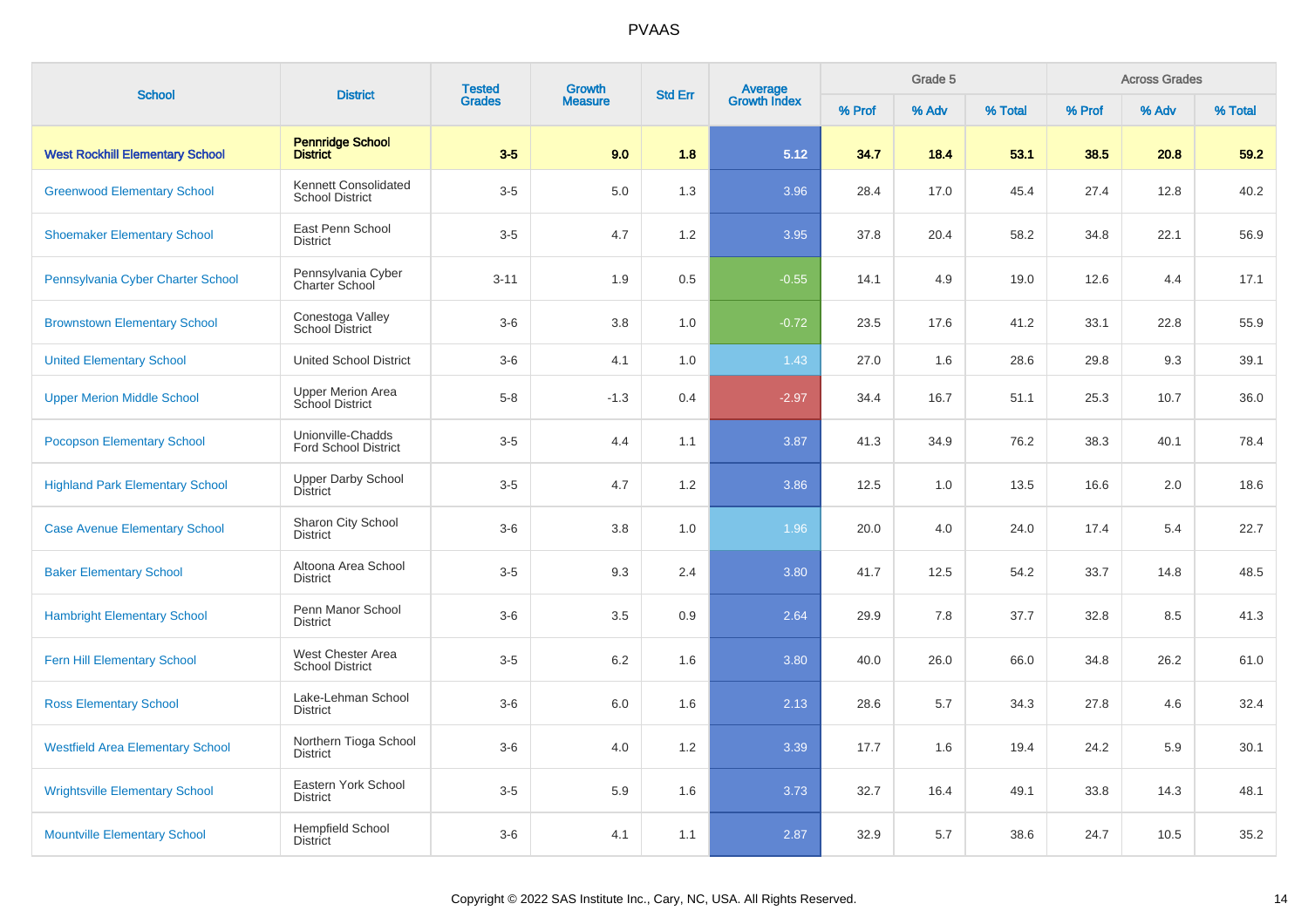| <b>School</b>                               | <b>District</b>                                | <b>Tested</b> | <b>Growth</b><br><b>Average</b><br>Growth Index<br><b>Std Err</b><br><b>Measure</b> | Grade 5 |         |        | <b>Across Grades</b> |         |        |       |         |
|---------------------------------------------|------------------------------------------------|---------------|-------------------------------------------------------------------------------------|---------|---------|--------|----------------------|---------|--------|-------|---------|
|                                             |                                                | <b>Grades</b> |                                                                                     |         |         | % Prof | % Adv                | % Total | % Prof | % Adv | % Total |
| <b>West Rockhill Elementary School</b>      | <b>Pennridge School</b><br><b>District</b>     | $3-5$         | 9.0                                                                                 | 1.8     | 5.12    | 34.7   | 18.4                 | 53.1    | 38.5   | 20.8  | 59.2    |
| <b>Clearview Elementary School</b>          | Bethlehem Area<br><b>School District</b>       | $3-5$         | 6.9                                                                                 | 1.9     | 3.71    | 19.0   | 9.5                  | 28.6    | 23.2   | 7.1   | 30.4    |
| <b>Grace Park Elementary School</b>         | <b>Ridley School District</b>                  | $3-5$         | 5.9                                                                                 | 1.6     | 3.70    | 29.6   | 14.8                 | 44.4    | 27.3   | 13.9  | 41.2    |
| <b>Highcliff Elementary School</b>          | North Hills School<br><b>District</b>          | $3-5$         | 5.0                                                                                 | 1.4     | 3.70    | 40.5   | 16.2                 | 56.8    | 35.7   | 13.4  | 49.2    |
| <b>Southern Elementary School</b>           | Southern York County<br><b>School District</b> | $3-6$         | 3.9                                                                                 | 1.1     | 0.59    | 47.1   | 11.8                 | 58.8    | 42.0   | 9.9   | 51.9    |
| Upper Perkiomen 4th And 5th Grade<br>Center | <b>Upper Perkiomen</b><br>School District      | $4 - 5$       | 3.0                                                                                 | 0.8     | 3.69    | 26.0   | 11.8                 | 37.8    | 25.5   | 11.3  | 36.9    |
| <b>Hanover Elementary School</b>            | Bethlehem Area<br><b>School District</b>       | $3-5$         | 9.0                                                                                 | 2.4     | 3.68    | 25.0   | 37.5                 | 62.5    | 28.6   | 42.9  | 71.4    |
| <b>Ohara Elementary School</b>              | Fox Chapel Area<br>School District             | $3-5$         | 4.4                                                                                 | 1.2     | 3.68    | 34.0   | 48.0                 | 82.0    | 26.7   | 56.2  | 83.0    |
| <b>Southwest Elementary School</b>          | Lebanon School<br><b>District</b>              | $3-5$         | 5.6                                                                                 | 1.5     | 3.65    | 6.9    | 0.0                  | 6.9     | 11.5   | 0.6   | 12.0    |
| <b>Lathrop Street Elementary School</b>     | Montrose Area School<br><b>District</b>        | $3-6$         | 4.6                                                                                 | 1.3     | 2.00    | 19.5   | 12.2                 | 31.7    | 21.5   | 9.1   | 30.6    |
| <b>Devers School</b>                        | York City School<br><b>District</b>            | $3-8$         | 2.8                                                                                 | 0.8     | 0.21    | 1.9    | 1.9                  | 3.8     | 3.1    | 0.3   | 3.4     |
| <b>Beaver-Main Elementary School</b>        | <b>Bloomsburg Area</b><br>School District      | $3-5$         | 12.5                                                                                | 3.5     | 3.63    | 50.0   | 25.0                 | 75.0    | 37.2   | 17.6  | 54.9    |
| <b>Ferguson School</b>                      | York City School<br><b>District</b>            | $3-8$         | 2.9                                                                                 | 0.8     | 1.39    | 0.0    | 0.0                  | 0.0     | 0.6    | 0.0   | 0.6     |
| <b>Walton Farm Elementary School</b>        | North Penn School<br><b>District</b>           | $3-6$         | 3.5                                                                                 | 1.0     | $-3.52$ | 30.8   | 9.2                  | 40.0    | 31.3   | 18.7  | 50.0    |
| <b>Mckinley School</b>                      | York City School<br><b>District</b>            | $3-8$         | 2.8                                                                                 | 0.8     | $-0.14$ | 4.1    | 4.1                  | 8.2     | 3.2    | 1.7   | 4.9     |
| <b>Lenkerville Elementary School</b>        | Millersburg Area<br>School District            | $3-5$         | 6.0                                                                                 | 1.7     | 3.60    | 38.0   | 20.0                 | 58.0    | 35.6   | 17.8  | 53.4    |
| <b>Provident Charter School</b>             | <b>Provident Charter</b><br>School             | $3-8$         | 3.6                                                                                 | 1.0     | 0.77    | 4.4    | 2.2                  | 6.5     | 9.2    | 2.5   | 11.7    |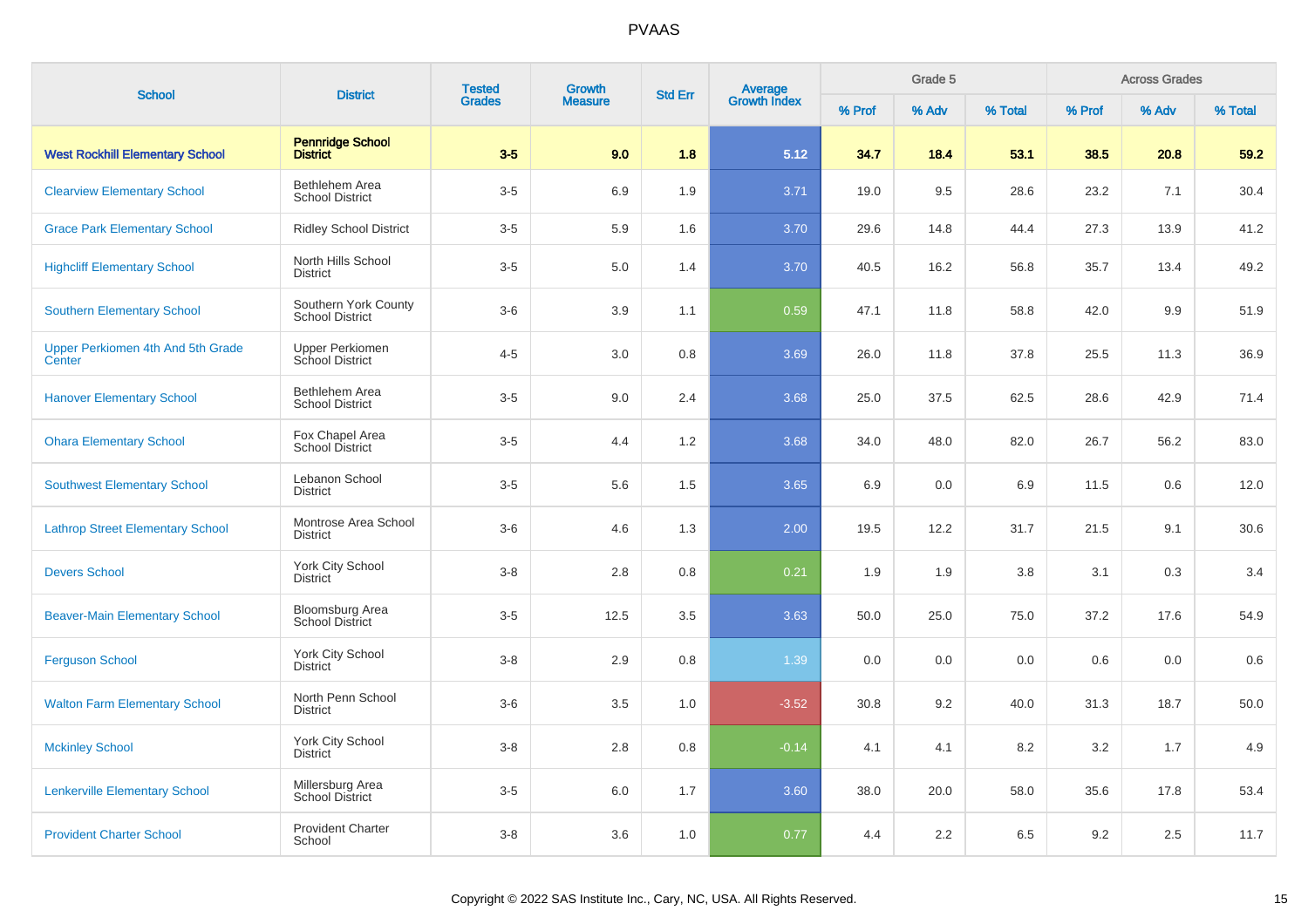| <b>School</b>                                         | <b>District</b>                                   | <b>Tested</b> | Growth         | <b>Std Err</b> | <b>Average</b><br>Growth Index |        | Grade 5 |         |        | <b>Across Grades</b> |         |
|-------------------------------------------------------|---------------------------------------------------|---------------|----------------|----------------|--------------------------------|--------|---------|---------|--------|----------------------|---------|
|                                                       |                                                   | <b>Grades</b> | <b>Measure</b> |                |                                | % Prof | % Adv   | % Total | % Prof | % Adv                | % Total |
| <b>West Rockhill Elementary School</b>                | <b>Pennridge School</b><br><b>District</b>        | $3-5$         | 9.0            | 1.8            | 5.12                           | 34.7   | 18.4    | 53.1    | 38.5   | 20.8                 | 59.2    |
| <b>WW Evans Memorial Elementary</b><br><b>School</b>  | Bloomsburg Area<br><b>School District</b>         | $3-5$         | 9.7            | 2.7            | 3.59                           | 31.6   | 36.8    | 68.4    | 27.6   | 18.4                 | 46.0    |
| <b>Bedford Elementary School</b>                      | <b>Bedford Area School</b><br><b>District</b>     | $3-5$         | 3.9            | 1.1            | 3.57                           | 34.4   | 4.2     | 38.7    | 35.2   | 12.7                 | 48.0    |
| <b>Durham-Nockamixon Elementary School</b>            | Palisades School<br><b>District</b>               | $3-5$         | 7.1            | 2.0            | 3.56                           | 32.4   | 13.5    | 46.0    | 43.9   | 22.0                 | 65.8    |
| <b>Beaty-Warren Middle School</b>                     | <b>Warren County School</b><br><b>District</b>    | $5-8$         | 1.9            | 0.5            | 3.19                           | 17.8   | 9.4     | 27.1    | 13.9   | 3.0                  | 16.8    |
| <b>Maxwell Elementary School</b>                      | Hempfield Area<br>School District                 | $3-5$         | 5.3            | 1.5            | 3.54                           | 38.3   | 11.7    | 50.0    | 38.0   | 26.5                 | 64.5    |
| <b>Seylar Elementary School</b>                       | Pennridge School<br><b>District</b>               | $3-5$         | 5.1            | 1.5            | 3.52                           | 38.8   | 22.4    | 61.2    | 38.6   | 22.8                 | 61.4    |
| <b>Universal Bluford Charter School</b>               | <b>Universal Bluford</b><br><b>Charter School</b> | $3-6$         | 4.8            | 1.4            | 1.60                           | 4.4    | 0.0     | 4.4     | 4.3    | 0.0                  | 4.3     |
| <b>Primos Elementary School</b>                       | <b>Upper Darby School</b><br>District             | $3-5$         | 7.8            | 2.2            | 3.51                           | 21.4   | 3.6     | 25.0    | 18.3   | 1.2                  | 19.5    |
| <b>Gray's Woods Elementary School</b>                 | State College Area<br><b>School District</b>      | $3-5$         | 5.4            | 1.5            | 3.51                           | 28.3   | 21.7    | 50.0    | 32.2   | 29.2                 | 61.4    |
| <b>Corl Street Elementary School</b>                  | State College Area<br><b>School District</b>      | $3-5$         | 8.4            | 2.4            | 3.49                           | 20.8   | 58.3    | 79.2    | 27.9   | 48.8                 | 76.7    |
| South Butler Intermediate Elementary<br><b>School</b> | South Butler County<br><b>School District</b>     | $4 - 5$       | 3.4            | 1.0            | 3.49                           | 35.1   | 12.8    | 48.0    | 35.1   | 11.7                 | 46.8    |
| <b>Inglewood Elementary School</b>                    | North Penn School<br><b>District</b>              | $3-6$         | 2.8            | 1.2            | 2.47                           | 20.4   | 14.3    | 34.7    | 29.5   | 15.5                 | 45.0    |
| <b>New Garden Elementary School</b>                   | Kennett Consolidated<br><b>School District</b>    | $3-5$         | 4.9            | 1.4            | 3.47                           | 32.9   | 11.4    | 44.3    | 28.7   | 17.5                 | 46.2    |
| <b>Jefferson Hills Intermediate School</b>            | West Jefferson Hills<br><b>School District</b>    | $3-5$         | 2.5            | 0.7            | 3.47                           | 35.1   | 17.6    | 52.7    | 37.9   | 21.4                 | 59.3    |
| <b>Bellwood Antis Middle School</b>                   | Bellwood-Antis School<br><b>District</b>          | $5-8$         | 2.2            | 0.6            | $-2.63$                        | 18.2   | 4.6     | 22.7    | 18.4   | 8.8                  | 27.1    |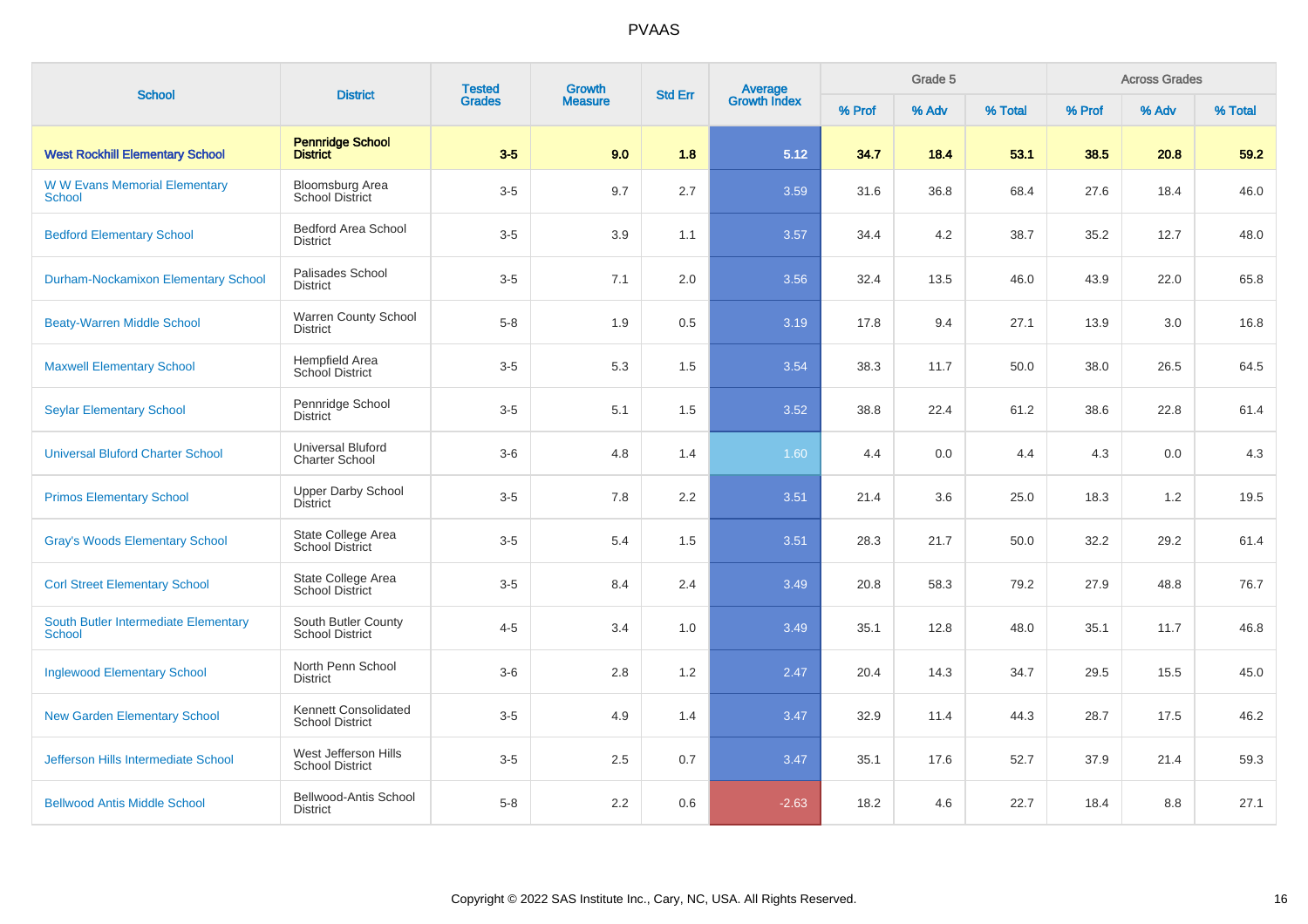| <b>School</b>                                             | <b>District</b>                                            | <b>Tested</b> | Growth         | <b>Std Err</b> |                                |        | Grade 5 |         |        | <b>Across Grades</b> |         |  |
|-----------------------------------------------------------|------------------------------------------------------------|---------------|----------------|----------------|--------------------------------|--------|---------|---------|--------|----------------------|---------|--|
|                                                           |                                                            | <b>Grades</b> | <b>Measure</b> |                | <b>Average</b><br>Growth Index | % Prof | % Adv   | % Total | % Prof | % Adv                | % Total |  |
| <b>West Rockhill Elementary School</b>                    | <b>Pennridge School</b><br><b>District</b>                 | $3-5$         | 9.0            | 1.8            | 5.12                           | 34.7   | 18.4    | 53.1    | 38.5   | 20.8                 | 59.2    |  |
| <b>Williamsburg Community Elementary</b><br><b>School</b> | Williamsburg<br><b>Community School</b><br><b>District</b> | $3-6$         | $5.0\,$        | 1.4            | $-1.36$                        | 25.0   | 12.5    | 37.5    | 25.6   | 11.6                 | 37.2    |  |
| <b>Oakview Elementary School</b>                          | West Middlesex Area<br><b>School District</b>              | $4 - 6$       | 3.9            | 1.1            | 0.91                           | 21.7   | 21.7    | 43.5    | 34.5   | 8.2                  | 42.7    |  |
| <b>West Hanover Elementary School</b>                     | Central Dauphin<br><b>School District</b>                  | $3-5$         | 4.8            | 1.4            | 3.45                           | 31.9   | 34.7    | 66.7    | 32.9   | 24.7                 | 57.6    |  |
| <b>Rayne Elementary School</b>                            | <b>Marion Center Area</b><br><b>School District</b>        | $3-6$         | 4.6            | 1.3            | $-1.20$                        | 22.2   | 5.6     | 27.8    | 37.9   | 9.2                  | 47.1    |  |
| <b>Price Elementary School</b>                            | Lancaster School<br><b>District</b>                        | $3-5$         | 6.0            | 1.8            | 3.44                           | 8.7    | 2.2     | 10.9    | 9.9    | 0.7                  | 10.6    |  |
| <b>Conneaut Valley Middle School</b>                      | Conneaut School<br><b>District</b>                         | $5 - 8$       | 2.5            | 0.7            | 0.30                           | 26.8   | 8.9     | 35.7    | 23.9   | 5.6                  | 29.5    |  |
| <b>Bancroft Elementary School</b>                         | Kennett Consolidated<br><b>School District</b>             | $3-5$         | 4.5            | 1.3            | 3.43                           | 29.1   | 16.3    | 45.4    | 24.6   | 16.0                 | 40.6    |  |
| <b>Schuylkill Elementary School</b>                       | Phoenixville Area<br><b>School District</b>                | $3-5$         | 4.7            | 1.4            | 3.38                           | 32.4   | 23.9    | 56.3    | 36.6   | 17.9                 | 54.6    |  |
| <b>Unionville Elementary School</b>                       | Unionville-Chadds<br><b>Ford School District</b>           | $3-5$         | 6.1            | 1.8            | 3.38                           | 34.1   | 27.3    | 61.4    | 37.5   | 27.3                 | 64.8    |  |
| <b>Central Elementary School</b>                          | <b>Hampton Township</b><br><b>School District</b>          | $3-5$         | 5.1            | 1.5            | 3.38                           | 34.4   | 35.9    | 70.3    | 36.1   | 38.0                 | 74.2    |  |
| <b>Amosland Elementary School</b>                         | <b>Ridley School District</b>                              | $3-5$         | 4.7            | 1.4            | 3.37                           | 31.9   | 15.3    | 47.2    | 27.4   | 16.7                 | 44.1    |  |
| Susquenita Middle School                                  | Susquenita School<br><b>District</b>                       | $5-8$         | 1.6            | 0.6            | 2.87                           | 24.0   | 15.7    | 39.7    | 18.0   | 8.2                  | 26.2    |  |
| N Hopewell-Winterstown Elementary<br><b>School</b>        | Red Lion Area School<br><b>District</b>                    | $3-6$         | 5.1            | 1.5            | 1.53                           | 18.5   | 3.7     | 22.2    | 31.6   | 14.5                 | 46.2    |  |
| Franklin Regional Intermediate School                     | Franklin Regional<br>School District                       | $3-5$         | 3.8            | 1.1            | 3.36                           | 34.9   | 21.7    | 56.6    | 33.8   | 28.3                 | 62.1    |  |
| Donegal Intermediate School                               | Donegal School<br><b>District</b>                          | $3-6$         | 2.1            | 0.6            | 1.12                           | 18.1   | 9.9     | 28.0    | 22.0   | 9.9                  | 32.0    |  |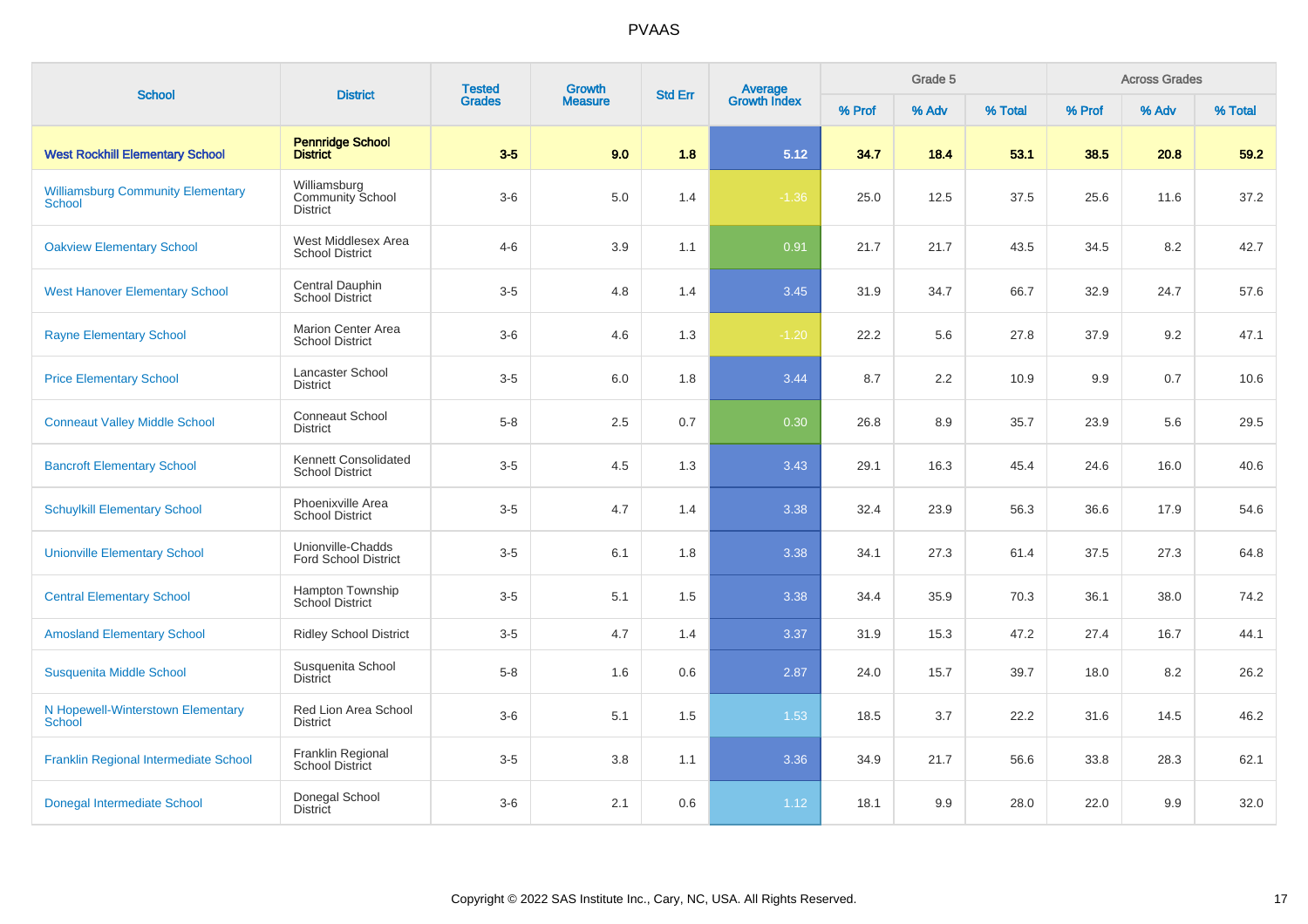| <b>School</b>                                                   | <b>District</b>                                             | <b>Tested</b> | <b>Growth</b>  | <b>Std Err</b> | Average<br>Growth Index |        | Grade 5 |         |        | <b>Across Grades</b> |         |
|-----------------------------------------------------------------|-------------------------------------------------------------|---------------|----------------|----------------|-------------------------|--------|---------|---------|--------|----------------------|---------|
|                                                                 |                                                             | <b>Grades</b> | <b>Measure</b> |                |                         | % Prof | % Adv   | % Total | % Prof | % Adv                | % Total |
| <b>West Rockhill Elementary School</b>                          | <b>Pennridge School</b><br><b>District</b>                  | $3-5$         | 9.0            | 1.8            | 5.12                    | 34.7   | 18.4    | 53.1    | 38.5   | 20.8                 | 59.2    |
| <b>Robert Benjamin Wiley Community</b><br><b>Charter School</b> | Robert Benjamin<br><b>Wiley Community</b><br>Charter School | $3 - 8$       | 2.8            | 0.8            | $-0.20$                 | 7.0    | 2.3     | 9.3     | 5.7    | 1.7                  | 7.4     |
| <b>Avon Grove Charter School</b>                                | Avon Grove Charter<br>School                                | $3 - 11$      | 1.8            | 0.6            | 1.59                    | 22.1   | 6.6     | 28.7    | 24.3   | 10.2                 | 34.6    |
| <b>Alburtis Elementary School</b>                               | East Penn School<br><b>District</b>                         | $3-5$         | 5.4            | 1.6            | 3.34                    | 30.8   | 13.5    | 44.2    | 31.8   | 16.2                 | 48.0    |
| <b>Stonehurst Hills Elementary School</b>                       | <b>Upper Darby School</b><br><b>District</b>                | $3-5$         | 6.2            | 1.9            | 3.31                    | 2.4    | 0.0     | 2.4     | 6.2    | 0.0                  | 6.2     |
| <b>Diehl School</b>                                             | Erie City School<br><b>District</b>                         | $3-5$         | 4.9            | 1.5            | 3.30                    | 1.6    | 1.6     | 3.3     | 4.3    | 1.1                  | 5.4     |
| <b>Iroquois Elementary School</b>                               | Iroquois School<br><b>District</b>                          | $3-6$         | 3.2            | 1.0            | $-1.26$                 | 37.7   | 10.4    | 48.0    | 28.3   | 13.2                 | 41.4    |
| <b>Lawnton Elementary School</b>                                | Central Dauphin<br>School District                          | $3-5$         | 6.7            | 2.0            | 3.28                    | 26.3   | 0.0     | 26.3    | 22.6   | 5.1                  | 27.7    |
| <b>Pequea Elementary School</b>                                 | Penn Manor School<br><b>District</b>                        | $3-6$         | 4.4            | 1.4            | $-0.66$                 | 54.0   | 12.0    | 66.0    | 35.8   | 19.9                 | 55.7    |
| <b>Pickering Valley Elementary School</b>                       | Downingtown Area<br>School District                         | $3-5$         | 4.6            | 1.4            | 3.26                    | 32.9   | 42.9    | 75.7    | 37.8   | 41.1                 | 78.9    |
| <b>Union Canal Elementary School</b>                            | Cornwall-Lebanon<br><b>School District</b>                  | $3-5$         | 5.0            | 1.5            | 3.26                    | 32.8   | 8.2     | 41.0    | 25.6   | 7.3                  | 32.9    |
| <b>Farmersville Elementary School</b>                           | Bethlehem Area<br><b>School District</b>                    | $3-5$         | 8.4            | 2.6            | 3.25                    | 28.0   | 20.0    | 48.0    | 32.8   | 18.8                 | 51.6    |
| <b>Cougar Academy</b>                                           | Harrisburg City School<br><b>District</b>                   | $3 - 10$      | 3.8            | 1.2            | 0.76                    | 0.0    | 0.0     | 0.0     | 2.2    | 0.0                  | 2.2     |
| <b>Jefferson Elementary School</b>                              | Mt Lebanon School<br><b>District</b>                        | $3-5$         | 5.5            | 1.7            | 3.23                    | 30.9   | 47.3    | 78.2    | 31.0   | 51.4                 | 82.4    |
| <b>Middle Paxton Elementary School</b>                          | Central Dauphin<br><b>School District</b>                   | $3-5$         | 5.7            | 1.8            | 3.23                    | 34.9   | 18.6    | 53.5    | 35.2   | 21.1                 | 56.2    |
| <b>Radio Park Elementary School</b>                             | State College Area<br><b>School District</b>                | $3-5$         | 5.3            | 1.6            | 3.23                    | 23.6   | 43.6    | 67.3    | 27.2   | 55.1                 | 82.3    |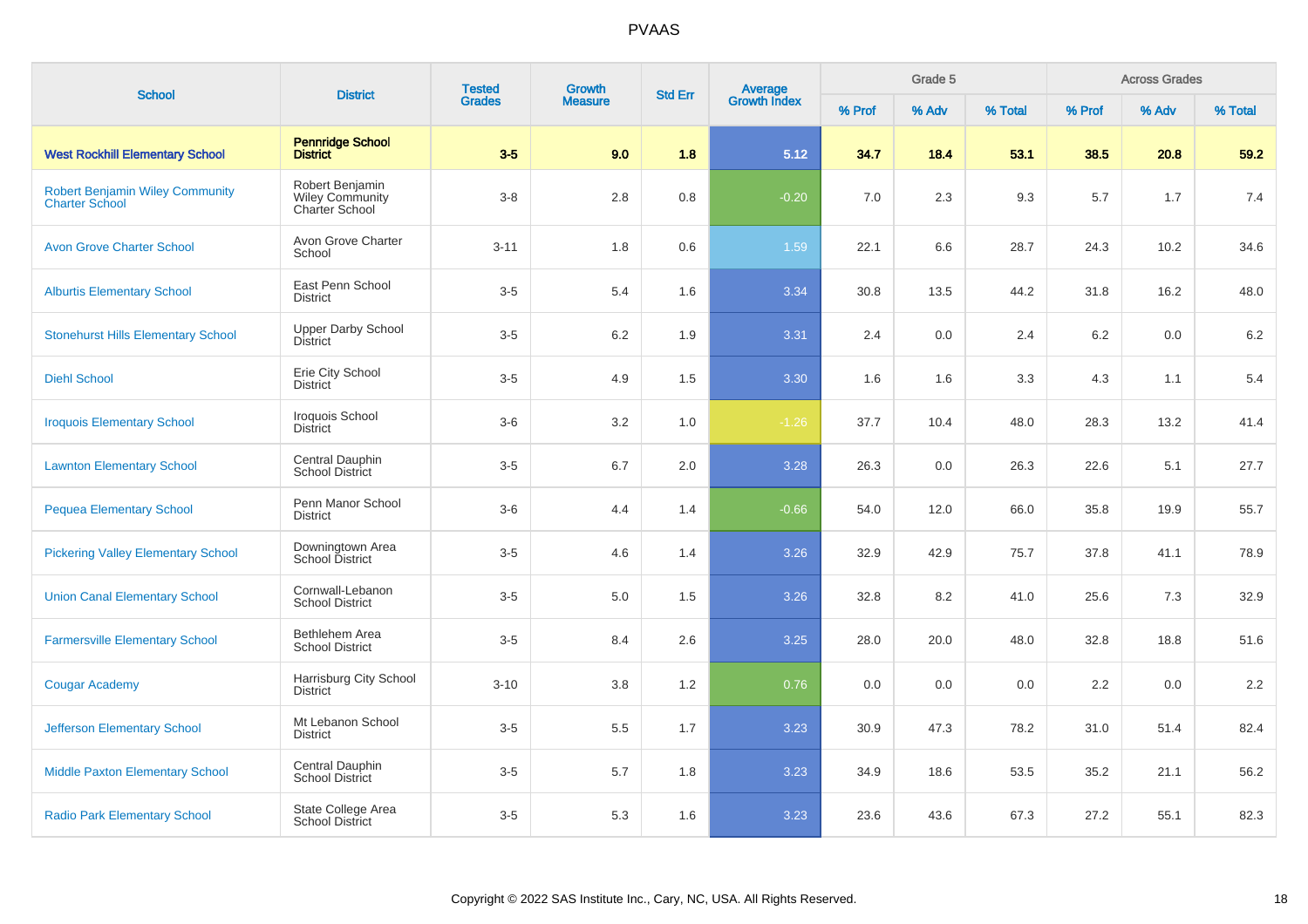| <b>School</b>                                              | <b>District</b>                                    | <b>Tested</b> | Growth         | <b>Std Err</b> |                                |        | Grade 5 |         |        | <b>Across Grades</b> |         |
|------------------------------------------------------------|----------------------------------------------------|---------------|----------------|----------------|--------------------------------|--------|---------|---------|--------|----------------------|---------|
|                                                            |                                                    | <b>Grades</b> | <b>Measure</b> |                | <b>Average</b><br>Growth Index | % Prof | % Adv   | % Total | % Prof | % Adv                | % Total |
| <b>West Rockhill Elementary School</b>                     | <b>Pennridge School</b><br><b>District</b>         | $3-5$         | 9.0            | 1.8            | 5.12                           | 34.7   | 18.4    | 53.1    | 38.5   | 20.8                 | 59.2    |
| <b>Tredyffrin-Easttown Middle School</b>                   | Tredyffrin-Easttown<br><b>School District</b>      | $5 - 8$       | 1.9            | 0.6            | 0.85                           | 39.6   | 34.2    | 73.9    | 34.1   | 32.8                 | 66.8    |
| <b>Valley Forge Middle School</b>                          | Tredyffrin-Easttown<br>School District             | $5-8$         | 1.9            | 0.6            | 1.56                           | 33.6   | 38.1    | 71.6    | 33.6   | 35.0                 | 68.6    |
| <b>Souderton Charter School Collaborative</b>              | Souderton Charter<br>School Collaborative          | $3 - 8$       | 4.0            | 1.3            | 0.31                           | 51.8   | 22.2    | 74.1    | 40.1   | 26.8                 | 66.9    |
| California Area Intermediate Middle<br><b>School</b>       | California Area School<br><b>District</b>          | $5-6$         | 1.3            | 1.1            | 1.18                           | 27.3   | 5.4     | 32.7    | 20.2   | 2.5                  | 22.7    |
| <b>Gwyn-Nor Elementary School</b>                          | North Penn School<br><b>District</b>               | $3-6$         | 3.5            | 1.1            | 2.03                           | 31.2   | 18.0    | 49.2    | 30.2   | 14.5                 | 44.7    |
| <b>Dorseyville Middle School</b>                           | Fox Chapel Area<br>School District                 | $4 - 8$       | 1.4            | 0.4            | 3.15                           |        |         |         | 30.9   | 28.7                 | 59.6    |
| <b>James Gettys Elementary School</b>                      | Gettysburg Area<br>School District                 | $3-5$         | 4.5            | 1.5            | 3.12                           | 36.8   | 10.3    | 47.1    | 30.8   | 20.4                 | 51.2    |
| <b>Hooverville Elementary School</b>                       | Waynesboro Area<br>School District                 | $3-5$         | 5.4            | 1.7            | 3.10                           | 27.7   | 21.3    | 48.9    | 23.7   | 16.7                 | 40.4    |
| <b>Franklin Regional Primary School</b>                    | Franklin Regional<br><b>School District</b>        | $3-5$         | 4.0            | 1.3            | 3.07                           | 37.0   | 24.7    | 61.7    | 32.6   | 36.7                 | 69.3    |
| <b>Mars Area Centennial School</b>                         | Mars Area School<br><b>District</b>                | $5-6$         | 1.9            | 0.6            | $-2.33$                        | 31.3   | 20.9    | 52.2    | 32.0   | 22.7                 | 54.6    |
| <b>West Point Elementary School</b>                        | Hempfield Area<br><b>School District</b>           | $3-5$         | 4.5            | 1.5            | 3.05                           | 38.7   | 19.4    | 58.1    | 40.8   | 22.3                 | 63.0    |
| <b>Fred L Aiken Elementary School</b>                      | Keystone Oaks School<br><b>District</b>            | $3-5$         | 6.1            | 2.0            | 3.02                           | 27.3   | 30.3    | 57.6    | 27.1   | 24.7                 | 51.8    |
| <b>Silver Spring Elementary School</b>                     | <b>Cumberland Valley</b><br><b>School District</b> | $3-5$         | 4.1            | 1.4            | 3.01                           | 33.3   | 25.6    | 59.0    | 31.1   | 29.8                 | 60.9    |
| James F Baugher Elementary School                          | Milton Area School<br><b>District</b>              | $3-5$         | 3.7            | 1.3            | 2.98                           | 22.5   | 11.2    | 33.7    | 24.3   | 8.1                  | 32.4    |
| <b>Conemaugh Township Area Elementary</b><br><b>School</b> | Conemaugh Township<br>Area School District         | $3-5$         | 4.6            | 1.5            | 2.98                           | 51.6   | 22.6    | 74.2    | 43.0   | 33.7                 | 76.7    |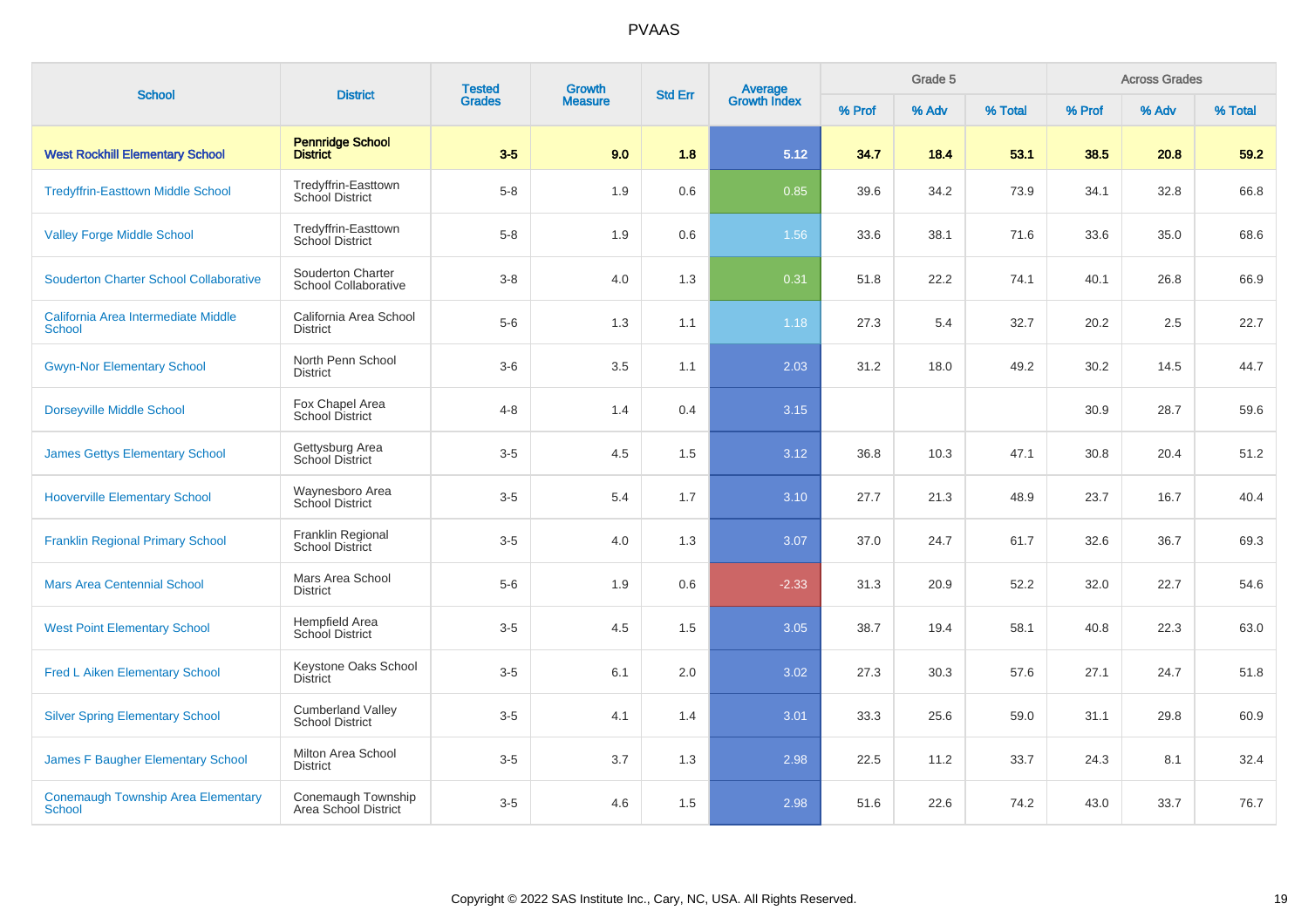| <b>School</b>                                                   | <b>District</b>                                    | <b>Tested</b> | Growth         | <b>Std Err</b> |                                |        | Grade 5 |         |        | <b>Across Grades</b> |         |
|-----------------------------------------------------------------|----------------------------------------------------|---------------|----------------|----------------|--------------------------------|--------|---------|---------|--------|----------------------|---------|
|                                                                 |                                                    | <b>Grades</b> | <b>Measure</b> |                | <b>Average</b><br>Growth Index | % Prof | % Adv   | % Total | % Prof | % Adv                | % Total |
| <b>West Rockhill Elementary School</b>                          | <b>Pennridge School</b><br><b>District</b>         | $3-5$         | 9.0            | 1.8            | 5.12                           | 34.7   | 18.4    | 53.1    | 38.5   | 20.8                 | 59.2    |
| <b>Klein Elementary School</b>                                  | <b>Harbor Creek School</b><br><b>District</b>      | $3-6$         | 3.3            | 1.1            | $-0.43$                        | 39.3   | 12.5    | 51.8    | 41.5   | 24.6                 | 66.2    |
| <b>Discovery Charter School</b>                                 | <b>Discovery Charter</b><br>School                 | $3-8$         | 2.6            | 0.9            | $-0.94$                        | 8.5    | 2.1     | 10.6    | 5.2    | 1.1                  | 6.2     |
| <b>Avonworth Elementary School</b>                              | Avonworth School<br><b>District</b>                | $3-6$         | 2.1            | 0.7            | 0.56                           | 33.8   | 25.5    | 59.3    | 36.0   | 22.8                 | 58.8    |
| <b>Sarah W Starkweather Elementary</b><br><b>School</b>         | West Chester Area<br><b>School District</b>        | $3-5$         | 4.4            | 1.5            | 2.97                           | 35.8   | 19.4    | 55.2    | 40.0   | 17.2                 | 57.2    |
| <b>Hillendale Elementary School</b>                             | Unionville-Chadds<br><b>Ford School District</b>   | $3-5$         | 4.8            | 1.6            | 2.96                           | 35.6   | 33.9    | 69.5    | 39.4   | 37.2                 | 76.7    |
| <b>Northside Elementary School</b>                              | Palmyra Area School<br><b>District</b>             | $3-5$         | 5.1            | 1.7            | 2.96                           | 39.6   | 14.6    | 54.2    | 37.0   | 17.3                 | 54.3    |
| <b>Hallowell Elementary School</b>                              | Hatboro-Horsham<br><b>School District</b>          | $3-5$         | 4.5            | 1.5            | 2.95                           | 23.7   | 8.5     | 32.2    | 26.5   | 8.4                  | 34.9    |
| <b>Panther Valley Intermediate School</b>                       | Panther Valley School<br><b>District</b>           | $4 - 6$       | 2.4            | 0.8            | $-0.77$                        | 11.5   | 1.9     | 13.5    | 10.1   | 1.3                  | 11.4    |
| <b>Irving Elementary School</b>                                 | Altoona Area School<br><b>District</b>             | $3-5$         | 5.7            | 1.9            | 2.95                           | 44.4   | 19.4    | 63.9    | 43.9   | 20.4                 | 64.3    |
| <b>Sru Elementary School</b>                                    | Athens Area School<br><b>District</b>              | $3-5$         | 5.3            | 1.8            | 2.94                           | 23.9   | 8.7     | 32.6    | 27.4   | 10.5                 | 37.9    |
| Southern Columbia Middle School                                 | Southern Columbia<br>Area School District          | $5-8$         | 1.8            | 0.6            | $-0.84$                        | 34.7   | 9.7     | 44.4    | 24.0   | 7.8                  | 31.8    |
| <b>Harding Elementary School</b>                                | Lebanon School<br><b>District</b>                  | $3-5$         | 4.0            | 1.4            | 2.91                           | 11.7   | 2.6     | 14.3    | 9.6    | 1.6                  | 11.2    |
| <b>Bermudian Springs Middle School</b>                          | <b>Bermudian Springs</b><br><b>School District</b> | $5-8$         | 0.4            | 0.5            | 0.81                           | 22.1   | 12.4    | 34.5    | 17.8   | 6.5                  | 24.3    |
| <b>Audrielle Lynch-Ellen Bustin Elementary</b><br><b>School</b> | Athens Area School<br><b>District</b>              | $3-5$         | 4.2            | 1.4            | 2.91                           | 36.4   | 4.6     | 40.9    | 32.0   | 8.2                  | 40.3    |
| <b>Blue Mountain Elementary East School</b>                     | <b>Blue Mountain School</b><br><b>District</b>     | $3-5$         | 3.7            | 1.3            | 2.91                           | 26.2   | 15.5    | 41.7    | 30.3   | 15.6                 | 45.9    |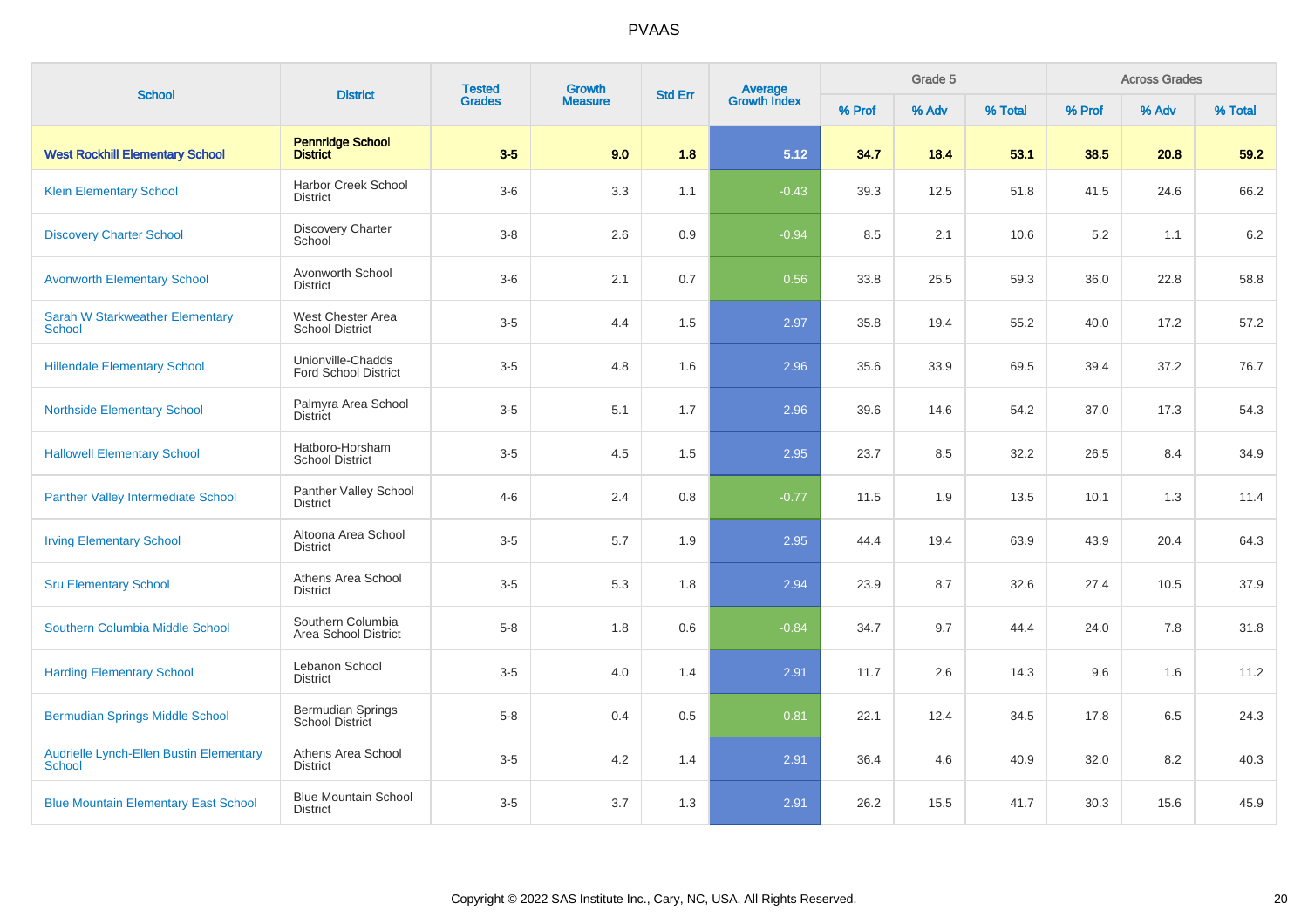| <b>School</b>                           | <b>District</b>                                          | <b>Tested</b> | <b>Growth</b>  | <b>Std Err</b> | Average<br>Growth Index |        | Grade 5 |         |        | <b>Across Grades</b> |         |
|-----------------------------------------|----------------------------------------------------------|---------------|----------------|----------------|-------------------------|--------|---------|---------|--------|----------------------|---------|
|                                         |                                                          | <b>Grades</b> | <b>Measure</b> |                |                         | % Prof | % Adv   | % Total | % Prof | % Adv                | % Total |
| <b>West Rockhill Elementary School</b>  | <b>Pennridge School</b><br><b>District</b>               | $3-5$         | 9.0            | 1.8            | 5.12                    | 34.7   | 18.4    | 53.1    | 38.5   | 20.8                 | 59.2    |
| <b>East Hanover Elementary School</b>   | Lower Dauphin School<br>District                         | $3-5$         | 4.7            | 1.6            | 2.89                    | 23.1   | 32.7    | 55.8    | 28.6   | 23.2                 | 51.8    |
| <b>Pfaff Elementary School</b>          | Quakertown<br><b>Community School</b><br><b>District</b> | $3-5$         | 5.2            | 1.8            | 2.89                    | 53.5   | 18.6    | 72.1    | 34.9   | 20.5                 | 55.4    |
| Iron Forge Elementary School            | South Middleton<br><b>School District</b>                | $3-5$         | 2.9            | 1.0            | 2.86                    | 28.8   | 22.7    | 51.5    | 31.6   | 23.8                 | 55.3    |
| <b>Oak Ridge Elementary School</b>      | Souderton Area<br><b>School District</b>                 | $3-5$         | 3.9            | 1.4            | 2.86                    | 30.3   | 38.2    | 68.4    | 30.1   | 36.5                 | 66.7    |
| <b>Dillsburg Elementary School</b>      | Northern York County<br><b>School District</b>           | $3-5$         | 3.9            | 1.4            | 2.85                    | 31.0   | 11.3    | 42.2    | 37.7   | 16.9                 | 54.6    |
| <b>Preston School</b>                   | Wayne Highlands<br>School District                       | $3 - 8$       | 4.2            | 1.5            | 2.77                    | 7.1    | 14.3    | 21.4    | 24.0   | 11.0                 | 35.0    |
| <b>Lower Gwynedd Elementary School</b>  | Wissahickon School<br><b>District</b>                    | $3-5$         | 3.8            | 1.3            | 2.84                    | 29.3   | 37.3    | 66.7    | 33.9   | 35.5                 | 69.3    |
| Aspira Bilingual Cyber Charter School   | Aspira Bilingual Cyber<br>Charter School                 | $3 - 11$      | 4.2            | 1.5            | 2.84                    |        |         |         | 1.6    | 0.0                  | 1.6     |
| <b>Springfield Elementary School</b>    | Palisades School<br><b>District</b>                      | $3-5$         | 6.5            | 2.3            | 2.83                    | 31.0   | 10.3    | 41.4    | 30.7   | 23.9                 | 54.6    |
| <b>Washington Intermediate School</b>   | New Castle Area<br><b>School District</b>                | $3-5$         | 2.4            | 0.8            | 2.83                    | 4.4    | 0.5     | 4.8     | 4.1    | 0.7                  | 4.8     |
| <b>Lincoln Elementary School</b>        | Mt Lebanon School<br><b>District</b>                     | $3-5$         | 4.6            | 1.6            | 2.81                    | 45.3   | 30.2    | 75.5    | 36.9   | 33.8                 | 70.7    |
| <b>Monroe Elementary School</b>         | <b>Cumberland Valley</b><br><b>School District</b>       | $3-5$         | 4.6            | 1.7            | 2.81                    | 41.2   | 27.4    | 68.6    | 32.6   | 26.7                 | 59.4    |
| <b>Miller Heights Elementary School</b> | Bethlehem Area<br><b>School District</b>                 | $3-5$         | 6.7            | 2.4            | 2.81                    | 33.3   | 20.8    | 54.2    | 35.5   | 29.0                 | 64.5    |
| <b>Resica Elementary School</b>         | East Stroudsburg Area<br><b>School District</b>          | $3-5$         | $5.0\,$        | 1.8            | 2.79                    | 20.8   | 4.2     | 25.0    | 20.6   | 5.3                  | 26.0    |
| <b>Cranberry Elementary School</b>      | <b>Cranberry Area</b><br>School District                 | $3-6$         | 2.5            | 0.9            | 1.85                    | 27.3   | 10.4    | 37.7    | 25.6   | 4.4                  | 30.0    |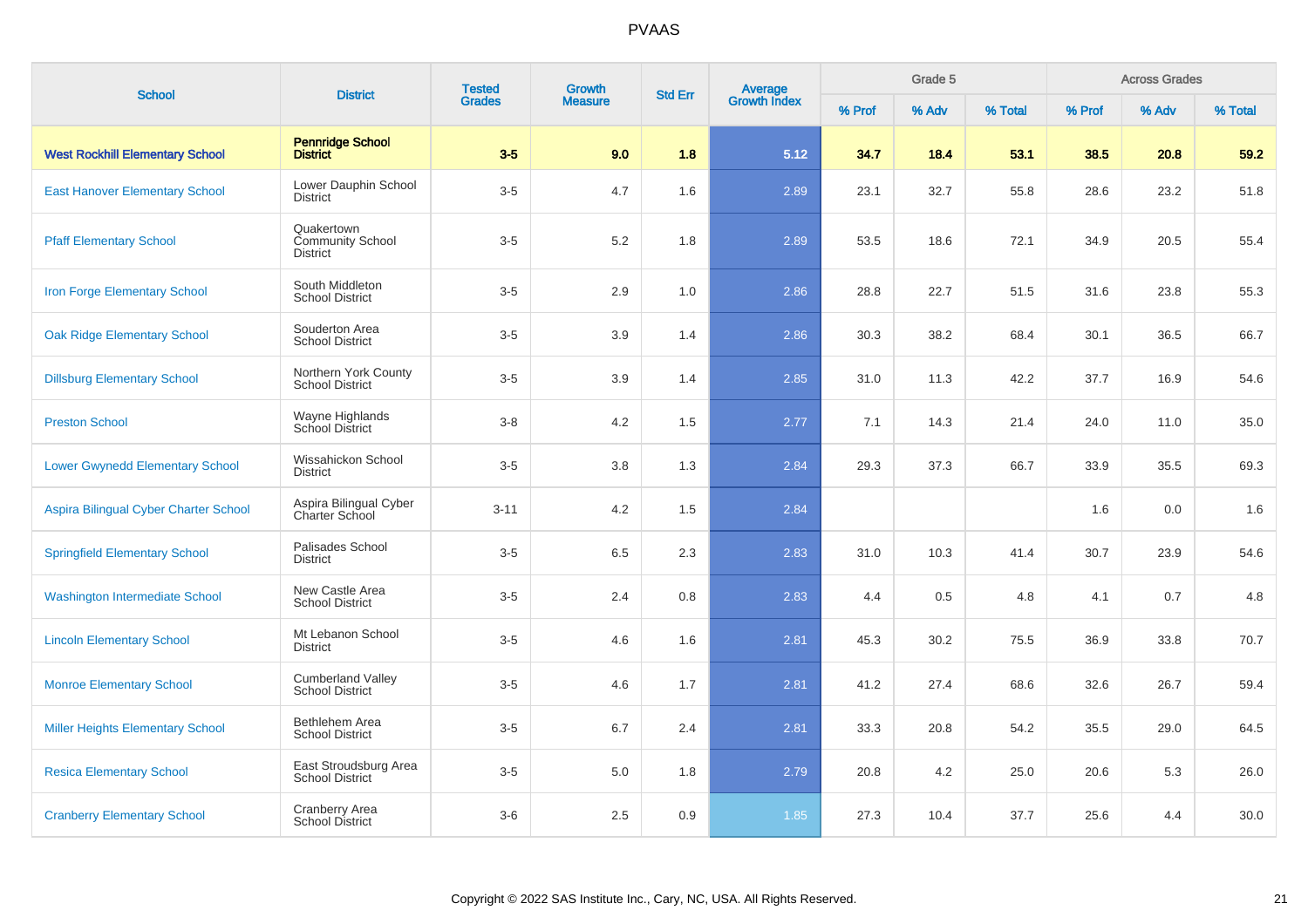| <b>School</b>                             | <b>District</b>                                                      | <b>Tested</b><br><b>Growth</b> |                | <b>Std Err</b> | Average             |        | Grade 5 |         |        | <b>Across Grades</b> |         |
|-------------------------------------------|----------------------------------------------------------------------|--------------------------------|----------------|----------------|---------------------|--------|---------|---------|--------|----------------------|---------|
|                                           |                                                                      | <b>Grades</b>                  | <b>Measure</b> |                | <b>Growth Index</b> | % Prof | % Adv   | % Total | % Prof | % Adv                | % Total |
| <b>West Rockhill Elementary School</b>    | <b>Pennridge School</b><br><b>District</b>                           | $3-5$                          | 9.0            | 1.8            | 5.12                | 34.7   | 18.4    | 53.1    | 38.5   | 20.8                 | 59.2    |
| <b>Shrewsbury Elementary School</b>       | Southern York County<br><b>School District</b>                       | $3-6$                          | 3.0            | 1.1            | $-1.93$             | 18.6   | 5.1     | 23.7    | 26.5   | 11.0                 | 37.6    |
| <b>Evergreen Elementary School</b>        | Perkiomen Valley<br><b>School District</b>                           | $3-5$                          | 3.5            | 1.3            | 2.77                | 39.5   | 24.4    | 64.0    | 42.6   | 19.3                 | 61.9    |
| <b>Middlesex Elementary School</b>        | <b>Cumberland Valley</b><br><b>School District</b>                   | $3-5$                          | 4.6            | 1.7            | 2.76                | 38.5   | 7.7     | 46.2    | 29.8   | 17.2                 | 47.0    |
| Gettysburg Montessori Charter School      | Gettysburg Montessori<br><b>Charter School</b>                       | $3-6$                          | 5.4            | 1.9            | 2.18                | 19.0   | 19.0    | 38.1    | 19.2   | 9.6                  | 28.7    |
| <b>Pine Road Elementary School</b>        | Lower Moreland<br><b>Township School</b><br><b>District</b>          | $3-5$                          | 2.6            | 0.9            | 2.74                | 27.3   | 27.3    | 54.6    | 33.7   | 18.4                 | 52.2    |
| <b>Davis Elementary School</b>            | <b>Centennial School</b><br><b>District</b>                          | $3-5$                          | 3.1            | 1.1            | 2.74                | 29.1   | 8.2     | 37.3    | 30.6   | 10.0                 | 40.6    |
| <b>Makefield Elementary School</b>        | Pennsbury School<br><b>District</b>                                  | $3-5$                          | 4.1            | 1.5            | 2.72                | 21.7   | 23.3    | 45.0    | 23.6   | 28.7                 | 52.2    |
| <b>Hillsdale Elementary School</b>        | West Chester Area<br><b>School District</b>                          | $3-5$                          | 4.0            | 1.5            | 2.71                | 38.1   | 15.9    | 54.0    | 33.2   | 24.9                 | 58.0    |
| Rockwood Area Elementary School           | Rockwood Area<br><b>School District</b>                              | $3-6$                          | 3.5            | 1.3            | 2.61                | 34.2   | 12.2    | 46.3    | 22.6   | 12.0                 | 34.6    |
| <b>Bethel Elementary School</b>           | Tulpehocken Area<br>School District                                  | $3-6$                          | $-0.0$         | 1.3            | $-0.03$             | 35.1   | 16.2    | 51.4    | 27.9   | 12.8                 | 40.8    |
| Maureen M Welch Elementary School         | <b>Council Rock School</b><br><b>District</b>                        | $3-6$                          | 2.5            | 1.0            | $-1.58$             | 28.0   | 10.7    | 38.7    | 33.4   | 15.5                 | 49.0    |
| <b>Blairsville Elementary School</b>      | Blairsville-Saltsburg<br><b>School District</b>                      | $3-5$                          | 4.1            | 1.5            | 2.67                | 27.9   | 13.1    | 41.0    | 25.7   | 8.9                  | 34.6    |
| <b>Widener Partnership Charter School</b> | <b>Widener Partnership</b><br><b>Charter School</b>                  | $3 - 7$                        | 2.8            | 1.0            | $-0.33$             | 0.0    | 0.0     | 0.0     | 1.4    | 0.5                  | 1.9     |
| <b>Trumbauersville Elementary School</b>  | Quakertown<br><b>Community School</b><br>District                    | $3-5$                          | 4.0            | 1.5            | 2.64                | 24.6   | 29.5    | 54.1    | 31.4   | 27.3                 | 58.8    |
| <b>West Phila. Achievement Ces</b>        | West Philadelphia<br>Achievement Charter<br><b>Elementary School</b> | $3-5$                          | 4.2            | 1.6            | 2.63                | 6.7    | 0.0     | 6.7     | 2.8    | 0.5                  | 3.2     |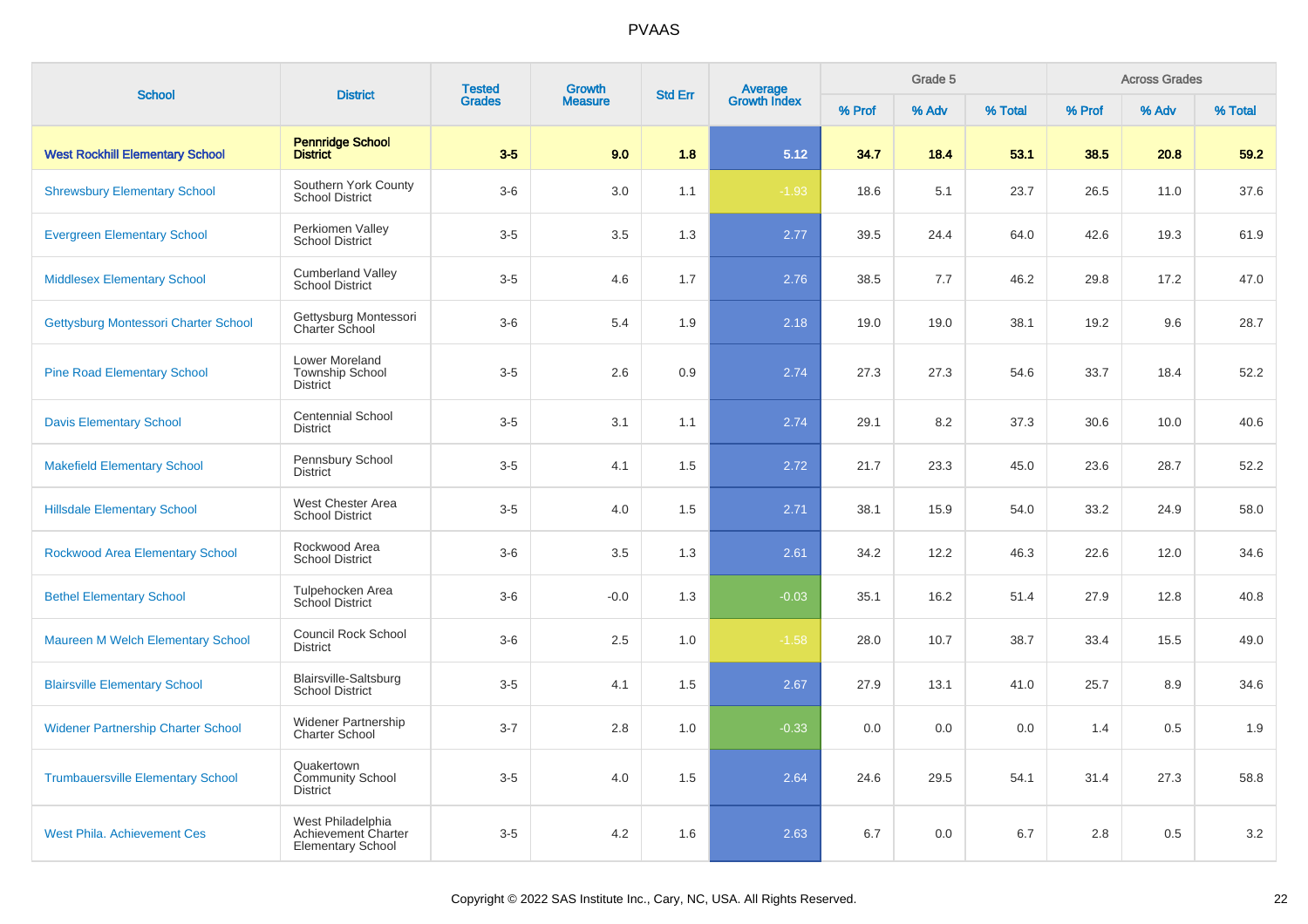| <b>School</b>                          | <b>District</b>                                    | <b>Tested</b> | Growth         | <b>Std Err</b> |                                |        | Grade 5 |         |        | <b>Across Grades</b> |         |
|----------------------------------------|----------------------------------------------------|---------------|----------------|----------------|--------------------------------|--------|---------|---------|--------|----------------------|---------|
|                                        |                                                    | <b>Grades</b> | <b>Measure</b> |                | <b>Average</b><br>Growth Index | % Prof | % Adv   | % Total | % Prof | % Adv                | % Total |
| <b>West Rockhill Elementary School</b> | <b>Pennridge School</b><br><b>District</b>         | $3-5$         | 9.0            | 1.8            | 5.12                           | 34.7   | 18.4    | 53.1    | 38.5   | 20.8                 | 59.2    |
| <b>Butler Elementary School</b>        | <b>Central Bucks School</b><br><b>District</b>     | $3-6$         | 2.2            | 0.9            | $-1.83$                        | 33.3   | 16.1    | 49.4    | 35.5   | 20.8                 | 56.3    |
| <b>Shallow Brook Inter School</b>      | Northeastern York<br><b>School District</b>        | $4 - 6$       | 1.8            | 0.8            | 2.18                           | 35.7   | 15.2    | 50.9    | 28.1   | 12.0                 | 40.1    |
| <b>Marshall Thurgood</b>               | Philadelphia City<br>School District               | $3 - 8$       | 4.5            | 1.8            | 2.58                           |        |         |         | 3.7    | 0.9                  | 4.6     |
| <b>Sugarcreek Elementary School</b>    | Karns City Area<br><b>School District</b>          | $3-6$         | 3.8            | 1.5            | 2.36                           | 21.4   | 17.9    | 39.3    | 28.2   | 4.8                  | 33.1    |
| Kathryn D. Markley Elementary School   | <b>Great Valley School</b><br><b>District</b>      | $3-5$         | 3.4            | 1.3            | 2.57                           | 31.2   | 28.8    | 60.0    | 32.3   | 27.5                 | 59.8    |
| <b>Kutz Elementary School</b>          | <b>Central Bucks School</b><br><b>District</b>     | $3-6$         | 2.6            | 1.0            | 0.24                           | 40.7   | 17.0    | 57.6    | 38.0   | 25.1                 | 63.1    |
| <b>Jackson Elementary School</b>       | Central Cambria<br><b>School District</b>          | $3-5$         | 5.0            | 2.0            | 2.53                           | 27.8   | 8.3     | 36.1    | 26.5   | 11.2                 | 37.8    |
| <b>Groveland Elementary School</b>     | <b>Central Bucks School</b><br><b>District</b>     | $3-6$         | 2.0            | 0.8            | 2.06                           | 25.7   | 16.2    | 41.9    | 33.0   | 15.0                 | 48.0    |
| <b>Schwenksville Elementary School</b> | Perkiomen Valley<br><b>School District</b>         | $3-5$         | 3.7            | 1.5            | 2.51                           | 41.3   | 17.5    | 58.7    | 41.6   | 15.8                 | 57.4    |
| <b>Penn Wood Elementary School</b>     | West Chester Area<br><b>School District</b>        | $3-5$         | 3.5            | 1.4            | 2.51                           | 30.6   | 15.3    | 45.8    | 37.6   | 17.1                 | 54.6    |
| <b>Kunkel Elementary School</b>        | Middletown Area<br><b>School District</b>          | $3-5$         | 3.5            | 1.4            | 2.50                           | 31.4   | 7.1     | 38.6    | 29.4   | 14.1                 | 43.5    |
| <b>Mercer Area Elementary School</b>   | Mercer Area School<br><b>District</b>              | $3-6$         | 2.6            | 1.0            | 1.09                           | 32.8   | 15.5    | 48.3    | 33.2   | 15.4                 | 48.6    |
| <b>Ebenezer Elementary School</b>      | Cornwall-Lebanon<br><b>School District</b>         | $3-5$         | 2.9            | 1.2            | 2.50                           | 28.0   | 6.0     | 34.0    | 25.4   | 5.0                  | 30.4    |
| <b>Robison Elementary School</b>       | Fort Leboeuf School<br><b>District</b>             | $3-5$         | 3.6            | 1.4            | 2.49                           | 41.8   | 38.8    | 80.6    | 40.4   | 34.7                 | 75.1    |
| <b>Sporting Hill Elementary School</b> | <b>Cumberland Valley</b><br><b>School District</b> | $3-5$         | 3.1            | 1.3            | 2.49                           | 20.9   | 29.7    | 50.6    | 29.3   | 27.1                 | 56.4    |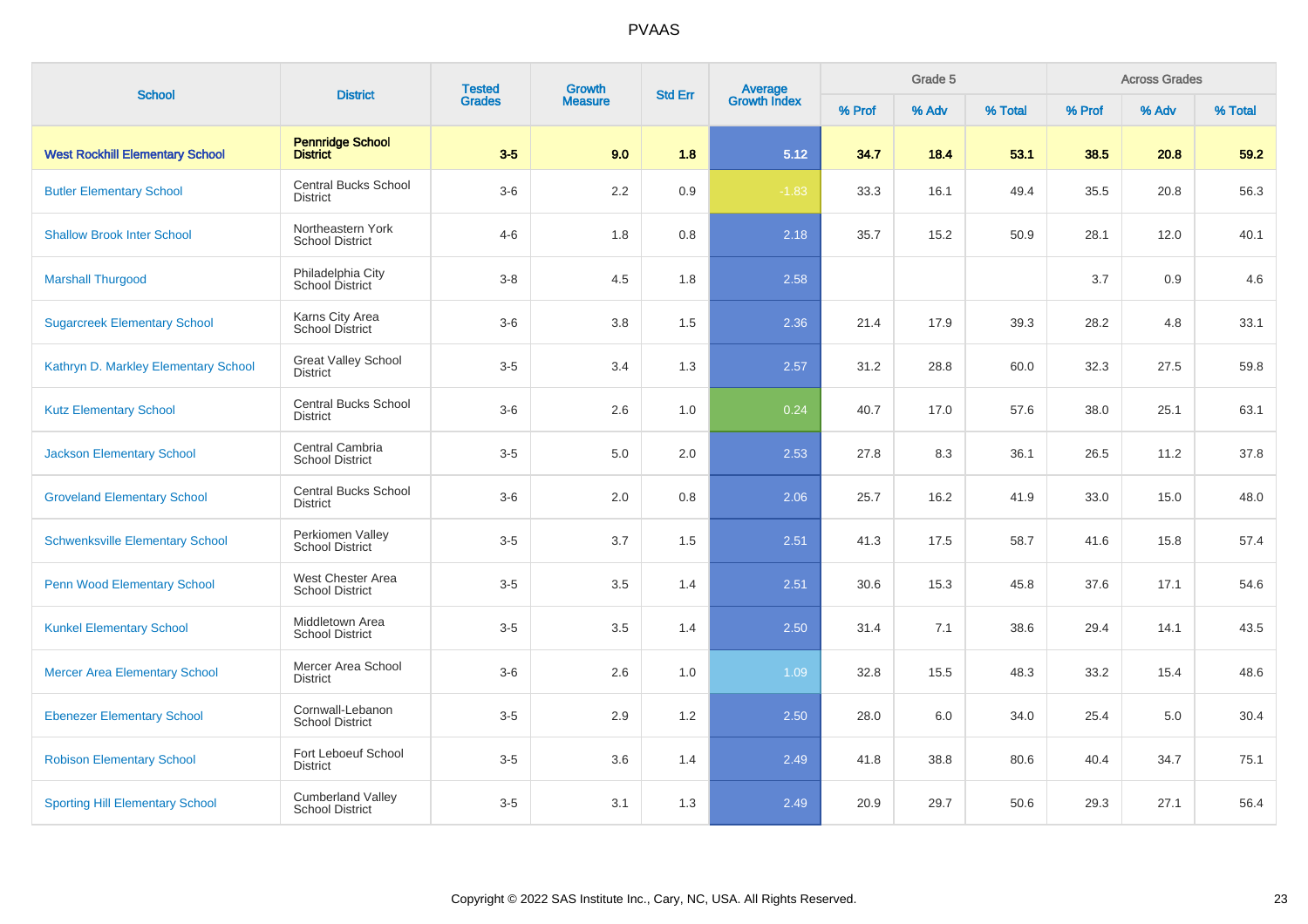| <b>School</b>                                             | <b>District</b>                                          | <b>Tested</b> | <b>Growth</b>  |     | <b>Average</b><br>Growth Index<br><b>Std Err</b> |        | Grade 5 |         |        | <b>Across Grades</b> |         |
|-----------------------------------------------------------|----------------------------------------------------------|---------------|----------------|-----|--------------------------------------------------|--------|---------|---------|--------|----------------------|---------|
|                                                           |                                                          | <b>Grades</b> | <b>Measure</b> |     |                                                  | % Prof | % Adv   | % Total | % Prof | % Adv                | % Total |
| <b>West Rockhill Elementary School</b>                    | <b>Pennridge School</b><br><b>District</b>               | $3-5$         | 9.0            | 1.8 | 5.12                                             | 34.7   | 18.4    | 53.1    | 38.5   | 20.8                 | 59.2    |
| <b>Lehigh Elementary School</b>                           | Northampton Area<br>School District                      | $3-5$         | 5.1            | 2.0 | 2.49                                             | 32.4   | 11.8    | 44.1    | 43.1   | 13.0                 | 56.1    |
| <b>Valley Elementary School</b>                           | Bensalem Township<br><b>School District</b>              | $3-6$         | 2.3            | 0.9 | $-0.05$                                          | 9.0    | 2.6     | 11.5    | 13.4   | 3.8                  | 17.2    |
| <b>Linden Elementary School</b>                           | Central Bucks School<br><b>District</b>                  | $3-6$         | 3.2            | 1.3 | 0.02                                             | 42.9   | 19.0    | 61.9    | 38.6   | 28.5                 | 67.0    |
| <b>Harris School</b>                                      | Southeast Delco<br><b>School District</b>                | $3-8$         | 2.7            | 1.1 | 0.14                                             | 12.0   | 0.0     | 12.0    | 4.7    | 0.5                  | 5.3     |
| <b>Colwyn Elementary School</b>                           | William Penn School<br><b>District</b>                   | $3-6$         | 4.9            | 2.0 | $-0.17$                                          | 10.0   | 5.0     | 15.0    | 10.4   | 1.5                  | 11.9    |
| <b>Shenango Elementary School</b>                         | Shenango Area<br>School District                         | $3-6$         | 2.5            | 1.0 | $-1.30$                                          | 25.0   | 7.1     | 32.1    | 27.1   | 11.8                 | 38.9    |
| <b>Richland Elementary School</b>                         | Quakertown<br><b>Community School</b><br><b>District</b> | $3-5$         | 3.9            | 1.6 | 2.46                                             | 30.4   | 7.1     | 37.5    | 25.0   | 12.2                 | 37.2    |
| <b>Rowland Academy</b>                                    | Harrisburg City School<br><b>District</b>                | $5-8$         | 1.4            | 0.6 | $-3.28$                                          | 1.0    | 0.0     | 1.0     | 1.5    | 1.3                  | 2.9     |
| <b>Valley Elementary/Middle School</b>                    | Hazleton Area School<br><b>District</b>                  | $3-8$         | 2.7            | 1.1 | $-0.49$                                          | 15.2   | 3.0     | 18.2    | 13.3   | 2.6                  | 15.9    |
| <b>Washington Heights Elementary School</b>               | West Shore School<br><b>District</b>                     | $3-5$         | 4.0            | 1.6 | 2.45                                             | 24.1   | 8.6     | 32.8    | 19.3   | 7.4                  | 26.7    |
| <b>Centre Learning Community Charter</b><br><b>School</b> | Centre Learning<br><b>Community Charter</b><br>School    | $5-8$         | 4.9            | 2.0 | 2.45                                             |        |         |         | 24.1   | 18.5                 | 42.6    |
| <b>Titus Elementary School</b>                            | <b>Central Bucks School</b><br><b>District</b>           | $3-6$         | 2.2            | 0.9 | $1.30$                                           | 40.5   | 17.6    | 58.1    | 31.4   | 19.4                 | 50.8    |
| <b>Nether Providence Elementary School</b>                | Wallingford-<br>Swarthmore School<br><b>District</b>     | $3-5$         | 3.5            | 1.5 | 2.41                                             | 44.6   | 21.5    | 66.2    | 40.4   | 24.7                 | 65.0    |
| <b>Clearview Elementary School</b>                        | Red Lion Area School<br><b>District</b>                  | $3-6$         | 3.3            | 1.4 | 0.32                                             | 26.5   | 17.6    | 44.1    | 22.1   | 10.7                 | 32.9    |
| <b>Warren L Miller Elementary School</b>                  | Southern Tioga<br>School District                        | $3-6$         | 1.7            | 1.1 | 1.48                                             | 21.6   | 0.0     | 21.6    | 25.4   | 5.4                  | 30.8    |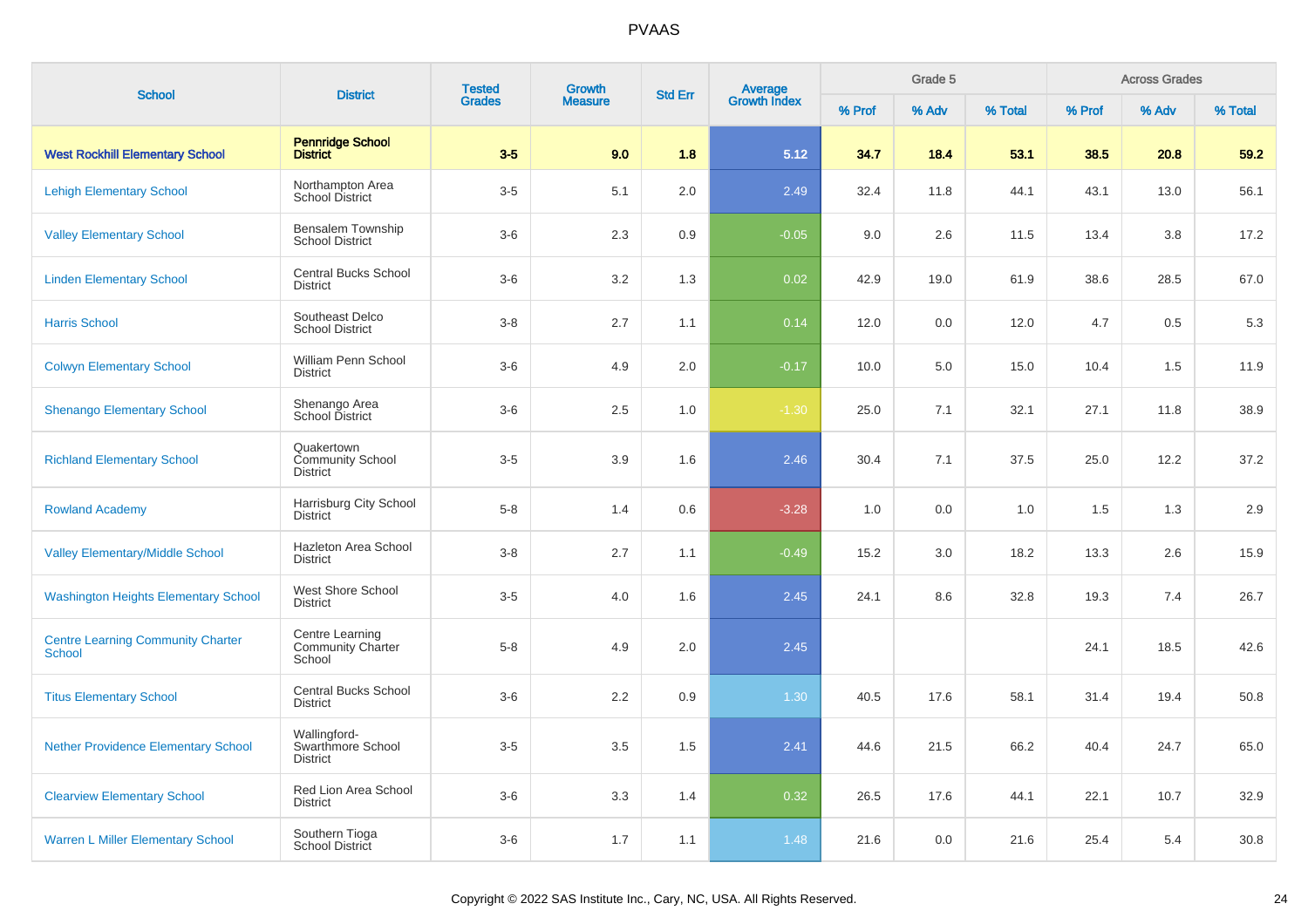| <b>School</b>                               | <b>District</b>                              | <b>Tested</b> | Growth         | <b>Std Err</b> |                                |        | Grade 5 |         |        | <b>Across Grades</b> |         |
|---------------------------------------------|----------------------------------------------|---------------|----------------|----------------|--------------------------------|--------|---------|---------|--------|----------------------|---------|
|                                             |                                              | <b>Grades</b> | <b>Measure</b> |                | <b>Average</b><br>Growth Index | % Prof | % Adv   | % Total | % Prof | % Adv                | % Total |
| <b>West Rockhill Elementary School</b>      | <b>Pennridge School</b><br><b>District</b>   | $3-5$         | 9.0            | 1.8            | 5.12                           | 34.7   | 18.4    | 53.1    | 38.5   | 20.8                 | 59.2    |
| <b>Shannock Valley Elementary School</b>    | Armstrong School<br>District                 | $3-6$         | 2.6            | 1.3            | 2.05                           | 26.1   | 13.0    | 39.1    | 26.1   | 16.5                 | 42.6    |
| <b>Quarry Hill Elementary School</b>        | Pennsbury School<br><b>District</b>          | $3-5$         | 3.4            | 1.4            | 2.35                           | 31.3   | 32.8    | 64.2    | 40.9   | 27.8                 | 68.7    |
| <b>Franconia Elementary School</b>          | Souderton Area<br><b>School District</b>     | $3-5$         | 3.3            | 1.4            | 2.35                           | 45.1   | 18.3    | 63.4    | 33.3   | 22.1                 | 55.4    |
| <b>Economy Elementary School</b>            | Ambridge Area School<br><b>District</b>      | $3-5$         | 3.8            | 1.6            | 2.34                           | 28.6   | 10.7    | 39.3    | 30.6   | 17.2                 | 47.8    |
| <b>Hillcrest Elementary School</b>          | <b>Upper Darby School</b><br><b>District</b> | $3-5$         | 3.3            | 1.4            | 2.31                           | 14.1   | 5.1     | 19.2    | 15.2   | 5.2                  | 20.4    |
| <b>Cairnbrook Elementary School</b>         | Shade-Central City<br><b>School District</b> | $3-6$         | 4.5            | 1.9            | 0.60                           | 18.8   | 0.0     | 18.8    | 29.6   | 2.3                  | 31.8    |
| <b>Hope For Hyndman Charter School</b>      | Hope For Hyndman<br>Charter School           | $3 - 11$      | 4.1            | 1.8            | 2.31                           |        |         |         | 9.9    | 1.2                  | 11.1    |
| <b>Bennetts Valley Elementary School</b>    | Saint Marys Area<br>School District          | $3-5$         | 6.4            | 2.8            | 2.30                           | 52.9   | 0.0     | 52.9    | 35.0   | 5.0                  | 40.0    |
| <b>Blue Ridge Elementary School</b>         | <b>Blue Ridge School</b><br>District         | $3-5$         | 3.3            | 1.4            | 2.30                           | 23.3   | 5.5     | 28.8    | 29.6   | 5.8                  | 35.4    |
| <b>West Vincent Elementary School</b>       | Owen J Roberts<br><b>School District</b>     | $3-6$         | 2.3            | 1.0            | 1.59                           | 33.8   | 31.0    | 64.8    | 39.8   | 27.6                 | 67.4    |
| <b>Lincoln Elementary School</b>            | East Penn School<br><b>District</b>          | $3-5$         | 3.5            | 1.5            | 2.29                           | 35.5   | 12.9    | 48.4    | 30.5   | 13.2                 | 43.7    |
| <b>Penn Valley School</b>                   | Lower Merion School<br><b>District</b>       | $3-5$         | 2.6            | 1.2            | 2.27                           | 22.9   | 48.6    | 71.4    | 27.5   | 50.5                 | 78.0    |
| Lackawanna Trail Elementary Center          | Lackawanna Trail<br><b>School District</b>   | $3-6$         | 2.4            | 1.1            | $-0.71$                        | 21.8   | 9.1     | 30.9    | 31.4   | 13.1                 | 44.4    |
| <b>Brandywine-Wallace Elementary School</b> | Downingtown Area<br><b>School District</b>   | $3-5$         | 3.3            | 1.5            | 2.25                           | 48.4   | 21.0    | 69.4    | 49.3   | 17.1                 | 66.4    |
| <b>East Goshen Elementary School</b>        | West Chester Area<br><b>School District</b>  | $3-5$         | 3.5            | 1.6            | 2.24                           | 49.1   | 21.0    | 70.2    | 41.2   | 33.3                 | 74.6    |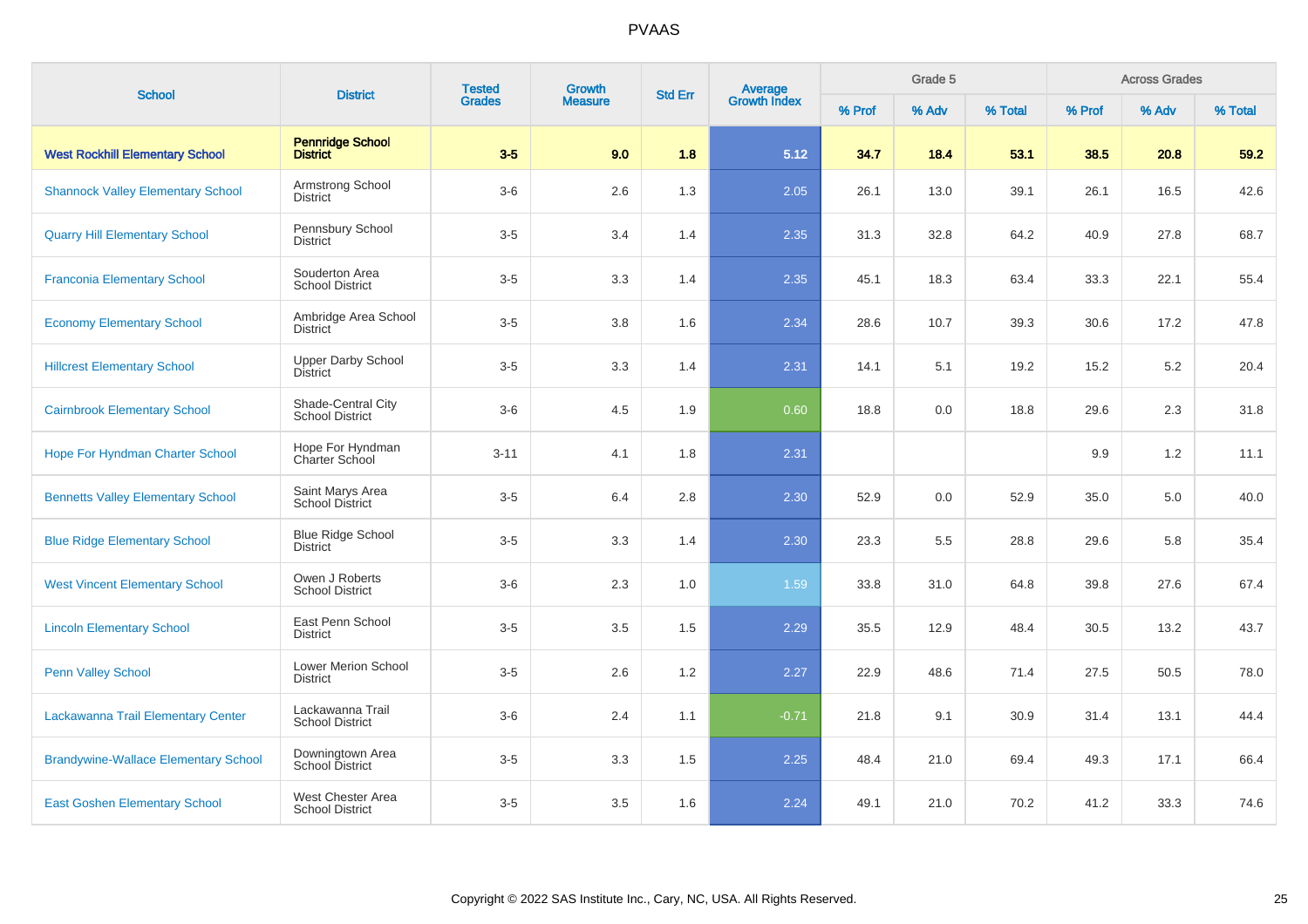| <b>School</b>                             | <b>District</b>                                  | <b>Tested</b> | Growth         | <b>Std Err</b> | <b>Average</b><br>Growth Index |        | Grade 5 |         |        | <b>Across Grades</b> |         |
|-------------------------------------------|--------------------------------------------------|---------------|----------------|----------------|--------------------------------|--------|---------|---------|--------|----------------------|---------|
|                                           |                                                  | <b>Grades</b> | <b>Measure</b> |                |                                | % Prof | % Adv   | % Total | % Prof | % Adv                | % Total |
| <b>West Rockhill Elementary School</b>    | <b>Pennridge School</b><br><b>District</b>       | $3-5$         | 9.0            | 1.8            | 5.12                           | 34.7   | 18.4    | 53.1    | 38.5   | 20.8                 | 59.2    |
| <b>Howard Elementary School</b>           | <b>Bald Eagle Area</b><br><b>School District</b> | $3-5$         | 7.1            | 3.2            | 2.23                           | 53.8   | 46.2    | 100.0   | 41.5   | 34.2                 | 75.6    |
| <b>West Manheim Elementary School</b>     | South Western School<br><b>District</b>          | $3-5$         | 2.7            | 1.2            | 2.22                           | 26.0   | 6.2     | 32.3    | 25.9   | 10.4                 | 36.3    |
| <b>Juniata Elementary School</b>          | Juniata County School<br><b>District</b>         | $3-5$         | 2.6            | 1.2            | 2.21                           | 21.0   | 5.0     | 26.0    | 18.6   | 5.1                  | 23.6    |
| <b>Wyalusing Valley Elementary School</b> | <b>Wyalusing Area</b><br>School District         | $3-6$         | 1.9            | 0.9            | 0.43                           | 12.0   | 4.8     | 16.9    | 18.9   | 5.6                  | 24.4    |
| Southern Lehigh Intermediate School       | Southern Lehigh<br>School District               | $4 - 6$       | $-1.2$         | 0.6            | $-1.85$                        | 33.9   | 21.0    | 54.8    | 31.6   | 23.8                 | 55.4    |
| <b>E M Crouthamel Elementary School</b>   | Souderton Area<br><b>School District</b>         | $3-5$         | 3.6            | 1.6            | 2.19                           | 32.1   | 17.0    | 49.1    | 34.5   | 16.2                 | 50.7    |
| Meyersdale Area Elementary School         | Meyersdale Area<br>School District               | $3-5$         | 3.5            | 1.6            | 2.19                           | 35.2   | 9.3     | 44.4    | 30.7   | 10.5                 | 41.2    |
| <b>Ben Franklin School</b>                | Uniontown Area<br><b>School District</b>         | $3 - 8$       | $-5.5$         | 1.1            | $-4.99$                        | 15.8   | 10.5    | 26.3    | 14.7   | 3.8                  | 18.5    |
| <b>Trinity East Elementary School</b>     | <b>Trinity Area School</b><br><b>District</b>    | $3-5$         | 3.2            | 1.5            | 2.18                           | 31.9   | 20.3    | 52.2    | 36.4   | 20.1                 | 56.5    |
| <b>Elco Intermd School</b>                | Eastern Lebanon<br><b>County School District</b> | $3-5$         | 1.9            | 0.9            | 2.18                           | 19.8   | 7.9     | 27.7    | 23.8   | 8.2                  | 32.1    |
| <b>Overlook School</b>                    | Abington School<br><b>District</b>               | $3-6$         | 2.5            | 1.2            | 0.77                           | 20.0   | 14.0    | 34.0    | 27.2   | 13.0                 | 40.2    |
| <b>Ardmore Avenue School</b>              | William Penn School<br><b>District</b>           | $3-6$         | 3.1            | 1.4            | $-0.13$                        | 14.0   | 0.0     | 14.0    | 10.8   | 1.8                  | 12.6    |
| <b>Macungie Elementary School</b>         | East Penn School<br><b>District</b>              | $3-5$         | 3.1            | 1.4            | 2.15                           | 31.3   | 9.0     | 40.3    | 30.1   | 15.5                 | 45.6    |
| <b>Clairton Elementary School</b>         | Clairton City School<br><b>District</b>          | $3-5$         | 3.7            | 1.7            | 2.14                           | 6.1    | 2.0     | 8.2     | 6.2    | 0.6                  | 6.8     |
| <b>Middle Years Alternative</b>           | Philadelphia City<br>School District             | $5-8$         | 4.9            | 2.3            | 2.14                           |        |         |         | 2.4    | 0.0                  | 2.4     |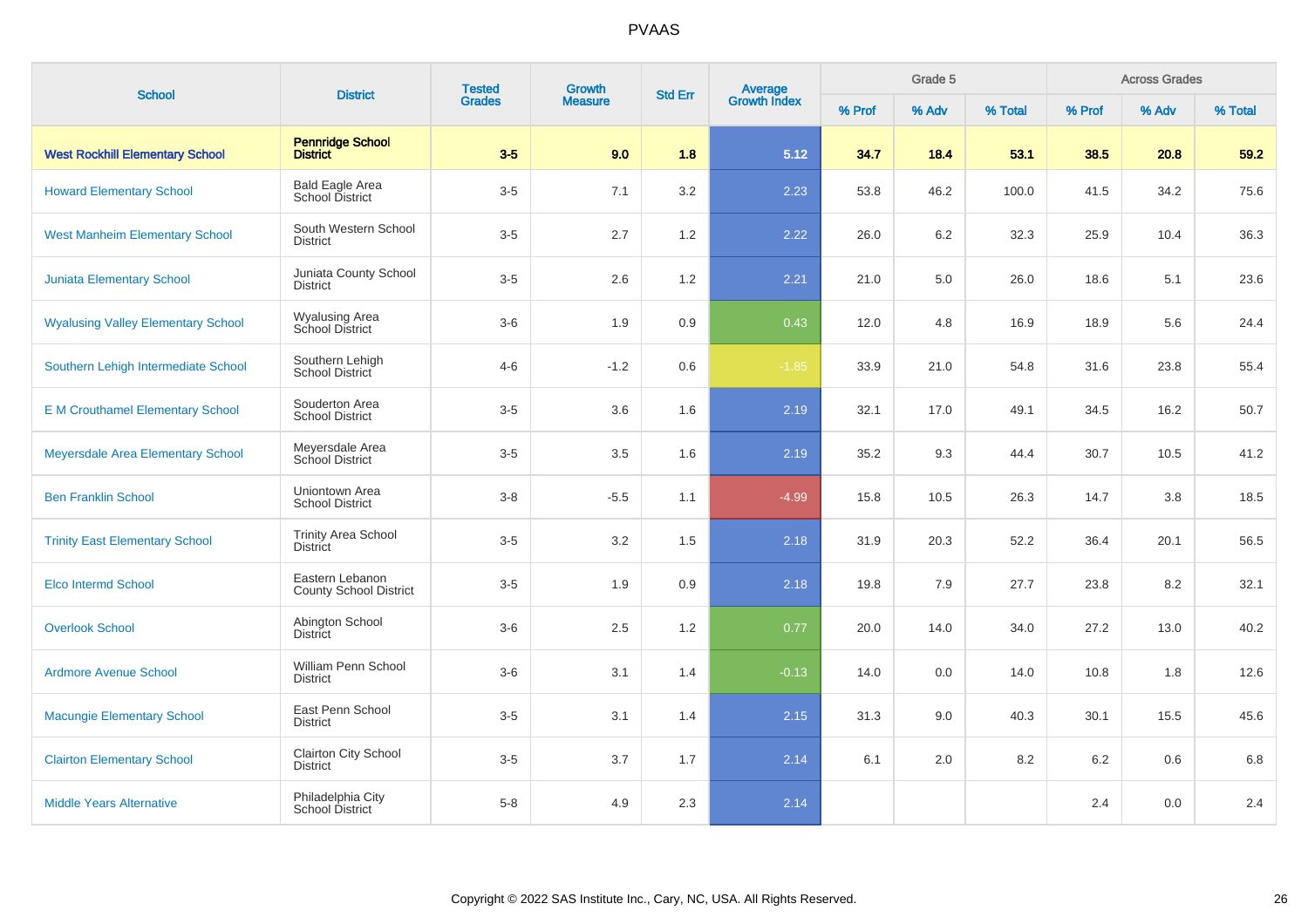| <b>School</b>                              | <b>District</b>                             | <b>Tested</b> | Growth         | <b>Std Err</b> | <b>Average</b><br>Growth Index | Grade 5 |       |         | <b>Across Grades</b> |       |         |
|--------------------------------------------|---------------------------------------------|---------------|----------------|----------------|--------------------------------|---------|-------|---------|----------------------|-------|---------|
|                                            |                                             | <b>Grades</b> | <b>Measure</b> |                |                                | % Prof  | % Adv | % Total | % Prof               | % Adv | % Total |
| <b>West Rockhill Elementary School</b>     | <b>Pennridge School</b><br><b>District</b>  | $3-5$         | 9.0            | 1.8            | 5.12                           | 34.7    | 18.4  | 53.1    | 38.5                 | 20.8  | 59.2    |
| <b>Galeton Area School</b>                 | Galeton Area School<br><b>District</b>      | $3 - 11$      | 2.7            | 1.3            | $-0.05$                        | 29.2    | 20.8  | 50.0    | 19.4                 | 7.0   | 26.4    |
| <b>Reeceville Elementary School</b>        | Coatesville Area<br><b>School District</b>  | $3-5$         | 4.2            | 2.0            | 2.13                           | 16.2    | 2.7   | 18.9    | 9.4                  | 6.2   | 15.6    |
| <b>Shady Grove Elementary School</b>       | Wissahickon School<br><b>District</b>       | $3-5$         | 2.4            | 1.1            | 2.12                           | 25.2    | 26.2  | 51.4    | 26.5                 | 32.5  | 59.0    |
| <b>Metzgar Elementary School</b>           | Greensburg Salem<br>School District         | $3-5$         | 4.2            | 2.0            | 2.12                           | 38.2    | 17.6  | 55.9    | 30.5                 | 13.3  | 43.8    |
| <b>Manavon Elementary School</b>           | Phoenixville Area<br><b>School District</b> | $3-5$         | 2.5            | 1.2            | 2.11                           | 45.8    | 14.6  | 60.4    | 35.0                 | 19.9  | 54.9    |
| <b>New Holland Elementary</b>              | Eastern Lancaster<br>County School District | $3-6$         | 2.2            | 1.1            | 1.22                           | 32.7    | 10.9  | 43.6    | 29.8                 | 8.0   | 37.8    |
| <b>Howe Elementary School</b>              | Mt Lebanon School<br><b>District</b>        | $3-5$         | 3.5            | 1.6            | 2.10                           | 36.0    | 36.0  | 72.0    | 36.3                 | 32.9  | 69.2    |
| <b>Manheim Elementary School</b>           | South Western School<br><b>District</b>     | $3-5$         | 4.5            | 2.1            | 2.09                           | 17.2    | 17.2  | 34.5    | 25.7                 | 15.9  | 41.6    |
| <b>Barkley Elementary School</b>           | Phoenixville Area<br><b>School District</b> | $3-5$         | 3.4            | 1.6            | 2.08                           | 26.9    | 11.5  | 38.5    | 24.9                 | 11.6  | 36.4    |
| <b>Independence Charter School</b>         | Independence Charter<br>School              | $3-8$         | 1.4            | 0.7            | $-5.14$                        | 13.7    | 4.1   | 17.8    | 19.7                 | 7.2   | 26.9    |
| <b>Canton Area Elementary School</b>       | Canton Area School<br><b>District</b>       | $3-6$         | 2.3            | 1.1            | $-0.60$                        | 34.6    | 11.5  | 46.2    | 31.6                 | 8.9   | 40.5    |
| <b>West Bradford Elementary School</b>     | Downingtown Area<br>School District         | $3-5$         | 2.7            | 1.3            | 2.06                           | 47.6    | 10.7  | 58.3    | 41.6                 | 22.7  | 64.3    |
| <b>Lycoming Valley Intermediate School</b> | Williamsport Area<br><b>School District</b> | $4 - 6$       | 1.4            | 0.7            | $-1.40$                        | 31.5    | 13.4  | 45.0    | 26.5                 | 13.4  | 39.9    |
| <b>Twin Rivers Elementary School</b>       | Mckeesport Area<br><b>School District</b>   | $3-5$         | 2.6            | 1.3            | 2.06                           | 4.6     | 4.6   | 9.2     | 9.2                  | 3.0   | 12.2    |
| <b>Duquesne Elementary School</b>          | Duquesne City School<br><b>District</b>     | $3-6$         | $1.2$          | 1.3            | 0.96                           | 6.0     | 2.0   | 8.0     | 3.5                  | 1.7   | $5.2\,$ |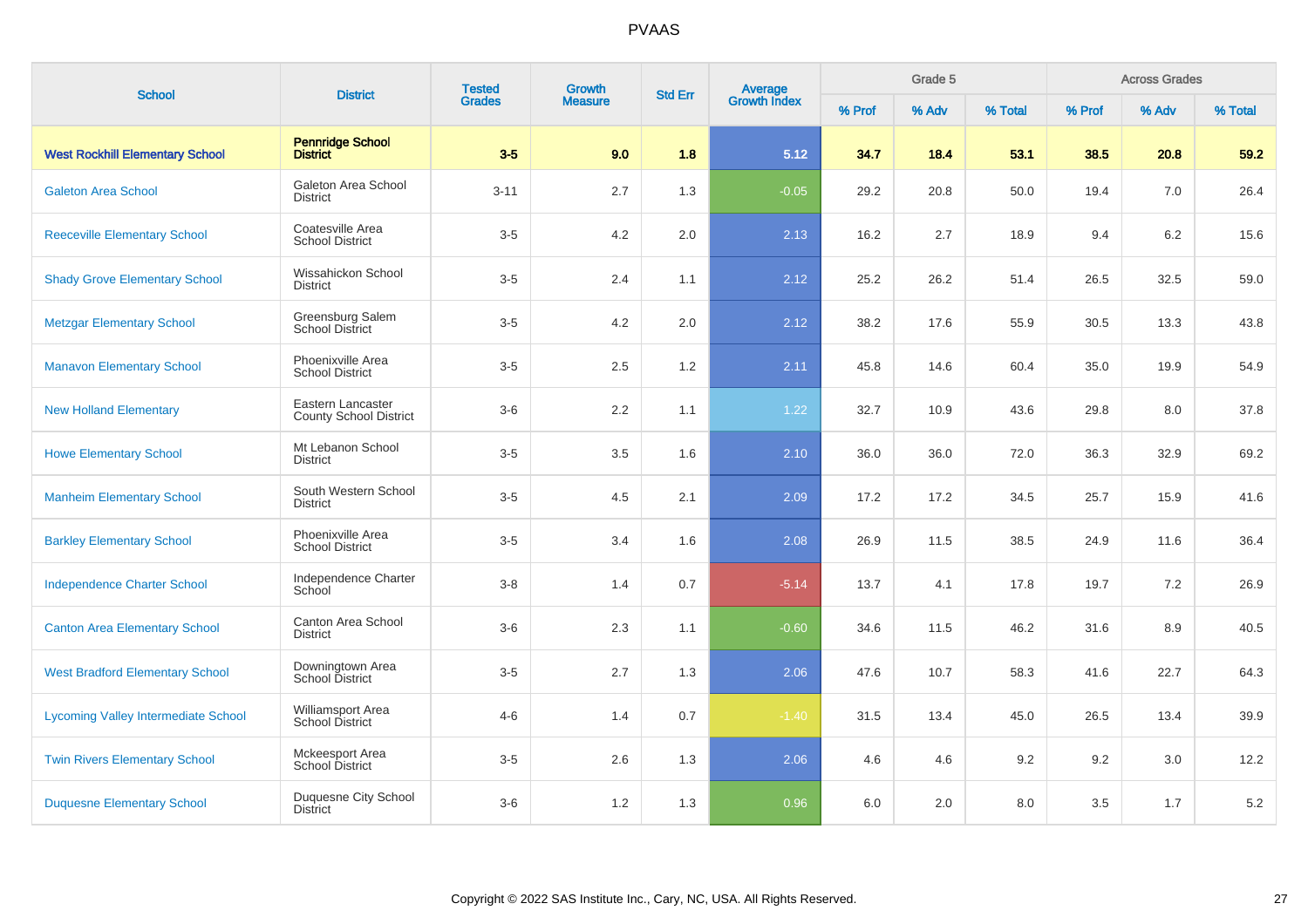| <b>School</b>                                                  | <b>District</b>                                            | <b>Tested</b> | Growth         | <b>Std Err</b> | <b>Average</b><br>Growth Index |        | Grade 5 |         |        | <b>Across Grades</b> |         |
|----------------------------------------------------------------|------------------------------------------------------------|---------------|----------------|----------------|--------------------------------|--------|---------|---------|--------|----------------------|---------|
|                                                                |                                                            | <b>Grades</b> | <b>Measure</b> |                |                                | % Prof | % Adv   | % Total | % Prof | % Adv                | % Total |
| <b>West Rockhill Elementary School</b>                         | <b>Pennridge School</b><br><b>District</b>                 | $3-5$         | 9.0            | 1.8            | 5.12                           | 34.7   | 18.4    | 53.1    | 38.5   | 20.8                 | 59.2    |
| <b>Second District Elementary School</b>                       | <b>Crawford Central</b><br><b>School District</b>          | $3-6$         | 2.7            | 1.3            | 1.69                           | 17.5   | 7.5     | 25.0    | 15.9   | 4.6                  | 20.5    |
| <b>North Wales Elementary School</b>                           | North Penn School<br><b>District</b>                       | $3-6$         | 0.2            | 1.3            | 0.14                           | 34.0   | 12.8    | 46.8    | 30.0   | 15.6                 | 45.6    |
| <b>Hamilton Elementary School</b>                              | Carlisle Area School<br><b>District</b>                    | $3-5$         | 3.6            | 1.8            | 2.04                           | 20.0   | 4.4     | 24.4    | 17.4   | 3.8                  | 21.2    |
| <b>Elmwood Academy</b>                                         | Mechanicsburg Area<br>School District                      | $4 - 5$       | 1.4            | 0.7            | 2.03                           | 27.0   | 14.7    | 41.8    | 28.6   | 13.7                 | 42.3    |
| <b>Westtown-Thornbury Elementary School</b>                    | West Chester Area<br><b>School District</b>                | $3-5$         | 3.1            | 1.5            | 2.03                           | 29.5   | 8.2     | 37.7    | 39.5   | 15.9                 | 55.4    |
| <b>Youngsville Elementary School</b>                           | Warren County School<br><b>District</b>                    | $3-5$         | 3.5            | 1.7            | 2.03                           | 10.9   | 6.5     | 17.4    | 13.5   | 2.7                  | 16.2    |
| <b>Redbank Valley Intermediate School</b>                      | Redbank Valley<br><b>School District</b>                   | $3-5$         | 2.8            | 1.4            | 2.02                           | 34.3   | 20.0    | 54.3    | 29.2   | 16.8                 | 46.0    |
| <b>Ad Prima Charter School</b>                                 | Ad Prima Charter<br>School                                 | $3 - 8$       | 1.5            | 0.8            | $-4.74$                        | 8.3    | 0.0     | 8.3     | 10.9   | 0.7                  | 11.6    |
| <b>Chatham Park Elementary School</b>                          | <b>Haverford Township</b><br><b>School District</b>        | $3-5$         | 2.5            | 1.2            | 1.99                           | 36.0   | 36.0    | 71.9    | 36.3   | 37.3                 | 73.7    |
| <b>Mckee Elementary School</b>                                 | <b>West Allegheny</b><br>School District                   | $3-5$         | 2.5            | 1.3            | 1.95                           | 29.4   | 27.1    | 56.5    | 36.1   | 29.5                 | 65.6    |
| <b>Juniata Gap Elementary School</b>                           | Altoona Area School<br>District                            | $3-5$         | 2.8            | 1.5            | 1.94                           | 25.0   | 17.2    | 42.2    | 28.9   | 12.4                 | 41.2    |
| <b>Easton Arts Academy Elementary</b><br><b>Charter School</b> | Easton Arts Academy<br><b>Elementary Charter</b><br>School | $3-5$         | 4.8            | 2.4            | 1.94                           | 4.2    | 16.7    | 20.8    | 12.6   | 3.9                  | 16.5    |
| <b>Freire Charter School</b>                                   | Freire Charter School                                      | $5 - 11$      | 1.2            | 0.6            | $-3.49$                        | 0.0    | 0.0     | 0.0     | 3.3    | 0.0                  | 3.3     |
| Roy A. Hunt Elementary School                                  | New Kensington-<br>Arnold School District                  | $3-6$         | 1.6            | 0.8            | $-3.82$                        | 9.2    | 0.9     | 10.1    | 14.8   | 3.5                  | 18.3    |
| <b>Park Forest Elementary School</b>                           | State College Area<br><b>School District</b>               | $3-5$         | 3.0            | 1.6            | 1.92                           | 39.7   | 20.7    | 60.3    | 35.3   | 26.6                 | 61.8    |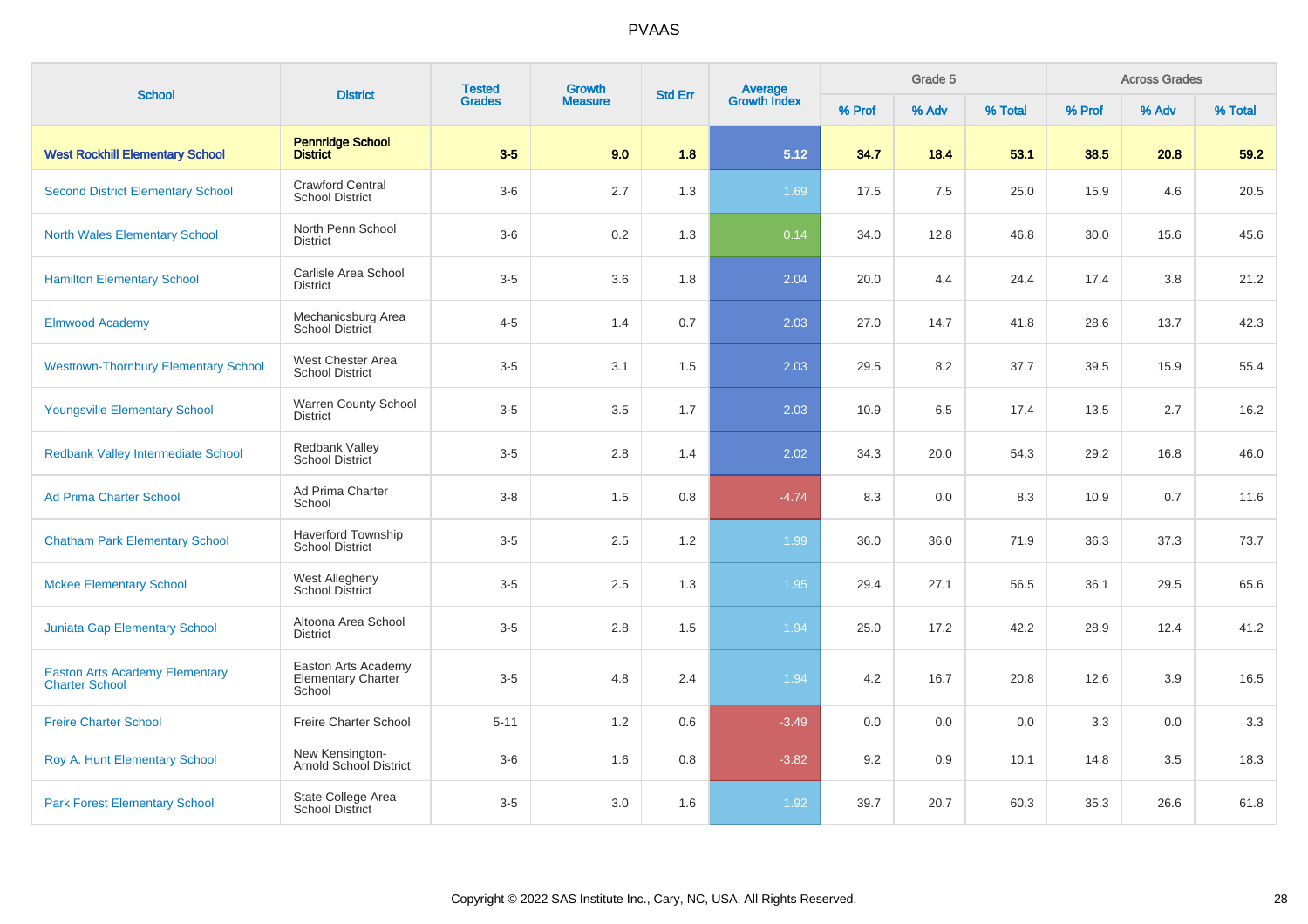| <b>School</b>                          | <b>District</b>                                  | <b>Tested</b> | Growth         | <b>Std Err</b> |                                |        | Grade 5 |         |        | <b>Across Grades</b> |         |
|----------------------------------------|--------------------------------------------------|---------------|----------------|----------------|--------------------------------|--------|---------|---------|--------|----------------------|---------|
|                                        |                                                  | <b>Grades</b> | <b>Measure</b> |                | <b>Average</b><br>Growth Index | % Prof | % Adv   | % Total | % Prof | % Adv                | % Total |
| <b>West Rockhill Elementary School</b> | <b>Pennridge School</b><br><b>District</b>       | $3-5$         | 9.0            | 1.8            | 5.12                           | 34.7   | 18.4    | 53.1    | 38.5   | 20.8                 | 59.2    |
| <b>Wilmington Area Middle School</b>   | Wilmington Area<br>School District               | $5 - 8$       | $-0.8$         | 0.8            | $-0.99$                        | 36.8   | 10.5    | 47.4    | 22.6   | 4.8                  | 27.4    |
| <b>Benner Elementary School</b>        | <b>Bellefonte Area</b><br><b>School District</b> | $3-5$         | 3.9            | 2.0            | 1.92                           | 32.4   | 23.5    | 55.9    | 37.8   | 21.1                 | 58.9    |
| <b>Catasauqua Middle School</b>        | Catasauqua Area<br><b>School District</b>        | $5-8$         | 1.2            | 0.6            | $-0.41$                        | 12.2   | 5.6     | 17.8    | 13.0   | 4.5                  | 17.5    |
| <b>Glen Acres Elementary School</b>    | West Chester Area<br><b>School District</b>      | $3-5$         | 2.9            | 1.5            | 1.90                           | 38.3   | 10.0    | 48.3    | 39.2   | 22.6                 | 61.9    |
| <b>Pleasantville Elementary School</b> | <b>Titusville Area School</b><br><b>District</b> | $3-5$         | 3.6            | 1.9            | 1.90                           | 29.3   | 14.6    | 43.9    | 33.6   | 13.6                 | 47.3    |
| <b>Mary C Howse Elementary School</b>  | West Chester Area<br><b>School District</b>      | $3-5$         | 3.0            | 1.6            | 1.89                           | 30.4   | 33.9    | 64.3    | 31.9   | 31.3                 | 63.2    |
| <b>Kulp Elementary School</b>          | North Penn School<br><b>District</b>             | $3-6$         | 1.9            | 1.0            | 1.41                           | 29.4   | 16.2    | 45.6    | 25.6   | 12.2                 | 37.8    |
| <b>Sandycreek Elementary School</b>    | Franklin Area School<br><b>District</b>          | $3-6$         | 1.4            | 1.3            | 1.10                           | 25.6   | 12.8    | 38.5    | 27.4   | 8.4                  | 35.8    |
| <b>Pfeiffer-Burleigh School</b>        | Erie City School<br><b>District</b>              | $3-5$         | 2.6            | 1.4            | 1.87                           | 1.4    | 1.4     | 2.8     | 6.0    | 1.0                  | 7.0     |
| Lehman-Jackson Elementary School       | Lake-Lehman School<br><b>District</b>            | $3-6$         | 2.3            | 1.2            | $-0.84$                        | 39.5   | 14.0    | 53.5    | 32.4   | 9.9                  | 42.3    |
| <b>Salladasburg Elementary School</b>  | Jersey Shore Area<br>School District             | $3-5$         | 4.1            | 2.2            | 1.87                           | 27.6   | 27.6    | 55.2    | 37.0   | 22.8                 | 59.8    |
| Midland Elementary/Middle School       | Midland Borough<br>School District               | $3-8$         | 2.3            | 1.2            | $-0.52$                        | 10.3   | 6.9     | 17.2    | 15.7   | 2.9                  | 18.6    |
| <b>Russell Byers Charter School</b>    | Russell Byers Charter<br>School                  | $3-8$         | 1.5            | 0.8            | $-0.79$                        | 3.6    | 0.0     | 3.6     | 3.2    | 1.9                  | $5.2\,$ |
| <b>Sto-Rox Upper Elementary School</b> | Sto-Rox School<br><b>District</b>                | $4 - 6$       | 1.7            | $0.9\,$        | 0.56                           | 4.4    | 1.1     | 5.5     | 2.8    | 0.8                  | 3.6     |
| <b>Foster Elementary School</b>        | Mt Lebanon School<br><b>District</b>             | $3-5$         | 3.6            | 2.0            | 1.82                           | 40.0   | 34.3    | 74.3    | 44.4   | 35.4                 | 79.8    |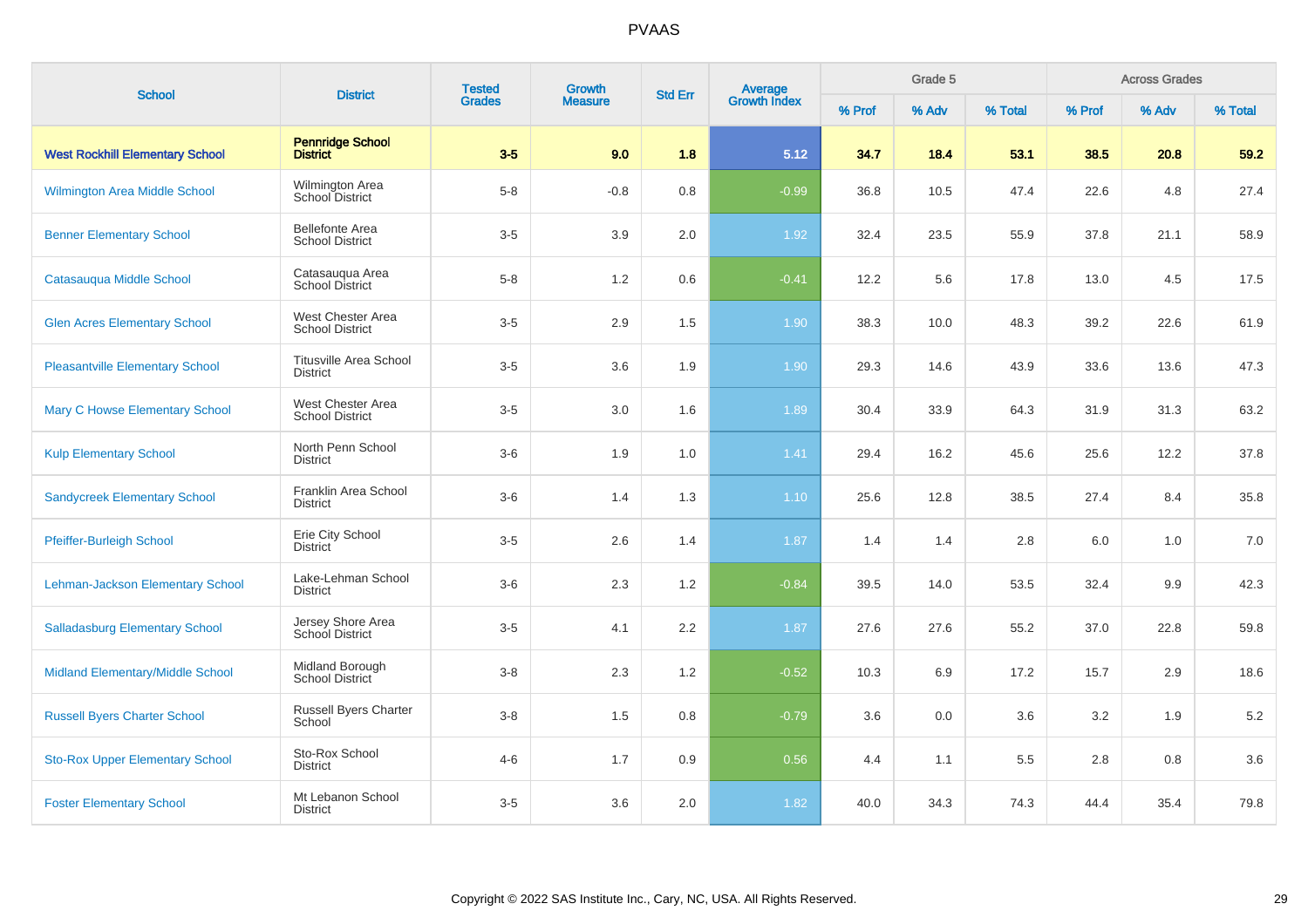| <b>School</b>                                             | <b>District</b>                                | <b>Tested</b> | Growth         | <b>Std Err</b> |                                |        | Grade 5 |         |        | <b>Across Grades</b> |         |
|-----------------------------------------------------------|------------------------------------------------|---------------|----------------|----------------|--------------------------------|--------|---------|---------|--------|----------------------|---------|
|                                                           |                                                | <b>Grades</b> | <b>Measure</b> |                | <b>Average</b><br>Growth Index | % Prof | % Adv   | % Total | % Prof | % Adv                | % Total |
| <b>West Rockhill Elementary School</b>                    | <b>Pennridge School</b><br><b>District</b>     | $3-5$         | 9.0            | 1.8            | 5.12                           | 34.7   | 18.4    | 53.1    | 38.5   | 20.8                 | 59.2    |
| <b>Leola Elementary School</b>                            | Conestoga Valley<br><b>School District</b>     | $3-6$         | 1.7            | 1.2            | 1.43                           | 11.9   | 4.8     | 16.7    | 16.4   | 6.6                  | 23.0    |
| <b>Mount Rock Elementary School</b>                       | <b>Big Spring School</b><br><b>District</b>    | $3-5$         | 2.8            | 1.6            | 1.81                           | 28.6   | 17.9    | 46.4    | 32.5   | 20.1                 | 52.6    |
| <b>Blue Mountain Elementary Cressona</b><br><b>School</b> | <b>Blue Mountain School</b><br><b>District</b> | $3-5$         | 2.5            | 1.4            | 1.81                           | 41.7   | 23.6    | 65.3    | 41.8   | 18.8                 | 60.6    |
| <b>Middleburg Elementary School</b>                       | Midd-West School<br><b>District</b>            | $3-5$         | 2.6            | 1.5            | 1.79                           | 31.2   | 10.9    | 42.2    | 26.9   | 8.1                  | 35.0    |
| <b>Gilbertsville Elementary School</b>                    | Boyertown Area<br>School District              | $3-5$         | 2.5            | 1.4            | 1.78                           | 28.4   | 14.9    | 43.3    | 32.2   | 10.1                 | 42.3    |
| <b>Tamaqua Elementary School</b>                          | Tamaqua Area School<br><b>District</b>         | $3-5$         | 2.6            | 1.4            | 1.78                           | 27.5   | 8.7     | 36.2    | 29.5   | 6.3                  | 35.8    |
| <b>Paxtonia Elementary School</b>                         | Central Dauphin<br>School District             | $3-5$         | 2.2            | 1.2            | 1.77                           | 29.3   | 20.2    | 49.5    | 30.7   | 16.3                 | 47.0    |
| <b>Childs George W School</b>                             | Philadelphia City<br>School District           | $3 - 8$       | 3.1            | 1.8            | 0.25                           | 0.0    | 0.0     | 0.0     | 8.8    | 2.6                  | 11.5    |
| <b>Easterly Parkway Elementary School</b>                 | State College Area<br><b>School District</b>   | $3-5$         | 4.7            | 2.7            | 1.76                           | 27.3   | 45.4    | 72.7    | 29.6   | 33.0                 | 62.5    |
| <b>Caln Elementary School</b>                             | Coatesville Area<br><b>School District</b>     | $3-5$         | 3.0            | 1.7            | 1.76                           | 13.0   | 11.1    | 24.1    | 10.5   | 8.3                  | 18.8    |
| <b>East Fallowfield Elementary School</b>                 | Coatesville Area<br><b>School District</b>     | $3-5$         | 3.0            | 1.7            | 1.75                           | 24.0   | 8.0     | 32.0    | 18.5   | 6.2                  | 24.7    |
| <b>Greenville Elementary School</b>                       | Greenville Area<br><b>School District</b>      | $3-6$         | 0.8            | 0.9            | 0.84                           | 34.4   | 4.4     | 38.9    | 29.3   | 6.0                  | 35.3    |
| <b>Lawton Henry W School</b>                              | Philadelphia City<br>School District           | $3-5$         | 5.5            | 3.2            | 1.74                           | 19.0   | 0.0     | 19.0    | 12.1   | 0.0                  | 12.1    |
| <b>Chicora Elementary School</b>                          | Karns City Area<br><b>School District</b>      | $3-6$         | 1.9            | 1.1            | 1.49                           | 24.6   | 4.9     | 29.5    | 26.1   | 1.8                  | 27.9    |
| <b>Hosack Elementary School</b>                           | North Allegheny<br>School District             | $3-5$         | 3.0            | 1.7            | 1.74                           | 27.1   | 39.6    | 66.7    | 29.6   | 38.5                 | 68.0    |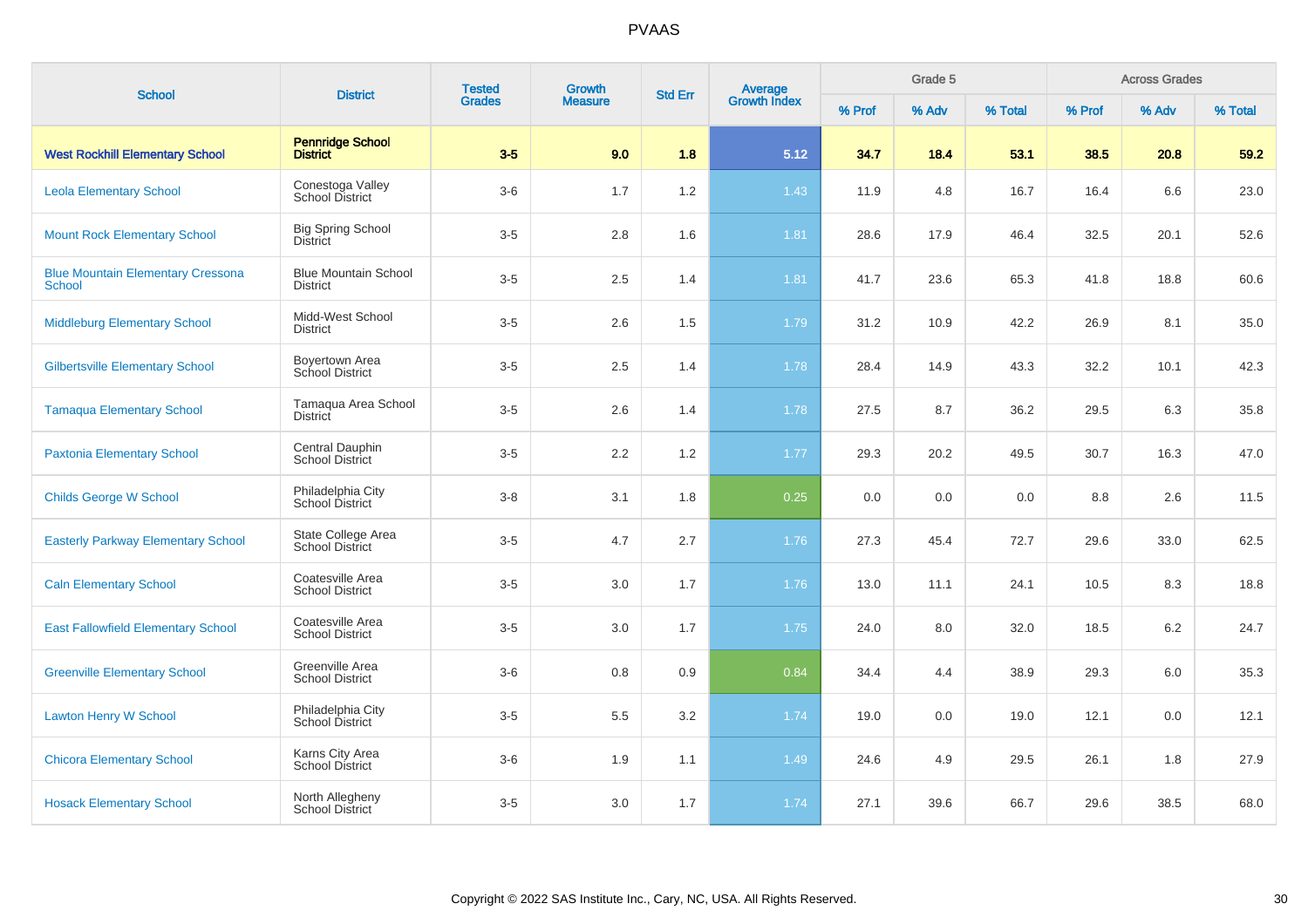| <b>School</b>                                    | <b>District</b>                                     | <b>Tested</b> | <b>Growth</b>  | <b>Std Err</b> |                                |        | Grade 5 |         |        | <b>Across Grades</b> |         |
|--------------------------------------------------|-----------------------------------------------------|---------------|----------------|----------------|--------------------------------|--------|---------|---------|--------|----------------------|---------|
|                                                  |                                                     | <b>Grades</b> | <b>Measure</b> |                | <b>Average</b><br>Growth Index | % Prof | % Adv   | % Total | % Prof | % Adv                | % Total |
| <b>West Rockhill Elementary School</b>           | <b>Pennridge School</b><br><b>District</b>          | $3-5$         | 9.0            | 1.8            | 5.12                           | 34.7   | 18.4    | 53.1    | 38.5   | 20.8                 | 59.2    |
| <b>Bellaire Elementary School</b>                | Carlisle Area School<br><b>District</b>             | $3-5$         | 2.8            | 1.6            | 1.74                           | 15.8   | 8.8     | 24.6    | 19.6   | 6.1                  | 25.7    |
| <b>Stony Creek Elementary School</b>             | Wissahickon School<br><b>District</b>               | $3-5$         | 2.3            | 1.4            | 1.73                           | 35.5   | 34.2    | 69.7    | 32.6   | 46.3                 | 78.8    |
| <b>Waynesburg Central Elementary School</b>      | <b>Central Greene</b><br><b>School District</b>     | $3-6$         | $-2.3$         | 0.8            | $-2.79$                        | 16.8   | 3.0     | 19.8    | 17.4   | 3.9                  | 21.2    |
| <b>Dallastown Area Intermediate School</b>       | Dallastown Area<br><b>School District</b>           | $4 - 6$       | 0.8            | 0.4            | $-1.21$                        | 25.9   | 13.1    | 39.0    | 29.8   | 14.7                 | 44.4    |
| <b>Horace Mann Elementary School</b>             | Indiana Area School<br><b>District</b>              | $4 - 5$       | 2.1            | 1.2            | 1.70                           | 31.1   | 24.4    | 55.6    | 30.4   | 26.9                 | 57.3    |
| <b>Mastery Charter School - Thomas</b><br>Campus | <b>Mastery Charter</b><br>School - Thomas<br>Campus | $3 - 10$      | 1.5            | 0.9            | $-1.26$                        | 10.8   | 0.0     | 10.8    | 8.6    | 0.8                  | 9.4     |
| <b>Grace S Beck School</b>                       | Shikellamy School<br><b>District</b>                | $3-5$         | 3.2            | 1.9            | 1.69                           | 16.7   | 5.6     | 22.2    | 22.0   | 4.6                  | 26.6    |
| <b>Oak Flat Elementary School</b>                | <b>Big Spring School</b><br><b>District</b>         | $3-5$         | 3.0            | 1.8            | 1.68                           | 34.8   | 13.0    | 47.8    | 40.5   | 20.6                 | 61.1    |
| <b>General Wayne Elementary School</b>           | <b>Great Valley School</b><br><b>District</b>       | $3-5$         | 2.4            | 1.5            | 1.67                           | 31.9   | 23.2    | 55.1    | 35.0   | 26.2                 | 61.2    |
| <b>Uwchlan Hills Elementary School</b>           | Downingtown Area<br>School District                 | $3-5$         | 2.5            | 1.5            | 1.66                           | 49.2   | 32.8    | 82.0    | 43.7   | 35.0                 | 78.6    |
| <b>Walnut Street Elementary School</b>           | William Penn School<br><b>District</b>              | $3-6$         | 3.3            | 2.0            | 0.56                           | 6.7    | 0.0     | 6.7     | 7.3    | 0.0                  | 7.3     |
| <b>Hartwood Elementary School</b>                | Fox Chapel Area<br>School District                  | $3-5$         | 2.6            | 1.6            | 1.65                           | 33.9   | 50.8    | 84.8    | 28.7   | 51.9                 | 80.7    |
| <b>East Bradford Elementary School</b>           | West Chester Area<br><b>School District</b>         | $3-5$         | 3.0            | 1.8            | 1.65                           | 32.5   | 17.5    | 50.0    | 33.8   | 30.3                 | 64.1    |
| <b>Universal Creighton Charter School</b>        | Universal Creighton<br>Charter School               | $3-8$         | 1.1            | 0.7            | $-0.80$                        | 11.9   | 1.2     | 13.1    | 8.6    | 4.4                  | 13.1    |
| Jeannette Mckee Elementary School                | Jeannette City School<br><b>District</b>            | $3-6$         | 1.8            | 1.1            | $-1.37$                        | 12.5   | 0.0     | 12.5    | 17.1   | 3.3                  | 20.4    |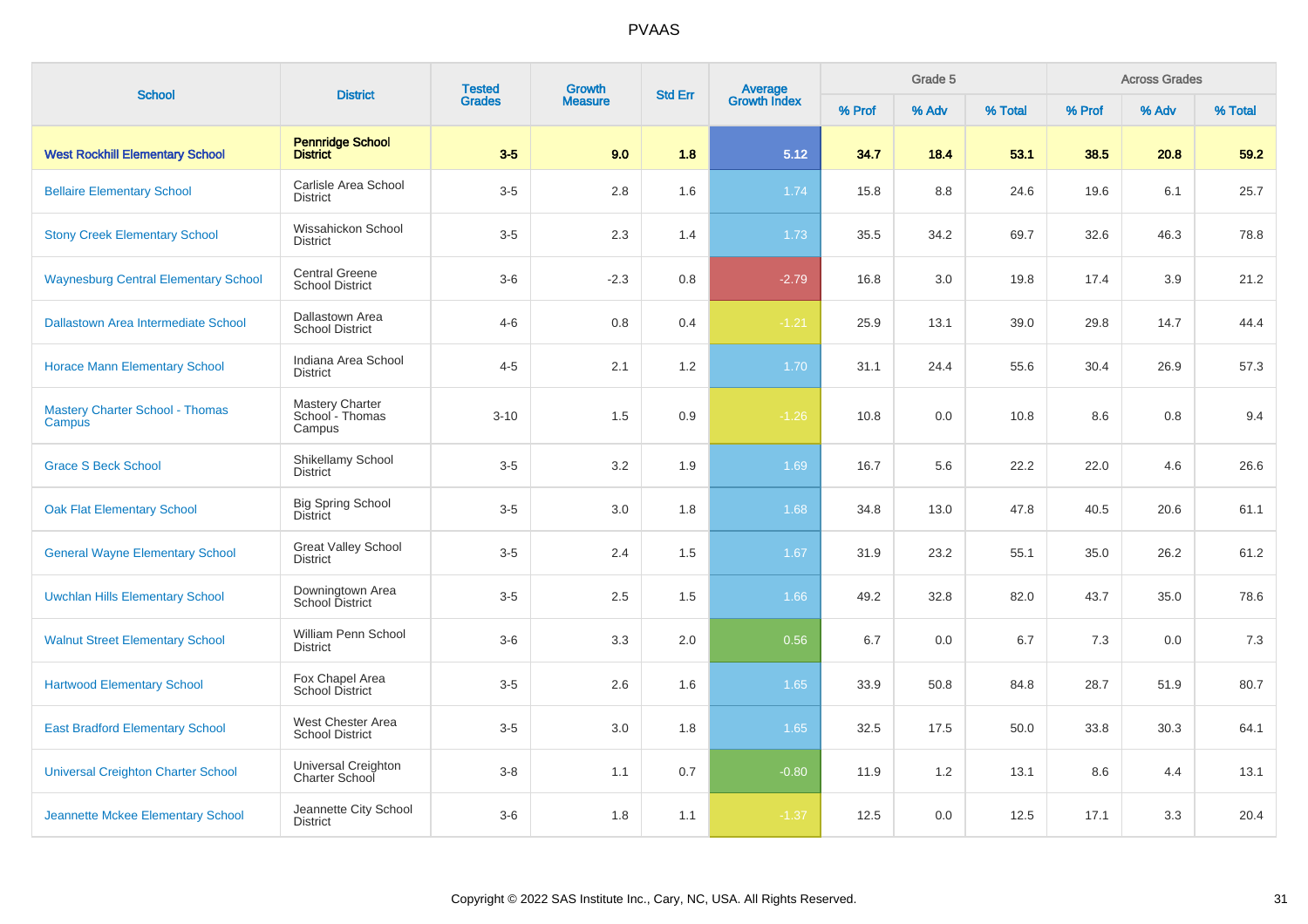| <b>School</b>                                           | <b>District</b>                                            | <b>Tested</b> | <b>Growth</b>  | <b>Std Err</b> | <b>Average</b><br>Growth Index |        | Grade 5 |         |        | <b>Across Grades</b> |         |
|---------------------------------------------------------|------------------------------------------------------------|---------------|----------------|----------------|--------------------------------|--------|---------|---------|--------|----------------------|---------|
|                                                         |                                                            | <b>Grades</b> | <b>Measure</b> |                |                                | % Prof | % Adv   | % Total | % Prof | % Adv                | % Total |
| <b>West Rockhill Elementary School</b>                  | <b>Pennridge School</b><br><b>District</b>                 | $3-5$         | 9.0            | 1.8            | 5.12                           | 34.7   | 18.4    | 53.1    | 38.5   | 20.8                 | 59.2    |
| <b>Carl G Renn Elementary School</b>                    | East Lycoming School<br>District                           | $3-6$         | 1.8            | 1.5            | $1.21$                         | 41.7   | 19.4    | 61.1    | 37.5   | 17.9                 | 55.4    |
| Mt Holly Springs Elementary School                      | Carlisle Area School<br><b>District</b>                    | $3-5$         | 3.9            | 2.4            | 1.60                           | 26.1   | 0.0     | 26.1    | 16.0   | 1.2                  | 17.3    |
| <b>Sugartown Elementary School</b>                      | <b>Great Valley School</b><br>District                     | $3-5$         | 2.2            | 1.3            | 1.60                           | 26.5   | 16.9    | 43.4    | 26.8   | 17.2                 | 43.9    |
| <b>North Side Elementary School</b>                     | Central Dauphin<br><b>School District</b>                  | $3-5$         | 1.9            | 1.2            | 1.60                           | 24.5   | 14.7    | 39.2    | 30.8   | 11.4                 | 42.2    |
| <b>Brownsville Area Elementary School</b>               | <b>Brownsville Area</b><br><b>School District</b>          | $3-5$         | 2.3            | 1.4            | 1.60                           | 17.3   | 4.0     | 21.3    | 14.4   | 1.8                  | 16.2    |
| <b>Mcintyre Elementary School</b>                       | North Hills School<br><b>District</b>                      | $3-5$         | 2.2            | 1.4            | 1.59                           | 28.0   | 14.6    | 42.7    | 29.8   | 21.6                 | 51.5    |
| <b>Clark Elementary School</b>                          | <b>Harbor Creek School</b><br><b>District</b>              | $3-6$         | 1.9            | 1.2            | 1.25                           | 33.3   | 33.3    | 66.7    | 40.7   | 18.0                 | 58.7    |
| <b>Shanksville-Stonycreek Elementary</b><br>School      | Shanksville-<br>Stonycreek School<br><b>District</b>       | $3-5$         | 4.9            | 3.1            | 1.58                           | 28.6   | 0.0     | 28.6    | 30.4   | 0.0                  | 30.4    |
| <b>Dutch Ridge Elementary School</b>                    | Beaver Area School<br><b>District</b>                      | $3-6$         | 1.2            | 0.7            | 0.21                           | 36.2   | 23.8    | 60.0    | 33.6   | 33.0                 | 66.6    |
| <b>Hillcrest Intermediate School</b>                    | Norwin School District                                     | $5-6$         | 0.7            | 0.4            | $-1.67$                        | 31.7   | 25.2    | 56.9    | 34.6   | 22.9                 | 57.5    |
| <b>Weisenberg Elementary School</b>                     | Northwestern Lehigh<br><b>School District</b>              | $3-5$         | 2.2            | 1.4            | 1.54                           | 32.3   | 9.2     | 41.5    | 35.0   | 7.5                  | 42.5    |
| <b>Carnegie Elementary School</b>                       | Carlynton School<br><b>District</b>                        | $3-6$         | 0.9            | 1.2            | 0.78                           | 11.3   | 13.2    | 24.5    | 24.1   | 6.8                  | 30.9    |
| South Fayette Intermediate School                       | South Fayette<br>Township School<br><b>District</b>        | $3-5$         | 1.1            | 0.7            | 1.52                           | 37.5   | 23.5    | 61.0    | 35.3   | 35.5                 | 70.8    |
| <b>Mastery Charter School John Wister</b><br>Elementary | <b>Mastery Charter</b><br>School John Wister<br>Elementary | $3-5$         | 3.9            | 2.6            | 1.52                           | 5.0    | 0.0     | 5.0     | 2.9    | 0.0                  | 2.9     |
| Larry J. Macaluso Elementary School                     | Red Lion Area School<br><b>District</b>                    | $3-6$         | 1.5            | 1.0            | 1.22                           | 31.1   | 6.8     | 37.8    | 31.9   | 7.0                  | 38.9    |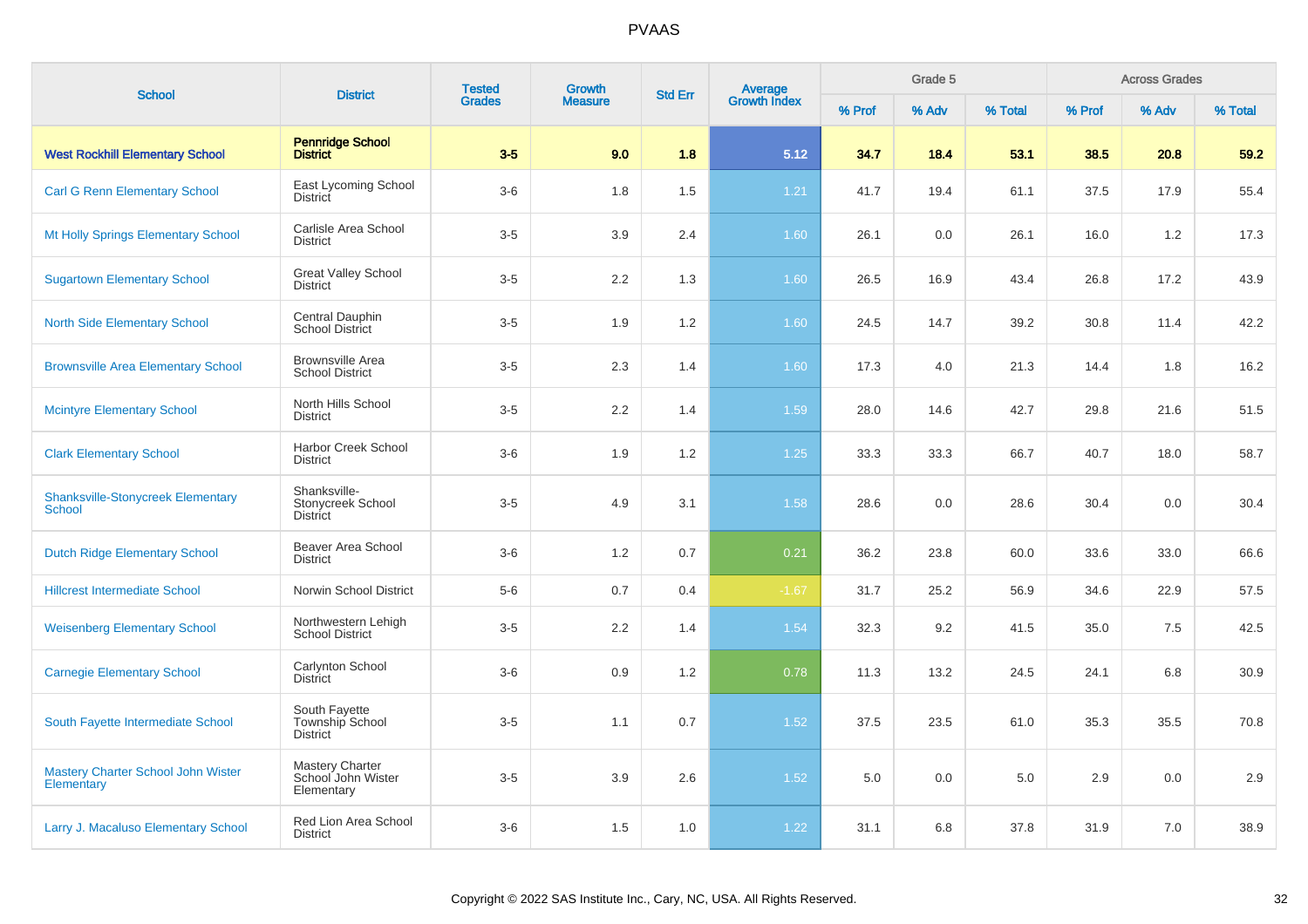| <b>School</b>                                         | <b>District</b>                                    | <b>Tested</b> | <b>Growth</b>  | <b>Std Err</b> | <b>Average</b><br>Growth Index |        | Grade 5 |         |        | <b>Across Grades</b> |         |  |
|-------------------------------------------------------|----------------------------------------------------|---------------|----------------|----------------|--------------------------------|--------|---------|---------|--------|----------------------|---------|--|
|                                                       |                                                    | <b>Grades</b> | <b>Measure</b> |                |                                | % Prof | % Adv   | % Total | % Prof | % Adv                | % Total |  |
| <b>West Rockhill Elementary School</b>                | <b>Pennridge School</b><br><b>District</b>         | $3-5$         | 9.0            | 1.8            | 5.12                           | 34.7   | 18.4    | 53.1    | 38.5   | 20.8                 | 59.2    |  |
| <b>Montgomery Elementary School</b>                   | <b>Tuscarora School</b><br><b>District</b>         | $3-5$         | 2.6            | 1.8            | 1.49                           | 20.0   | 11.1    | 31.1    | 25.6   | 8.6                  | 34.2    |  |
| <b>Shaull Elementary School</b>                       | <b>Cumberland Valley</b><br><b>School District</b> | $3-5$         | 2.1            | 1.4            | 1.49                           | 38.4   | 39.7    | 78.1    | 32.2   | 42.6                 | 74.8    |  |
| <b>Dunmore Elementary Center</b>                      | Dunmore School<br><b>District</b>                  | $3-6$         | $-0.4$         | 0.9            | $-0.43$                        | 26.4   | 9.7     | 36.1    | 23.3   | 8.1                  | 31.4    |  |
| <b>Disston Hamilton School</b>                        | Philadelphia City<br>School District               | $3-8$         | 4.6            | 3.1            | 1.49                           |        |         |         | 0.0    | 0.0                  | 0.0     |  |
| Octorara Intermediate School                          | Octorara Area School<br><b>District</b>            | $5-6$         | 1.1            | 0.8            | 1.37                           | 25.7   | 6.7     | 32.4    | 21.4   | 5.4                  | 26.8    |  |
| <b>Taggart John H School</b>                          | Philadelphia City<br>School District               | $3 - 8$       | 2.6            | 2.0            | 1.32                           | 0.0    | 0.0     | 0.0     | 5.0    | 1.0                  | 6.1     |  |
| <b>Rhodes E Washington School</b>                     | Philadelphia City<br>School District               | $3-8$         | 2.5            | 1.7            | 1.45                           |        |         |         | 0.0    | 0.0                  | 0.0     |  |
| Juniata Valley Elementary School                      | Juniata Valley School<br><b>District</b>           | $3-5$         | 2.6            | 1.8            | 1.45                           | 23.3   | 4.6     | 27.9    | 25.4   | 6.5                  | 31.9    |  |
| <b>Vision Academy Charter School</b>                  | Vision Academy<br>Charter School                   | $3 - 8$       | 1.7            | 1.1            | $-0.80$                        | 11.1   | 0.0     | 11.1    | 6.4    | 1.6                  | 8.0     |  |
| <b>Portage Area Elementary School</b>                 | Portage Area School<br><b>District</b>             | $3-6$         | 1.8            | 1.2            | $-0.00$                        | 28.6   | 7.1     | 35.7    | 34.3   | 15.2                 | 49.5    |  |
| Young Scholars Of Central PA Charter<br><b>School</b> | Young Scholars Of<br>Central PA Charter<br>School  | $3 - 8$       | 1.7            | 1.2            | $-0.29$                        | 31.8   | 9.1     | 40.9    | 21.7   | 11.1                 | 32.8    |  |
| <b>St Thomas Elementary School</b>                    | Tuscarora School<br><b>District</b>                | $3-5$         | 2.1            | 1.5            | 1.42                           | 19.0   | 3.2     | 22.2    | 16.0   | 2.5                  | 18.5    |  |
| <b>Marshall Academy</b>                               | Harrisburg City School<br><b>District</b>          | $5 - 8$       | 2.4            | 1.7            | 1.42                           |        |         |         | 0.0    | 0.0                  | 0.0     |  |
| <b>Morton Thomas G School</b>                         | Philadelphia City<br><b>School District</b>        | $3-5$         | 4.0            | 2.8            | 1.42                           | 0.0    | 0.0     | 0.0     | 2.0    | 0.0                  | 2.0     |  |
| <b>Southern Middle School</b>                         | Reading School<br><b>District</b>                  | $5-8$         | 1.1            | 0.8            | 0.16                           | 5.5    | 1.4     | 6.8     | 2.1    | 0.8                  | 2.9     |  |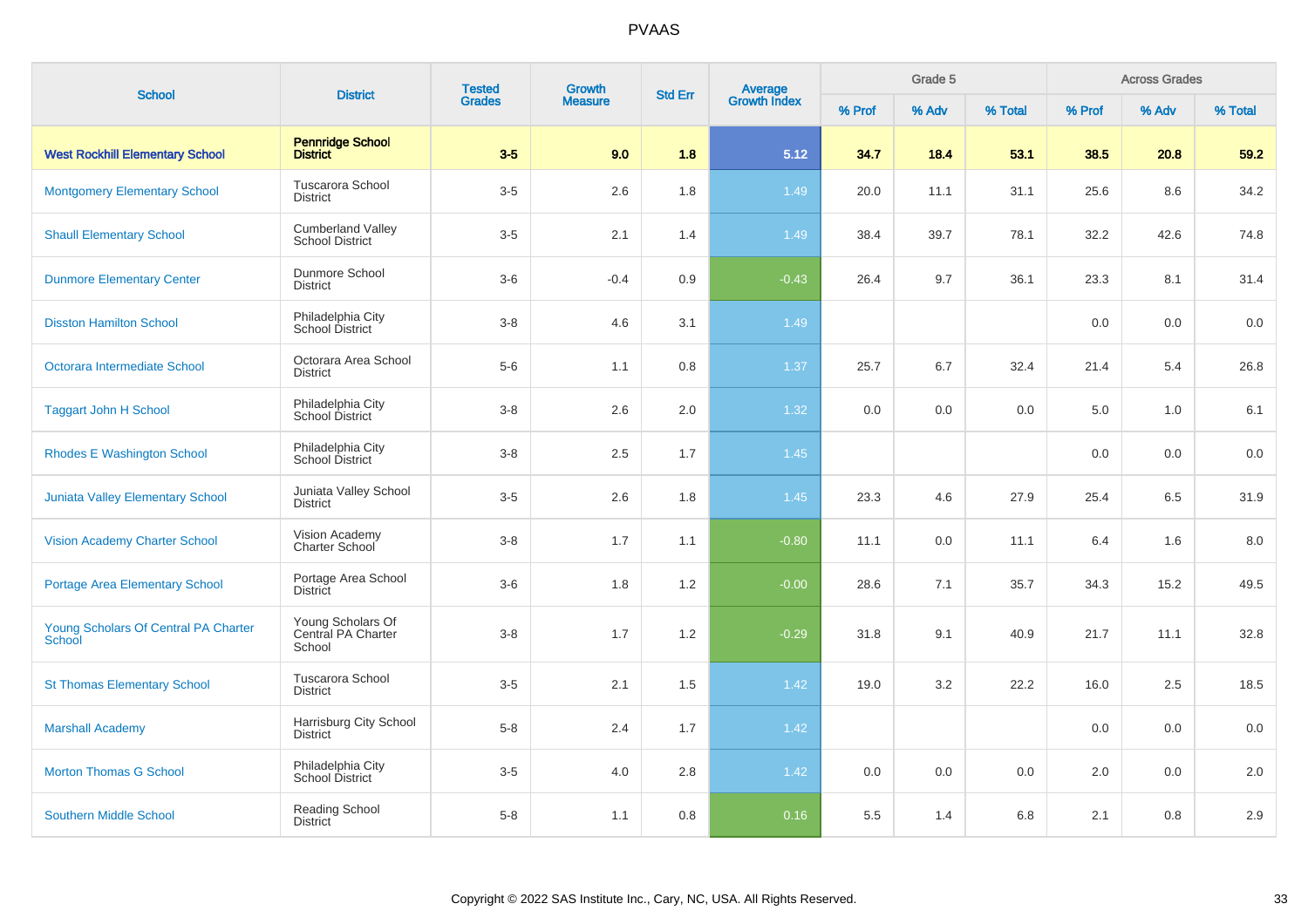| <b>School</b>                                      | <b>District</b>                                        | <b>Tested</b> | <b>Growth</b>  | <b>Std Err</b> |                                |        | Grade 5 |         |        | <b>Across Grades</b> |         |
|----------------------------------------------------|--------------------------------------------------------|---------------|----------------|----------------|--------------------------------|--------|---------|---------|--------|----------------------|---------|
|                                                    |                                                        | <b>Grades</b> | <b>Measure</b> |                | <b>Average</b><br>Growth Index | % Prof | % Adv   | % Total | % Prof | % Adv                | % Total |
| <b>West Rockhill Elementary School</b>             | <b>Pennridge School</b><br><b>District</b>             | $3-5$         | 9.0            | 1.8            | 5.12                           | 34.7   | 18.4    | 53.1    | 38.5   | 20.8                 | 59.2    |
| Northwestern Lehigh Elementary School              | Northwestern Lehigh<br><b>School District</b>          | $3-5$         | 2.1            | 1.5            | 1.41                           | 19.4   | 12.9    | 32.3    | 22.1   | 12.7                 | 34.8    |
| <b>Colonial Elementary School</b>                  | <b>Colonial School</b><br><b>District</b>              | $4 - 5$       | 0.9            | 0.7            | 1.40                           | 32.7   | 27.3    | 60.0    | 33.4   | 24.5                 | 57.8    |
| <b>Poff Elementary School</b>                      | Hampton Township<br>School District                    | $3-5$         | 2.3            | 1.7            | 1.40                           | 36.7   | 40.8    | 77.6    | 32.7   | 44.4                 | 77.1    |
| <b>Big Beaver Elementary School</b>                | <b>Big Beaver Falls Area</b><br><b>School District</b> | $3-5$         | 2.3            | 1.6            | 1.40                           | 28.6   | 0.0     | 28.6    | 30.7   | 0.7                  | 31.4    |
| <b>Union Memorial Elementary School</b>            | Union Area School<br><b>District</b>                   | $3-5$         | 2.6            | 1.9            | 1.39                           | 41.0   | 12.8    | 53.8    | 35.0   | 12.4                 | 47.4    |
| <b>Southwark School</b>                            | Philadelphia City<br><b>School District</b>            | $3-8$         | 1.7            | 1.2            | $-0.10$                        | 2.8    | 2.8     | 5.6     | 4.3    | 2.7                  | 6.9     |
| Upper Dauphin Area Middle School                   | Upper Dauphin Area<br>School District                  | $5-8$         | 1.0            | 0.7            | $-4.36$                        | 9.7    | 4.8     | 14.5    | 18.0   | 6.9                  | 24.9    |
| Mcadoo-Kelayres Elementary/Middle<br><b>School</b> | Hazleton Area School<br><b>District</b>                | $3-8$         | 1.7            | 1.2            | $-0.37$                        | 3.8    | 0.0     | 3.8     | 1.2    | 0.0                  | 1.2     |
| <b>Fell Charter School</b>                         | <b>Fell Charter School</b>                             | $3-8$         | 1.1            | 2.2            | 0.51                           | 25.0   | 0.0     | 25.0    | 17.1   | 4.0                  | 21.0    |
| <b>Trinity South Elementary School</b>             | <b>Trinity Area School</b><br><b>District</b>          | $3-5$         | 2.1            | 1.5            | 1.36                           | 48.4   | 14.5    | 62.9    | 38.0   | 21.2                 | 59.1    |
| <b>Kissel Hill Elementary School</b>               | <b>Warwick School</b><br><b>District</b>               | $3-6$         | 1.4            | 1.0            | 0.70                           | 30.6   | 8.1     | 38.7    | 29.1   | 12.7                 | 41.8    |
| <b>Willow Lane Elementary School</b>               | East Penn School<br><b>District</b>                    | $3-5$         | 1.5            | 1.1            | 1.35                           | 37.5   | 8.0     | 45.5    | 33.3   | 16.7                 | 50.0    |
| <b>W B Evans Magnet School</b>                     | William Penn School<br><b>District</b>                 | $3-6$         | 2.6            | 1.9            | $-0.22$                        | 5.9    | 0.0     | 5.9     | 5.5    | 1.1                  | 6.6     |
| W.A. Mccreery Elementary School                    | <b>Marion Center Area</b><br><b>School District</b>    | $3-6$         | 1.6            | 1.2            | 0.29                           | 27.5   | 10.0    | 37.5    | 26.8   | 13.1                 | 39.9    |
| <b>Eisenhower Elementary School</b>                | <b>Warren County School</b><br><b>District</b>         | $3-5$         | 2.4            | 1.8            | 1.33                           | 32.6   | 7.0     | 39.5    | 31.2   | 7.2                  | 38.4    |
| <b>Lake-Noxen Elementary School</b>                | Lake-Lehman School<br><b>District</b>                  | $3-6$         | 2.0            | 1.5            | $-1.43$                        | 21.9   | 9.4     | 31.2    | 29.6   | 6.7                  | 36.3    |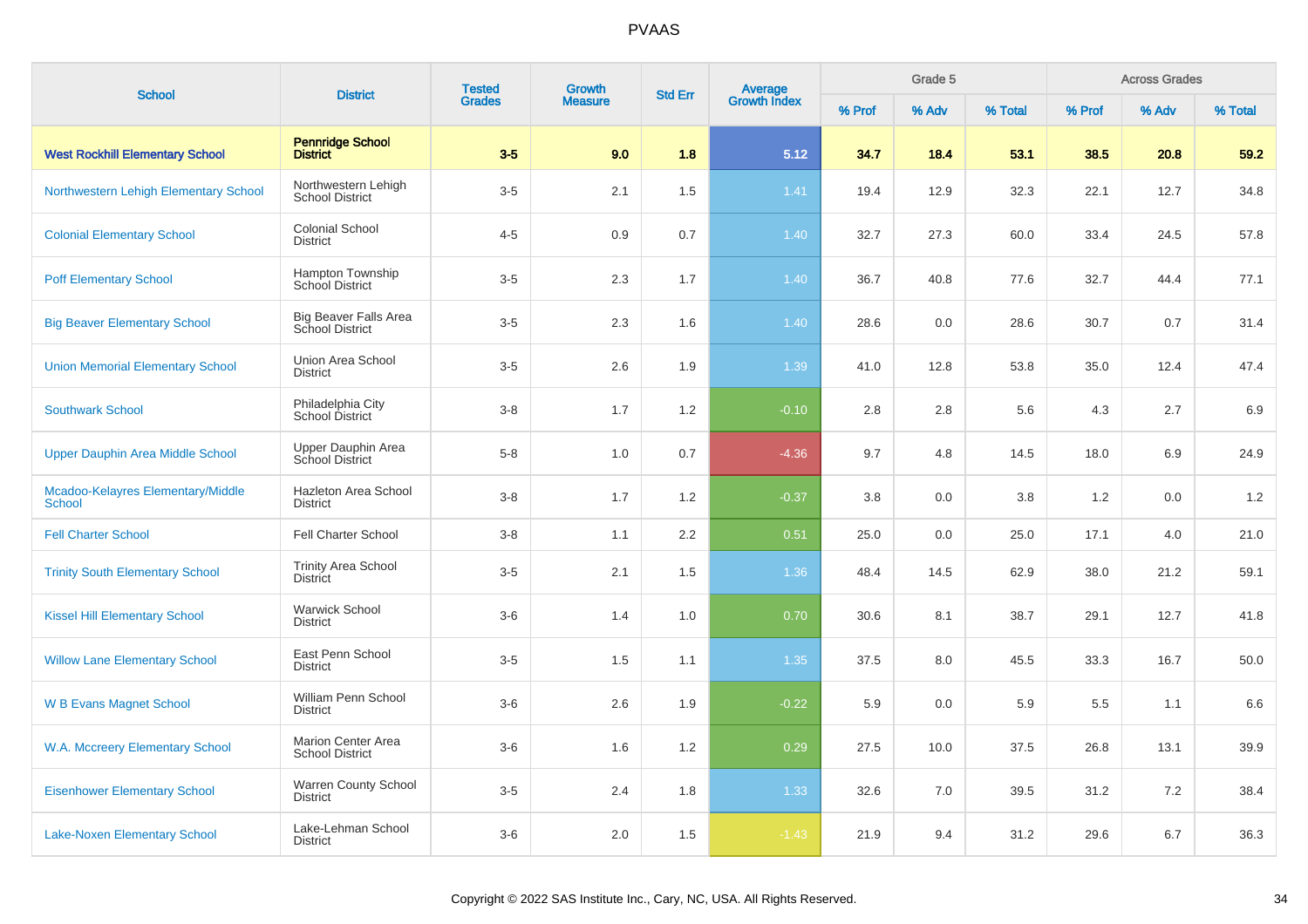| <b>School</b>                                             | <b>District</b>                                   | <b>Tested</b> | <b>Growth</b>  | <b>Std Err</b> | Average<br>Growth Index |        | Grade 5 |         |        | <b>Across Grades</b> |         |
|-----------------------------------------------------------|---------------------------------------------------|---------------|----------------|----------------|-------------------------|--------|---------|---------|--------|----------------------|---------|
|                                                           |                                                   | <b>Grades</b> | <b>Measure</b> |                |                         | % Prof | % Adv   | % Total | % Prof | % Adv                | % Total |
| <b>West Rockhill Elementary School</b>                    | <b>Pennridge School</b><br><b>District</b>        | $3-5$         | 9.0            | 1.8            | 5.12                    | 34.7   | 18.4    | 53.1    | 38.5   | 20.8                 | 59.2    |
| <b>South Elementary School</b>                            | Perkiomen Valley<br><b>School District</b>        | $3-5$         | 1.7            | 1.3            | 1.32                    | 32.2   | 20.7    | 52.9    | 34.5   | 25.4                 | 59.9    |
| <b>Benjamin Chambers Elementary School</b>                | Chambersburg Area<br>School District              | $3-5$         | 1.9            | 1.5            | 1.31                    | 11.4   | 4.3     | 15.7    | 10.8   | 2.4                  | 13.2    |
| <b>Mount Nittany Elementary School</b>                    | State College Area<br><b>School District</b>      | $3-5$         | 2.3            | 1.8            | 1.31                    | 13.6   | 27.3    | 40.9    | 20.7   | 37.9                 | 58.6    |
| Lehigh Valley Dual Language Charter<br><b>School</b>      | Lehigh Valley Dual<br>Language Charter<br>School  | $3-8$         | 3.1            | 2.3            | 0.53                    | 0.0    | 0.0     | 0.0     | 4.2    | 0.0                  | 4.2     |
| <b>Lengel Middle School</b>                               | Pottsville Area School<br><b>District</b>         | $5-8$         | $-0.6$         | 0.5            | $-1.33$                 | 21.4   | 12.2    | 33.6    | 17.1   | 5.6                  | 22.7    |
| <b>French Creek Elementary School</b>                     | Owen J Roberts<br><b>School District</b>          | $3-6$         | 0.5            | 1.1            | 0.46                    | 37.7   | 20.3    | 58.0    | 38.2   | 16.5                 | 54.8    |
| <b>Ellwood School</b>                                     | Philadelphia City<br>School District              | $3-5$         | 4.3            | 3.3            | 1.29                    | 0.0    | 0.0     | 0.0     | 0.0    | 0.0                  | 0.0     |
| <b>Paradise Elementary School</b>                         | Pequea Valley School<br><b>District</b>           | $3-6$         | 0.3            | 1.0            | 0.28                    | 16.7   | 7.6     | 24.2    | 18.0   | 3.3                  | 21.2    |
| <b>West Reading Elementary Center</b>                     | Wyomissing Area<br><b>School District</b>         | $5-6$         | $-0.8$         | 0.8            | $-1.09$                 | 32.2   | 13.6    | 45.8    | 31.1   | 10.5                 | 41.7    |
| <b>Paxinosa Elementary School</b>                         | Easton Area School<br><b>District</b>             | $3-5$         | 2.2            | 1.7            | 1.26                    | 5.4    | 0.0     | 5.4     | 7.4    | 2.7                  | 10.1    |
| <b>West Forest Elementary School</b>                      | Forest Area School<br><b>District</b>             | $3-6$         | 2.0            | 2.3            | 0.89                    | 41.7   | 0.0     | 41.7    | 29.1   | 5.4                  | 34.6    |
| <b>Seven Generations Charter School</b>                   | <b>Seven Generations</b><br><b>Charter School</b> | $3-5$         | 2.5            | 2.0            | 1.26                    | 24.3   | 5.4     | 29.7    | 25.6   | 5.6                  | 31.2    |
| <b>Avalon Elementary School</b>                           | Northgate School<br><b>District</b>               | $3-6$         | 2.1            | 1.7            | $-1.30$                 | 4.8    | 14.3    | 19.0    | 15.1   | 8.5                  | 23.6    |
| <b>Port Allegany Elementary School</b>                    | Port Allegany School<br><b>District</b>           | $3-6$         | 1.2            | 1.0            | 0.78                    | 20.0   | 5.7     | 25.7    | 17.5   | 5.4                  | 23.0    |
| <b>Mastery Charter School-Clymer</b><br><b>Elementary</b> | Mastery Charter<br>School - Clymer<br>Elementary  | $3-6$         | 1.9            | 1.5            | 0.88                    | 0.0    | 0.0     | 0.0     | 2.6    | 0.8                  | 3.4     |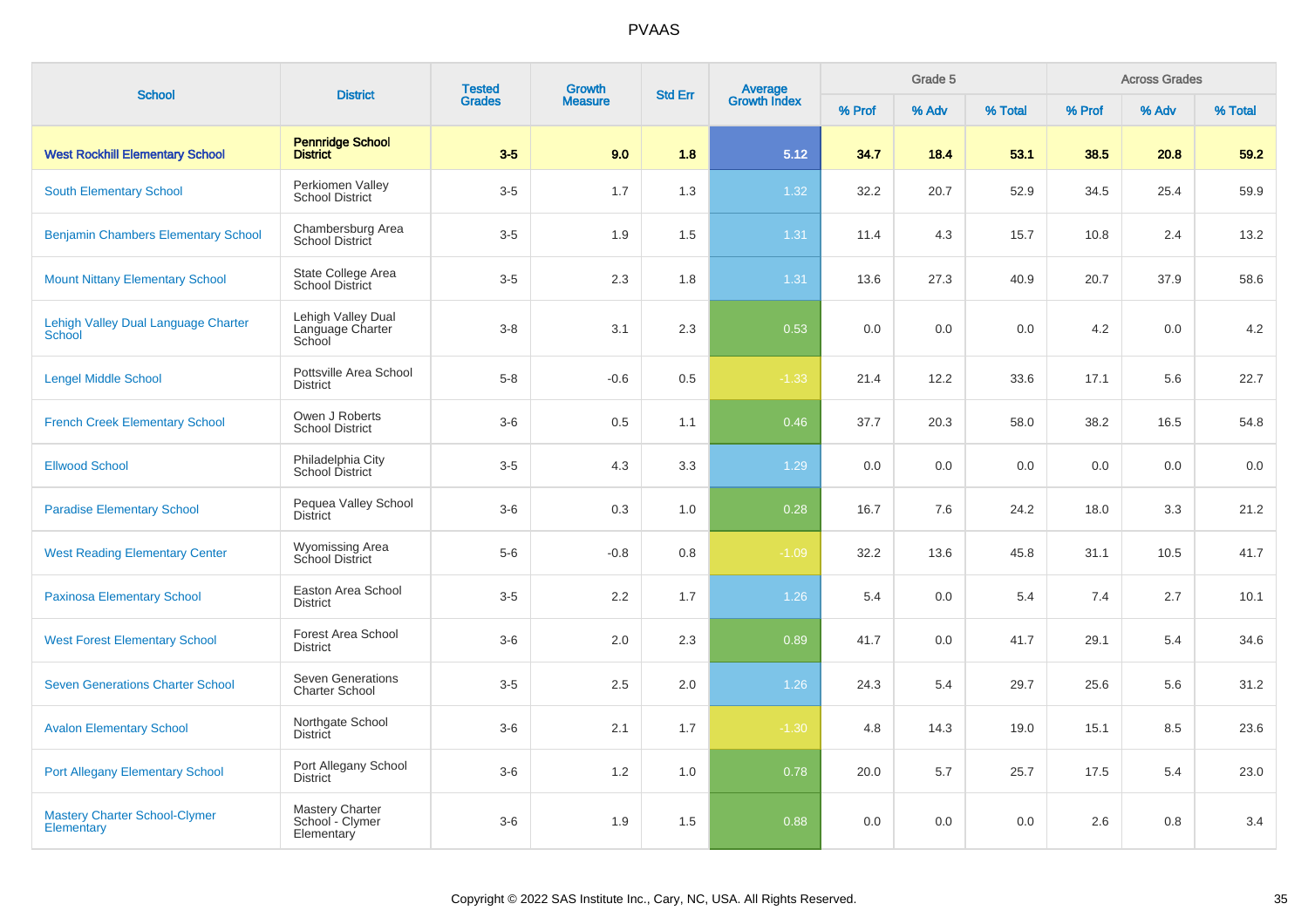| <b>School</b>                                             | <b>District</b>                                              | <b>Tested</b><br><b>Grades</b> | <b>Growth</b><br><b>Measure</b> | <b>Std Err</b>   | <b>Average</b><br>Growth Index | Grade 5 |       |         | <b>Across Grades</b> |       |         |
|-----------------------------------------------------------|--------------------------------------------------------------|--------------------------------|---------------------------------|------------------|--------------------------------|---------|-------|---------|----------------------|-------|---------|
|                                                           |                                                              |                                |                                 |                  |                                | % Prof  | % Adv | % Total | % Prof               | % Adv | % Total |
| <b>West Rockhill Elementary School</b>                    | <b>Pennridge School</b><br><b>District</b>                   | $3-5$                          | 9.0                             | 1.8              | 5.12                           | 34.7    | 18.4  | 53.1    | 38.5                 | 20.8  | 59.2    |
| <b>Hamilton Andrew School</b>                             | Philadelphia City<br>School District                         | $3-8$                          | 4.1                             | 3.4              | 1.22                           |         |       |         | 1.9                  | 0.0   | 1.9     |
| <b>Markham Elementary School</b>                          | Mt Lebanon School<br><b>District</b>                         | $3-5$                          | 2.1                             | 1.8              | 1.21                           | 43.2    | 36.4  | 79.6    | 34.5                 | 49.3  | 83.8    |
| <b>Sugar Valley Rural Charter School</b>                  | <b>Sugar Valley Rural</b><br>Charter School                  | $3 - 11$                       | $-0.5$                          | 1.0              | $-0.55$                        | 26.3    | 5.3   | 31.6    | 16.0                 | 2.8   | 18.9    |
| <b>Lakeland Elementary School - Mayfield</b><br>Campus    | <b>Lakeland School</b><br><b>District</b>                    | $3-6$                          | 1.7                             | 1.4              | $-0.33$                        | 35.5    | 3.2   | 38.7    | 25.6                 | 3.0   | 28.6    |
| <b>Adamstown Elementary School</b>                        | Cocalico School<br><b>District</b>                           | $3-5$                          | 1.8                             | 1.5              | 1.20                           | 33.3    | 8.3   | 41.7    | 32.2                 | 8.6   | 40.8    |
| <b>Shamona Creek Elementary School</b>                    | Downingtown Area<br>School District                          | $3-5$                          | 1.4                             | $1.2\,$          | 1.20                           | 32.3    | 38.5  | 70.8    | 33.6                 | 36.4  | 70.0    |
| <b>Richard Allen Preparatory Charter</b><br><b>School</b> | <b>Richard Allen</b><br><b>Preparatory Charter</b><br>School | $5 - 8$                        | 0.8                             | 0.7              | $-3.21$                        | 0.0     | 0.0   | 0.0     | 1.1                  | 0.3   | 1.4     |
| <b>Culbertson Elementary School</b>                       | Marple Newtown<br><b>School District</b>                     | $3-5$                          | 2.0                             | 1.7              | 1.19                           | 28.6    | 30.6  | 59.2    | 33.0                 | 24.7  | 57.7    |
| <b>Spring Forge Intermediate School</b>                   | Northeastern York<br><b>School District</b>                  | $4 - 6$                        | 1.0                             | 0.8              | $-0.00$                        | 28.8    | 12.6  | 41.4    | 26.7                 | 11.7  | 38.4    |
| <b>Coudersport Area Elementary School</b>                 | Coudersport Area<br>School District                          | $3-6$                          | 1.4                             | 1.2              | $-0.50$                        | 35.7    | 3.6   | 39.3    | 24.6                 | 6.3   | 30.9    |
| <b>Carter And Macrae Elementary School</b>                | Lancaster School<br><b>District</b>                          | $3-5$                          | 2.6                             | $2.2\phantom{0}$ | 1.19                           | 8.8     | 0.0   | 8.8     | 5.4                  | 0.0   | 5.4     |
| <b>Curtin Intermediate School</b>                         | Williamsport Area<br><b>School District</b>                  | $4 - 6$                        | 0.8                             | 0.7              | $-5.06$                        | 18.1    | 8.1   | 26.2    | 20.3                 | 11.1  | 31.3    |
| Kelly John B School                                       | Philadelphia City<br>School District                         | $3-5$                          | 4.1                             | 3.5              | 1.19                           | 7.1     | 7.1   | 14.3    | 5.1                  | 2.6   | 7.7     |
| <b>Claysburg-Kimmel Elementary School</b>                 | Claysburg-Kimmel<br><b>School District</b>                   | $3-6$                          | 1.3                             | 1.1              | $-1.62$                        | 29.7    | 6.2   | 35.9    | 29.1                 | 7.9   | 37.0    |
| <b>Haine Middle School</b>                                | Seneca Valley School<br><b>District</b>                      | $5-6$                          | 0.6                             | 0.5              | 0.32                           | 28.7    | 21.5  | 50.2    | 32.1                 | 15.8  | 47.9    |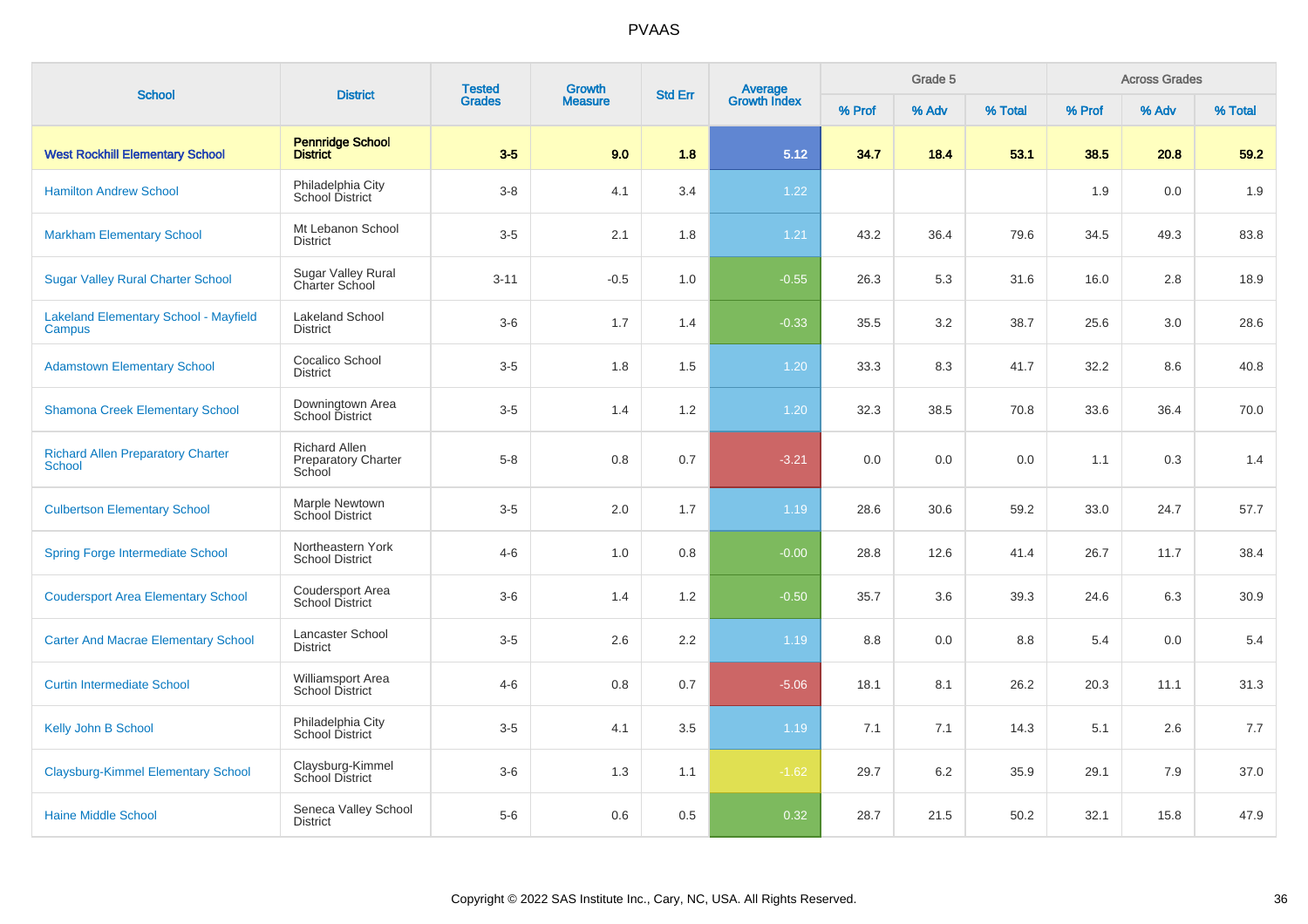| <b>School</b>                               | <b>District</b>                                      | <b>Tested</b><br>Growth<br><b>Grades</b><br><b>Measure</b> | <b>Average</b><br>Growth Index<br><b>Std Err</b> |     | Grade 5 |        |       | <b>Across Grades</b> |        |       |         |
|---------------------------------------------|------------------------------------------------------|------------------------------------------------------------|--------------------------------------------------|-----|---------|--------|-------|----------------------|--------|-------|---------|
|                                             |                                                      |                                                            |                                                  |     |         | % Prof | % Adv | % Total              | % Prof | % Adv | % Total |
| <b>West Rockhill Elementary School</b>      | <b>Pennridge School</b><br><b>District</b>           | $3-5$                                                      | 9.0                                              | 1.8 | 5.12    | 34.7   | 18.4  | 53.1                 | 38.5   | 20.8  | 59.2    |
| <b>Spring Farms Elementary School</b>       | Southern Huntingdon<br><b>County School District</b> | $3-5$                                                      | 2.5                                              | 2.2 | 1.17    | 25.8   | 12.9  | 38.7                 | 20.4   | 9.1   | 29.6    |
| <b>Moshannon Valley Elementary School</b>   | Moshannon Valley<br><b>School District</b>           | $3-6$                                                      | 1.4                                              | 1.2 | $-0.10$ | 19.6   | 13.0  | 32.6                 | 20.7   | 10.3  | 31.0    |
| <b>Londonderry Elementary School</b>        | Lower Dauphin School<br><b>District</b>              | $3-5$                                                      | 2.2                                              | 1.9 | 1.17    | 29.7   | 2.7   | 32.4                 | 25.0   | 13.8  | 38.8    |
| <b>Charles Kelly Elementary School</b>      | <b>Upper Darby School</b><br><b>District</b>         | $3-5$                                                      | 3.0                                              | 2.5 | 1.17    | 9.5    | 0.0   | 9.5                  | 6.4    | 3.2   | 9.5     |
| <b>Mckinley Elementary School</b>           | Erie City School<br><b>District</b>                  | $3-5$                                                      | 1.9                                              | 1.7 | 1.16    | 5.0    | 1.7   | 6.7                  | 5.5    | 1.1   | 6.6     |
| <b>Penn Alexander School</b>                | Philadelphia City<br><b>School District</b>          | $3 - 8$                                                    | 1.5                                              | 1.3 | $-0.76$ | 29.2   | 37.5  | 66.7                 | 28.3   | 36.7  | 65.0    |
| <b>Holland Elementary School</b>            | <b>Council Rock School</b><br><b>District</b>        | $3-6$                                                      | 1.2                                              | 1.1 | 0.65    | 28.6   | 20.0  | 48.6                 | 32.3   | 21.3  | 53.5    |
| <b>Rhoads James School</b>                  | Philadelphia City<br>School District                 | $3 - 8$                                                    | 3.8                                              | 3.3 | 1.14    |        |       |                      | 1.8    | 3.5   | 5.3     |
| <b>Sellersville Elementary School</b>       | Pennridge School<br><b>District</b>                  | $3-5$                                                      | 1.9                                              | 1.6 | 1.13    | 42.9   | 10.7  | 53.6                 | 41.0   | 12.2  | 53.2    |
| <b>Maple Glen Elementary School</b>         | <b>Upper Dublin School</b><br><b>District</b>        | $3-5$                                                      | 1.5                                              | 1.4 | 1.13    | 42.1   | 32.9  | 75.0                 | 41.6   | 35.4  | 77.0    |
| <b>Mastery Charter School - Mann Campus</b> | <b>Mastery Charter</b><br>School-Mann Campus         | $3-6$                                                      | 1.8                                              | 1.6 | $-1.82$ | 4.0    | 4.0   | 8.0                  | 2.2    | 1.4   | 3.6     |
| <b>Pollock Robert B School</b>              | Philadelphia City<br>School District                 | $3-6$                                                      | 2.5                                              | 2.2 | 0.29    | 11.1   | 5.6   | 16.7                 | 11.8   | 4.7   | 16.5    |
| <b>Springton Manor Elementary School</b>    | Downingtown Area<br>School District                  | $3-5$                                                      | 1.6                                              | 1.4 | 1.11    | 38.9   | 20.8  | 59.7                 | 35.4   | 28.6  | 64.1    |
| <b>Wind Gap Middle School</b>               | Pen Argyl Area School<br>District                    | $4 - 8$                                                    | 0.7                                              | 0.6 | 1.04    | 26.4   | 12.6  | 39.1                 | 21.7   | 7.0   | 28.8    |
| <b>Victory Elementary School</b>            | Franklin Area School<br><b>District</b>              | $3-6$                                                      | 1.6                                              | 1.5 | 0.20    | 44.8   | 6.9   | 51.7                 | 33.3   | 5.4   | 38.8    |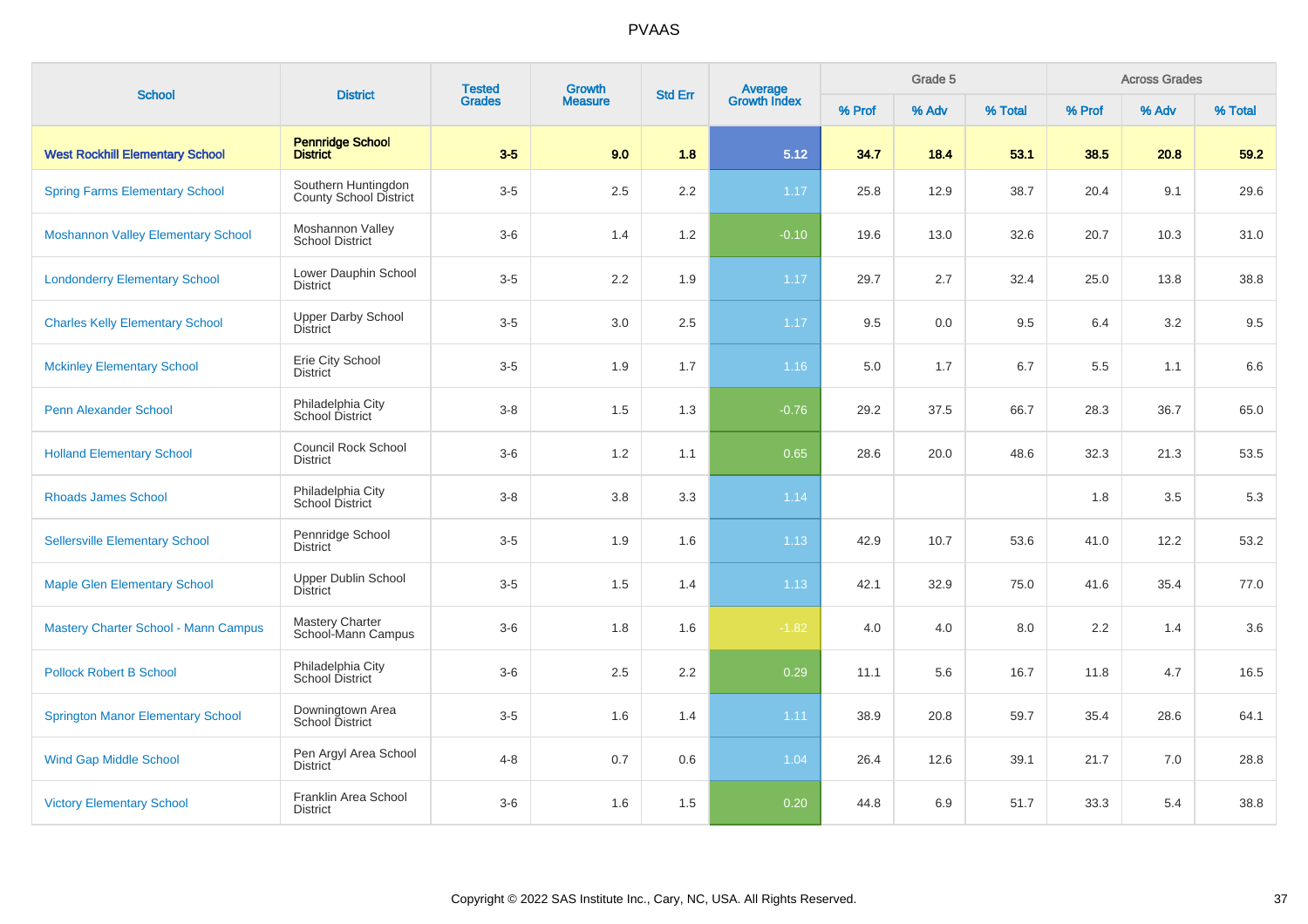| <b>School</b>                             | <b>District</b>                                          | <b>Tested</b><br><b>Grades</b> | Growth         | <b>Std Err</b> |                                |        | Grade 5 |         |         | <b>Across Grades</b> |         |
|-------------------------------------------|----------------------------------------------------------|--------------------------------|----------------|----------------|--------------------------------|--------|---------|---------|---------|----------------------|---------|
|                                           |                                                          |                                | <b>Measure</b> |                | <b>Average</b><br>Growth Index | % Prof | % Adv   | % Total | % Prof  | % Adv                | % Total |
| <b>West Rockhill Elementary School</b>    | <b>Pennridge School</b><br><b>District</b>               | $3-5$                          | 9.0            | 1.8            | 5.12                           | 34.7   | 18.4    | 53.1    | 38.5    | 20.8                 | 59.2    |
| <b>Comegys Benjamin B School</b>          | Philadelphia City<br>School District                     | $3 - 8$                        | 2.6            | 2.4            | $-1.77$                        | 0.0    | 0.0     | $0.0\,$ | $0.0\,$ | 0.0                  | 0.0     |
| <b>Benjamin Rush Elementary School</b>    | Bensalem Township<br><b>School District</b>              | $3-6$                          | 1.4            | 1.2            | 0.18                           | 4.6    | 2.3     | 7.0     | 5.3     | 3.7                  | 9.0     |
| <b>Elkins Park School</b>                 | Cheltenham School<br><b>District</b>                     | $5-6$                          | $-1.0$         | 0.8            | $-1.20$                        | 19.8   | 16.7    | 36.5    | 20.8    | 11.3                 | 32.0    |
| <b>Fairview Elementary School</b>         | Fox Chapel Area<br><b>School District</b>                | $3-5$                          | 1.5            | 1.4            | 1.07                           | 38.2   | 52.6    | 90.8    | 32.1    | 59.5                 | 91.6    |
| <b>Asbury Elementary School</b>           | Millcreek Township<br><b>School District</b>             | $3-5$                          | 1.4            | 1.3            | 1.06                           | 29.1   | 30.2    | 59.3    | 35.2    | 26.0                 | 61.2    |
| <b>Marion Elementary School</b>           | Chambersburg Area<br>School District                     | $3-5$                          | 2.3            | 2.1            | 1.06                           | 13.3   | 20.0    | 33.3    | 12.0    | 7.2                  | 19.3    |
| <b>Martinsburg Elementary School</b>      | Spring Cove School<br><b>District</b>                    | $3-5$                          | 1.1            | 1.1            | 1.05                           | 18.5   | 8.4     | 26.9    | 27.7    | 10.9                 | 38.6    |
| <b>Claysville Elementary School</b>       | <b>Mcguffey School</b><br><b>District</b>                | $3-5$                          | 1.5            | 1.4            | 1.05                           | 30.6   | 2.8     | 33.3    | 27.8    | 7.9                  | 35.6    |
| <b>Wingate Elementary School</b>          | <b>Bald Eagle Area</b><br>School District                | $3-5$                          | 1.6            | 1.5            | 1.04                           | 33.3   | 6.4     | 39.7    | 29.6    | 9.5                  | 39.1    |
| <b>Cornwall Elementary School</b>         | Cornwall-Lebanon<br><b>School District</b>               | $3-5$                          | 1.4            | 1.4            | 1.04                           | 27.6   | 13.2    | 40.8    | 34.4    | 12.1                 | 46.5    |
| <b>Cornwall Terrace Elementary School</b> | <b>Wilson School District</b>                            | $3-5$                          | 1.6            | 1.5            | 1.02                           | 32.3   | 19.4    | 51.6    | 29.1    | 20.2                 | 49.3    |
| <b>Feltonville Intermediate School</b>    | Philadelphia City<br>School District                     | $3-5$                          | 2.8            | 2.7            | 1.02                           | 0.0    | 0.0     | 0.0     | 5.6     | 0.0                  | 5.6     |
| Pittsburgh Langley K-8                    | Pittsburgh School<br><b>District</b>                     | $3-8$                          | $-1.9$         | 1.0            | $-1.92$                        | 2.5    | 0.0     | 2.5     | 2.8     | 1.2                  | 4.0     |
| <b>Warwick Elementary School</b>          | <b>Central Bucks School</b><br><b>District</b>           | $3-6$                          | 0.6            | 1.0            | 0.56                           | 45.6   | 11.8    | 57.4    | 39.1    | 18.0                 | 57.1    |
| <b>Quakertown Elementary School</b>       | Quakertown<br><b>Community School</b><br><b>District</b> | $3-5$                          | 1.9            | 1.9            | 1.01                           | 34.2   | 10.5    | 44.7    | 24.6    | 10.2                 | 34.8    |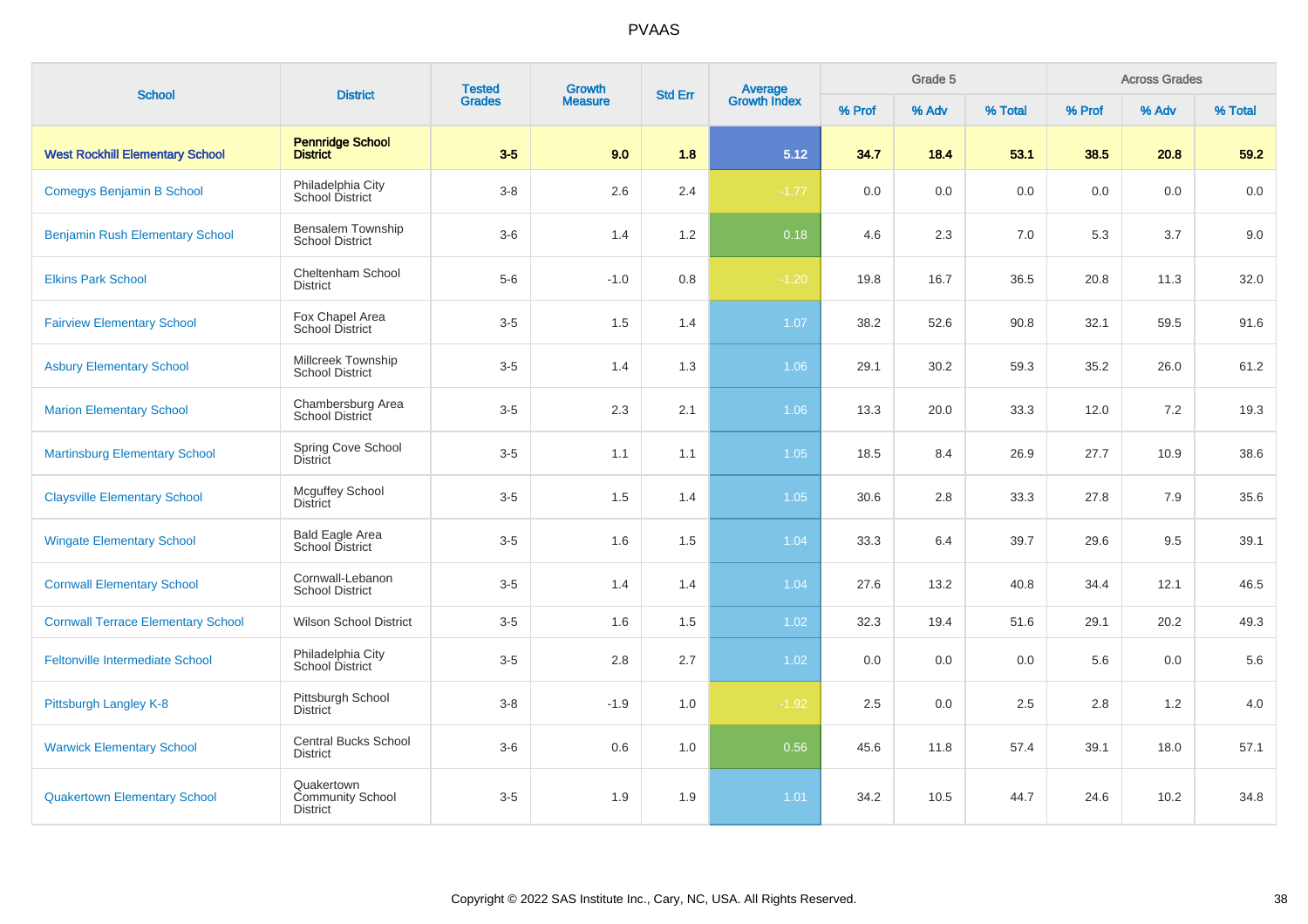| <b>School</b>                                          | <b>District</b>                                   | <b>Tested</b><br><b>Grades</b> | Growth         | <b>Std Err</b> | Average<br>Growth Index |        | Grade 5 |         |        | <b>Across Grades</b> |         |
|--------------------------------------------------------|---------------------------------------------------|--------------------------------|----------------|----------------|-------------------------|--------|---------|---------|--------|----------------------|---------|
|                                                        |                                                   |                                | <b>Measure</b> |                |                         | % Prof | % Adv   | % Total | % Prof | % Adv                | % Total |
| <b>West Rockhill Elementary School</b>                 | <b>Pennridge School</b><br><b>District</b>        | $3-5$                          | 9.0            | 1.8            | 5.12                    | 34.7   | 18.4    | 53.1    | 38.5   | 20.8                 | 59.2    |
| <b>Mowrie A Ebner Elementary School</b>                | Altoona Area School<br><b>District</b>            | $3-5$                          | 1.8            | 1.8            | 1.00                    | 37.8   | 4.4     | 42.2    | 23.0   | 3.0                  | 25.9    |
| <b>Neshannock Memorial Elementary</b><br><b>School</b> | Neshannock Township<br><b>School District</b>     | $3-6$                          | 0.9            | 0.9            | 0.99                    | 26.7   | 15.6    | 42.2    | 26.5   | 11.0                 | 37.5    |
| <b>Keystone Academy Charter School</b>                 | Keystone Academy<br>Charter School                | $3 - 8$                        | 0.8            | 0.8            | 0.11                    | 12.3   | 5.3     | 17.5    | 12.4   | 2.8                  | 15.1    |
| <b>Clermont Elementary School</b>                      | Solanco School<br><b>District</b>                 | $3-5$                          | 1.4            | 1.5            | 0.97                    | 26.9   | 3.0     | 29.8    | 24.9   | 10.0                 | 34.8    |
| <b>Carroll Elementary School</b>                       | West Perry School<br>District                     | $3-5$                          | 1.6            | 1.6            | 0.97                    | 24.5   | 7.6     | 32.1    | 28.4   | 11.6                 | 40.0    |
| <b>Intermediate School</b>                             | <b>Governor Mifflin</b><br><b>School District</b> | $5-6$                          | 0.5            | 0.6            | $-0.88$                 | 20.5   | 9.3     | 29.8    | 19.6   | 7.0                  | 26.6    |
| <b>Hillcrest Elementary School</b>                     | <b>Council Rock School</b><br><b>District</b>     | $3-6$                          | 1.0            | 1.1            | $-0.52$                 | 25.4   | 17.9    | 43.3    | 33.8   | 26.0                 | 59.8    |
| Deburgos Bilingual Magnet Middle<br>School             | Philadelphia City<br>School District              | $3 - 8$                        | 2.1            | 2.2            | 0.96                    |        |         |         | 3.3    | 1.7                  | 5.0     |
| Penn Wynne School                                      | <b>Lower Merion School</b><br><b>District</b>     | $3-5$                          | 1.1            | 1.2            | 0.95                    | 30.9   | 49.1    | 80.0    | 28.7   | 50.3                 | 79.0    |
| <b>Cornell Elementary School</b>                       | <b>Cornell School District</b>                    | $3-6$                          | 1.4            | 1.5            | $-2.66$                 | 10.0   | 6.7     | 16.7    | 16.8   | 4.4                  | 21.2    |
| <b>Howe Julia Ward School</b>                          | Philadelphia City<br>School District              | $3-5$                          | 2.5            | 2.7            | 0.94                    | 0.0    | 0.0     | 0.0     | 0.0    | 0.0                  | 0.0     |
| <b>Greencastle-Antrim Elementary School</b>            | Greencastle-Antrim<br><b>School District</b>      | $3-5$                          | 0.8            | 0.9            | 0.94                    | 28.2   | 15.8    | 44.1    | 28.9   | 16.2                 | 45.2    |
| <b>Providence Elementary School</b>                    | Solanco School<br><b>District</b>                 | $3-5$                          | 1.8            | 2.0            | 0.93                    | 8.3    | 0.0     | 8.3     | 24.5   | 3.6                  | 28.1    |
| <b>West Oak Lane Charter School</b>                    | West Oak Lane<br><b>Charter School</b>            | $3 - 8$                        | 0.7            | 0.7            | $-2.07$                 | 2.6    | 1.3     | 3.8     | 6.1    | 0.7                  | 6.8     |
| <b>Universal Alcorn Charter School</b>                 | <b>Universal Alcorn</b><br><b>Charter School</b>  | $3 - 8$                        | $-0.7$         | 0.8            | $-0.87$                 | 7.7    | 1.9     | 9.6     | 6.4    | 1.7                  | 8.1     |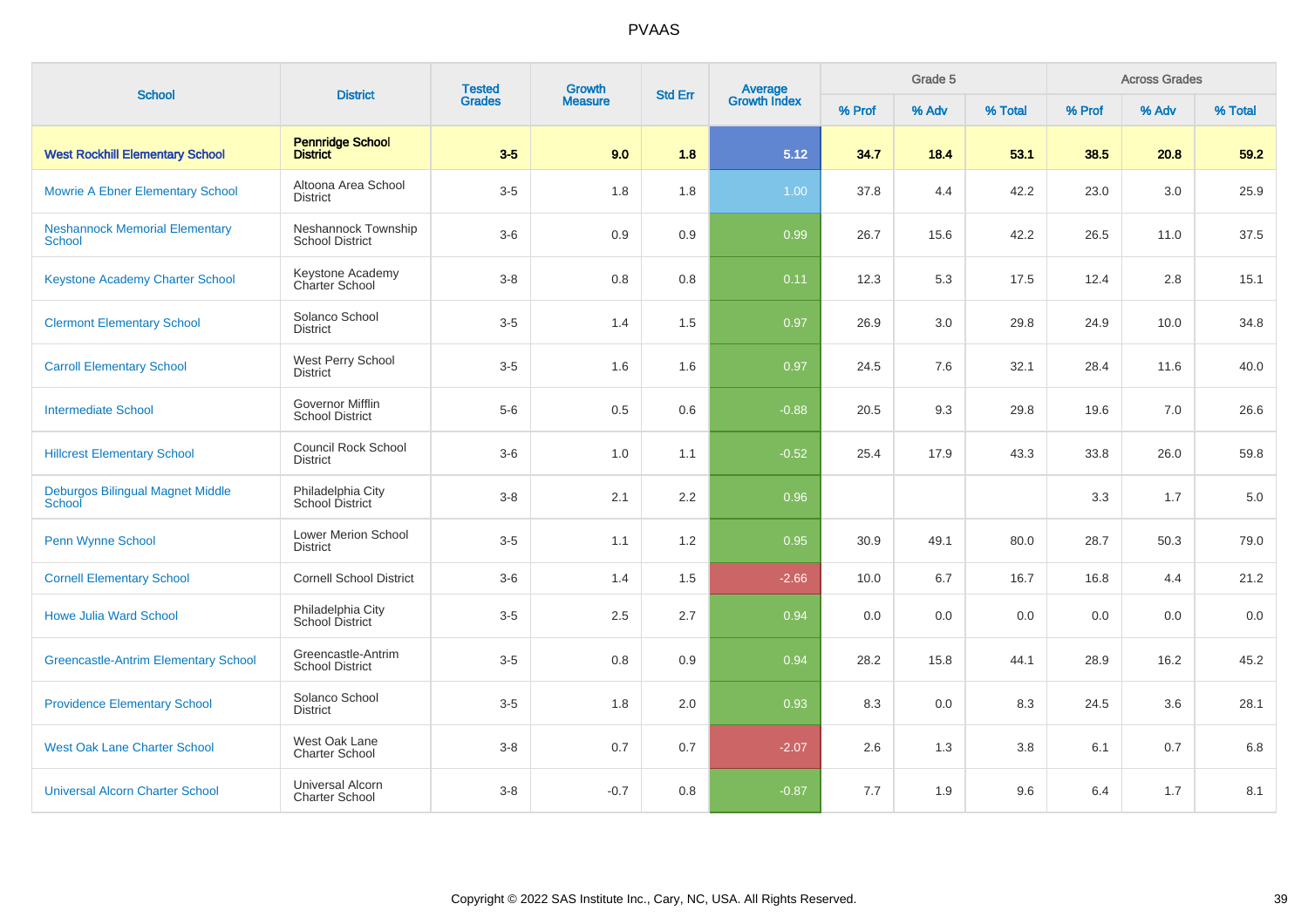| <b>School</b>                                              | <b>District</b>                                               | <b>Tested</b> | <b>Growth</b>  | <b>Std Err</b> |                         |        | Grade 5 | <b>Across Grades</b> |        |       |         |
|------------------------------------------------------------|---------------------------------------------------------------|---------------|----------------|----------------|-------------------------|--------|---------|----------------------|--------|-------|---------|
|                                                            |                                                               | <b>Grades</b> | <b>Measure</b> |                | Average<br>Growth Index | % Prof | % Adv   | % Total              | % Prof | % Adv | % Total |
| <b>West Rockhill Elementary School</b>                     | <b>Pennridge School</b><br><b>District</b>                    | $3-5$         | 9.0            | 1.8            | 5.12                    | 34.7   | 18.4    | 53.1                 | 38.5   | 20.8  | 59.2    |
| <b>Memphis Street Academy Charter</b><br>School @ Jp Jones | <b>Memphis Street</b><br>Academy Charter<br>School @ JP Jones | $5 - 8$       | 0.7            | 0.7            | $-0.43$                 | 0.0    | 3.2     | 3.2                  | 0.0    | 0.6   | 0.6     |
| <b>Mountain View Elementary School</b>                     | Central Dauphin<br>School District                            | $3-5$         | 1.5            | 1.6            | 0.92                    | 28.3   | 9.4     | 37.7                 | 32.1   | 10.9  | 43.0    |
| <b>Cambridge Springs Elementary School</b>                 | Penncrest School<br><b>District</b>                           | $3-6$         | 1.0            | 1.1            | $-2.05$                 | 17.2   | 3.4     | 20.7                 | 25.2   | 4.7   | 29.9    |
| <b>Mazie Gable Elementary School</b>                       | Red Lion Area School<br><b>District</b>                       | $3-6$         | 1.0            | 1.1            | $-0.54$                 | 12.5   | 6.2     | 18.8                 | 18.3   | 4.3   | 22.6    |
| <b>Sligo Elementary School</b>                             | <b>Union School District</b>                                  | $3-5$         | 1.8            | 2.0            | 0.91                    | 18.2   | 0.0     | 18.2                 | 20.2   | 6.4   | 26.6    |
| <b>Northern Bedford County Elementary</b><br><b>School</b> | Northern Bedford<br><b>County School District</b>             | $3-5$         | 1.5            | 1.7            | 0.91                    | 24.5   | 8.2     | 32.6                 | 30.3   | 8.5   | 38.8    |
| <b>Arts Academy Elementary Charter</b><br>School           | Arts Academy<br>Elementary Charter<br>School                  | $3-5$         | 1.7            | 1.9            | 0.91                    | 5.3    | 0.0     | 5.3                  | 5.1    | 0.0   | 5.1     |
| <b>Northwest Elementary School</b>                         | Lebanon School<br><b>District</b>                             | $3-5$         | 1.2            | 1.3            | 0.90                    | 2.4    | 1.2     | 3.6                  | 4.6    | 1.3   | 5.9     |
| <b>Chestnutwold Elementary School</b>                      | <b>Haverford Township</b><br><b>School District</b>           | $3-5$         | 1.1            | 1.3            | 0.90                    | 33.7   | 27.9    | 61.6                 | 33.6   | 32.4  | 66.0    |
| <b>Mitchell Elementary School</b>                          | Philadelphia City<br>School District                          | $3 - 8$       | 3.1            | 3.5            | 0.89                    |        |         |                      | 0.0    | 0.0   | 0.0     |
| <b>Burrowes Elementary School</b>                          | Lancaster School<br><b>District</b>                           | $3-5$         | 2.1            | 2.4            | 0.88                    | 8.0    | 0.0     | 8.0                  | 13.1   | 2.4   | 15.5    |
| Hazleton Elementary/Middle School                          | Hazleton Area School<br><b>District</b>                       | $3 - 8$       | $-0.1$         | 1.2            | $-0.12$                 | 2.2    | 0.0     | 2.2                  | 1.5    | 0.5   | 2.0     |
| Penns Manor Area Elementary School                         | Penns Manor Area<br><b>School District</b>                    | $3-5$         | 1.3            | 1.5            | 0.87                    | 12.7   | 4.8     | 17.5                 | 21.6   | 3.6   | 25.2    |
| <b>Chestnut Hill Elementary School</b>                     | Millcreek Township<br><b>School District</b>                  | $3-5$         | 1.3            | 1.6            | 0.84                    | 30.4   | 19.6    | 50.0                 | 28.5   | 15.8  | 44.2    |
| <b>Mountaintop Area Elementary School</b>                  | <b>Bald Eagle Area</b><br>School District                     | $3-5$         | 2.0            | 2.5            | 0.81                    | 38.1   | 19.0    | 57.1                 | 35.7   | 25.0  | 60.7    |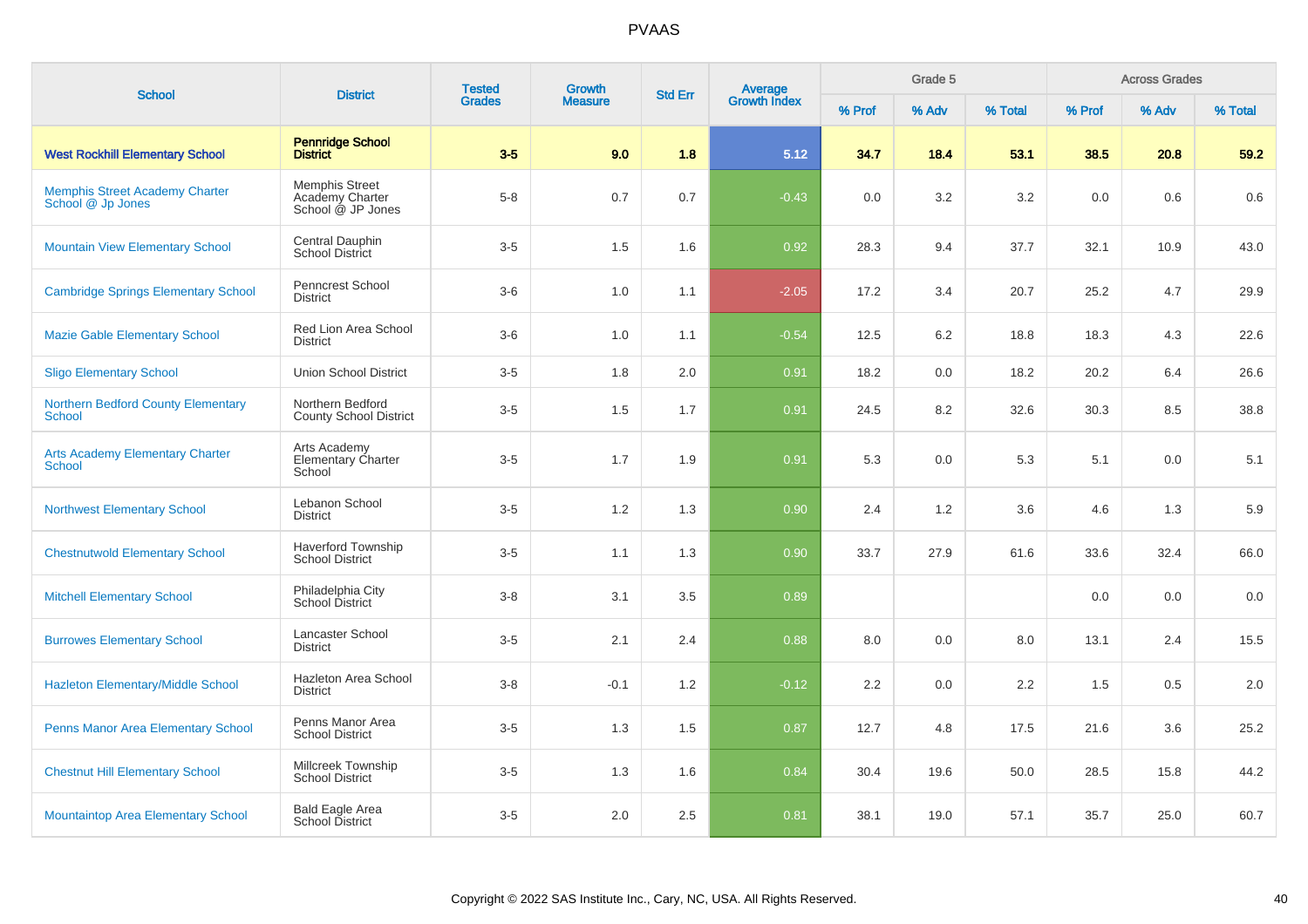| <b>School</b>                                  | <b>District</b>                                     | <b>Tested</b><br><b>Grades</b> | <b>Growth</b>  | <b>Std Err</b>   |                                |        | Grade 5 |         |        | <b>Across Grades</b> |         |
|------------------------------------------------|-----------------------------------------------------|--------------------------------|----------------|------------------|--------------------------------|--------|---------|---------|--------|----------------------|---------|
|                                                |                                                     |                                | <b>Measure</b> |                  | <b>Average</b><br>Growth Index | % Prof | % Adv   | % Total | % Prof | % Adv                | % Total |
| <b>West Rockhill Elementary School</b>         | <b>Pennridge School</b><br><b>District</b>          | $3-5$                          | 9.0            | 1.8              | 5.12                           | 34.7   | 18.4    | 53.1    | 38.5   | 20.8                 | 59.2    |
| <b>Highland School</b>                         | Abington School<br><b>District</b>                  | $3-6$                          | 0.9            | 1.2              | 0.77                           | 15.2   | 23.9    | 39.1    | 28.1   | 17.1                 | 45.2    |
| <b>Ferguson Township Elementary School</b>     | State College Area<br><b>School District</b>        | $3-5$                          | 1.4            | 1.8              | 0.79                           | 31.8   | 38.6    | 70.4    | 32.5   | 40.5                 | 73.0    |
| <b>Stevens Elementary School</b>               | Chambersburg Area<br>School District                | $3-5$                          | 1.6            | 2.1              | 0.78                           | 9.4    | 0.0     | 9.4     | 13.5   | 0.0                  | 13.5    |
| John B. Stetson Charter School                 | John B. Stetson<br><b>Charter School</b>            | $5-8$                          | 0.5            | 0.6              | $-0.20$                        | 1.6    | 0.0     | 1.6     | 0.4    | 0.0                  | 0.4     |
| <b>Lynnewood Elementary School</b>             | <b>Haverford Township</b><br><b>School District</b> | $3-5$                          | 0.9            | 1.2              | 0.76                           | 31.9   | 28.7    | 60.6    | 33.2   | 24.1                 | 57.3    |
| <b>Stroudsburg Middle School</b>               | Stroudsburg Area<br><b>School District</b>          | $5 - 7$                        | 0.3            | 0.5              | $-1.09$                        | 17.5   | 9.2     | 26.8    | 19.4   | 5.6                  | 25.0    |
| <b>Roslyn School</b>                           | Abington School<br>District                         | $3-6$                          | 0.8            | 1.1              | 0.41                           | 32.7   | 12.7    | 45.4    | 25.9   | 12.5                 | 38.4    |
| <b>Eagle View Elementary School</b>            | Somerset Area School<br><b>District</b>             | $3-5$                          | 0.8            | 1.1              | 0.74                           | 27.4   | 11.1    | 38.5    | 29.0   | 13.0                 | 42.0    |
| <b>School Street Elementary School</b>         | <b>Bradford Area School</b><br><b>District</b>      | $3-5$                          | 0.7            | 0.9              | 0.72                           | 33.5   | 10.2    | 43.7    | 31.2   | 12.4                 | 43.6    |
| <b>Northeast Middle School</b>                 | <b>Reading School</b><br><b>District</b>            | $5 - 8$                        | 0.6            | 0.9              | $-0.96$                        | 5.5    | 0.0     | 5.5     | 4.5    | 0.4                  | 4.9     |
| South Side Elementary School                   | Central Dauphin<br><b>School District</b>           | $3-5$                          | 0.9            | 1.2              | 0.72                           | 19.0   | 3.0     | 22.0    | 16.8   | 3.2                  | 20.0    |
| <b>Richboro Elementary School</b>              | Council Rock School<br><b>District</b>              | $3-6$                          | 0.8            | 1.1              | $-0.20$                        | 32.2   | 13.6    | 45.8    | 38.3   | 7.9                  | 46.3    |
| <b>Hoover Elementary School</b>                | Mt Lebanon School<br><b>District</b>                | $3-5$                          | 1.6            | $2.2\phantom{0}$ | 0.71                           | 31.0   | 24.1    | 55.2    | 37.9   | 33.0                 | 70.9    |
| <b>Highlands Middle School</b>                 | <b>Highlands School</b><br><b>District</b>          | $5 - 8$                        | 0.4            | 0.5              | $-3.43$                        | 20.6   | 4.6     | 25.2    | 19.5   | 4.9                  | 24.5    |
| Southwest Leadership Academy Charter<br>School | Southwest Leadership<br>Academy Charter<br>School   | $3 - 8$                        | 0.7            | 1.0              | $-0.03$                        | 2.2    | 0.0     | 2.2     | 5.7    | 1.5                  | 7.2     |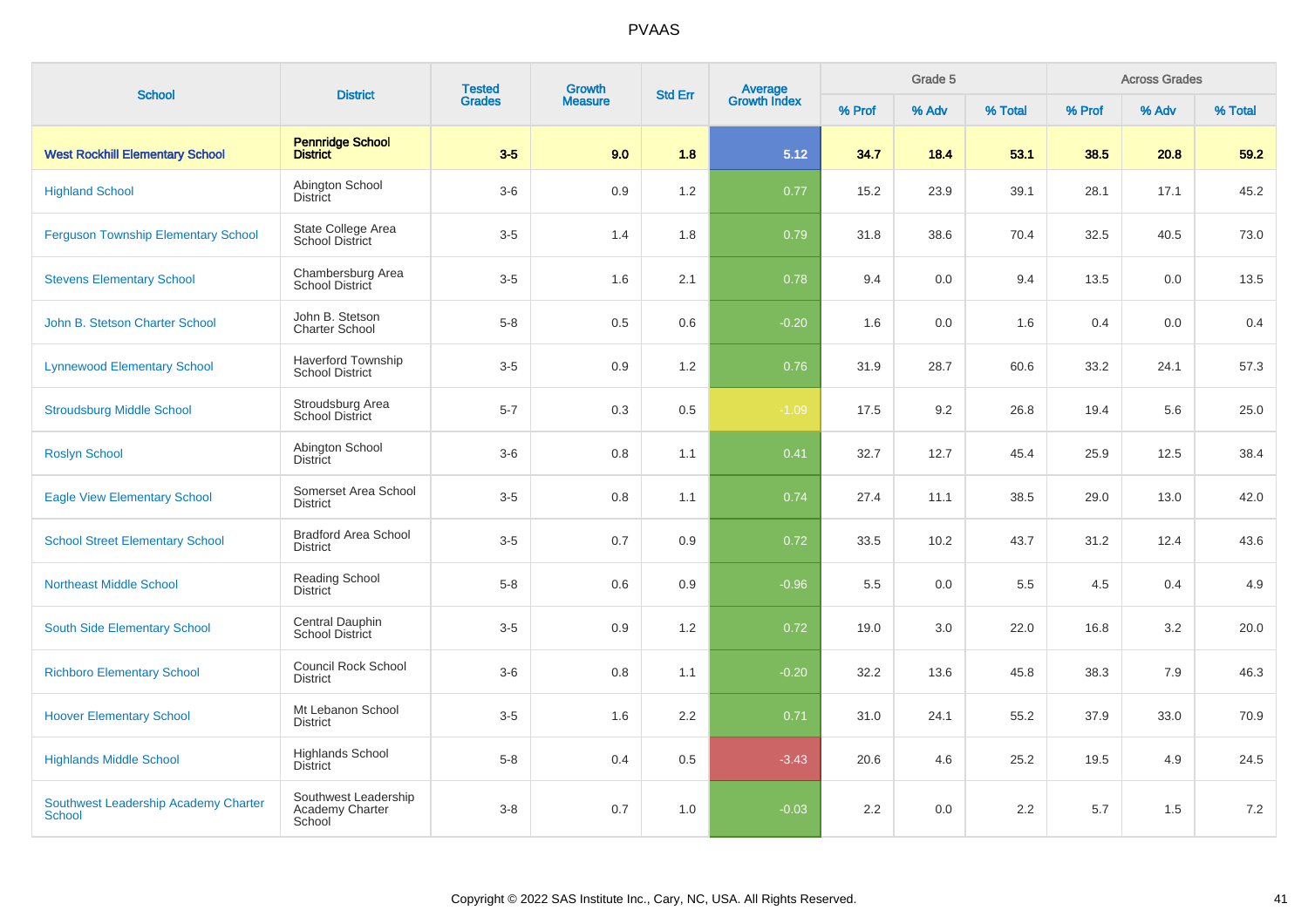| <b>School</b>                                                    | <b>District</b>                                                     | <b>Tested</b> | <b>Growth</b>  | <b>Std Err</b> | Average<br>Growth Index |        | Grade 5 |         |        | <b>Across Grades</b> |         |
|------------------------------------------------------------------|---------------------------------------------------------------------|---------------|----------------|----------------|-------------------------|--------|---------|---------|--------|----------------------|---------|
|                                                                  |                                                                     | <b>Grades</b> | <b>Measure</b> |                |                         | % Prof | % Adv   | % Total | % Prof | % Adv                | % Total |
| <b>West Rockhill Elementary School</b>                           | <b>Pennridge School</b><br><b>District</b>                          | $3-5$         | 9.0            | 1.8            | 5.12                    | 34.7   | 18.4    | 53.1    | 38.5   | 20.8                 | 59.2    |
| <b>Rutherford Elementary School</b>                              | Central Dauphin<br><b>School District</b>                           | $3-5$         | 1.1            | 1.6            | 0.66                    | 8.3    | 5.0     | 13.3    | 17.0   | 7.6                  | 24.6    |
| <b>Park Lane Elementary School</b>                               | William Penn School<br><b>District</b>                              | $3-6$         | $-0.4$         | 1.9            | $-0.23$                 | 0.0    | 0.0     | 0.0     | 1.0    | 0.0                  | 1.0     |
| <b>Marshall Elementary School</b>                                | Laurel Highlands<br>School District                                 | $3-5$         | 1.3            | 2.0            | 0.66                    | 20.6   | 5.9     | 26.5    | 25.0   | 11.5                 | 36.5    |
| <b>Davis School</b>                                              | York City School<br><b>District</b>                                 | $3-8$         | 0.6            | 1.0            | 0.54                    | 3.0    | 0.0     | 3.0     | 3.4    | 0.0                  | 3.4     |
| <b>Tracy Elementary School</b>                                   | Easton Area School<br><b>District</b>                               | $3-5$         | 1.1            | 1.7            | 0.65                    | 29.6   | 5.6     | 35.2    | 26.8   | 14.1                 | 40.9    |
| <b>Hillview Elementary School</b>                                | Grove City Area<br>School District                                  | $3-5$         | 0.8            | 1.2            | 0.65                    | 21.8   | 16.8    | 38.6    | 29.6   | 22.4                 | 52.0    |
| <b>Washington Elementary School</b>                              | Mt Lebanon School<br><b>District</b>                                | $3-5$         | 1.1            | 1.7            | 0.65                    | 49.0   | 28.6    | 77.6    | 37.6   | 38.8                 | 76.5    |
| <b>Keystone Elementary School</b>                                | Keystone School<br><b>District</b>                                  | $3-6$         | 0.7            | 1.1            | $-0.31$                 | 28.4   | 19.4    | 47.8    | 32.9   | 11.7                 | 44.6    |
| <b>West Branch Middle School</b>                                 | West Branch Area<br><b>School District</b>                          | $5-8$         | 0.5            | 0.7            | $-2.18$                 | 16.1   | 3.2     | 19.4    | 15.8   | 7.5                  | 23.3    |
| <b>Stanwood Elementary School</b>                                | Hempfield Area<br>School District                                   | $3-5$         | 0.8            | 1.3            | 0.62                    | 31.3   | 13.2    | 44.6    | 33.5   | 18.0                 | 51.5    |
| Daniel J Flood Elementary School                                 | Wilkes-Barre Area<br><b>School District</b>                         | $3-6$         | 0.9            | 1.5            | 0.45                    | 9.3    | 0.0     | 9.3     | 14.4   | 0.0                  | 14.4    |
| <b>Steelton-Highspire Elementary School</b>                      | Steelton-Highspire<br>School District                               | $3-6$         | 0.6            | 1.0            | $-1.20$                 | 2.9    | 0.0     | 2.9     | 1.4    | 0.7                  | 2.2     |
| Mastery Charter School-Francis D.<br><b>Pastorius Elementary</b> | <b>Mastery Charter</b><br>School-Francis D.<br>Pastorius Elementary | $3-8$         | 0.3            | 1.3            | 0.24                    | 3.8    | 0.0     | 3.8     | 3.1    | 0.0                  | 3.1     |
| <b>Central Elementary School</b>                                 | <b>Big Beaver Falls Area</b><br><b>School District</b>              | $3-5$         | 1.0            | 1.7            | 0.60                    | 11.3   | 3.8     | 15.1    | 11.2   | 1.7                  | 12.9    |
| <b>Mccall Gen George A School</b>                                | Philadelphia City<br><b>School District</b>                         | $3-8$         | 1.7            | 2.9            | 0.59                    | 41.2   | 35.3    | 76.5    | 31.2   | 30.1                 | 61.3    |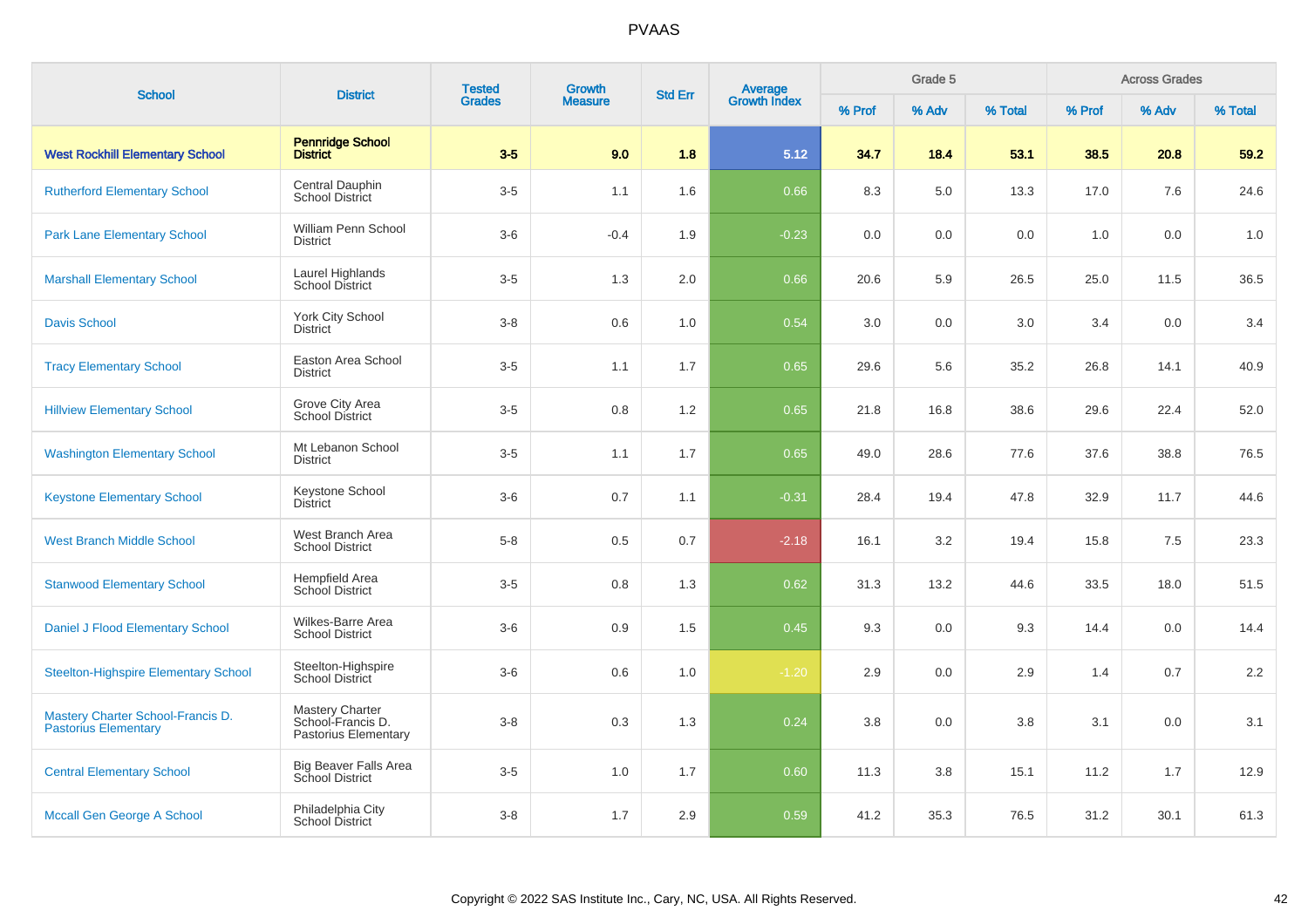| <b>School</b>                                                               | <b>District</b>                                                     | <b>Tested</b> | Growth         | <b>Std Err</b> |                                |        | Grade 5 |         |        | <b>Across Grades</b> |         |
|-----------------------------------------------------------------------------|---------------------------------------------------------------------|---------------|----------------|----------------|--------------------------------|--------|---------|---------|--------|----------------------|---------|
|                                                                             |                                                                     | <b>Grades</b> | <b>Measure</b> |                | <b>Average</b><br>Growth Index | % Prof | % Adv   | % Total | % Prof | % Adv                | % Total |
| <b>West Rockhill Elementary School</b>                                      | <b>Pennridge School</b><br><b>District</b>                          | $3-5$         | 9.0            | 1.8            | 5.12                           | 34.7   | 18.4    | 53.1    | 38.5   | 20.8                 | 59.2    |
| <b>Manchester Academic Charter School</b>                                   | Manchester Academic<br><b>Charter School</b>                        | $3-8$         | 0.6            | 1.1            | $-3.55$                        | 3.6    | 0.0     | 3.6     | 4.9    | 0.5                  | 5.4     |
| <b>Jersey Shore Area Elementary School</b>                                  | Jersey Shore Area<br><b>School District</b>                         | $3-5$         | 0.7            | 1.1            | 0.58                           | 17.8   | 4.7     | 22.4    | 24.8   | 11.1                 | 35.9    |
| <b>Glenwood Elementary School</b>                                           | Rose Tree Media<br><b>School District</b>                           | $3-5$         | 0.8            | 1.3            | 0.58                           | 28.8   | 30.0    | 58.8    | 33.2   | 23.8                 | 57.0    |
| <b>Highland Elementary School</b>                                           | Ambridge Area School<br><b>District</b>                             | $3-5$         | 1.2            | 2.2            | 0.56                           | 7.1    | 0.0     | 7.1     | 6.6    | 0.0                  | 6.6     |
| <b>Global Leadership Academy Charter</b><br><b>School Southwest at Huey</b> | Global Leadership<br>Academy Charter<br>School Southwest at<br>Huey | $3 - 8$       | 1.0            | 1.7            | $-0.10$                        | 0.0    | 0.0     | 0.0     | 0.0    | 0.0                  | $0.0\,$ |
| <b>Walt Disney Elementary School</b>                                        | Pennsbury School<br><b>District</b>                                 | $3-5$         | 0.9            | 1.7            | 0.55                           | 45.8   | 6.2     | 52.1    | 41.0   | 16.6                 | 57.6    |
| <b>Mount Carmel Area Elementary School</b>                                  | Mount Carmel Area<br><b>School District</b>                         | $3-6$         | 0.4            | 0.8            | $-3.30$                        | 10.8   | 2.7     | 13.5    | 12.6   | 5.2                  | 17.8    |
| <b>Jackson School</b>                                                       | York City School<br><b>District</b>                                 | $3-8$         | 0.3            | 1.0            | 0.33                           | 0.0    | 0.0     | 0.0     | 1.5    | 0.7                  | 2.2     |
| <b>Tinicum Elementary School</b>                                            | Palisades School<br><b>District</b>                                 | $3-5$         | 1.2            | 2.2            | 0.54                           | 34.5   | 27.6    | 62.1    | 35.7   | 27.4                 | 63.1    |
| <b>Mooreland Elementary School</b>                                          | Carlisle Area School<br><b>District</b>                             | $3-5$         | 1.0            | 1.9            | 0.53                           | 32.5   | 17.5    | 50.0    | 33.8   | 19.2                 | 53.1    |
| Shamokin Area Intermediate School                                           | Shamokin Area<br><b>School District</b>                             | $5-6$         | $-1.8$         | 0.7            | $-2.44$                        | 17.3   | 4.3     | 21.6    | 13.1   | 3.6                  | 16.7    |
| <b>Shohola Elementary School</b>                                            | Delaware Valley<br><b>School District</b>                           | $3-5$         | 0.9            | 1.6            | 0.52                           | 15.5   | 24.1    | 39.7    | 28.7   | 22.4                 | 51.2    |
| <b>Harding School</b>                                                       | Erie City School<br><b>District</b>                                 | $3-5$         | 0.8            | 1.5            | 0.51                           | 4.5    | 1.5     | 6.0     | 8.6    | 2.2                  | 10.8    |
| <b>Chadds Ford Elementary School</b>                                        | Unionville-Chadds<br><b>Ford School District</b>                    | $3-5$         | 0.7            | 1.4            | 0.48                           | 40.6   | 20.3    | 60.9    | 38.8   | 32.9                 | 71.7    |
| <b>Edgewood Elementary School</b>                                           | <b>Ridley School District</b>                                       | $3-5$         | 0.7            | 1.6            | 0.46                           | 27.1   | 17.0    | 44.1    | 24.0   | 13.2                 | 37.1    |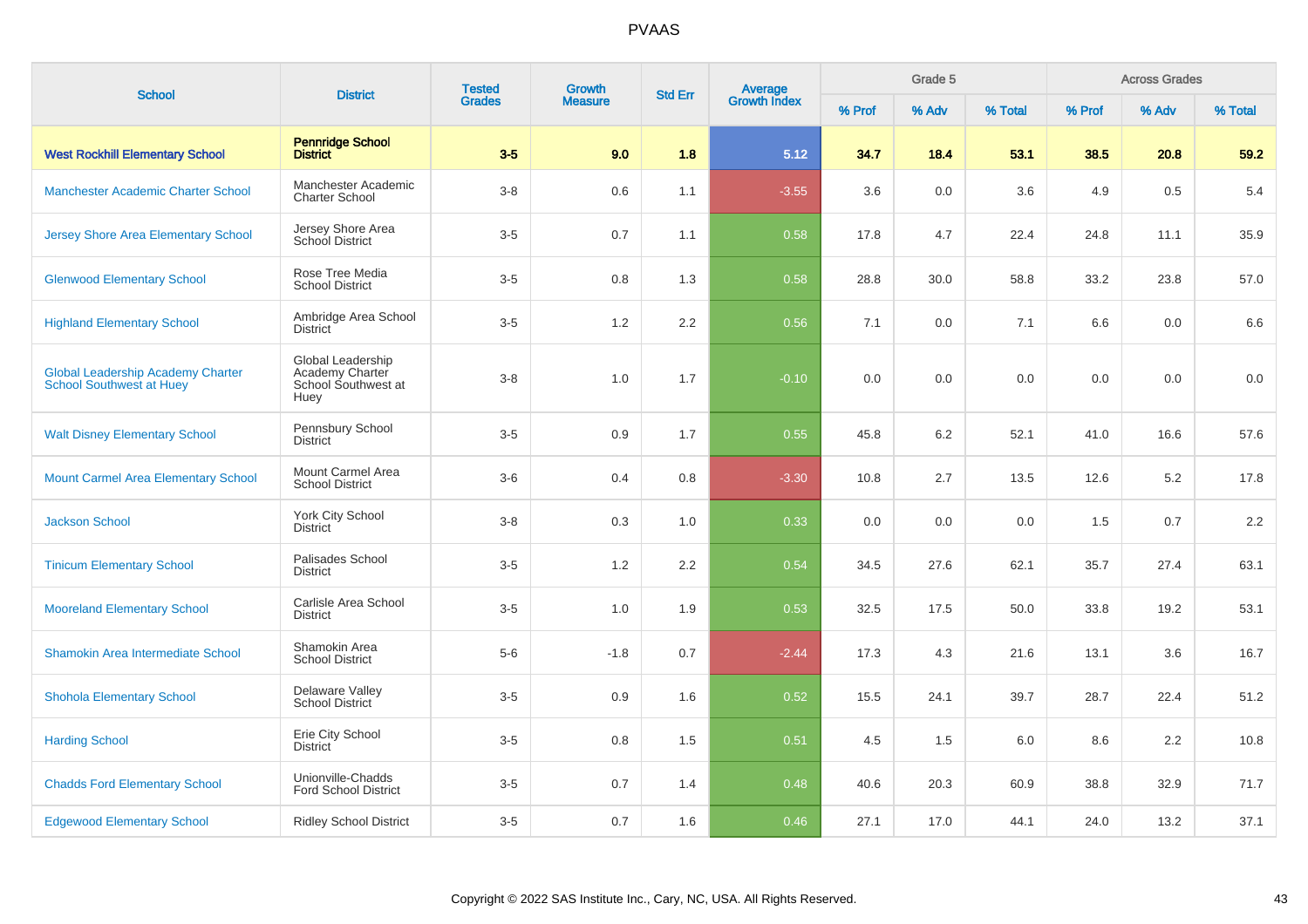| <b>School</b>                             | <b>District</b>                                             | <b>Tested</b> | Growth         |                | Average<br>Growth Index |        | Grade 5 |         |        | <b>Across Grades</b> |         |
|-------------------------------------------|-------------------------------------------------------------|---------------|----------------|----------------|-------------------------|--------|---------|---------|--------|----------------------|---------|
|                                           |                                                             | <b>Grades</b> | <b>Measure</b> | <b>Std Err</b> |                         | % Prof | % Adv   | % Total | % Prof | % Adv                | % Total |
| <b>West Rockhill Elementary School</b>    | <b>Pennridge School</b><br><b>District</b>                  | $3-5$         | 9.0            | 1.8            | 5.12                    | 34.7   | 18.4    | 53.1    | 38.5   | 20.8                 | 59.2    |
| <b>Simmons Elementary School</b>          | Hatboro-Horsham<br><b>School District</b>                   | $3-5$         | 0.6            | 1.3            | 0.46                    | 34.9   | 4.6     | 39.5    | 37.6   | 15.7                 | 53.3    |
| Joanna Connell School                     | Erie City School<br><b>District</b>                         | $3-5$         | 0.6            | 1.4            | 0.45                    | 18.5   | 9.9     | 28.4    | 17.3   | 6.5                  | 23.8    |
| <b>Pine Street Elementary School</b>      | Palmyra Area School<br><b>District</b>                      | $3-5$         | 0.7            | 1.5            | 0.44                    | 35.6   | 18.6    | 54.2    | 35.9   | 16.9                 | 52.8    |
| <b>Coopertown Elementary School</b>       | <b>Haverford Township</b><br><b>School District</b>         | $3-5$         | 0.6            | 1.3            | 0.44                    | 28.9   | 33.7    | 62.6    | 32.6   | 38.1                 | 70.7    |
| <b>Aronimink Elementary School</b>        | Upper Darby School<br><b>District</b>                       | $3-5$         | 1.0            | 2.3            | 0.43                    | 14.3   | 7.1     | 21.4    | 24.4   | 9.3                  | 33.7    |
| Pan American Academy Charter School       | Pan American<br>Academy Charter<br>School                   | $3 - 8$       | 0.3            | 0.8            | $-5.09$                 | 1.7    | 0.0     | 1.7     | 2.4    | 0.3                  | $2.7\,$ |
| <b>Heights/Murray Elementary School</b>   | Wilkes-Barre Area<br><b>School District</b>                 | $3-6$         | 0.5            | 1.3            | $-0.62$                 | 8.0    | 0.0     | 8.0     | 8.6    | 0.6                  | 9.1     |
| <b>West Crawford Elementary School</b>    | Connellsville Area<br><b>School District</b>                | $3-5$         | 0.6            | 1.4            | 0.41                    | 17.9   | 7.5     | 25.4    | 13.9   | 4.5                  | 18.3    |
| <b>Goode School</b>                       | <b>York City School</b><br><b>District</b>                  | $3 - 8$       | 0.3            | 0.8            | $-3.00$                 | 1.9    | 0.0     | 1.9     | 3.6    | 0.3                  | $4.0\,$ |
| <b>Hydetown Elementary School</b>         | <b>Titusville Area School</b><br><b>District</b>            | $3-5$         | 0.7            | 1.8            | 0.37                    | 26.2   | 11.9    | 38.1    | 25.6   | 20.2                 | 45.7    |
| <b>Saltsburg Elementary School</b>        | Blairsville-Saltsburg<br><b>School District</b>             | $3-5$         | 0.7            | 2.0            | 0.37                    | 31.4   | 34.3    | 65.7    | 27.3   | 28.2                 | 55.4    |
| <b>Decatur Stephen School</b>             | Philadelphia City<br>School District                        | $3 - 8$       | 0.4            | 1.0            | $-1.93$                 | 11.1   | 13.3    | 24.4    | 16.2   | 6.7                  | 22.9    |
| <b>Main Street School</b>                 | Chester-Upland<br>School District                           | $3-5$         | 0.8            | 2.1            | 0.36                    | 0.0    | 0.0     | 0.0     | 2.8    | 0.0                  | 2.8     |
| <b>East Coventry Elementary School</b>    | Owen J Roberts<br><b>School District</b>                    | $3-6$         | 0.3            | 1.0            | $-0.59$                 | 42.6   | 20.6    | 63.2    | 34.2   | 16.7                 | 51.0    |
| <b>Upper Moreland Intermediate School</b> | <b>Upper Moreland</b><br>Township School<br><b>District</b> | $3-5$         | 0.3            | 0.8            | 0.34                    | 28.5   | 10.6    | 39.1    | 29.0   | 11.9                 | 40.9    |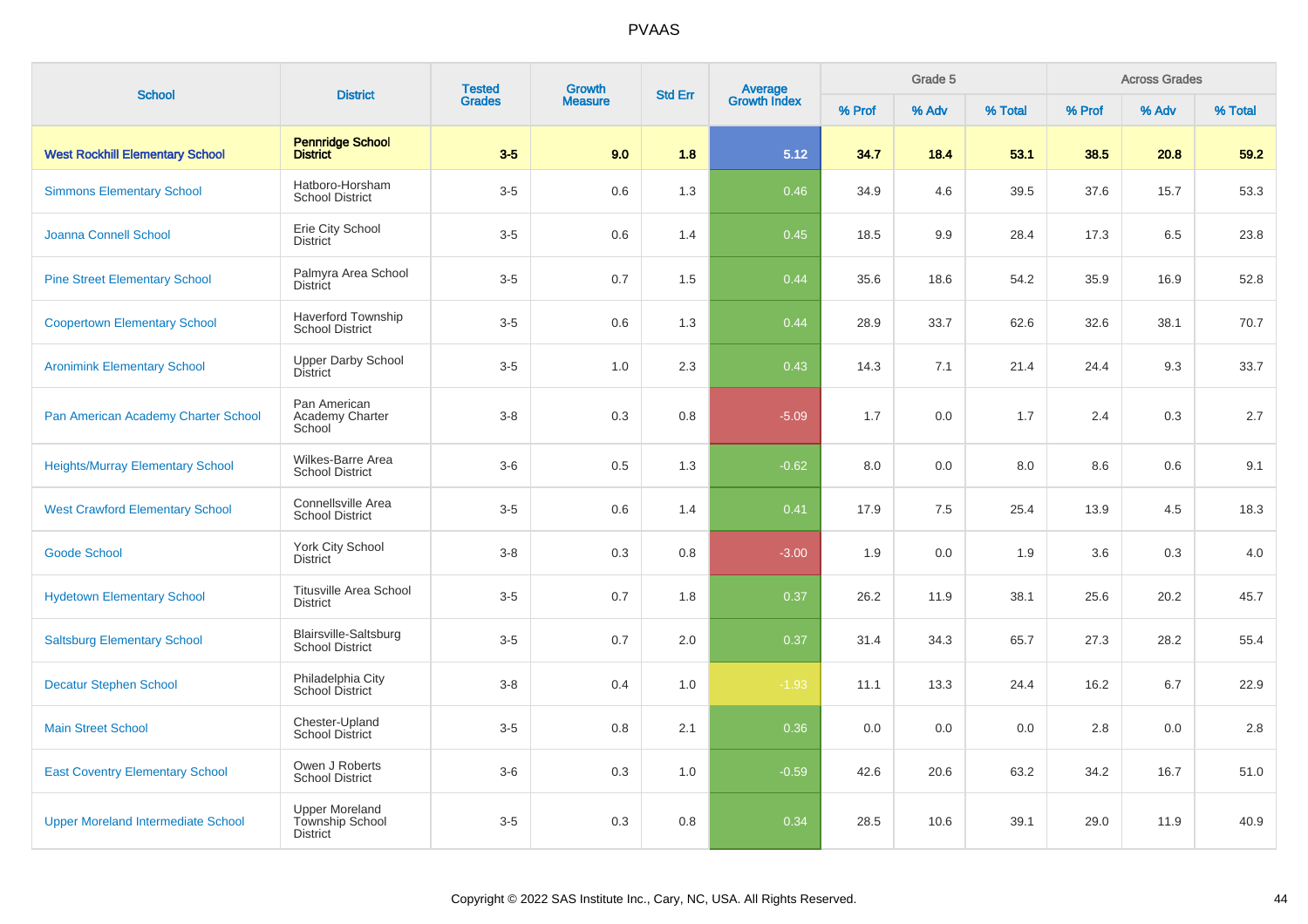| <b>School</b>                                              | <b>District</b>                                  | <b>Tested</b> | Growth         | <b>Std Err</b> | <b>Average</b><br>Growth Index |        | Grade 5 |         |        | <b>Across Grades</b> |         |
|------------------------------------------------------------|--------------------------------------------------|---------------|----------------|----------------|--------------------------------|--------|---------|---------|--------|----------------------|---------|
|                                                            |                                                  | <b>Grades</b> | <b>Measure</b> |                |                                | % Prof | % Adv   | % Total | % Prof | % Adv                | % Total |
| <b>West Rockhill Elementary School</b>                     | <b>Pennridge School</b><br><b>District</b>       | $3-5$         | 9.0            | 1.8            | 5.12                           | 34.7   | 18.4    | 53.1    | 38.5   | 20.8                 | 59.2    |
| <b>Barclay Elementary School</b>                           | <b>Central Bucks School</b><br><b>District</b>   | $3-6$         | 0.1            | 1.0            | 0.07                           | 23.6   | 11.2    | 34.8    | 29.4   | 10.5                 | 39.9    |
| <b>Bell Avenue School</b>                                  | William Penn School<br><b>District</b>           | $3-6$         | 0.5            | 1.6            | $-1.11$                        | 2.9    | 0.0     | 2.9     | 0.9    | 0.0                  | 0.9     |
| Jamestown Area Elementary School                           | Jamestown Area<br><b>School District</b>         | $3-6$         | 0.5            | 1.4            | $-0.52$                        | 18.4   | 10.5    | 29.0    | 16.7   | 7.9                  | 24.6    |
| <b>Halifax Area Elementary School</b>                      | Halifax Area School<br><b>District</b>           | $3-5$         | 0.4            | 1.4            | 0.31                           | 26.8   | 14.1    | 40.8    | 24.9   | 12.2                 | 37.1    |
| Abington Heights Middle School                             | Abington Heights<br>School District              | $5 - 11$      | $-1.7$         | 0.4            | $-3.90$                        | 29.2   | 13.3    | 42.5    | 27.4   | 9.1                  | 36.5    |
| <b>Garrettford Elementary School</b>                       | Upper Darby School<br><b>District</b>            | $3-5$         | 0.4            | 1.3            | 0.31                           | 15.4   | 5.1     | 20.5    | 19.0   | 2.0                  | 21.0    |
| Esperanza Cyber Charter School                             | Esperanza Cyber<br>Charter School                | $3 - 11$      | 0.4            | 1.3            | $-0.33$                        | 0.0    | 0.0     | 0.0     | 1.6    | 0.0                  | 1.6     |
| <b>Linglestown Elementary School</b>                       | Central Dauphin<br><b>School District</b>        | $3-5$         | 0.5            | 1.6            | 0.30                           | 43.9   | 12.3    | 56.1    | 36.0   | 16.7                 | 52.7    |
| <b>Pleasant Gap Elementary School</b>                      | <b>Bellefonte Area</b><br><b>School District</b> | $3-5$         | 0.7            | 2.5            | 0.30                           | 26.1   | 26.1    | 52.2    | 34.1   | 23.1                 | 57.1    |
| <b>Kearny Gen Philip School</b>                            | Philadelphia City<br>School District             | $3 - 8$       | 1.0            | 3.4            | 0.30                           |        |         |         | 0.0    | 0.0                  | 0.0     |
| <b>Franklin School</b>                                     | Uniontown Area<br><b>School District</b>         | $3-6$         | 0.5            | $2.0\,$        | 0.25                           | 25.0   | 0.0     | 25.0    | 22.2   | 11.1                 | 33.3    |
| <b>Nebinger George W School</b>                            | Philadelphia City<br>School District             | $3-8$         | 0.6            | 2.2            | 0.27                           |        |         |         | 18.4   | 10.2                 | 28.6    |
| <b>Greenwich-Lenhartsville Elementary</b><br><b>School</b> | Kutztown Area School<br><b>District</b>          | $3-5$         | 0.6            | 2.4            | 0.26                           | 30.4   | 4.4     | 34.8    | 35.1   | 9.5                  | 44.6    |
| <b>Wescosville Elementary School</b>                       | East Penn School<br><b>District</b>              | $3-5$         | 0.4            | 1.4            | 0.26                           | 24.3   | 9.5     | 33.8    | 34.1   | 17.0                 | 51.1    |
| <b>Lickdale Elementary School</b>                          | Northern Lebanon<br><b>School District</b>       | $3-5$         | 0.5            | 2.0            | 0.25                           | 25.7   | 11.4    | 37.1    | 33.0   | 13.2                 | 46.2    |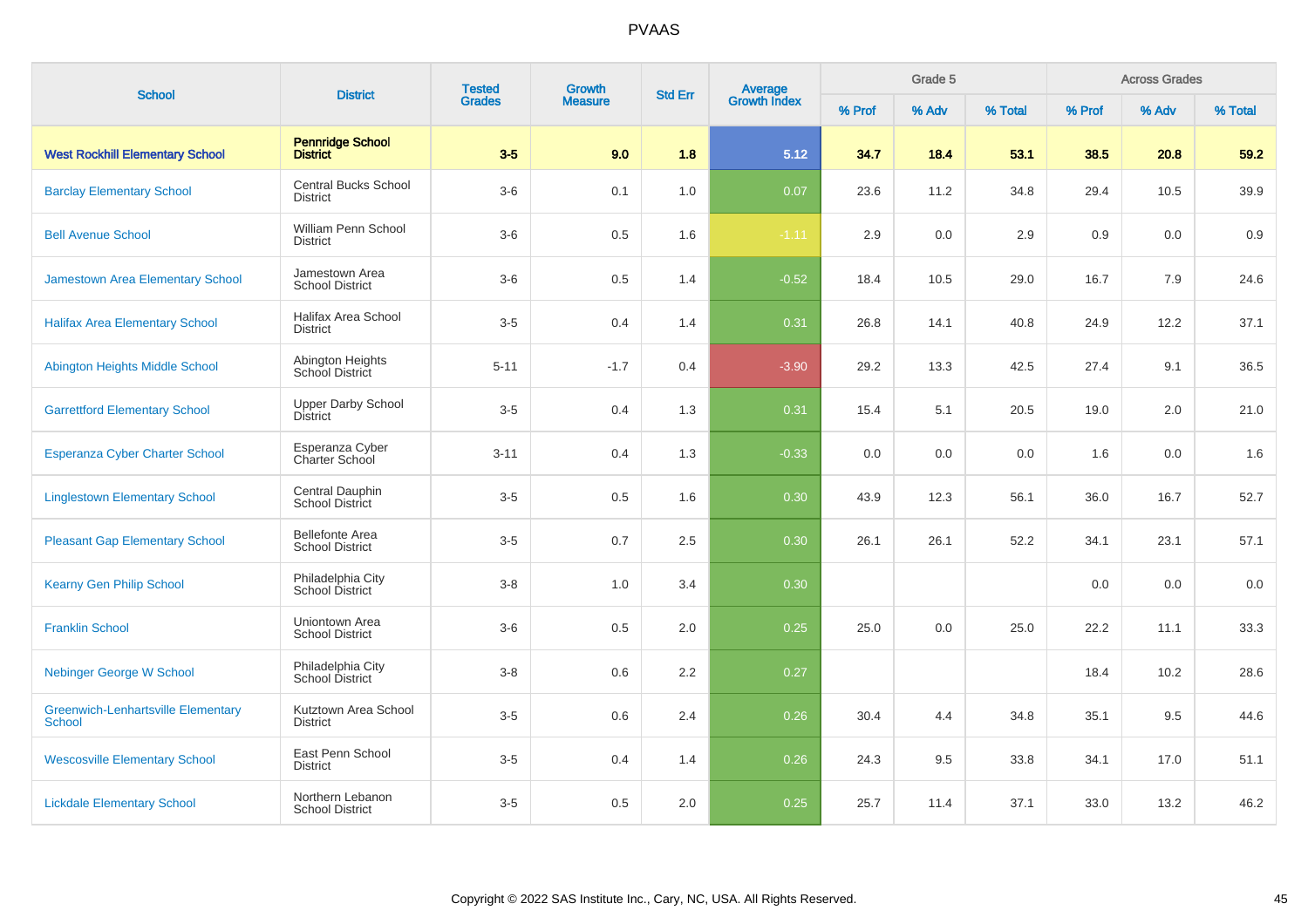| <b>School</b>                                           | <b>District</b>                                          | <b>Tested</b><br><b>Grades</b> | <b>Growth</b>  | <b>Std Err</b> |                                |        | Grade 5 |         |        | <b>Across Grades</b> |         |
|---------------------------------------------------------|----------------------------------------------------------|--------------------------------|----------------|----------------|--------------------------------|--------|---------|---------|--------|----------------------|---------|
|                                                         |                                                          |                                | <b>Measure</b> |                | <b>Average</b><br>Growth Index | % Prof | % Adv   | % Total | % Prof | % Adv                | % Total |
| <b>West Rockhill Elementary School</b>                  | <b>Pennridge School</b><br><b>District</b>               | $3-5$                          | 9.0            | 1.8            | 5.12                           | 34.7   | 18.4    | 53.1    | 38.5   | 20.8                 | 59.2    |
| <b>Earl Elementary School</b>                           | Boyertown Area<br>School District                        | $3-5$                          | 0.4            | 1.7            | 0.25                           | 29.2   | 14.6    | 43.8    | 29.7   | 9.5                  | 39.2    |
| <b>Tussey Mountain Middle School</b>                    | <b>Tussey Mountain</b><br>School District                | $5 - 8$                        | 0.2            | 0.7            | $-4.23$                        | 20.7   | 1.7     | 22.4    | 13.9   | 1.5                  | 15.4    |
| <b>Mastery Charter School - Cleveland</b><br>Elementary | <b>Mastery Charter</b><br>School-Cleveland<br>Elementary | $3 - 8$                        | $-1.3$         | 1.2            | $-1.10$                        | 3.8    | 7.7     | 11.5    | 2.4    | 1.8                  | 4.3     |
| <b>Bellevue Elementary School</b>                       | Northgate School<br>District                             | $3-6$                          | $-1.4$         | 1.5            | $-0.89$                        | 30.0   | 3.3     | 33.3    | 21.1   | 2.8                  | 23.8    |
| Fort Washington Elementary School                       | <b>Upper Dublin School</b><br><b>District</b>            | $3-5$                          | 0.4            | 1.7            | 0.23                           | 56.9   | 33.3    | 90.2    | 47.3   | 38.8                 | 86.2    |
| <b>Catharine Joseph School</b>                          | Philadelphia City<br><b>School District</b>              | $3-5$                          | 0.6            | 2.5            | 0.23                           | 4.2    | 0.0     | 4.2     | 7.8    | 0.0                  | 7.8     |
| <b>Shawmont School</b>                                  | Philadelphia City<br>School District                     | $3-8$                          | 0.4            | 1.6            | $-1.46$                        | 0.0    | 0.0     | 0.0     | 16.1   | 2.2                  | 18.3    |
| <b>Friendship Elementary School</b>                     | Southern York County<br><b>School District</b>           | $3-6$                          | 0.3            | 1.4            | $-0.63$                        | 11.1   | 4.4     | 15.6    | 20.9   | 9.4                  | 30.4    |
| <b>Reamstown Elementary School</b>                      | Cocalico School<br><b>District</b>                       | $3-5$                          | 0.3            | 1.5            | 0.22                           | 28.3   | 13.3    | 41.7    | 34.7   | 13.1                 | 47.7    |
| <b>Salisbury Elementary School</b>                      | Pequea Valley School<br><b>District</b>                  | $3-6$                          | 0.2            | 1.4            | 0.14                           | 14.0   | 4.6     | 18.6    | 22.7   | 6.7                  | 29.3    |
| <b>Sandburg Middle School</b>                           | <b>Neshaminy School</b><br><b>District</b>               | $5 - 8$                        | $-0.6$         | 0.5            | $-1.17$                        | 20.3   | 5.7     | 26.0    | 16.1   | 5.7                  | 21.8    |
| <b>Minersville Area Elementary Center</b>               | Minersville Area<br><b>School District</b>               | $3-6$                          | 0.2            | 1.0            | $-4.50$                        | 9.6    | 4.1     | 13.7    | 19.8   | 4.6                  | 24.4    |
| <b>Union City Elementary School</b>                     | Union City Area<br><b>School District</b>                | $3-5$                          | 0.3            | 1.4            | 0.19                           | 18.8   | 8.7     | 27.5    | 26.7   | 13.4                 | 40.1    |
| <b>Nicely Elementary School</b>                         | Greensburg Salem<br><b>School District</b>               | $3-5$                          | 0.3            | 1.6            | 0.19                           | 28.8   | 7.7     | 36.5    | 26.1   | 15.7                 | 41.8    |
| <b>Slippery Rock Area Elementary School</b>             | Slippery Rock Area<br>School District                    | $3-5$                          | 0.3            | 1.4            | 0.19                           | 39.4   | 30.3    | 69.7    | 39.7   | 25.0                 | 64.7    |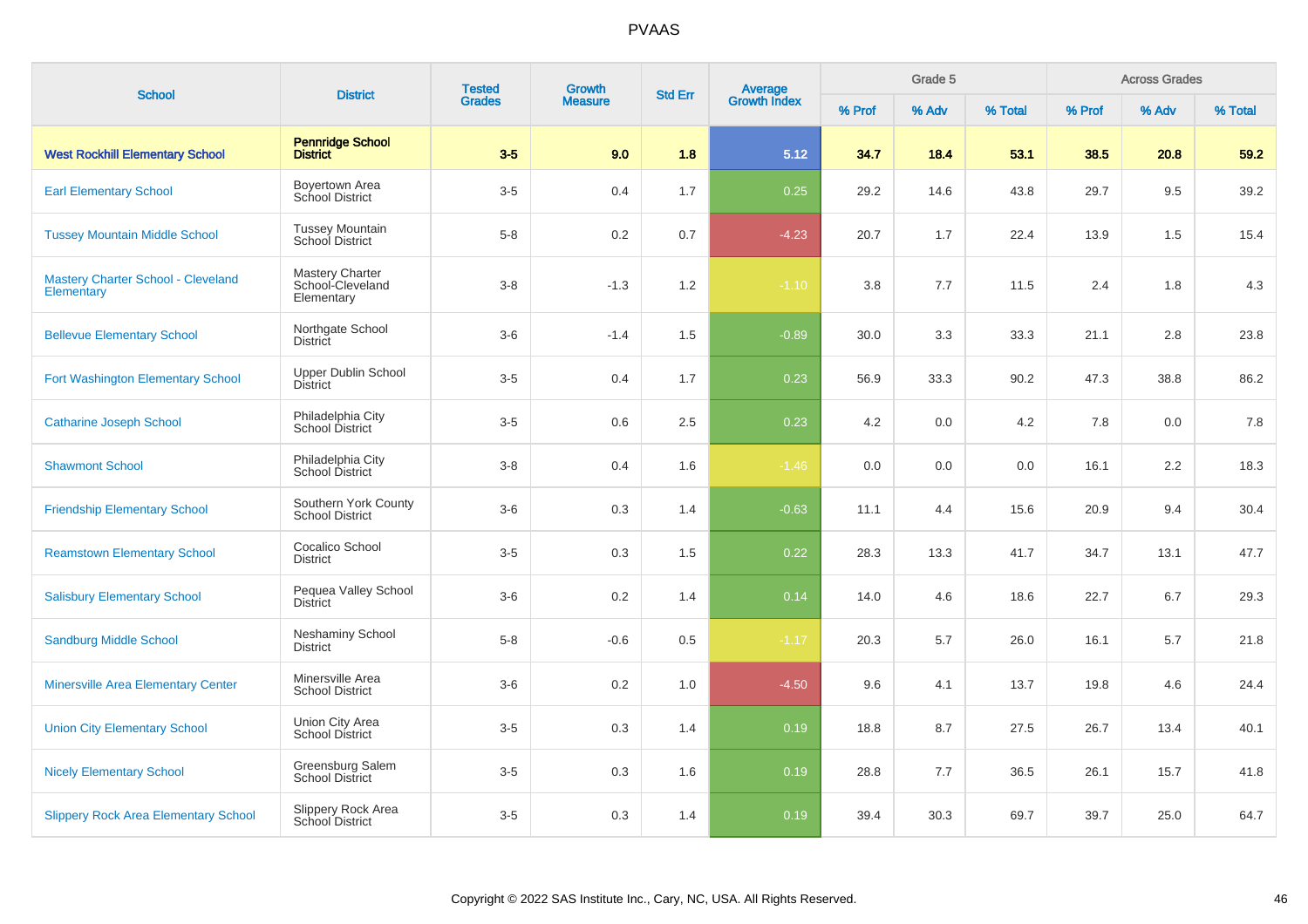|                                         |                                                      | <b>Tested</b> | <b>Growth</b>  |     | <b>Average</b><br>Growth Index<br><b>Std Err</b><br><b>District</b> |        | Grade 5 |         |        | <b>Across Grades</b> |         |
|-----------------------------------------|------------------------------------------------------|---------------|----------------|-----|---------------------------------------------------------------------|--------|---------|---------|--------|----------------------|---------|
| <b>School</b>                           |                                                      | <b>Grades</b> | <b>Measure</b> |     |                                                                     | % Prof | % Adv   | % Total | % Prof | % Adv                | % Total |
| <b>West Rockhill Elementary School</b>  | <b>Pennridge School</b><br><b>District</b>           | $3-5$         | 9.0            | 1.8 | 5.12                                                                | 34.7   | 18.4    | 53.1    | 38.5   | 20.8                 | 59.2    |
| <b>Rockhill Elementary School</b>       | Southern Huntingdon<br><b>County School District</b> | $3-5$         | 0.4            | 2.5 | 0.15                                                                | 4.4    | 13.0    | 17.4    | 26.4   | 4.2                  | 30.6    |
| <b>Parkside Elementary School</b>       | Penn-Delco School<br><b>District</b>                 | $3-5$         | 0.3            | 1.8 | 0.15                                                                | 31.0   | 7.1     | 38.1    | 25.2   | 5.9                  | 31.1    |
| <b>Churchville Elementary School</b>    | <b>Council Rock School</b><br><b>District</b>        | $3-6$         | 0.1            | 1.0 | $-0.76$                                                             | 35.4   | 7.7     | 43.1    | 31.4   | 14.2                 | 45.6    |
| <b>Lingle Avenue Elementary School</b>  | Palmyra Area School<br><b>District</b>               | $3-5$         | 0.2            | 1.4 | 0.13                                                                | 36.8   | 32.4    | 69.1    | 34.7   | 35.3                 | 70.0    |
| <b>Northwest Middle School</b>          | Reading School<br><b>District</b>                    | $5 - 8$       | 0.1            | 1.0 | $-2.42$                                                             | 7.6    | 0.0     | 7.6     | 4.0    | 0.0                  | 4.0     |
| <b>Eisenhower Elementary School</b>     | Indiana Area School<br><b>District</b>               | $4 - 5$       | 0.1            | 1.2 | 0.10                                                                | 27.5   | 11.0    | 38.5    | 27.6   | 12.3                 | 39.9    |
| Northwest Area Intermediate School      | Northwest Area<br><b>School District</b>             | $3-6$         | 0.1            | 1.1 | $-2.47$                                                             | 17.6   | 2.0     | 19.6    | 17.0   | 1.8                  | 18.8    |
| <b>Stetser Elementary School</b>        | Chester-Upland<br><b>School District</b>             | $3-6$         | 0.2            | 2.7 | 0.09                                                                |        |         |         | 10.1   | 1.0                  | 11.1    |
| <b>Exton Elementary School</b>          | West Chester Area<br><b>School District</b>          | $3-5$         | 0.1            | 1.6 | 0.09                                                                | 27.6   | 25.9    | 53.4    | 34.7   | 21.1                 | 55.8    |
| <b>Chambers Hill Elementary School</b>  | Central Dauphin<br>School District                   | $3-5$         | 0.2            | 2.7 | 0.08                                                                | 14.8   | 14.8    | 29.6    | 18.6   | 9.3                  | 27.9    |
| <b>Cambria Elementary School</b>        | Central Cambria<br><b>School District</b>            | $3-5$         | 0.1            | 1.3 | 0.08                                                                | 33.8   | 17.5    | 51.2    | 30.0   | 15.0                 | 45.1    |
| <b>Penn Bernville Elementary School</b> | Tulpehocken Area<br>School District                  | $3-6$         | 0.1            | 1.2 | $-0.31$                                                             | 26.0   | 20.0    | 46.0    | 22.0   | 16.6                 | 38.5    |
| <b>Toby Farms Intermediate School</b>   | Chester-Upland<br><b>School District</b>             | $5-8$         | 0.1            | 1.0 | 0.05                                                                |        |         |         | 1.1    | 0.6                  | 1.7     |
| <b>Rice Avenue Middle School</b>        | <b>Girard School District</b>                        | $5-8$         | 0.0            | 0.6 | $-3.83$                                                             | 33.9   | 15.2    | 49.1    | 25.1   | 13.9                 | 39.0    |
| <b>Baden Academy Charter School</b>     | Baden Academy<br>Charter School                      | $3-6$         | 0.1            | 1.1 | $-1.00$                                                             | 20.6   | 4.8     | 25.4    | 20.8   | 6.4                  | 27.2    |
| <b>Mill Creek Elementary School</b>     | <b>Central Bucks School</b><br><b>District</b>       | $3-6$         | 0.0            | 0.8 | $-0.83$                                                             | 37.5   | 17.7    | 55.2    | 36.4   | 19.1                 | 55.6    |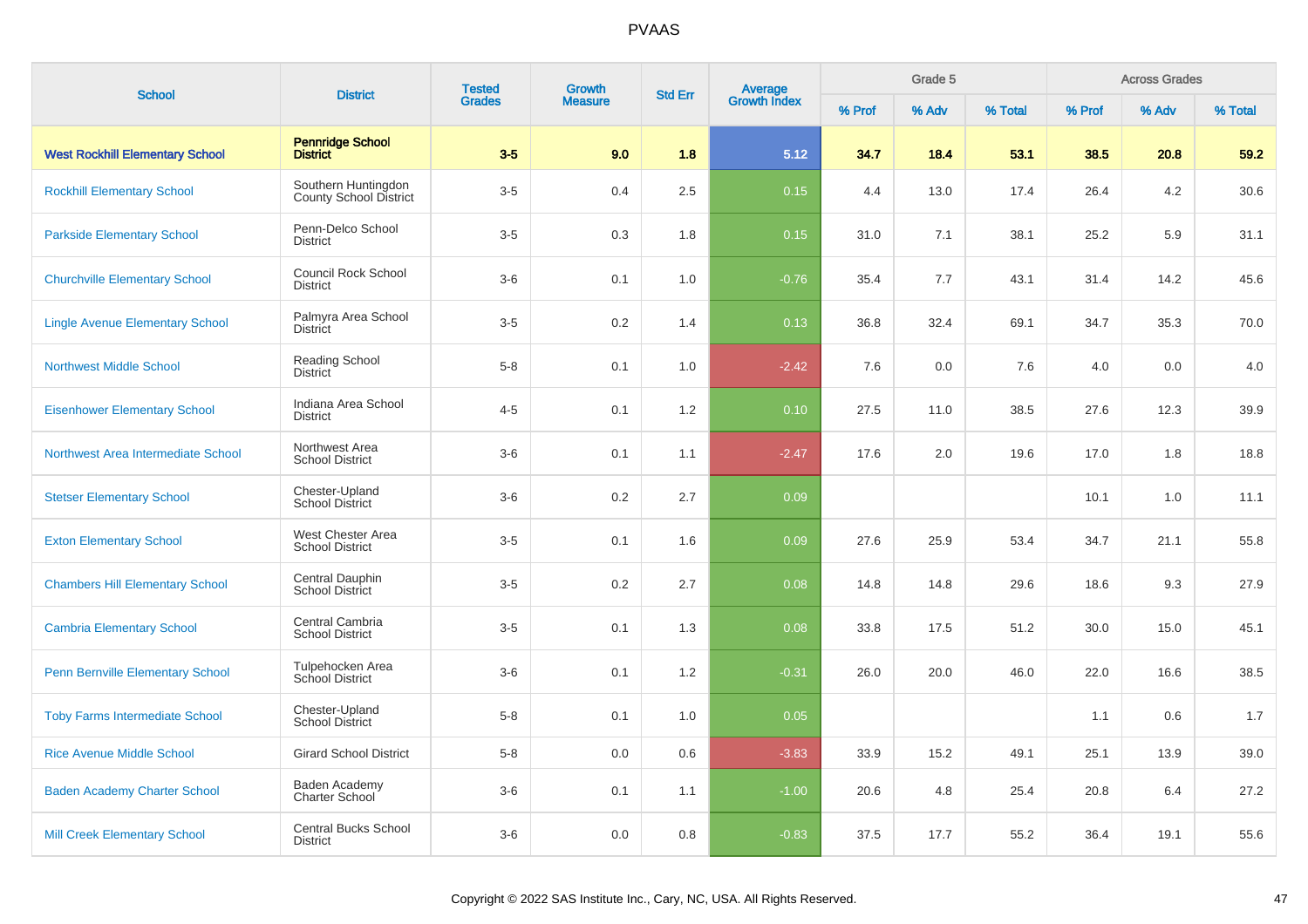| <b>School</b>                                             | <b>District</b>                                   | <b>Tested</b> | Growth         | <b>Std Err</b> |                                |        | Grade 5 |         |        | <b>Across Grades</b> |         |
|-----------------------------------------------------------|---------------------------------------------------|---------------|----------------|----------------|--------------------------------|--------|---------|---------|--------|----------------------|---------|
|                                                           |                                                   | <b>Grades</b> | <b>Measure</b> |                | <b>Average</b><br>Growth Index | % Prof | % Adv   | % Total | % Prof | % Adv                | % Total |
| <b>West Rockhill Elementary School</b>                    | <b>Pennridge School</b><br><b>District</b>        | $3-5$         | 9.0            | 1.8            | 5.12                           | 34.7   | 18.4    | 53.1    | 38.5   | 20.8                 | 59.2    |
| <b>Willow Dale Elementary School</b>                      | <b>Centennial School</b><br><b>District</b>       | $3-5$         | 0.0            | 1.1            | 0.03                           | 15.6   | 4.1     | 19.7    | 23.1   | 7.8                  | 30.8    |
| <b>Colonel John Siegfried Elementary</b><br><b>School</b> | Northampton Area<br><b>School District</b>        | $3-5$         | 0.0            | 1.6            | 0.03                           | 27.9   | 6.6     | 34.4    | 32.8   | 13.0                 | 45.8    |
| <b>Walter M Senkow Elementary School</b>                  | <b>Upper Darby School</b><br><b>District</b>      | $3-5$         | 0.1            | 3.6            | 0.03                           | 27.3   | 0.0     | 27.3    | 18.1   | 1.4                  | 19.4    |
| Thomas W Holtzman Jr Elementary<br><b>School</b>          | Susquehanna<br>Township School<br><b>District</b> | $3-5$         | 0.0            | 1.0            | 0.03                           | 13.8   | 3.8     | 17.5    | 17.1   | 5.1                  | 22.2    |
| <b>Independence Middle School</b>                         | <b>Bethel Park School</b><br><b>District</b>      | $5-8$         | 0.0            | 0.5            | 0.03                           |        |         |         | 28.6   | 11.2                 | 39.8    |
| <b>Fitzpatrick Aloysius L School</b>                      | Philadelphia City<br><b>School District</b>       | $3 - 8$       | 0.1            | 2.9            | 0.03                           | 6.2    | 0.0     | 6.2     | 13.3   | 0.0                  | 13.3    |
| <b>KIPP Philadelphia Charter School</b>                   | <b>KIPP Philadelphia</b><br>Charter School        | $3 - 8$       | 0.0            | 0.9            | $-1.76$                        | 2.0    | 0.0     | 2.0     | 3.6    | 0.0                  | 3.6     |
| <b>Gna Elementary Center</b>                              | <b>Greater Nanticoke</b><br>Area School District  | $3-5$         | 0.0            | 1.1            | 0.02                           | 13.6   | 2.7     | 16.4    | 11.8   | 3.5                  | 15.3    |
| <b>Chester Upland School Of Arts</b>                      | Chester-Upland<br><b>School District</b>          | $3-5$         | 0.0            | 2.1            | 0.01                           | 0.0    | 0.0     | 0.0     | 1.0    | 0.0                  | 1.0     |
| <b>Latrobe Elementary School</b>                          | <b>Greater Latrobe</b><br><b>School District</b>  | $3-6$         | $-0.3$         | 0.9            | $-0.29$                        | 45.1   | 22.0    | 67.1    | 36.8   | 17.3                 | 54.1    |
| <b>Port Matilda Elementary School</b>                     | Bald Eagle Area<br>School District                | $3-5$         | 0.0            | 3.5            | 0.01                           | 18.2   | 18.2    | 36.4    | 24.4   | 36.6                 | 61.0    |
| <b>Dingman-Delaware Elementary School</b>                 | Delaware Valley<br><b>School District</b>         | $3-5$         | $-0.0$         | 1.1            | $-0.01$                        | 32.0   | 8.8     | 40.8    | 31.9   | 9.0                  | 40.9    |
| Johnsonburg Area Elementary School                        | Johnsonburg Area<br>School District               | $3-6$         | $-0.0$         | 1.4            | $-3.24$                        | 17.5   | 7.5     | 25.0    | 30.6   | 13.6                 | 44.2    |
| <b>Waterford Elementary School</b>                        | Fort Leboeuf School<br><b>District</b>            | $3-5$         | $-0.0$         | 1.5            | $-0.01$                        | 29.7   | 20.3    | 50.0    | 31.7   | 27.4                 | 59.2    |
| <b>Leib Elementary School</b>                             | Dover Area School<br><b>District</b>              | $3-5$         | $-0.0$         | 1.5            | $-0.01$                        | 38.3   | 6.7     | 45.0    | 32.6   | 13.5                 | 46.1    |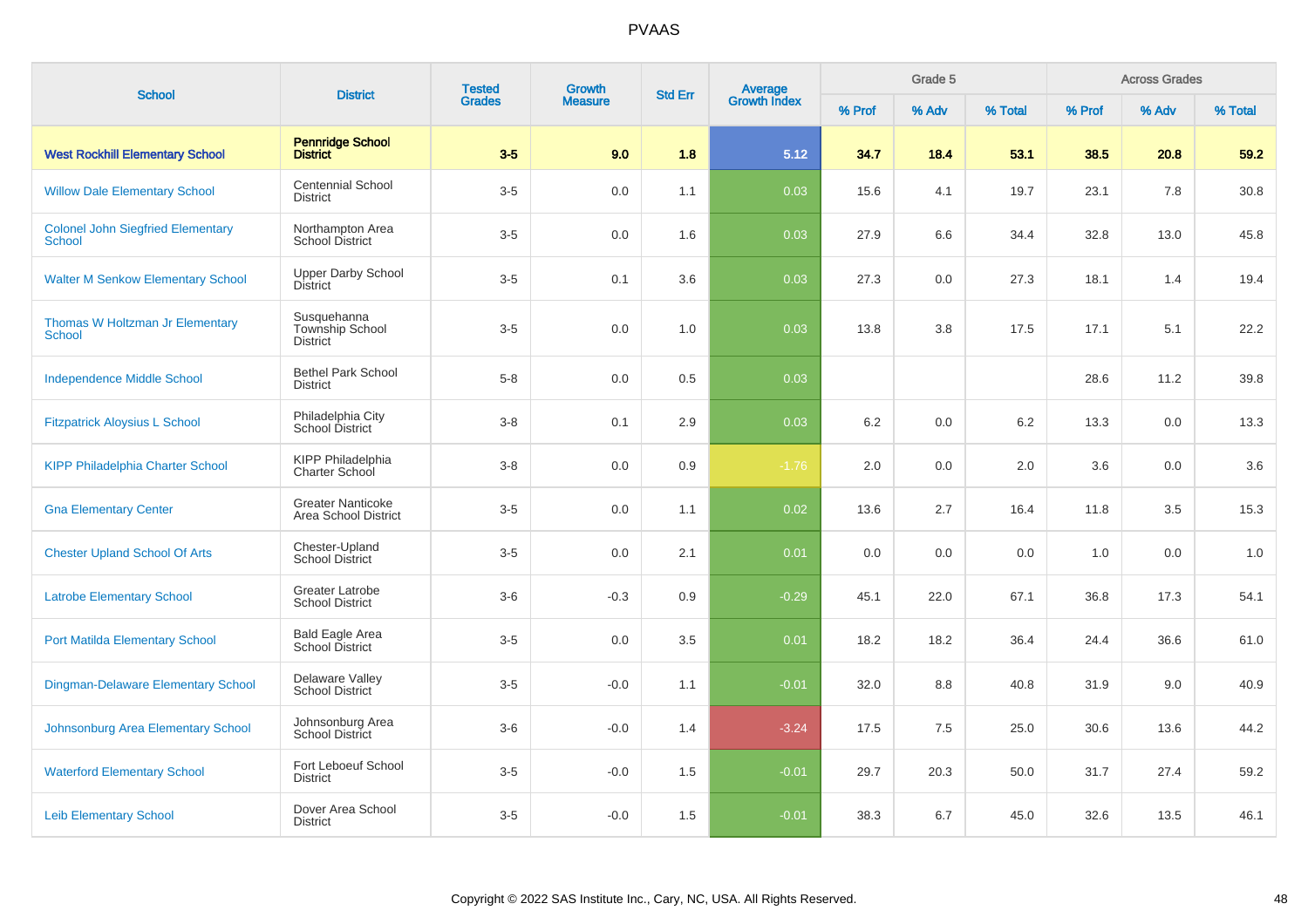| <b>School</b>                                            | <b>District</b>                                      | <b>Tested</b> | <b>Growth</b>  | <b>Std Err</b> | Average<br>Growth Index |        | Grade 5<br><b>Across Grades</b> |         |        |       |         |
|----------------------------------------------------------|------------------------------------------------------|---------------|----------------|----------------|-------------------------|--------|---------------------------------|---------|--------|-------|---------|
|                                                          |                                                      | <b>Grades</b> | <b>Measure</b> |                |                         | % Prof | % Adv                           | % Total | % Prof | % Adv | % Total |
| <b>West Rockhill Elementary School</b>                   | <b>Pennridge School</b><br><b>District</b>           | $3-5$         | 9.0            | 1.8            | 5.12                    | 34.7   | 18.4                            | 53.1    | 38.5   | 20.8  | 59.2    |
| <b>Calypso Elementary School</b>                         | Bethlehem Area<br><b>School District</b>             | $3-5$         | $-0.1$         | 3.1            | $-0.03$                 | 7.1    | 7.1                             | 14.3    | 33.3   | 12.5  | 45.8    |
| <b>Tidioute Community Charter School</b>                 | <b>Tidioute Community</b><br><b>Charter School</b>   | $3 - 11$      | $-0.3$         | 1.4            | $-0.19$                 | 15.4   | 0.0                             | 15.4    | 16.0   | 1.6   | 17.6    |
| <b>Dodson Elementary School</b>                          | Wilkes-Barre Area<br><b>School District</b>          | $3-6$         | $-0.4$         | 1.7            | $-0.21$                 | 10.3   | 6.9                             | 17.2    | 3.0    | 2.0   | 5.0     |
| <b>Jarrettown Elementary School</b>                      | <b>Upper Dublin School</b><br><b>District</b>        | $3-5$         | $-0.1$         | 1.4            | $-0.04$                 | 37.3   | 26.9                            | 64.2    | 30.7   | 38.5  | 69.3    |
| Kane Area Elementary School                              | Kane Area School<br><b>District</b>                  | $3-5$         | $-0.1$         | 1.4            | $-0.05$                 | 21.1   | 19.7                            | 40.8    | 27.0   | 10.9  | 37.9    |
| <b>Mastery Charter School - Hardy Williams</b>           | Mastery Charter<br>School - Hardy<br>Williams        | $3 - 11$      | $-0.1$         | 1.2            | $-3.12$                 | 4.9    | 0.0                             | 4.9     | 6.9    | 0.6   | 7.5     |
| <b>Premier Arts And Science Charter</b><br><b>School</b> | Premier Arts And<br><b>Science Charter</b><br>School | $3-5$         | $-0.1$         | 2.0            | $-0.05$                 | 0.0    | 0.0                             | 0.0     | 3.8    | 1.0   | 4.8     |
| Vare-Washington Elementary School                        | Philadelphia City<br>School District                 | $3 - 8$       | $-0.2$         | 3.1            | $-0.07$                 |        |                                 |         | 11.9   | 11.9  | 23.9    |
| <b>Jenkintown Elementary School</b>                      | Jenkintown School<br><b>District</b>                 | $3-6$         | $-2.8$         | 1.3            | $-2.22$                 | 35.4   | 12.5                            | 47.9    | 33.7   | 20.2  | 53.9    |
| Maple Manor Elementary/Middle School                     | Hazleton Area School<br><b>District</b>              | $3 - 8$       | $-0.1$         | 1.1            | $-0.26$                 | 0.0    | 0.0                             | 0.0     | 3.1    | 0.9   | 4.0     |
| <b>Allegheny-Clarion Valley Elementary</b>               | Allegheny-Clarion<br>Valley School District          | $3-6$         | $-0.9$         | 1.2            | $-0.76$                 | 19.5   | 7.3                             | 26.8    | 17.5   | 11.5  | 29.0    |
| <b>Buckingham Elementary School</b>                      | <b>Central Bucks School</b><br><b>District</b>       | $3-6$         | $-0.1$         | 1.1            | $-0.68$                 | 42.6   | 17.0                            | 59.6    | 38.8   | 19.1  | 57.9    |
| <b>Dassa Mckinney Elementary School</b>                  | Moniteau School<br><b>District</b>                   | $3-6$         | $-0.8$         | 0.9            | $-0.89$                 | 32.5   | 8.4                             | 41.0    | 29.5   | 12.7  | 42.2    |
| <b>Blue Ball Elementary School</b>                       | Eastern Lancaster<br><b>County School District</b>   | $3-6$         | $-0.2$         | 1.1            | $-0.57$                 | 24.1   | 8.6                             | 32.8    | 24.4   | 7.1   | 31.6    |
| <b>Bethel Springs Elementary School</b>                  | <b>Garnet Valley School</b><br><b>District</b>       | $3-5$         | $-0.2$         | 1.2            | $-0.15$                 | 34.0   | 24.5                            | 58.5    | 36.1   | 18.4  | 54.5    |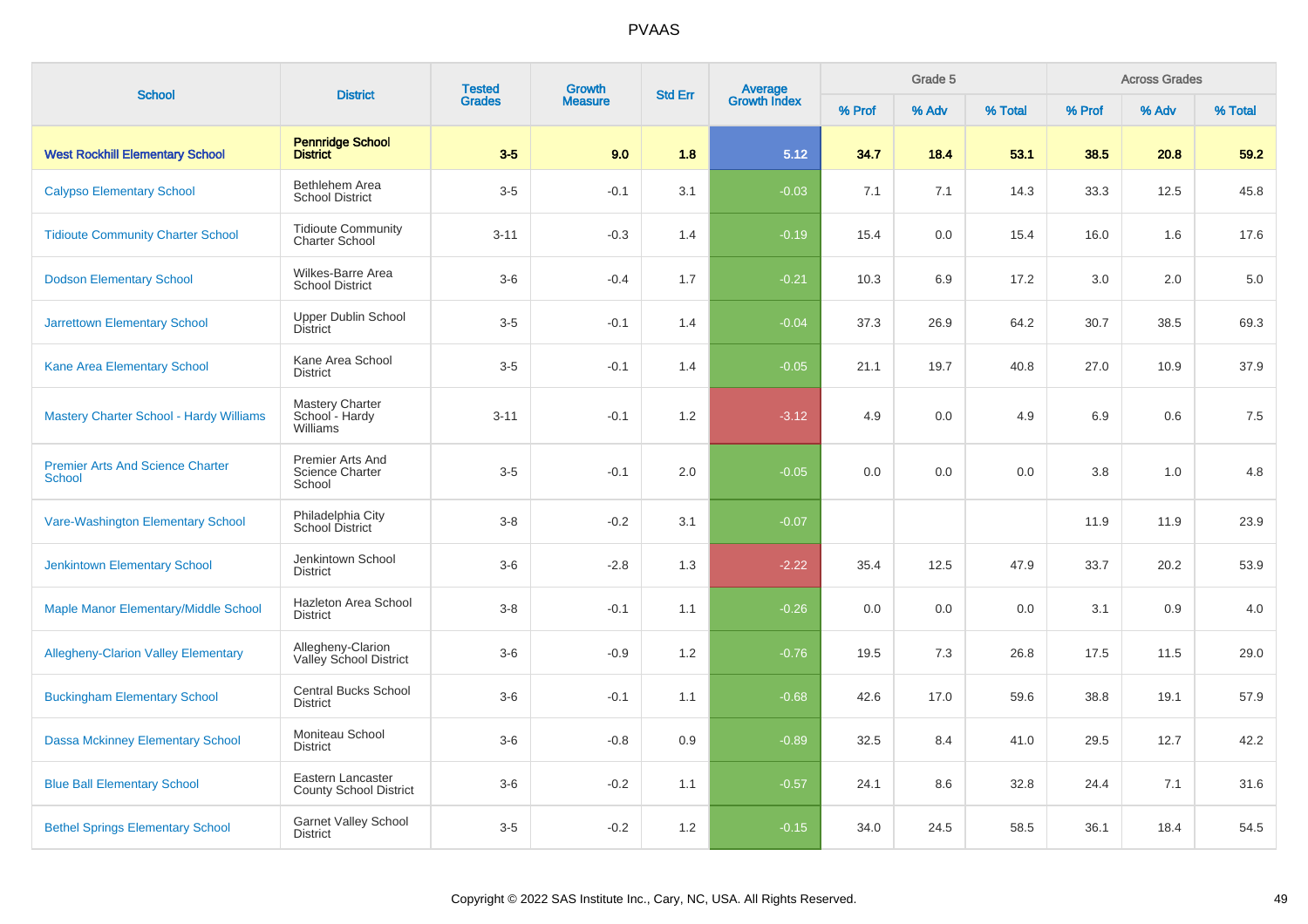| <b>School</b>                                    | <b>District</b>                                     | <b>Tested</b> | <b>Growth</b>  | <b>Std Err</b> |                         |        | Grade 5 |         |        | <b>Across Grades</b><br>% Adv |         |
|--------------------------------------------------|-----------------------------------------------------|---------------|----------------|----------------|-------------------------|--------|---------|---------|--------|-------------------------------|---------|
|                                                  |                                                     | <b>Grades</b> | <b>Measure</b> |                | Average<br>Growth Index | % Prof | % Adv   | % Total | % Prof |                               | % Total |
| <b>West Rockhill Elementary School</b>           | <b>Pennridge School</b><br><b>District</b>          | $3-5$         | 9.0            | 1.8            | 5.12                    | 34.7   | 18.4    | 53.1    | 38.5   | 20.8                          | 59.2    |
| <b>Juniata Elementary School</b>                 | Altoona Area School<br><b>District</b>              | $3-5$         | $-0.2$         | 1.6            | $-0.15$                 | 19.7   | 9.8     | 29.5    | 22.4   | 7.0                           | 29.5    |
| <b>Mercersburg Elementary School</b>             | <b>Tuscarora School</b><br><b>District</b>          | $3-5$         | $-0.3$         | 1.8            | $-0.17$                 | 11.6   | 4.6     | 16.3    | 27.3   | 7.4                           | 34.7    |
| <b>Doyle Elementary School</b>                   | <b>Central Bucks School</b><br><b>District</b>      | $3-6$         | $-0.3$         | 1.1            | $-0.30$                 | 37.1   | 9.7     | 46.8    | 34.8   | 17.0                          | 51.7    |
| <b>Kratzer School</b>                            | <b>Parkland School</b><br><b>District</b>           | $3-5$         | $-0.2$         | 1.3            | $-0.18$                 | 35.0   | 13.8    | 48.8    | 30.8   | 20.4                          | 51.2    |
| <b>Freemansburg Elementary School</b>            | Bethlehem Area<br><b>School District</b>            | $3-5$         | $-0.4$         | 2.4            | $-0.18$                 | 12.0   | 0.0     | 12.0    | 12.5   | 0.0                           | 12.5    |
| <b>Wharton Elementary School</b>                 | Lancaster School<br><b>District</b>                 | $3-5$         | $-0.3$         | 1.8            | $-0.19$                 | 25.0   | 2.3     | 27.3    | 21.4   | 9.9                           | 31.3    |
| Mill Village Elementary School                   | Fort Leboeuf School<br><b>District</b>              | $3-5$         | $-0.5$         | 2.5            | $-0.19$                 | 21.7   | 39.1    | 60.9    | 24.2   | 32.3                          | 56.4    |
| Penn Hills Charter School of<br>Entrepreneurship | Penn Hills Charter<br>School of<br>Entrepreneurship | $3-8$         | $-0.2$         | $0.9\,$        | $-3.58$                 | 11.6   | 2.3     | 14.0    | 17.0   | 3.8                           | 20.8    |
| <b>Mcknight Elementary School</b>                | North Allegheny<br>School District                  | $3-5$         | $-0.2$         | 1.1            | $-0.20$                 | 40.5   | 21.6    | 62.1    | 38.3   | 22.5                          | 60.8    |
| <b>North East Intermediate Elementary</b>        | North East School<br><b>District</b>                | $3-5$         | $-0.2$         | 1.1            | $-0.20$                 | 33.3   | 9.4     | 42.7    | 33.3   | 13.8                          | 47.2    |
| <b>Millville Area Elementary School</b>          | Millville Area School<br><b>District</b>            | $3-6$         | $-0.6$         | 1.2            | $-0.51$                 | 34.0   | 0.0     | 34.0    | 28.2   | 4.0                           | 32.2    |
| <b>Kernsville School</b>                         | <b>Parkland School</b><br><b>District</b>           | $3-5$         | $-0.3$         | 1.6            | $-0.21$                 | 30.8   | 42.3    | 73.1    | 33.7   | 41.1                          | 74.8    |
| <b>Liberty Elementary School</b>                 | Southern Tioga<br>School District                   | $3-6$         | $-1.5$         | 1.8            | $-0.84$                 | 28.0   | 4.0     | 32.0    | 24.4   | 4.6                           | 29.1    |
| <b>Valley View Intermediate School</b>           | Valley View School<br><b>District</b>               | $3-5$         | $-0.3$         | 1.1            | $-0.22$                 | 26.2   | 0.9     | 27.1    | 24.6   | 3.7                           | 28.4    |
| <b>Shirley Township Elementary School</b>        | Mount Union Area<br><b>School District</b>          | $3-5$         | $-0.3$         | 1.2            | $-0.22$                 | 11.7   | 4.3     | 16.0    | 16.0   | 5.5                           | 21.5    |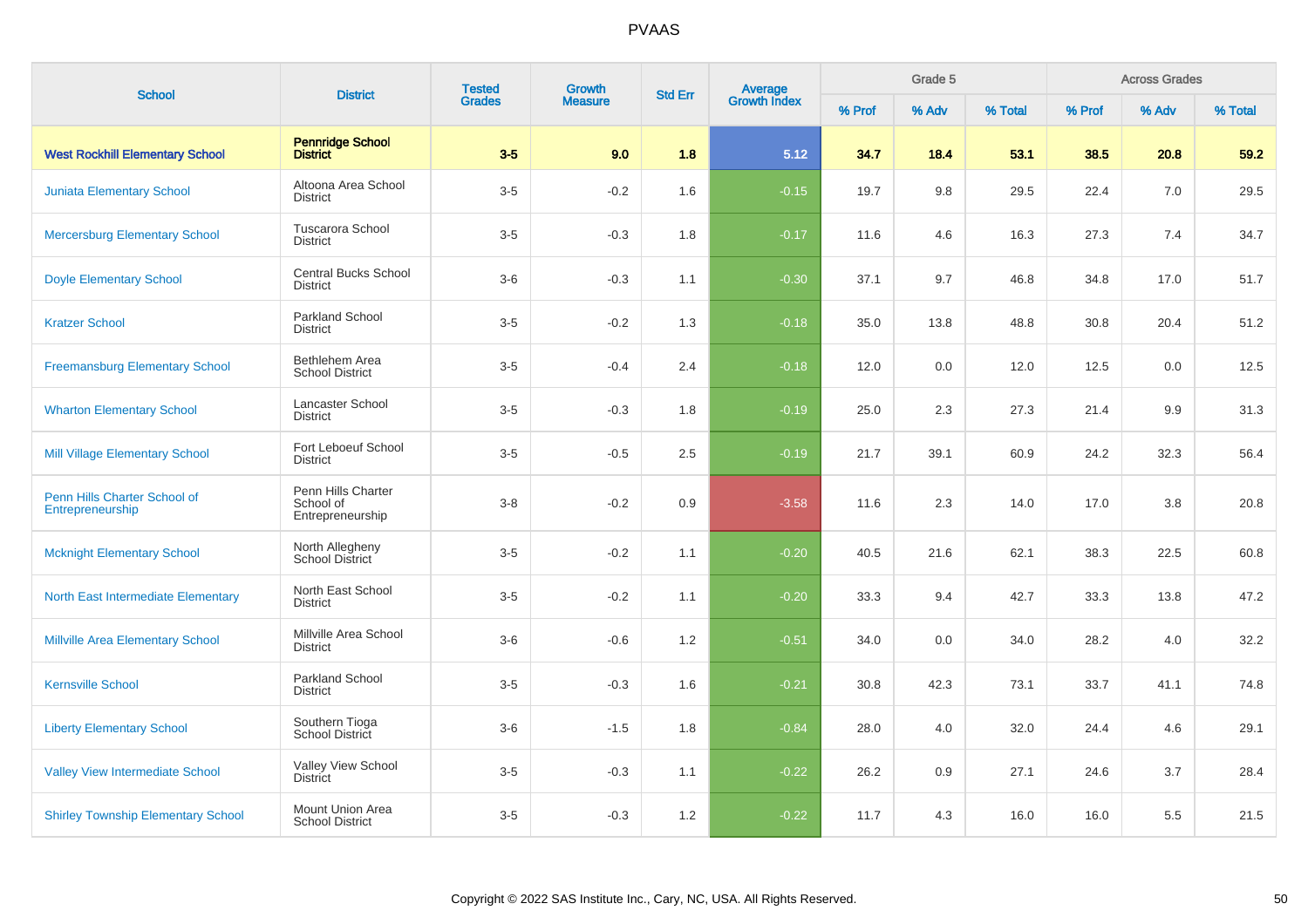| <b>School</b>                                        | <b>District</b>                                      | <b>Tested</b><br><b>Growth</b><br><b>Std Err</b><br><b>Grades</b> | <b>Average</b><br>Growth Index |     | Grade 5 |        |       | <b>Across Grades</b> |        |       |         |
|------------------------------------------------------|------------------------------------------------------|-------------------------------------------------------------------|--------------------------------|-----|---------|--------|-------|----------------------|--------|-------|---------|
|                                                      |                                                      |                                                                   | <b>Measure</b>                 |     |         | % Prof | % Adv | % Total              | % Prof | % Adv | % Total |
| <b>West Rockhill Elementary School</b>               | <b>Pennridge School</b><br><b>District</b>           | $3-5$                                                             | 9.0                            | 1.8 | 5.12    | 34.7   | 18.4  | 53.1                 | 38.5   | 20.8  | 59.2    |
| <b>Cecil Intermediate School</b>                     | Canon-Mcmillan<br><b>School District</b>             | $5-6$                                                             | $-0.1$                         | 0.6 | $-2.85$ | 32.8   | 23.4  | 56.1                 | 34.5   | 17.8  | 52.3    |
| <b>Munoz-Marin Luis</b>                              | Philadelphia City<br>School District                 | $3 - 8$                                                           | $-0.8$                         | 3.4 | $-0.23$ | 7.7    | 0.0   | 7.7                  | 1.6    | 1.6   | 3.3     |
| <b>Oley Valley Elementary School</b>                 | Oley Valley School<br><b>District</b>                | $3-5$                                                             | $-0.3$                         | 1.2 | $-0.24$ | 19.8   | 5.0   | 24.8                 | 29.4   | 5.6   | 35.0    |
| <b>Clarion Area Elementary School</b>                | <b>Clarion Area School</b><br><b>District</b>        | $3-6$                                                             | $-0.3$                         | 1.2 | $-1.01$ | 31.2   | 8.3   | 39.6                 | 28.8   | 12.0  | 40.9    |
| <b>Environmental Charter School At Frick</b><br>Park | <b>Environmental Charter</b><br>School At Frick Park | $3-9$                                                             | $-0.2$                         | 0.7 | $-4.61$ | 18.2   | 10.4  | 28.6                 | 22.6   | 13.4  | 36.0    |
| <b>Avella Elementary Center</b>                      | Avella Area School<br><b>District</b>                | $3-6$                                                             | $-0.4$                         | 1.4 | $-2.04$ | 17.1   | 2.4   | 19.5                 | 23.9   | 10.9  | 34.8    |
| <b>Lakeside Elementary School</b>                    | Wayne Highlands<br>School District                   | $3-5$                                                             | $-0.3$                         | 1.2 | $-0.27$ | 35.1   | 14.9  | 50.0                 | 32.1   | 19.9  | 52.0    |
| <b>Freeland Elementary/Middle School</b>             | Hazleton Area School<br><b>District</b>              | $3 - 8$                                                           | $-0.3$                         | 1.2 | $-1.70$ | 0.0    | 0.0   | 0.0                  | 5.4    | 0.6   | $6.0\,$ |
| Warren Snyder-John Girotti Elementary<br>School      | <b>Bristol Borough</b><br>School District            | $3-6$                                                             | $-0.6$                         | 0.9 | $-0.64$ | 21.3   | 2.7   | 24.0                 | 18.6   | 5.6   | 24.2    |
| <b>Jefferson Elementary School</b>                   | Erie City School<br><b>District</b>                  | $3-5$                                                             | $-0.5$                         | 1.7 | $-0.30$ | 12.7   | 1.8   | 14.6                 | 8.7    | 1.2   | 9.9     |
| <b>Willow Hill School</b>                            | Abington School<br><b>District</b>                   | $3-6$                                                             | $-0.8$                         | 1.4 | $-0.58$ | 28.0   | 14.0  | 42.0                 | 29.2   | 7.4   | 36.6    |
| <b>Neidig Elementary School</b>                      | Quakertown<br>Community School<br><b>District</b>    | $3-5$                                                             | $-0.5$                         | 1.4 | $-0.31$ | 24.2   | 15.2  | 39.4                 | 32.1   | 14.0  | 46.1    |
| South Hanover Elementary School                      | Lower Dauphin School<br><b>District</b>              | $3-5$                                                             | $-0.6$                         | 1.7 | $-0.32$ | 31.4   | 31.4  | 62.8                 | 30.5   | 31.1  | 61.6    |
| <b>Oak Park Elementary School</b>                    | North Penn School<br><b>District</b>                 | $3-6$                                                             | $-0.8$                         | 1.1 | $-0.72$ | 25.5   | 7.8   | 33.3                 | 26.3   | 12.7  | 39.0    |
| <b>Everett Area Elementary School</b>                | Everett Area School<br><b>District</b>               | $3-5$                                                             | $-0.4$                         | 1.3 | $-0.33$ | 24.7   | 7.8   | 32.5                 | 23.0   | 8.4   | 31.5    |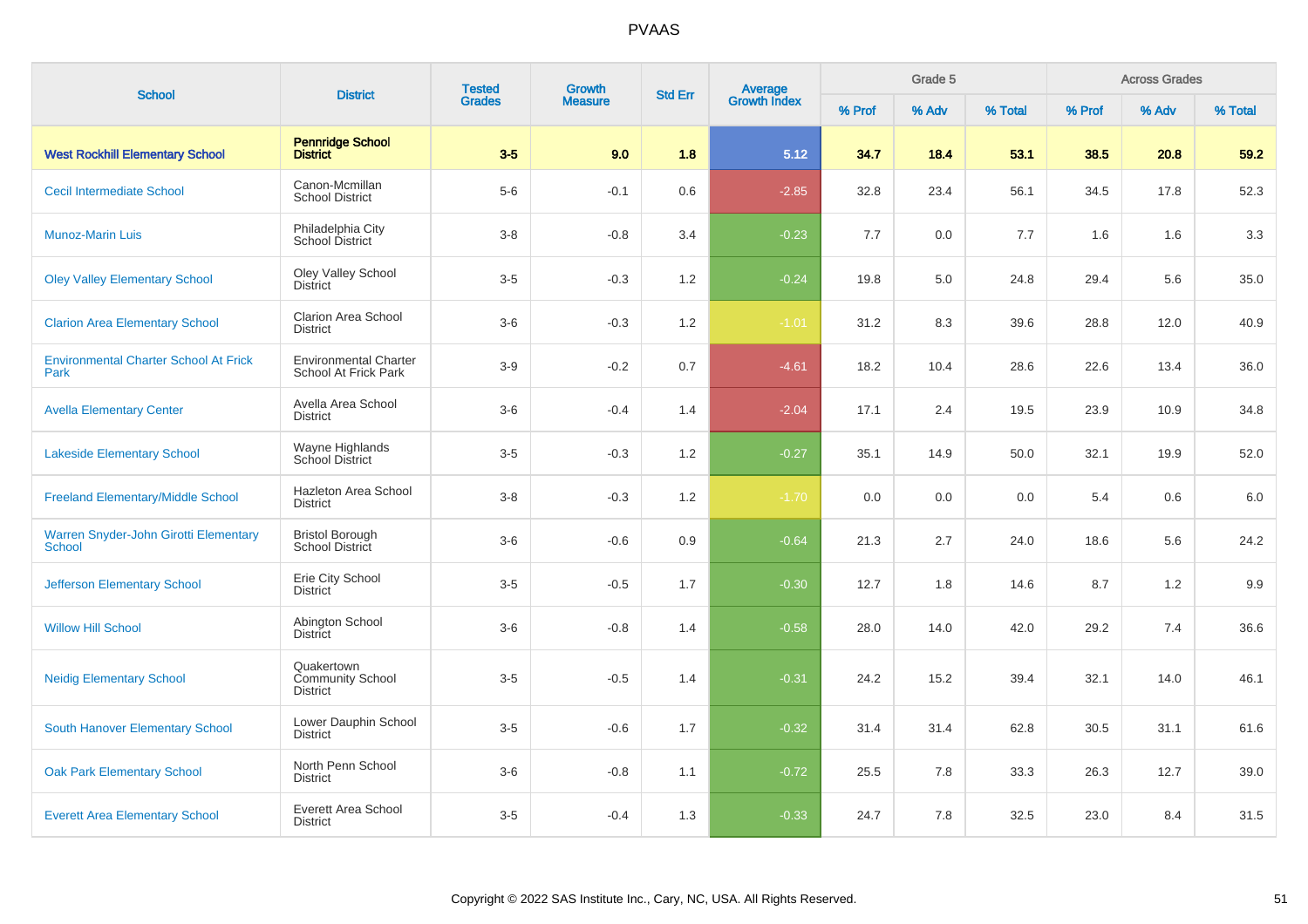| <b>School</b>                                            | <b>District</b>                                                    | <b>Tested</b> | <b>Growth</b>  | <b>Std Err</b> | <b>Average</b><br>Growth Index |        | Grade 5 |         |        | <b>Across Grades</b> |         |
|----------------------------------------------------------|--------------------------------------------------------------------|---------------|----------------|----------------|--------------------------------|--------|---------|---------|--------|----------------------|---------|
|                                                          |                                                                    | <b>Grades</b> | <b>Measure</b> |                |                                | % Prof | % Adv   | % Total | % Prof | % Adv                | % Total |
| <b>West Rockhill Elementary School</b>                   | <b>Pennridge School</b><br><b>District</b>                         | $3-5$         | 9.0            | 1.8            | 5.12                           | 34.7   | 18.4    | 53.1    | 38.5   | 20.8                 | 59.2    |
| <b>Crooked Billet Elementary School</b>                  | Hatboro-Horsham<br><b>School District</b>                          | $3-5$         | $-0.5$         | 1.5            | $-0.34$                        | 20.3   | 9.4     | 29.7    | 23.8   | 7.4                  | 31.2    |
| <b>Highland Elementary School</b>                        | West Shore School<br><b>District</b>                               | $3-5$         | $-0.5$         | 1.5            | $-0.34$                        | 17.0   | 13.6    | 30.5    | 27.0   | 18.4                 | 45.4    |
| <b>Eisenhower Elementary School</b>                      | Camp Hill School<br><b>District</b>                                | $3-5$         | $-0.5$         | 1.3            | $-0.34$                        | 40.7   | 27.2    | 67.9    | 41.8   | 26.4                 | 68.2    |
| <b>Mastery Charter School-Smedley</b><br>Campus          | Mastery Charter<br>School - Smedley<br>Campus                      | $3-6$         | $-0.6$         | 1.2            | $-0.51$                        | 1.9    | 0.0     | 1.9     | 3.5    | 0.0                  | 3.5     |
| <b>West Hill Elementary School</b>                       | Sharon City School<br><b>District</b>                              | $3-6$         | $-2.1$         | 1.4            | $-1.47$                        | 5.6    | 0.0     | 5.6     | 10.7   | 1.5                  | 12.2    |
| <b>Shawnee Elementary School</b>                         | Easton Area School<br><b>District</b>                              | $3-5$         | $-0.5$         | 1.4            | $-0.37$                        | 31.4   | 15.7    | 47.1    | 35.9   | 22.4                 | 58.4    |
| Young Scholars Of Western<br>Pennsylvania Charter School | Young Scholars Of<br>Western Pennsylvania<br><b>Charter School</b> | $3 - 8$       | $-0.4$         | 1.1            | $-2.68$                        | 6.7    | 6.7     | 13.3    | 12.3   | 4.8                  | 17.1    |
| <b>Green Woods Charter School</b>                        | Green Woods Charter<br>School                                      | $3 - 8$       | $-0.3$         | 0.8            | $-5.05$                        | 16.7   | 3.3     | 20.0    | 21.3   | 8.3                  | 29.6    |
| <b>Washington Martha School</b>                          | Philadelphia City<br>School District                               | $3-8$         | $-1.3$         | 3.3            | $-0.39$                        |        |         |         | 9.3    | 2.3                  | 11.6    |
| <b>Welsh John School</b>                                 | Philadelphia City<br>School District                               | $3 - 7$       | $-1.3$         | 3.2            | $-0.41$                        | 0.0    | 0.0     | 0.0     | 0.0    | 0.0                  | 0.0     |
| <b>Stanton Edwin M School</b>                            | Philadelphia City<br>School District                               | $3 - 7$       | $-1.2$         | $2.2\,$        | $-0.52$                        | 0.0    | 0.0     | 0.0     | 3.1    | 3.1                  | 6.2     |
| <b>Northern Potter Childrens School</b>                  | Northern Potter<br><b>School District</b>                          | $3-6$         | $-1.0$         | 1.4            | $-0.67$                        | 26.7   | 3.3     | 30.0    | 18.1   | 7.6                  | 25.7    |
| <b>Fairview Elementary School</b>                        | <b>Crestwood School</b><br><b>District</b>                         | $3-6$         | $-0.5$         | 1.1            | $-2.06$                        | 26.4   | 13.2    | 39.6    | 24.0   | 10.1                 | 34.1    |
| <b>Mcmurray Elementary School</b>                        | Peters Township<br><b>School District</b>                          | $4 - 6$       | $-0.2$         | 0.5            | $-6.57$                        | 37.8   | 32.6    | 70.4    | 38.5   | 29.2                 | 67.8    |
| <b>Acmetonia Elementary School</b>                       | <b>Allegheny Valley</b><br><b>School District</b>                  | $3-6$         | $-0.5$         | 1.1            | $-1.89$                        | 26.3   | 12.3    | 38.6    | 19.8   | 6.5                  | 26.3    |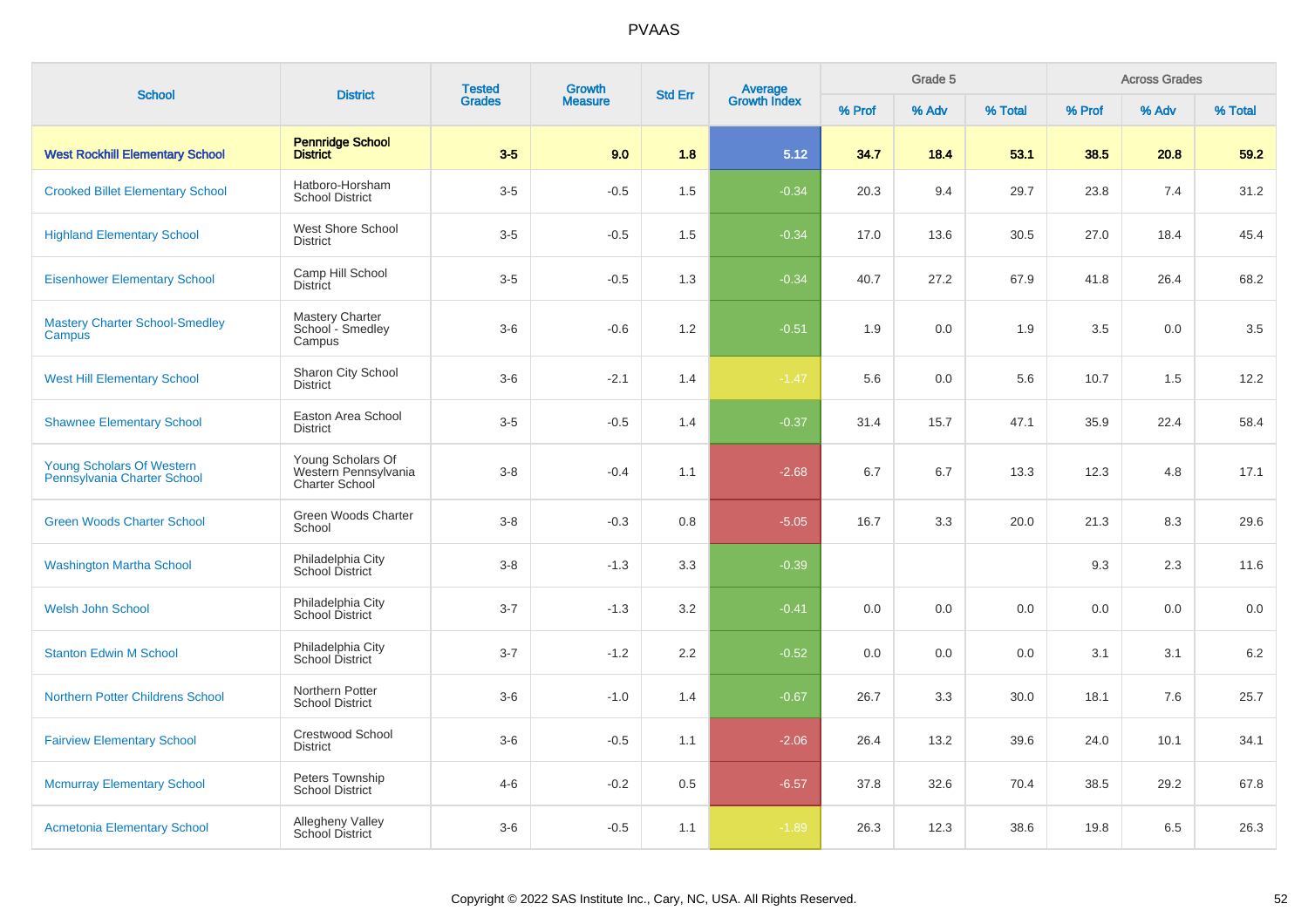| <b>School</b>                                             | <b>District</b>                                  | <b>Tested</b> | <b>Growth</b>  | <b>Std Err</b> |                                |        | Grade 5 |         |        | <b>Across Grades</b> |         |
|-----------------------------------------------------------|--------------------------------------------------|---------------|----------------|----------------|--------------------------------|--------|---------|---------|--------|----------------------|---------|
|                                                           |                                                  | <b>Grades</b> | <b>Measure</b> |                | <b>Average</b><br>Growth Index | % Prof | % Adv   | % Total | % Prof | % Adv                | % Total |
| <b>West Rockhill Elementary School</b>                    | <b>Pennridge School</b><br><b>District</b>       | $3-5$         | 9.0            | 1.8            | 5.12                           | 34.7   | 18.4    | 53.1    | 38.5   | 20.8                 | 59.2    |
| South Hamilton Elementary School                          | Chambersburg Area<br>School District             | $3-5$         | $-0.8$         | 1.8            | $-0.45$                        | 22.7   | 9.1     | 31.8    | 26.2   | 8.7                  | 35.0    |
| <b>Eleanor Roosevelt Elementary School</b>                | Pennsbury School<br><b>District</b>              | $3-5$         | $-0.6$         | 1.3            | $-0.46$                        | 31.5   | 15.7    | 47.2    | 32.0   | 19.6                 | 51.6    |
| <b>Agora Cyber Charter School</b>                         | Agora Cyber Charter<br>School                    | $3 - 11$      | $-0.3$         | 0.6            | $-3.35$                        | 9.8    | 2.0     | 11.8    | 9.7    | 2.4                  | 12.1    |
| <b>Global Leadership Academy Charter</b><br><b>School</b> | Global Leadership<br>Academy Charter<br>School   | $3 - 8$       | $-3.1$         | 1.9            | $-1.63$                        | 0.0    | 0.0     | 0.0     | 2.5    | 0.0                  | 2.5     |
| <b>Afton Elementary School</b>                            | Pennsbury School<br><b>District</b>              | $3-5$         | $-0.7$         | 1.4            | $-0.47$                        | 38.6   | 32.9    | 71.4    | 36.4   | 34.8                 | 71.2    |
| <b>Falling Spring Elementary School</b>                   | Chambersburg Area<br><b>School District</b>      | $3-5$         | $-0.8$         | 1.8            | $-0.47$                        | 26.2   | 9.5     | 35.7    | 23.3   | 6.8                  | 30.1    |
| <b>Frank Anne School</b>                                  | Philadelphia City<br>School District             | $3-5$         | $-0.8$         | 1.7            | $-0.47$                        | 17.3   | 11.5    | 28.8    | 22.3   | 7.4                  | 29.8    |
| <b>Webster School</b>                                     | Philadelphia City<br>School District             | $3-5$         | $-1.2$         | 2.4            | $-0.48$                        | 0.0    | 4.4     | 4.4     | 3.7    | 3.7                  | 7.4     |
| <b>Hopewell Junior High School</b>                        | Hopewell Area School<br><b>District</b>          | $5-8$         | $-1.7$         | 0.5            | $-3.23$                        | 31.3   | 8.2     | 39.6    | 23.2   | 6.8                  | 30.1    |
| <b>William Penn Elementary School</b>                     | Elizabeth Forward<br><b>School District</b>      | $3-5$         | $-0.7$         | 1.4            | $-0.48$                        | 22.4   | 9.0     | 31.3    | 26.6   | 17.2                 | 43.8    |
| <b>Damascus Area School</b>                               | Wayne Highlands<br>School District               | $3-8$         | $-0.6$         | 1.1            | $-0.50$                        | 54.8   | 12.9    | 67.7    | 33.5   | 24.1                 | 57.6    |
| <b>Moore Elementary School</b>                            | Northampton Area<br><b>School District</b>       | $3-5$         | $-1.6$         | 3.3            | $-0.48$                        | 25.0   | 16.7    | 41.7    | 43.8   | 18.8                 | 62.5    |
| Daniel Boone Area Intermediate Center                     | Daniel Boone Area<br><b>School District</b>      | $3-5$         | $-0.4$         | 0.9            | $-0.48$                        | 27.7   | 10.7    | 38.4    | 30.4   | 8.4                  | 38.7    |
| <b>Wilson Elementary School</b>                           | Western Wayne<br><b>School District</b>          | $3-5$         | $-1.0$         | 2.0            | $-0.49$                        | 34.4   | 15.6    | 50.0    | 34.0   | 16.0                 | 50.0    |
| <b>Mountain View Elementary School</b>                    | <b>Greater Latrobe</b><br><b>School District</b> | $3-6$         | $-0.5$         | 0.9            | $-2.20$                        | 35.4   | 10.1    | 45.6    | 38.9   | 17.4                 | 56.4    |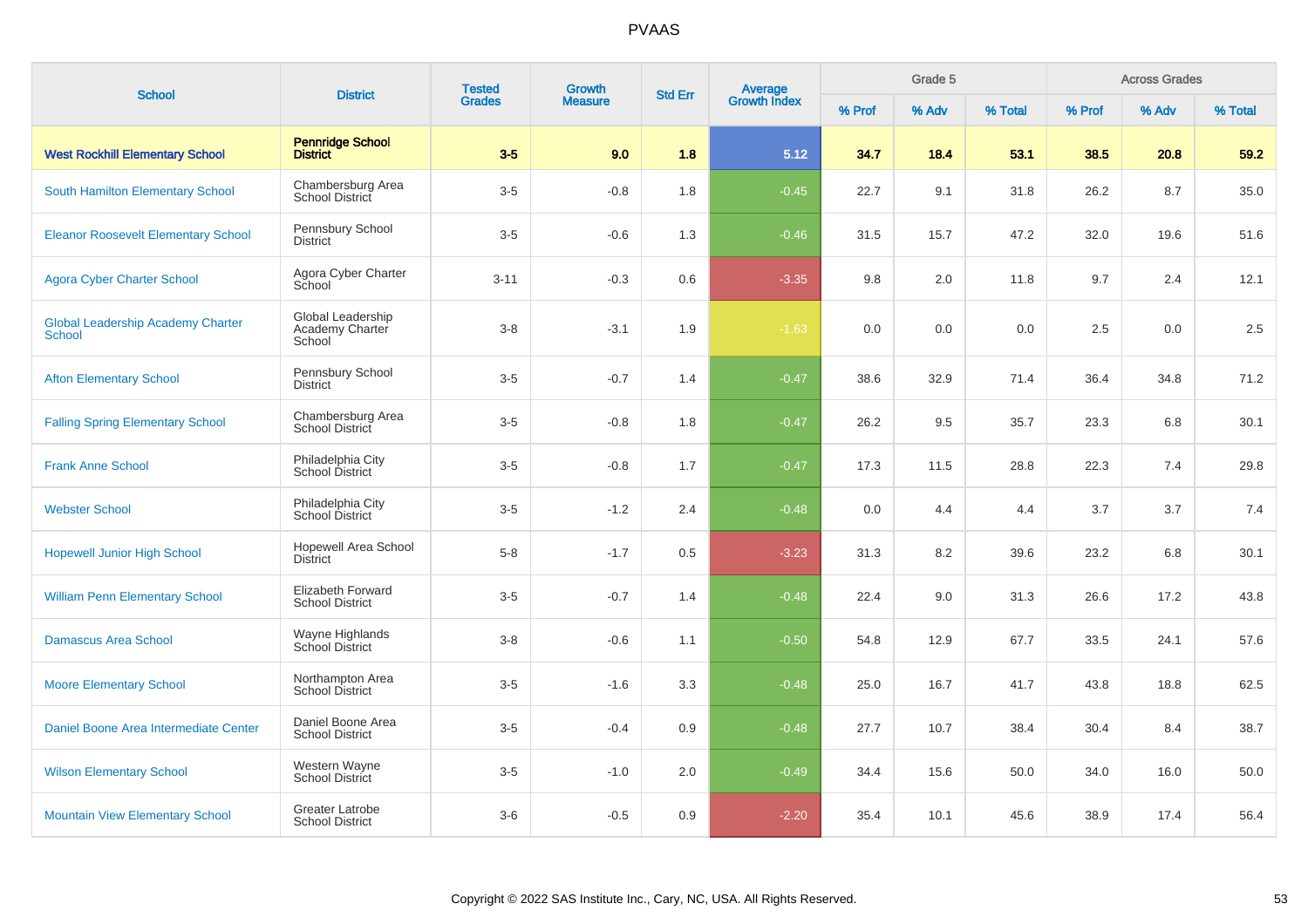|                                                   | <b>District</b>                                   | <b>Tested</b><br><b>Grades</b> | Growth         | <b>Std Err</b> |                                |        | Grade 5 |         |        | <b>Across Grades</b> |         |
|---------------------------------------------------|---------------------------------------------------|--------------------------------|----------------|----------------|--------------------------------|--------|---------|---------|--------|----------------------|---------|
| <b>School</b>                                     |                                                   |                                | <b>Measure</b> |                | <b>Average</b><br>Growth Index | % Prof | % Adv   | % Total | % Prof | % Adv                | % Total |
| <b>West Rockhill Elementary School</b>            | <b>Pennridge School</b><br><b>District</b>        | $3-5$                          | 9.0            | 1.8            | 5.12                           | 34.7   | 18.4    | 53.1    | 38.5   | 20.8                 | 59.2    |
| <b>Cook-Wissahickon School</b>                    | Philadelphia City<br>School District              | $3 - 8$                        | $-1.5$         | 3.0            | $-0.49$                        |        |         |         | 14.9   | 5.3                  | 20.2    |
| <b>Rolling Hills Elementary School</b>            | <b>Council Rock School</b><br><b>District</b>     | $3-6$                          | $-0.6$         | 1.1            | $-0.73$                        | 32.7   | 9.1     | 41.8    | 30.0   | 15.0                 | 45.0    |
| Erie Rise Leadership Academy Charter<br>School    | Erie Rise Leadership<br>Academy Charter<br>School | $3 - 8$                        | $-0.6$         | 1.1            | $-1.89$                        | 6.9    | 0.0     | 6.9     | 1.6    | 1.0                  | 2.6     |
| <b>Ironton School</b>                             | <b>Parkland School</b><br><b>District</b>         | $3-5$                          | $-1.0$         | 1.8            | $-0.51$                        | 29.3   | 29.3    | 58.5    | 30.9   | 25.7                 | 56.6    |
| <b>Hans Herr Elementary School</b>                | Lampeter-Strasburg<br><b>School District</b>      | $3-5$                          | $-0.5$         | 0.9            | $-0.51$                        | 38.6   | 13.5    | 52.2    | 39.0   | 18.5                 | 57.6    |
| <b>Columbia Middle School</b>                     | Columbia Borough<br><b>School District</b>        | $5 - 8$                        | $-4.8$         | 0.7            | $-6.57$                        | 15.1   | 1.4     | 16.4    | 5.6    | 0.7                  | 6.4     |
| <b>Summitview Elementary School</b>               | Waynesboro Area<br>School District                | $3-5$                          | $-0.8$         | 1.5            | $-0.51$                        | 21.9   | 9.4     | 31.2    | 24.2   | 16.2                 | 40.4    |
| Northern Cambria Middle School                    | Northern Cambria<br><b>School District</b>        | $5 - 11$                       | $-0.4$         | 0.8            | $-0.91$                        | 16.4   | 3.6     | 20.0    | 14.4   | 1.8                  | 16.2    |
| Mcclure Alexander K School                        | Philadelphia City<br>School District              | $3-5$                          | $-1.5$         | 2.8            | $-0.53$                        | 0.0    | 0.0     | 0.0     | 0.0    | 0.0                  | 0.0     |
| <b>Emlen Eleanor C School</b>                     | Philadelphia City<br>School District              | $3-5$                          | $-1.6$         | 3.0            | $-0.54$                        | 0.0    | 5.9     | 5.9     | 9.8    | 2.4                  | 12.2    |
| <b>Eddystone Elementary School</b>                | <b>Ridley School District</b>                     | $3-5$                          | $-1.2$         | 2.1            | $-0.54$                        | 9.7    | 3.2     | 12.9    | 17.3   | 6.2                  | 23.5    |
| <b>Rochester Area Elementary School</b>           | Rochester Area<br><b>School District</b>          | $3-5$                          | $-0.9$         | 1.7            | $-0.54$                        | 27.7   | 6.4     | 34.0    | 27.3   | 14.0                 | 41.3    |
| <b>Greenwood Elementary School</b>                | Greenwood School<br><b>District</b>               | $3-5$                          | $-0.8$         | 1.5            | $-0.55$                        | 30.3   | 13.6    | 43.9    | 35.1   | 22.6                 | 57.7    |
| <b>South St Marys Street Elementary</b><br>School | Saint Marys Area<br><b>School District</b>        | $3-5$                          | $-0.8$         | 1.4            | $-0.55$                        | 35.6   | 11.0    | 46.6    | 35.9   | 12.7                 | 48.6    |
| <b>White Deer Elementary School</b>               | Milton Area School<br><b>District</b>             | $3-5$                          | $-1.3$         | 2.3            | $-0.55$                        | 30.0   | 13.3    | 43.3    | 27.3   | 15.2                 | 42.4    |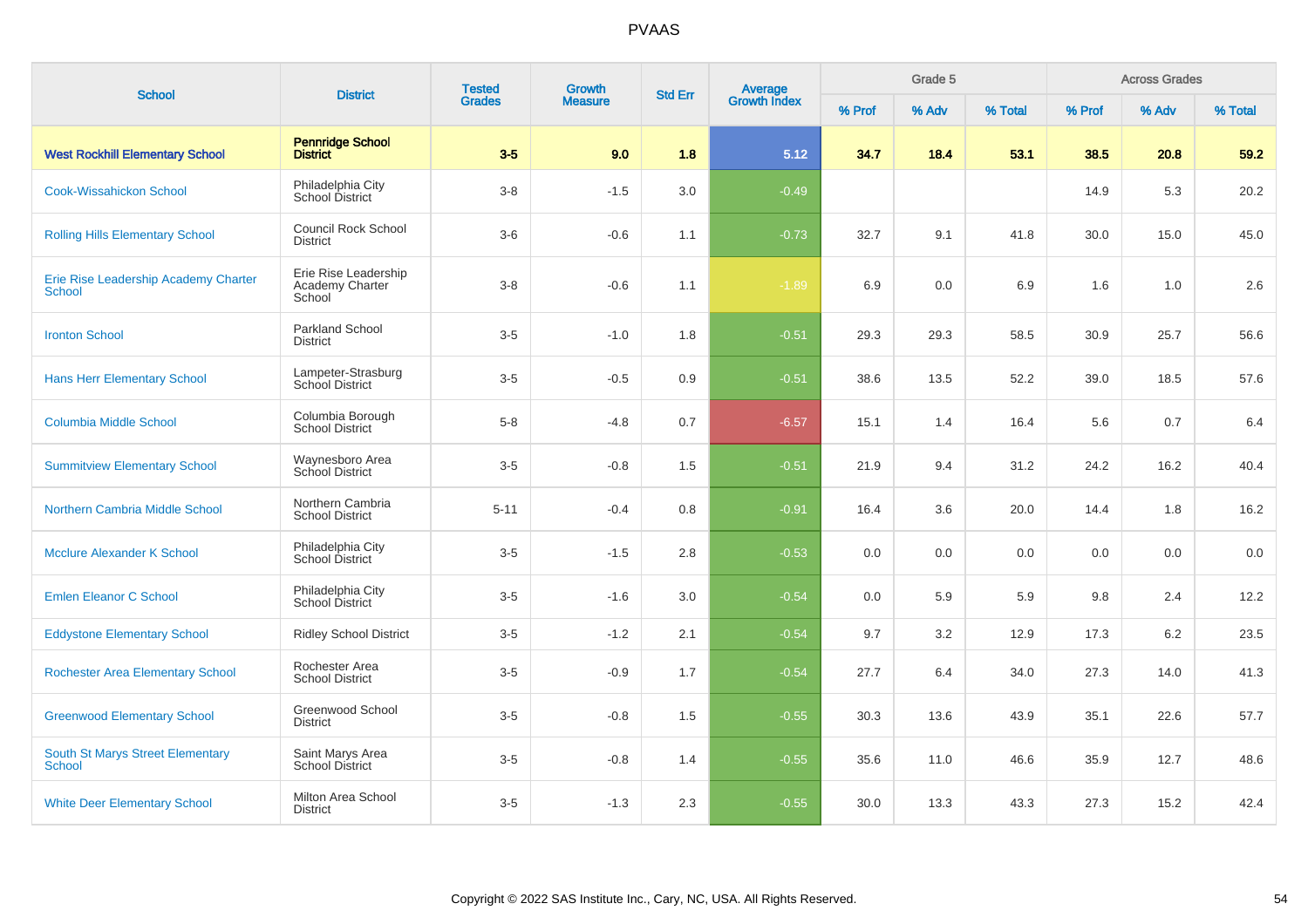| <b>School</b>                                           | <b>District</b>                                   | <b>Tested</b> | <b>Growth</b>  | <b>Std Err</b> |                                |        | Grade 5 |         |        | <b>Across Grades</b> |         |
|---------------------------------------------------------|---------------------------------------------------|---------------|----------------|----------------|--------------------------------|--------|---------|---------|--------|----------------------|---------|
|                                                         |                                                   | <b>Grades</b> | <b>Measure</b> |                | <b>Average</b><br>Growth Index | % Prof | % Adv   | % Total | % Prof | % Adv                | % Total |
| <b>West Rockhill Elementary School</b>                  | <b>Pennridge School</b><br><b>District</b>        | $3-5$         | 9.0            | 1.8            | 5.12                           | 34.7   | 18.4    | 53.1    | 38.5   | 20.8                 | 59.2    |
| <b>Independence Charter School West</b>                 | Independence Charter<br>School West               | $3 - 7$       | $-1.0$         | 1.7            | $-2.25$                        | 0.0    | 0.0     | 0.0     | 6.2    | 1.8                  | 8.0     |
| Philadelphia Performing Arts Charter<br>School          | Philadelphia<br>Performing Arts<br>Charter School | $3-9$         | $-0.4$         | 0.7            | $-4.79$                        | 19.2   | 9.0     | 28.2    | 25.2   | 9.7                  | 34.9    |
| <b>Chester Street Elementary School</b>                 | Wyoming Valley West<br>School District            | $3-5$         | $-1.2$         | 2.0            | $-0.58$                        | 23.3   | 7.0     | 30.2    | 25.0   | 7.1                  | 32.1    |
| <b>Roberto Clemente Charter School</b>                  | Roberto Clemente<br><b>Charter School</b>         | $3-12$        | $-4.0$         | 0.9            | $-4.42$                        | 5.6    | 0.0     | 5.6     | 3.0    | 0.0                  | 3.0     |
| <b>Laboratory Charter School</b>                        | <b>Laboratory Charter</b><br>School               | $3 - 8$       | $-0.7$         | 1.1            | $-3.42$                        | 3.2    | 0.0     | 3.2     | 5.3    | 0.0                  | 5.3     |
| <b>West Hazleton Elementary/Middle</b><br><b>School</b> | Hazleton Area School<br><b>District</b>           | $3 - 8$       | $-0.8$         | 1.2            | $-3.96$                        | 2.7    | 0.0     | 2.7     | 4.6    | 0.6                  | $5.2\,$ |
| <b>Hillside Elementary School</b>                       | West Shore School<br><b>District</b>              | $3-5$         | $-0.8$         | 1.3            | $-0.62$                        | 23.2   | 3.7     | 26.8    | 22.9   | 12.2                 | 35.1    |
| Shippensburg Intermediate School                        | Shippensburg Area<br>School District              | $4 - 5$       | $-0.5$         | 0.8            | $-0.63$                        | 17.1   | 12.6    | 29.6    | 18.2   | 13.0                 | 31.2    |
| <b>Prince Hall</b>                                      | Philadelphia City<br>School District              | $3-5$         | $-1.4$         | 2.3            | $-0.63$                        | 0.0    | 0.0     | 0.0     | 0.0    | 0.0                  | 0.0     |
| <b>Delcroft School</b>                                  | Southeast Delco<br><b>School District</b>         | $3 - 8$       | $-0.7$         | 1.1            | $-2.57$                        | 2.7    | 2.7     | 5.4     | 4.1    | 0.5                  | 4.6     |
| <b>Sharon Hill School</b>                               | Southeast Delco<br><b>School District</b>         | $3-8$         | $-1.3$         | 1.4            | $-0.92$                        | 0.0    | 0.0     | 0.0     | 8.0    | 0.9                  | 8.9     |
| Fred J. Jaindl Elementary School                        | Parkland School<br><b>District</b>                | $3-5$         | $-0.8$         | 1.3            | $-0.64$                        | 34.1   | 34.1    | 68.2    | 32.1   | 40.0                 | 72.1    |
| Penn-Kidder Campus                                      | Jim Thorpe Area<br><b>School District</b>         | $3 - 8$       | $-0.6$         | 0.9            | $-2.77$                        | 14.3   | 2.4     | 16.7    | 14.2   | 3.7                  | 18.0    |
| <b>Line Mountain Middle School</b>                      | Line Mountain School<br><b>District</b>           | $5 - 8$       | $-0.5$         | 0.7            | $-1.56$                        | 19.7   | 12.1    | 31.8    | 14.3   | 5.9                  | 20.2    |
| <b>Avis Elementary School</b>                           | Jersey Shore Area<br>School District              | $3-5$         | $-1.4$         | 2.2            | $-0.66$                        | 40.0   | 16.7    | 56.7    | 46.3   | 22.0                 | 68.3    |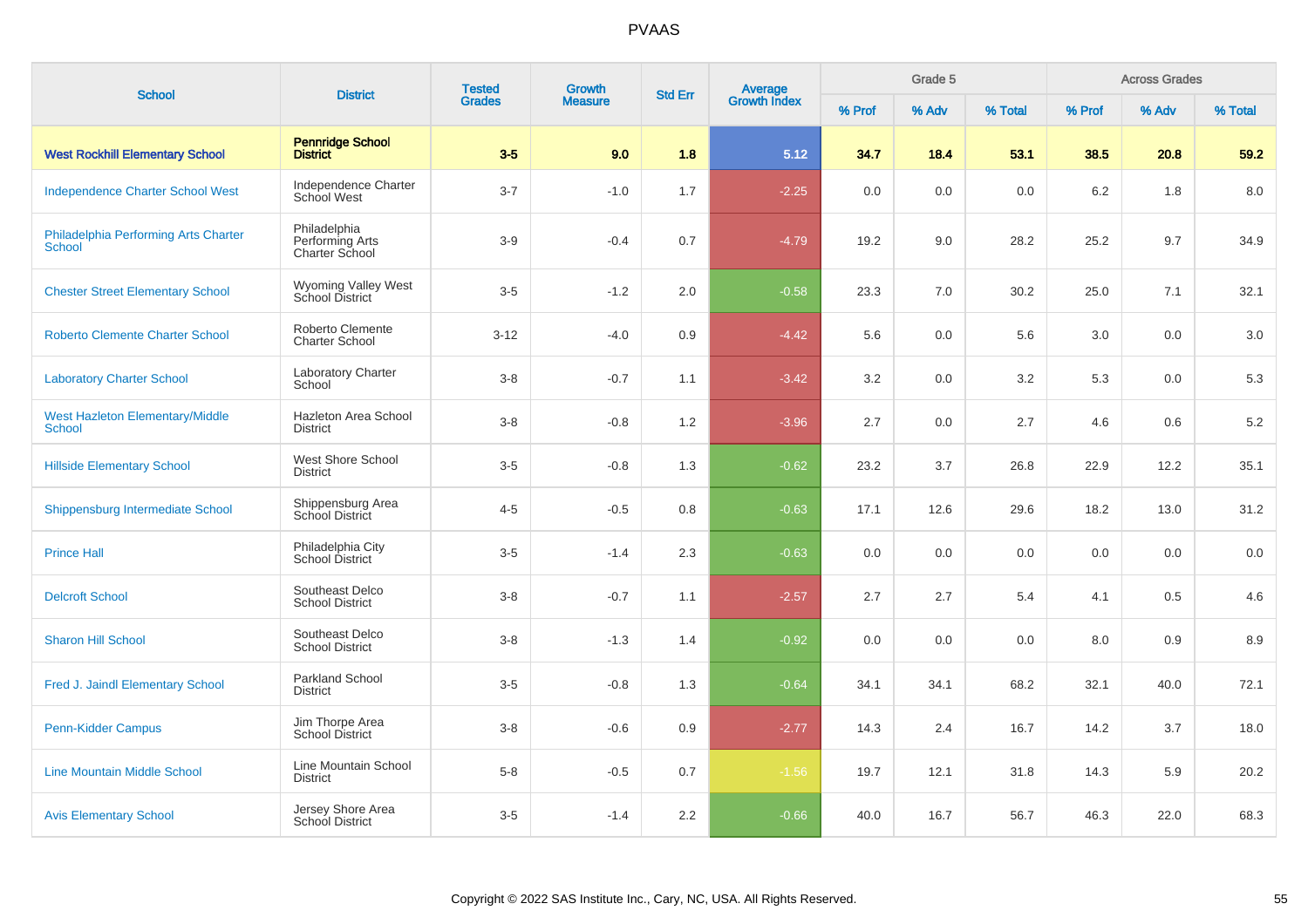| <b>School</b>                                    | <b>District</b>                                    | <b>Tested</b> | <b>Growth</b>  | <b>Std Err</b> |                                |        | Grade 5 |         | <b>Across Grades</b> |       |         |
|--------------------------------------------------|----------------------------------------------------|---------------|----------------|----------------|--------------------------------|--------|---------|---------|----------------------|-------|---------|
|                                                  |                                                    | <b>Grades</b> | <b>Measure</b> |                | <b>Average</b><br>Growth Index | % Prof | % Adv   | % Total | % Prof               | % Adv | % Total |
| <b>West Rockhill Elementary School</b>           | <b>Pennridge School</b><br><b>District</b>         | $3-5$         | 9.0            | 1.8            | 5.12                           | 34.7   | 18.4    | 53.1    | 38.5                 | 20.8  | 59.2    |
| <b>Fredericksburg Elementary School</b>          | Northern Lebanon<br><b>School District</b>         | $3-5$         | $-1.2$         | 1.8            | $-0.66$                        | 32.5   | 2.5     | 35.0    | 26.9                 | 14.3  | 41.2    |
| <b>East Ward Elementary School</b>               | Downingtown Area<br>School District                | $3-5$         | $-1.0$         | 1.5            | $-0.66$                        | 43.3   | 17.9    | 61.2    | 40.2                 | 24.5  | 64.7    |
| <b>York Avenue Elementary School</b>             | North Penn School<br><b>District</b>               | $3-6$         | $-1.0$         | 1.5            | $-1.22$                        | 23.3   | 6.7     | 30.0    | 25.0                 | 20.7  | 45.7    |
| <b>Mt Penn Elementary School</b>                 | Antietam School<br><b>District</b>                 | $3-6$         | $-0.7$         | 1.1            | $-0.75$                        | 9.4    | 1.6     | 10.9    | 9.6                  | 1.8   | 11.4    |
| <b>Appleman Elementary School</b>                | Benton Area School<br><b>District</b>              | $3-6$         | $-0.8$         | 1.2            | $-1.65$                        | 24.6   | 11.5    | 36.1    | 25.9                 | 9.0   | 34.9    |
| <b>Deep Roots Charter School</b>                 | Deep Roots Charter<br>School                       | $3-6$         | $-0.9$         | 1.3            | $-3.05$                        | 0.0    | 0.0     | 0.0     | 1.3                  | 0.0   | 1.3     |
| <b>J.E. Harrison Education Center</b>            | <b>Baldwin-Whitehall</b><br><b>School District</b> | $3-6$         | $-3.9$         | 0.7            | $-5.77$                        | 22.5   | 7.2     | 29.7    | 21.3                 | 5.0   | 26.3    |
| <b>Mastery Charter School-Harrity Campus</b>     | Mastery Charter<br>School - Harrity<br>Campus      | $3-8$         | $-0.7$         | 1.1            | $-3.24$                        | 4.6    | 4.6     | 9.1     | 5.5                  | 1.0   | 6.5     |
| Eugenio Maria De Hostos Charter<br><b>School</b> | Eugenio Maria De<br><b>Hostos Charter School</b>   | $3-8$         | $-1.0$         | 1.4            | $-1.85$                        | 13.0   | 0.0     | 13.0    | 9.3                  | 3.4   | 12.7    |
| <b>Pleasant View Elementary School</b>           | Red Lion Area School<br><b>District</b>            | $3-6$         | $-0.8$         | 1.1            | $-0.85$                        | 27.7   | 6.4     | 34.0    | 26.6                 | 7.0   | 33.6    |
| <b>Belle Valley Elementary School</b>            | Millcreek Township<br><b>School District</b>       | $3-5$         | $-1.0$         | 1.3            | $-0.71$                        | 32.1   | 19.0    | 51.2    | 31.4                 | 17.8  | 49.2    |
| <b>Edgeworth Elementary School</b>               | Quaker Valley School<br><b>District</b>            | $3-5$         | $-1.1$         | 1.5            | $-0.72$                        | 38.4   | 26.0    | 64.4    | 36.5                 | 37.0  | 73.6    |
| <b>Southwest Middle School</b>                   | Reading School<br><b>District</b>                  | $5-8$         | $-0.7$         | 1.0            | $-2.36$                        | 0.0    | 1.8     | 1.8     | 1.1                  | 0.6   | 1.7     |
| <b>Osborne Elementary School</b>                 | Quaker Valley School<br><b>District</b>            | $3-5$         | $-1.1$         | 1.5            | $-0.73$                        | 34.3   | 20.9    | 55.2    | 35.7                 | 33.7  | 69.4    |
| <b>Ingomar Elementary School</b>                 | North Allegheny<br><b>School District</b>          | $3-5$         | $-1.0$         | 1.3            | $-0.74$                        | 55.7   | 20.2    | 76.0    | 46.8                 | 27.6  | 74.4    |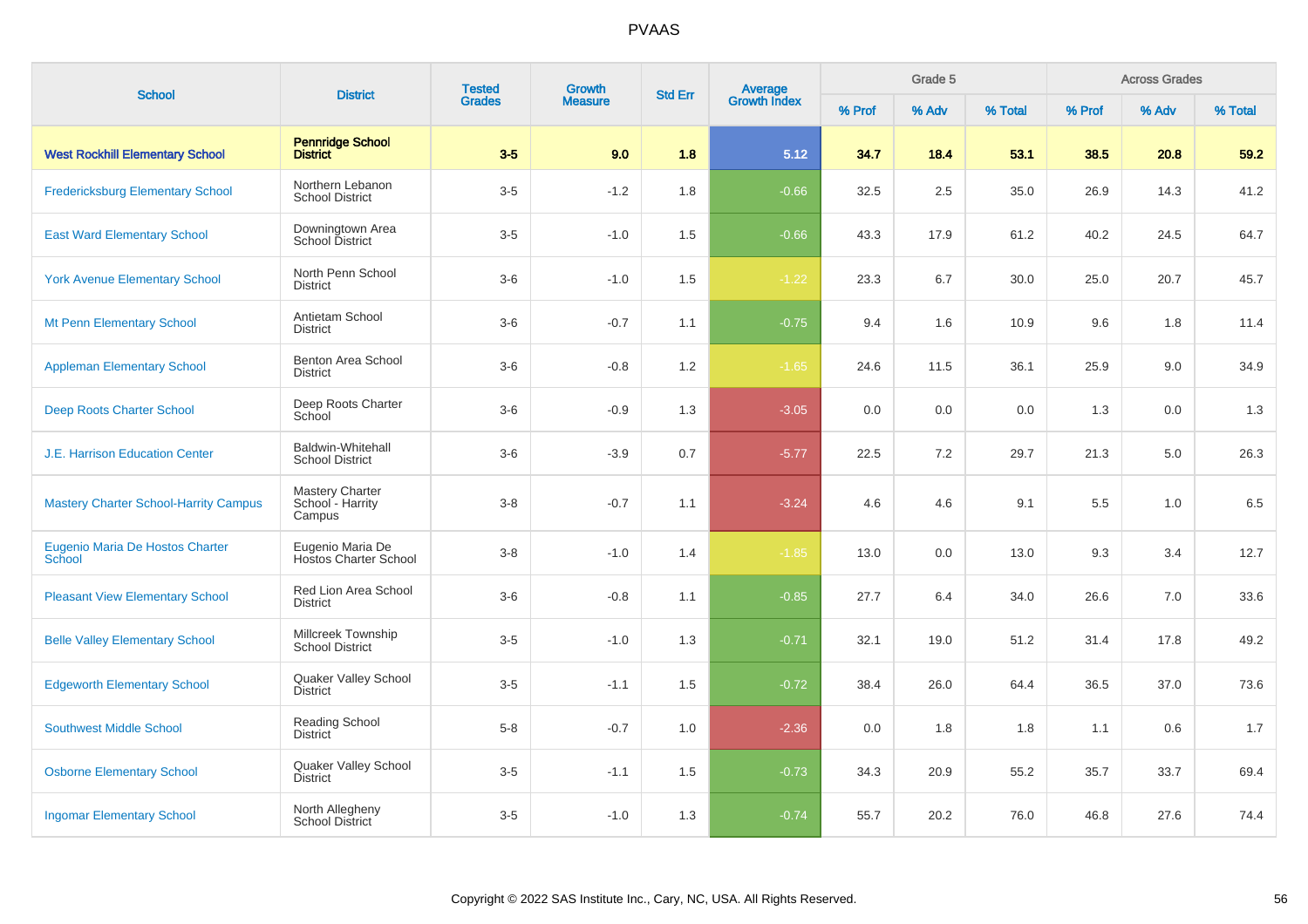| <b>School</b>                                                       | <b>District</b>                                          | <b>Tested</b> | <b>Growth</b>  | <b>Std Err</b> | Average<br>Growth Index |        | Grade 5 |         |        | <b>Across Grades</b> |         |
|---------------------------------------------------------------------|----------------------------------------------------------|---------------|----------------|----------------|-------------------------|--------|---------|---------|--------|----------------------|---------|
|                                                                     |                                                          | <b>Grades</b> | <b>Measure</b> |                |                         | % Prof | % Adv   | % Total | % Prof | % Adv                | % Total |
| <b>West Rockhill Elementary School</b>                              | <b>Pennridge School</b><br><b>District</b>               | $3-5$         | 9.0            | 1.8            | 5.12                    | 34.7   | 18.4    | 53.1    | 38.5   | 20.8                 | 59.2    |
| <b>Eisenhower Middle School</b>                                     | Norristown Area<br><b>School District</b>                | $5 - 8$       | $-0.5$         | 0.7            | $-2.53$                 | 7.8    | 0.0     | 7.8     | 6.9    | 0.6                  | 7.5     |
| <b>Washington Elementary School</b>                                 | Lancaster School<br><b>District</b>                      | $3-5$         | $-1.3$         | 1.8            | $-0.75$                 | 6.5    | 0.0     | 6.5     | 9.1    | 0.6                  | 9.7     |
| <b>Springfield Township Elementary</b><br>School-Erdenhm            | Springfield Township<br>School District                  | $3-5$         | $-0.7$         | 0.9            | $-0.76$                 | 31.3   | 12.3    | 43.6    | 36.9   | 14.2                 | 51.1    |
| <b>Mcdonald Elementary School</b>                                   | <b>Centennial School</b><br><b>District</b>              | $3-5$         | $-0.8$         | 1.1            | $-0.77$                 | 27.0   | 4.1     | 31.2    | 21.9   | 5.6                  | 27.5    |
| <b>Lincoln Elementary School</b>                                    | Gettysburg Area<br>School District                       | $3-5$         | $-1.1$         | 1.4            | $-0.78$                 | 40.0   | 15.7    | 55.7    | 35.0   | 20.4                 | 55.4    |
| <b>Windber Elementary School</b>                                    | Windber Area School<br><b>District</b>                   | $3-5$         | $-1.0$         | 1.3            | $-0.79$                 | 28.8   | 20.0    | 48.8    | 26.7   | 18.8                 | 45.5    |
| Neil Armstrong 5-6 Middle School                                    | <b>Bethel Park School</b><br><b>District</b>             | $5-6$         | $-0.5$         | 0.6            | $-2.57$                 | 31.6   | 17.7    | 49.3    | 29.4   | 17.4                 | 46.8    |
| <b>Aliquippa Elementary School</b>                                  | Aliquippa School<br><b>District</b>                      | $3-6$         | $-0.9$         | 1.1            | $-2.45$                 | 1.5    | 0.0     | 1.5     | 1.2    | 0.8                  | 2.0     |
| <b>Monessen Elementary Center</b>                                   | Monessen City School<br><b>District</b>                  | $3-5$         | $-1.6$         | 2.0            | $-0.82$                 | 5.3    | 0.0     | 5.3     | 6.9    | 1.2                  | 8.0     |
| A L Wilson Elementary School (8364)                                 | Albert Gallatin Area<br><b>School District</b>           | $3-5$         | $-1.3$         | 1.6            | $-0.83$                 | 19.3   | 5.3     | 24.6    | 14.5   | 3.3                  | 17.8    |
| <b>Frederick Douglass Mastery Charter</b><br><b>School</b>          | <b>Frederick Douglass</b><br>Mastery Charter<br>School   | $3 - 8$       | $-1.0$         | 1.2            | $-1.85$                 | 4.8    | 0.0     | 4.8     | 1.5    | 0.8                  | 2.3     |
| <b>Peebles Elementary School</b>                                    | North Allegheny<br><b>School District</b>                | $3-5$         | $-1.3$         | 1.5            | $-0.84$                 | 38.7   | 19.4    | 58.1    | 38.2   | 26.6                 | 64.7    |
| <b>Young Scholars of Greater Allegheny</b><br><b>Charter School</b> | Young Scholars of<br>Greater Allegheny<br>Charter School | $3 - 8$       | $-1.4$         | 1.6            | $-3.51$                 | 10.0   | 0.0     | 10.0    | 6.6    | 0.0                  | 6.6     |
| <b>Newberry Elementary School</b>                                   | West Shore School<br><b>District</b>                     | $3-5$         | $-1.6$         | 1.8            | $-0.86$                 | 15.9   | 6.8     | 22.7    | 21.0   | 10.5                 | 31.4    |
| <b>West Broad Street Elementary School</b>                          | Souderton Area<br><b>School District</b>                 | $3-5$         | $-1.3$         | 1.5            | $-0.87$                 | 36.5   | 20.6    | 57.1    | 33.1   | 30.2                 | 63.3    |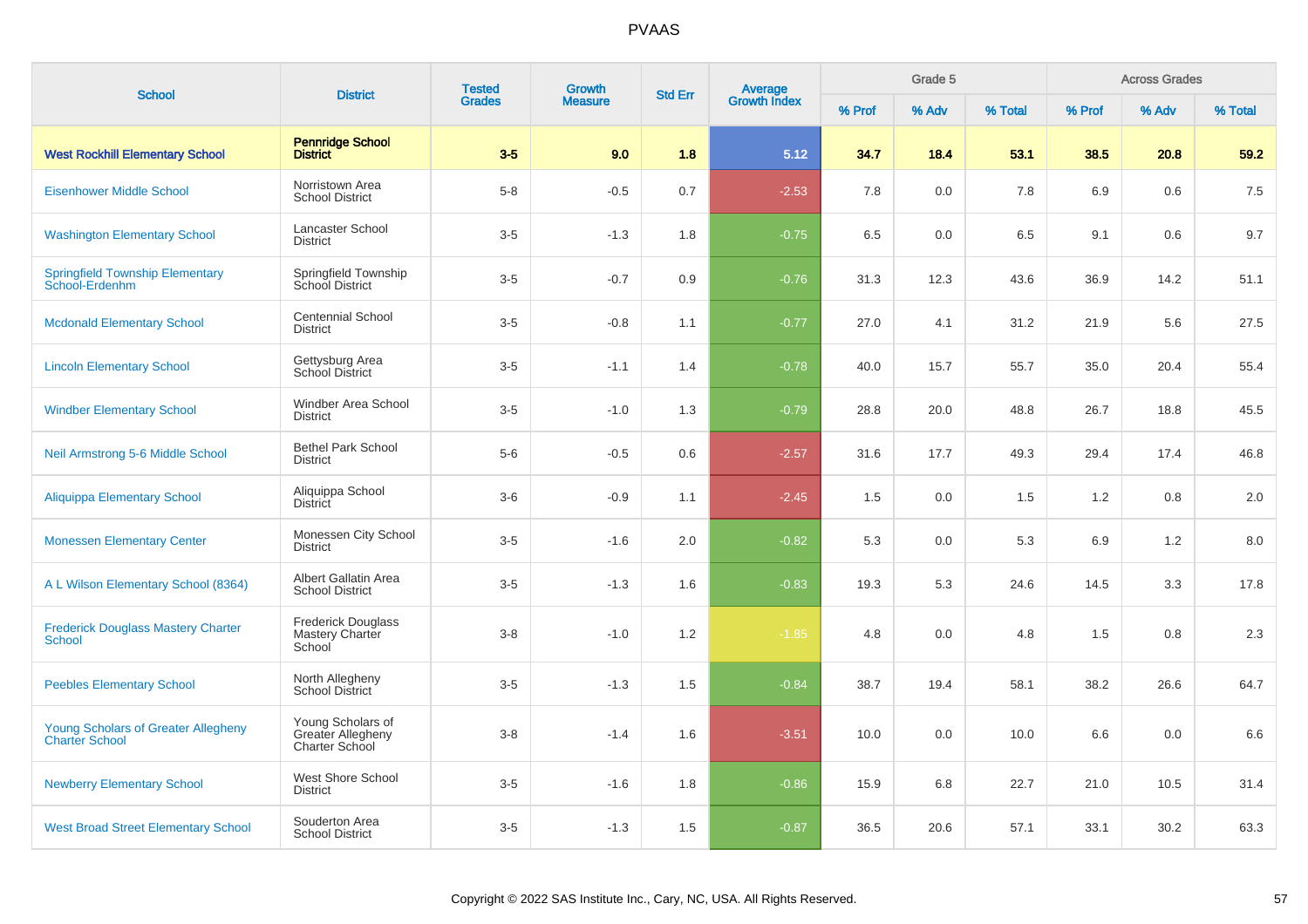| <b>School</b>                             | <b>District</b>                               | <b>Tested</b> | <b>Growth</b>  | <b>Std Err</b> |                                |        | Grade 5 |         |        | <b>Across Grades</b> |         |
|-------------------------------------------|-----------------------------------------------|---------------|----------------|----------------|--------------------------------|--------|---------|---------|--------|----------------------|---------|
|                                           |                                               | <b>Grades</b> | <b>Measure</b> |                | <b>Average</b><br>Growth Index | % Prof | % Adv   | % Total | % Prof | % Adv                | % Total |
| <b>West Rockhill Elementary School</b>    | <b>Pennridge School</b><br><b>District</b>    | $3-5$         | 9.0            | 1.8            | 5.12                           | 34.7   | 18.4    | 53.1    | 38.5   | 20.8                 | 59.2    |
| <b>Logan Elementary School</b>            | Altoona Area School<br><b>District</b>        | $3-5$         | $-1.4$         | 1.6            | $-0.87$                        | 25.0   | 3.6     | 28.6    | 25.1   | 8.6                  | 33.7    |
| <b>Lincoln Elementary School</b>          | Erie City School<br><b>District</b>           | $3-5$         | $-1.3$         | 1.5            | $-0.87$                        | 3.3    | 1.6     | 4.9     | 5.3    | 2.6                  | 8.0     |
| <b>Dayton Elementary School</b>           | Armstrong School<br><b>District</b>           | $3-6$         | $-1.4$         | 1.6            | $-2.84$                        | 42.9   | 10.7    | 53.6    | 41.9   | 12.4                 | 54.3    |
| <b>Rossmoyne Elementary School</b>        | West Shore School<br><b>District</b>          | $3-5$         | $-1.5$         | 1.7            | $-0.88$                        | 27.7   | 17.0    | 44.7    | 24.3   | 15.6                 | 39.9    |
| <b>Finletter Thomas K School</b>          | Philadelphia City<br>School District          | $3 - 8$       | $-1.7$         | 1.8            | $-2.92$                        | 5.9    | 0.0     | 5.9     | 7.1    | 4.0                  | 11.1    |
| <b>Deibler Elementary School</b>          | Pennridge School<br><b>District</b>           | $3-5$         | $-1.4$         | 1.6            | $-0.90$                        | 23.6   | 12.7    | 36.4    | 26.1   | 21.1                 | 47.2    |
| <b>Francis Mcclure Elementary School</b>  | Mckeesport Area<br>School District            | $3-5$         | $-1.3$         | 1.4            | $-0.92$                        | 14.1   | 1.3     | 15.4    | 19.4   | 5.8                  | 25.2    |
| <b>Ross Elementary School</b>             | Lancaster School<br><b>District</b>           | $3-5$         | $-2.2$         | 2.4            | $-0.92$                        | 12.5   | 4.2     | 16.7    | 18.6   | 4.6                  | 23.3    |
| <b>North Dickinson Elementary School</b>  | Carlisle Area School<br><b>District</b>       | $3-5$         | $-2.0$         | 2.2            | $-0.92$                        | 30.0   | 10.0    | 40.0    | 37.9   | 14.9                 | 52.9    |
| Arcola Intermediate School                | <b>Methacton School</b><br><b>District</b>    | $5-8$         | $-0.4$         | 0.5            | $-0.93$                        |        |         |         | 23.6   | 11.9                 | 35.4    |
| <b>Lower Pottsgrove Elementary School</b> | Pottsgrove School<br><b>District</b>          | $3-5$         | $-0.8$         | 0.9            | $-0.93$                        | 27.2   | 6.5     | 33.7    | 25.0   | 5.1                  | 30.0    |
| Swiftwater Intermediate School (8281)     | Pocono Mountain<br><b>School District</b>     | $4 - 6$       | $-0.9$         | 0.9            | $-1.74$                        | 27.6   | 12.2    | 39.8    | 21.9   | 8.9                  | 30.9    |
| <b>Whitfield Elementary School</b>        | <b>Wilson School District</b>                 | $3-5$         | $-1.2$         | 1.3            | $-0.94$                        | 20.4   | 5.7     | 26.1    | 32.9   | 9.7                  | 42.6    |
| <b>East Pennsboro Elementary School</b>   | East Pennsboro Area<br><b>School District</b> | $3-5$         | $-1.2$         | 1.3            | $-0.95$                        | 26.1   | 4.6     | 30.7    | 27.4   | 9.5                  | 36.9    |
| <b>Juniata Park Academy</b>               | Philadelphia City<br>School District          | $3 - 8$       | $-2.7$         | 2.8            | $-0.96$                        | 15.8   | 0.0     | 15.8    | 6.2    | 1.6                  | 7.8     |
| <b>Maplewood Elementary School</b>        | Penncrest School<br><b>District</b>           | $3-6$         | $-3.4$         | 1.0            | $-3.26$                        | 10.9   | 3.1     | 14.1    | 22.7   | 4.0                  | 26.7    |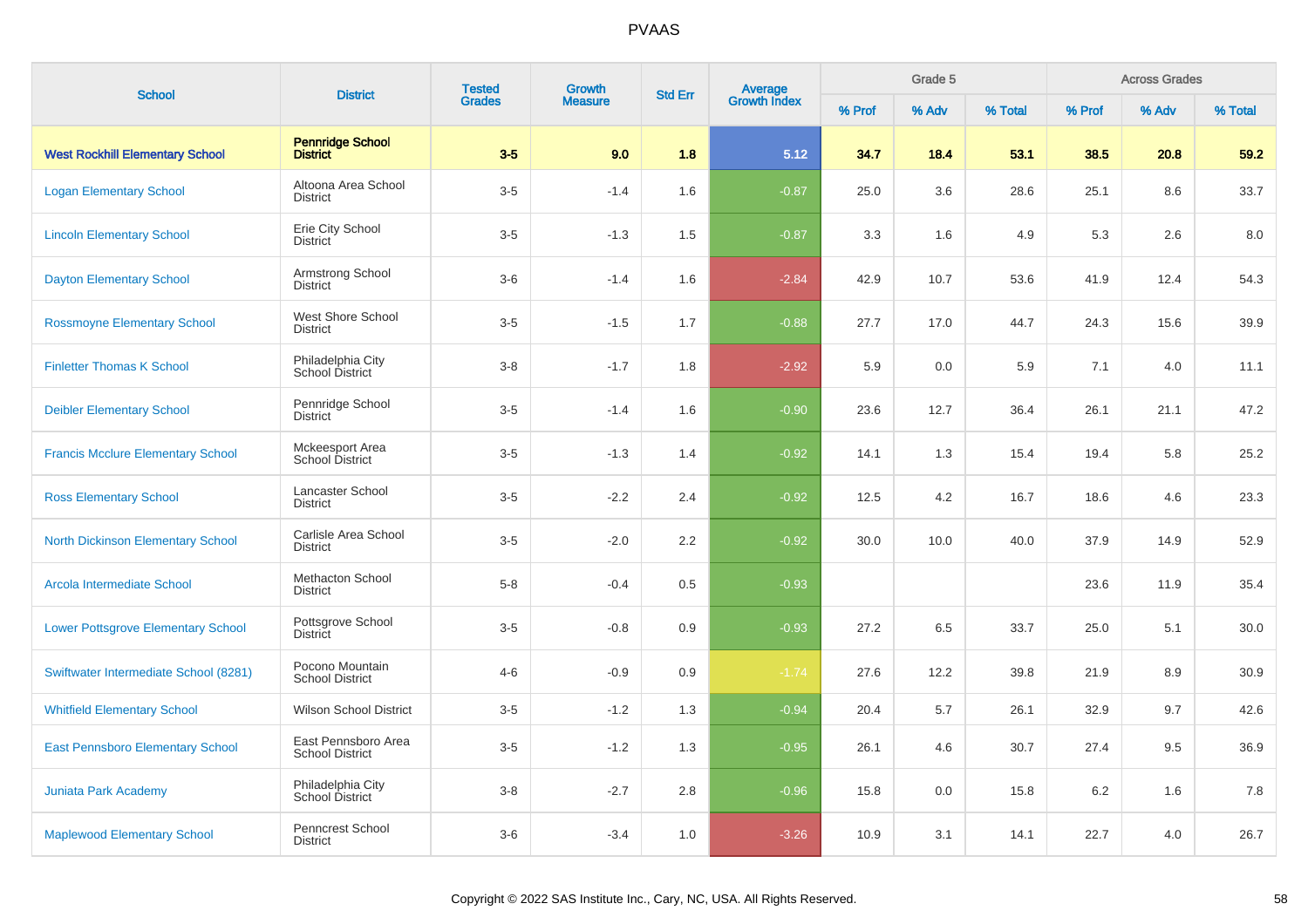| <b>School</b>                                                  | <b>District</b>                                     | <b>Tested</b><br><b>Growth</b><br><b>Grades</b><br><b>Measure</b> | <b>Average</b><br>Growth Index<br><b>Std Err</b> |         |         | Grade 5 |       |         | <b>Across Grades</b> |       |         |
|----------------------------------------------------------------|-----------------------------------------------------|-------------------------------------------------------------------|--------------------------------------------------|---------|---------|---------|-------|---------|----------------------|-------|---------|
|                                                                |                                                     |                                                                   |                                                  |         |         | % Prof  | % Adv | % Total | % Prof               | % Adv | % Total |
| <b>West Rockhill Elementary School</b>                         | <b>Pennridge School</b><br><b>District</b>          | $3-5$                                                             | 9.0                                              | 1.8     | 5.12    | 34.7    | 18.4  | 53.1    | 38.5                 | 20.8  | 59.2    |
| <b>Mahantongo Elementary School</b>                            | Tri-Valley School<br><b>District</b>                | $3-6$                                                             | $-4.8$                                           | 1.8     | $-2.59$ | 10.0    | 0.0   | 10.0    | 28.2                 | 3.5   | 31.8    |
| <b>Rostraver Elementary School</b>                             | Belle Vernon Area<br><b>School District</b>         | $3-6$                                                             | $-1.1$                                           | 1.2     | $-3.73$ | 28.3    | 3.8   | 32.1    | 28.7                 | 8.4   | 37.1    |
| <b>Aldan Elementary School</b>                                 | William Penn School<br><b>District</b>              | $3-6$                                                             | $-1.9$                                           | 2.0     | $-2.02$ | 8.8     | 8.8   | 17.6    | 10.0                 | 9.0   | 19.0    |
| <b>Hamilton Elementary School</b>                              | <b>Lancaster School</b><br><b>District</b>          | $3-5$                                                             | $-1.7$                                           | 1.7     | $-0.98$ | 2.1     | 2.1   | $4.2\,$ | $5.2\,$              | 2.0   | 7.2     |
| <b>Musser Elementary School</b>                                | Sharon City School<br><b>District</b>               | $3-6$                                                             | $-1.5$                                           | 1.6     | $-1.04$ | 9.7     | 0.0   | 9.7     | 15.5                 | 1.6   | 17.0    |
| <b>Donegan Elementary School</b>                               | Bethlehem Area<br><b>School District</b>            | $3-5$                                                             | $-3.4$                                           | $3.5\,$ | $-0.98$ | 0.0     | 8.3   | 8.3     | 8.3                  | 2.1   | 10.4    |
| <b>Belmont Charter School</b>                                  | <b>Belmont Charter</b><br>School                    | $3 - 10$                                                          | $-0.8$                                           | 0.8     | $-5.00$ | 1.6     | 0.0   | 1.6     | $2.8\,$              | 0.6   | 3.4     |
| <b>Grandview Elementary School</b>                             | Millcreek Township<br><b>School District</b>        | $3-5$                                                             | $-1.4$                                           | 1.4     | $-1.00$ | 21.2    | 20.0  | 41.2    | 30.2                 | 23.8  | 54.0    |
| <b>Edgar Fahs Smith Steam Academy</b>                          | York City School<br><b>District</b>                 | $3 - 8$                                                           | $-0.8$                                           | 0.8     | $-2.64$ | 8.6     | 0.0   | 8.6     | 6.4                  | 0.3   | 6.7     |
| <b>Blair Mill Elementary School</b>                            | Hatboro-Horsham<br><b>School District</b>           | $3-5$                                                             | $-1.5$                                           | 1.5     | $-1.02$ | 22.6    | 12.9  | 35.5    | 22.5                 | 6.9   | 29.5    |
| <b>Poquessing Middle School</b>                                | <b>Neshaminy School</b><br><b>District</b>          | $5 - 8$                                                           | $-0.5$                                           | 0.5     | $-1.04$ | 30.1    | 12.2  | 42.3    | 21.9                 | 6.5   | 28.4    |
| <b>Norwood School</b>                                          | Interboro School<br><b>District</b>                 | $3-8$                                                             | $-0.9$                                           | 0.9     | $-3.40$ | 10.2    | 0.0   | 10.2    | 19.7                 | 3.2   | 23.0    |
| <b>Mill Creek Elementary School</b>                            | <b>Bristol Township</b><br><b>School District</b>   | $3-5$                                                             | $-1.0$                                           | 1.0     | $-1.03$ | 10.5    | 3.5   | 14.0    | 12.8                 | 3.1   | 16.0    |
| <b>Wellsville Campus</b>                                       | Northern York County<br><b>School District</b>      | $3-5$                                                             | $-2.1$                                           | 2.0     | $-1.04$ | 20.0    | 5.0   | 25.0    | 26.3                 | 8.1   | 34.3    |
| <b>Lehigh Valley Academy Regional</b><br><b>Charter School</b> | Lehigh Valley<br>Academy Regional<br>Charter School | $3 - 11$                                                          | $-3.0$                                           | 0.5     | $-5.67$ | 22.5    | 7.5   | 30.0    | 17.4                 | 4.4   | 21.8    |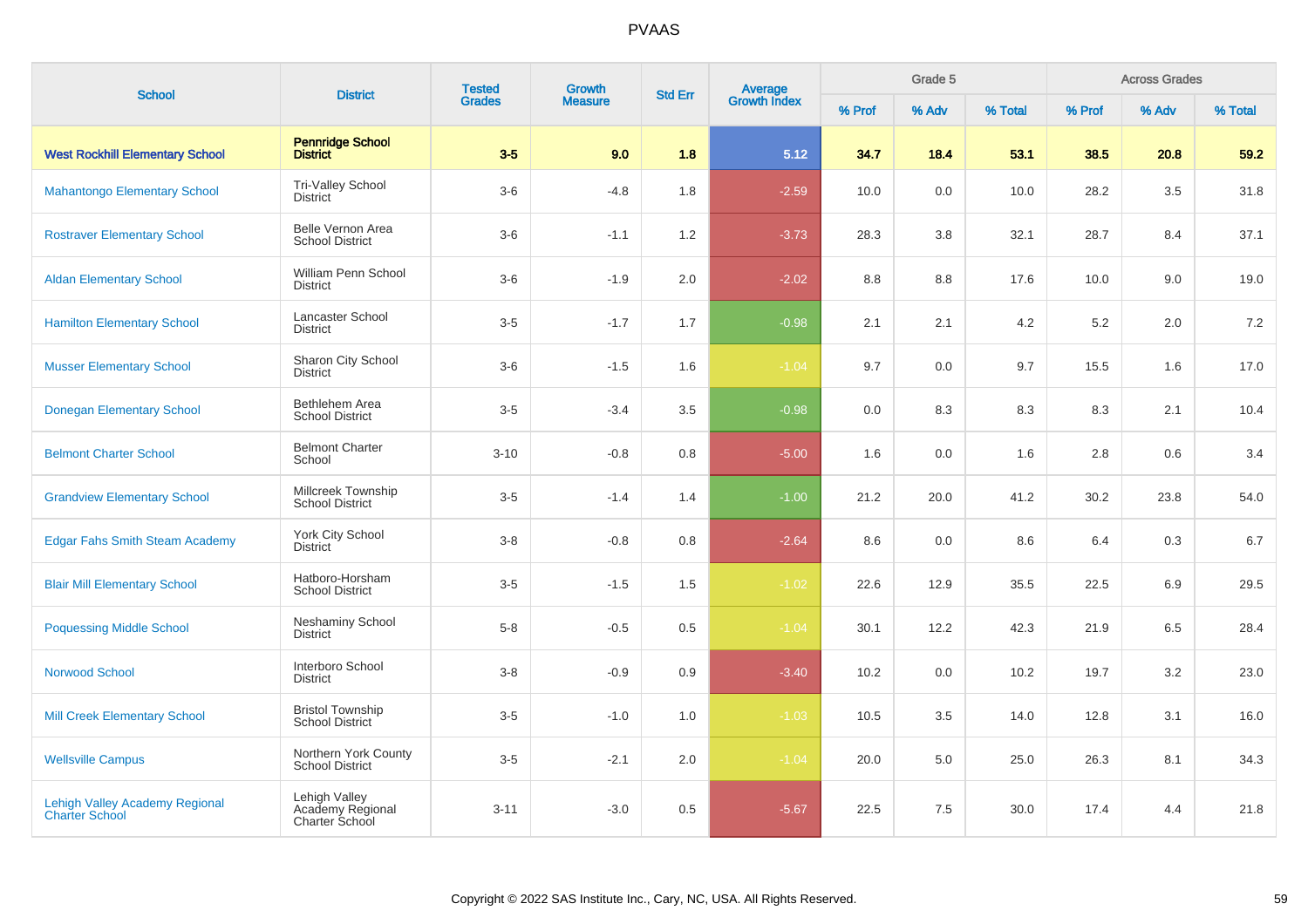| <b>School</b>                            | <b>District</b>                             | <b>Tested</b><br><b>Grades</b> | Growth         | <b>Std Err</b> |                                |        | Grade 5 |         |        | <b>Across Grades</b> |         |
|------------------------------------------|---------------------------------------------|--------------------------------|----------------|----------------|--------------------------------|--------|---------|---------|--------|----------------------|---------|
|                                          |                                             |                                | <b>Measure</b> |                | <b>Average</b><br>Growth Index | % Prof | % Adv   | % Total | % Prof | % Adv                | % Total |
| <b>West Rockhill Elementary School</b>   | <b>Pennridge School</b><br><b>District</b>  | $3-5$                          | 9.0            | 1.8            | 5.12                           | 34.7   | 18.4    | 53.1    | 38.5   | 20.8                 | 59.2    |
| Wyoming Area Intermediate Center         | Wyoming Area School<br>District             | $4 - 6$                        | $-4.1$         | 0.8            | $-5.02$                        | 22.1   | 8.8     | 31.0    | 12.1   | 4.8                  | 16.9    |
| <b>Crafton Elementary School</b>         | Carlynton School<br><b>District</b>         | $3-6$                          | $-1.5$         | 1.4            | $-4.02$                        | 23.7   | 7.9     | 31.6    | 29.9   | 12.2                 | 42.2    |
| <b>Marshall John School</b>              | Philadelphia City<br>School District        | $3-5$                          | $-3.5$         | 3.3            | $-1.05$                        | 0.0    | 0.0     | 0.0     | 0.0    | 0.0                  | 0.0     |
| <b>Schnecksville School</b>              | <b>Parkland School</b><br>District          | $3-5$                          | $-1.7$         | 1.6            | $-1.06$                        | 31.6   | 15.8    | 47.4    | 29.4   | 27.2                 | 56.7    |
| <b>Coebourn Elementary School</b>        | Penn-Delco School<br><b>District</b>        | $3-5$                          | $-1.7$         | 1.6            | $-1.07$                        | 32.7   | 3.6     | 36.4    | 30.9   | 8.6                  | 39.4    |
| Hartman Intermediate School              | Ellwood City Area<br><b>School District</b> | $5-6$                          | $-0.8$         | 0.8            | $-2.51$                        | 20.6   | 7.8     | 28.4    | 19.7   | 5.0                  | 24.8    |
| <b>Menallen School</b>                   | Uniontown Area<br><b>School District</b>    | $3-6$                          | $-1.9$         | 1.7            | $-2.18$                        | 18.2   | 0.0     | 18.2    | 32.1   | 4.7                  | 36.8    |
| Pittsburgh King K-8                      | Pittsburgh School<br><b>District</b>        | $3 - 8$                        | $-1.2$         | 1.1            | $-3.36$                        | 0.0    | 0.0     | 0.0     | 1.7    | 0.0                  | 1.7     |
| Solomon/Plains Elementary School         | Wilkes-Barre Area<br><b>School District</b> | $3-6$                          | $-1.2$         | 1.1            | $-3.16$                        | 10.3   | 2.9     | 13.2    | 19.2   | 9.2                  | 28.3    |
| <b>East Hanover Elementary School</b>    | Northern Lebanon<br><b>School District</b>  | $3-5$                          | $-2.5$         | 2.3            | $-1.10$                        | 46.2   | 15.4    | 61.5    | 31.8   | 18.8                 | 50.6    |
| <b>Oxford Valley Elementary School</b>   | Pennsbury School<br><b>District</b>         | $3-5$                          | $-1.6$         | 1.5            | $-1.10$                        | 35.4   | 15.4    | 50.8    | 30.3   | 11.4                 | 41.6    |
| Nazareth Area Intermediate School        | Nazareth Area School<br><b>District</b>     | $4 - 6$                        | $-0.6$         | 0.5            | $-4.48$                        | 30.6   | 13.1    | 43.6    | 30.5   | 11.6                 | 42.1    |
| People For People Charter School         | People For People<br><b>Charter School</b>  | $3 - 12$                       | $-1.1$         | 1.0            | $-6.30$                        | 0.0    | 0.0     | 0.0     | 1.3    | 0.0                  | 1.3     |
| <b>East Lansdowne Elementary School</b>  | William Penn School<br>District             | $3-6$                          | $-1.8$         | 1.6            | $-1.38$                        | 7.1    | 0.0     | 7.1     | 10.8   | 1.1                  | 11.8    |
| <b>Fairview Avenue Elementary School</b> | Waynesboro Area<br>School District          | $3-5$                          | $-1.3$         | 1.2            | $-1.13$                        | 25.2   | 6.5     | 31.8    | 25.2   | 7.2                  | 32.4    |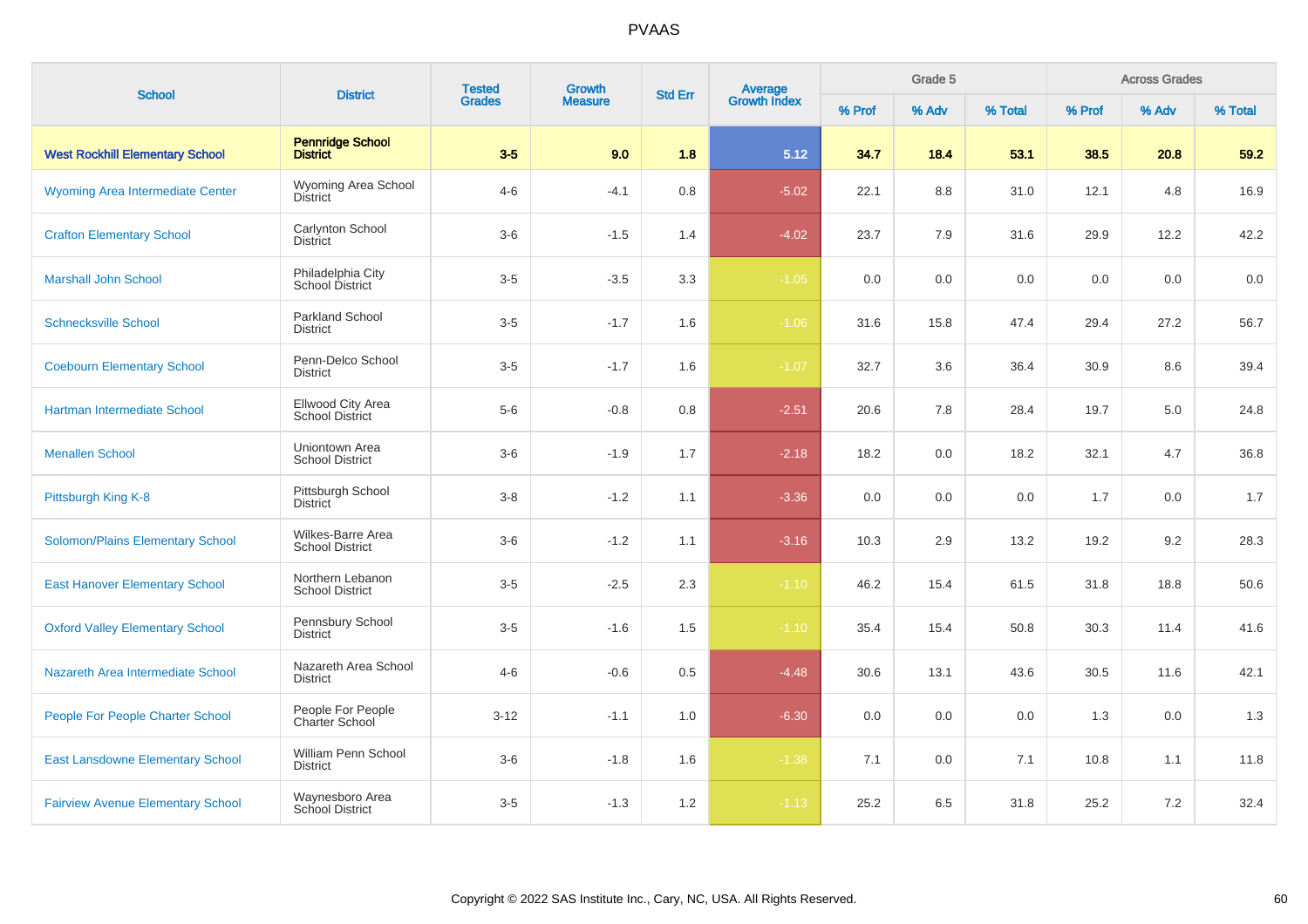| <b>School</b>                                | <b>District</b>                                    | <b>Tested</b> | Growth         | <b>Std Err</b> |                                |        | Grade 5 |         |        | <b>Across Grades</b> |         |
|----------------------------------------------|----------------------------------------------------|---------------|----------------|----------------|--------------------------------|--------|---------|---------|--------|----------------------|---------|
|                                              |                                                    | <b>Grades</b> | <b>Measure</b> |                | <b>Average</b><br>Growth Index | % Prof | % Adv   | % Total | % Prof | % Adv                | % Total |
| <b>West Rockhill Elementary School</b>       | <b>Pennridge School</b><br><b>District</b>         | $3-5$         | 9.0            | 1.8            | 5.12                           | 34.7   | 18.4    | 53.1    | 38.5   | 20.8                 | 59.2    |
| <b>Annville Elementary School</b>            | Annville-Cleona<br><b>School District</b>          | $3-6$         | $-1.5$         | 0.9            | $-1.66$                        | 33.8   | 12.5    | 46.2    | 26.9   | 8.7                  | 35.6    |
| <b>Anderson Add B School</b>                 | Philadelphia City<br>School District               | $3 - 8$       | $-4.4$         | 1.7            | $-2.53$                        | 0.0    | 0.0     | 0.0     | 1.4    | 0.0                  | 1.4     |
| <b>KIPP West Philadelphia Charter School</b> | <b>KIPP West</b><br>Philadelphia Charter<br>School | $3 - 8$       | $-2.0$         | 1.2            | $-1.75$                        | 3.2    | 0.0     | 3.2     | 2.6    | 0.0                  | 2.6     |
| <b>Academy at Westinghouse</b>               | Pittsburgh School<br><b>District</b>               | $5 - 11$      | $-1.2$         | 1.1            | $-1.16$                        |        |         |         | 0.0    | 0.0                  | 0.0     |
| <b>Myrtle Ave School</b>                     | Keystone Oaks School<br><b>District</b>            | $3-5$         | $-2.2$         | 1.9            | $-1.16$                        | 25.0   | 16.7    | 41.7    | 31.9   | 16.0                 | 47.9    |
| <b>Newport Elementary School</b>             | Newport School<br><b>District</b>                  | $3-5$         | $-2.0$         | 1.8            | $-1.16$                        | 22.2   | 11.1    | 33.3    | 27.0   | 10.1                 | 37.1    |
| Sullivan Co Elementary School (8180)         | <b>Sullivan County</b><br>School District          | $3-6$         | $-1.5$         | 1.3            | $-2.40$                        | 21.4   | 0.0     | 21.4    | 24.9   | 5.5                  | 30.4    |
| <b>Rydal East School</b>                     | Abington School<br><b>District</b>                 | $3-6$         | $-1.2$         | 1.0            | $-1.65$                        | 43.6   | 11.3    | 54.8    | 36.9   | 17.9                 | 54.8    |
| <b>Warrior Run Middle School</b>             | Warrior Run School<br><b>District</b>              | $4 - 8$       | $-0.7$         | 0.6            | $-4.01$                        | 29.0   | 17.1    | 46.0    | 20.9   | 9.2                  | 30.1    |
| <b>William Prescott #38</b>                  | <b>Scranton School</b><br><b>District</b>          | $3-5$         | $-3.1$         | 2.6            | $-1.17$                        | 21.0   | 0.0     | 21.0    | 25.0   | 5.0                  | 30.0    |
| Pittsburgh Carmalt K-8                       | Pittsburgh School<br><b>District</b>               | $3 - 8$       | $-3.3$         | 0.9            | $-3.68$                        | 11.3   | 5.7     | 17.0    | 12.9   | 2.9                  | 15.7    |
| <b>Olney Elementary School</b>               | Philadelphia City<br>School District               | $3-8$         | $-5.9$         | 1.7            | $-3.41$                        | 0.0    | 0.0     | 0.0     | 2.1    | 0.0                  | 2.1     |
| <b>Fairview Middle School</b>                | <b>Fairview School</b><br><b>District</b>          | $5 - 8$       | $-0.6$         | 0.5            | $-6.10$                        | 31.8   | 12.7    | 44.4    | 29.2   | 11.9                 | 41.1    |
| <b>Bushkill Elementary School</b>            | East Stroudsburg Area<br><b>School District</b>    | $3-5$         | $-2.5$         | 2.1            | $-1.18$                        | 28.6   | 8.6     | 37.1    | 24.8   | 4.3                  | 29.1    |
| <b>Central Manor Elementary School</b>       | Penn Manor School<br><b>District</b>               | $3-6$         | $-1.0$         | 0.9            | $-2.65$                        | 32.1   | 19.0    | 51.2    | 29.8   | 20.8                 | 50.6    |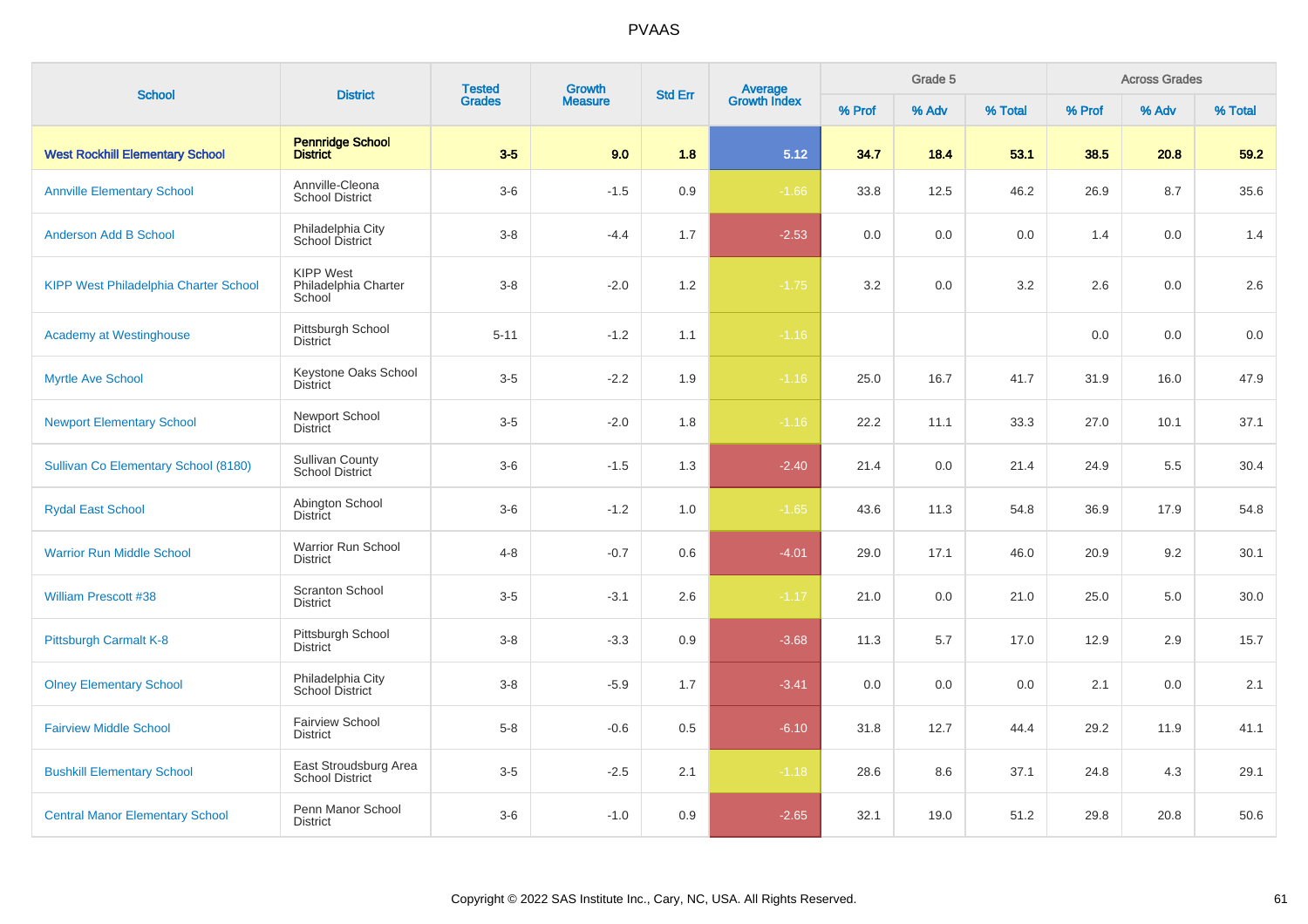| <b>School</b>                                                  | <b>District</b>                                     | <b>Tested</b> | <b>Growth</b>  |                | Average<br>Growth Index |        | Grade 5 |         |        | <b>Across Grades</b> |         |
|----------------------------------------------------------------|-----------------------------------------------------|---------------|----------------|----------------|-------------------------|--------|---------|---------|--------|----------------------|---------|
|                                                                |                                                     | <b>Grades</b> | <b>Measure</b> | <b>Std Err</b> |                         | % Prof | % Adv   | % Total | % Prof | % Adv                | % Total |
| <b>West Rockhill Elementary School</b>                         | <b>Pennridge School</b><br><b>District</b>          | $3-5$         | 9.0            | 1.8            | 5.12                    | 34.7   | 18.4    | 53.1    | 38.5   | 20.8                 | 59.2    |
| <b>Central Middle School</b>                                   | <b>Reading School</b><br><b>District</b>            | $5-8$         | $-0.6$         | 0.5            | $-2.42$                 | 2.0    | 2.0     | 4.1     | 1.4    | 0.5                  | 2.0     |
| Pittsburgh Spring Hill K-5                                     | Pittsburgh School<br><b>District</b>                | $3-5$         | $-3.7$         | 3.1            | $-1.20$                 | 0.0    | 0.0     | 0.0     | 3.8    | 0.0                  | 3.8     |
| <b>Robert Morris #27</b>                                       | <b>Scranton School</b><br><b>District</b>           | $3-5$         | $-3.1$         | 2.6            | $-1.21$                 | 12.0   | 4.0     | 16.0    | 13.2   | 2.9                  | 16.2    |
| <b>Charlestown Elementary School</b>                           | <b>Great Valley School</b><br><b>District</b>       | $3-5$         | $-2.2$         | 1.8            | $-1.22$                 | 37.8   | 31.1    | 68.9    | 33.3   | 34.0                 | 67.4    |
| <b>Maple Point Middle School</b>                               | <b>Neshaminy School</b><br>District                 | $5 - 8$       | $-0.5$         | 0.4            | $-3.23$                 | 27.7   | 7.5     | 35.2    | 22.6   | 5.8                  | 28.4    |
| <b>Tilden Elementary Center</b>                                | Hamburg Area School<br><b>District</b>              | $3-5$         | $-1.5$         | 1.2            | $-1.23$                 | 29.2   | 2.2     | 31.5    | 25.1   | 6.0                  | 31.1    |
| South Lebanon Elementary School                                | Cornwall-Lebanon<br><b>School District</b>          | $3-5$         | $-1.5$         | 1.2            | $-1.23$                 | 35.5   | 9.4     | 44.9    | 32.3   | 16.8                 | 49.2    |
| <b>Freedom Area Middle School</b>                              | Freedom Area School<br>District                     | $5-8$         | $-0.8$         | 0.6            | $-1.28$                 | 13.6   | 3.7     | 17.3    | 16.4   | 2.6                  | 19.0    |
| <b>Tri-Community Elementary School</b>                         | Central Dauphin<br>School District                  | $3-5$         | $-2.0$         | 1.6            | $-1.24$                 | 3.4    | 1.7     | 5.2     | 9.4    | 3.8                  | 13.2    |
| <b>Weatherly Area Elementary School</b>                        | Weatherly Area<br>School District                   | $3-5$         | $-2.9$         | 2.3            | $-1.24$                 | 26.9   | 7.7     | 34.6    | 21.8   | 7.9                  | 29.7    |
| <b>First Philadelphia Preparatory Charter</b><br><b>School</b> | First Philadelphia<br>Preparatory Charter<br>School | $3 - 8$       | $-2.3$         | 0.6            | $-3.62$                 | 1.2    | 0.0     | 1.2     | 2.4    | 0.0                  | 2.4     |
| <b>Marion Elementary School</b>                                | Belle Vernon Area<br><b>School District</b>         | $3-6$         | $-1.4$         | 1.1            | $-2.03$                 | 16.1   | 8.9     | 25.0    | 24.7   | 9.3                  | 34.0    |
| <b>Bache-Martin School</b>                                     | Philadelphia City<br>School District                | $3 - 8$       | $-8.3$         | 2.5            | $-3.32$                 | 0.0    | 12.5    | 12.5    | 16.7   | 19.6                 | 36.3    |
| <b>Laurel Valley Elementary School</b>                         | Ligonier Valley School<br><b>District</b>           | $3-5$         | $-3.2$         | 2.5            | $-1.27$                 | 4.6    | 9.1     | 13.6    | 12.4   | 3.7                  | 16.0    |
| <b>Wissahickon Charter School</b>                              | Wissahickon Charter<br>School                       | $3-8$         | $-0.8$         | 0.7            | $-11.08$                | 0.0    | 0.0     | 0.0     | 4.0    | 0.2                  | 4.2     |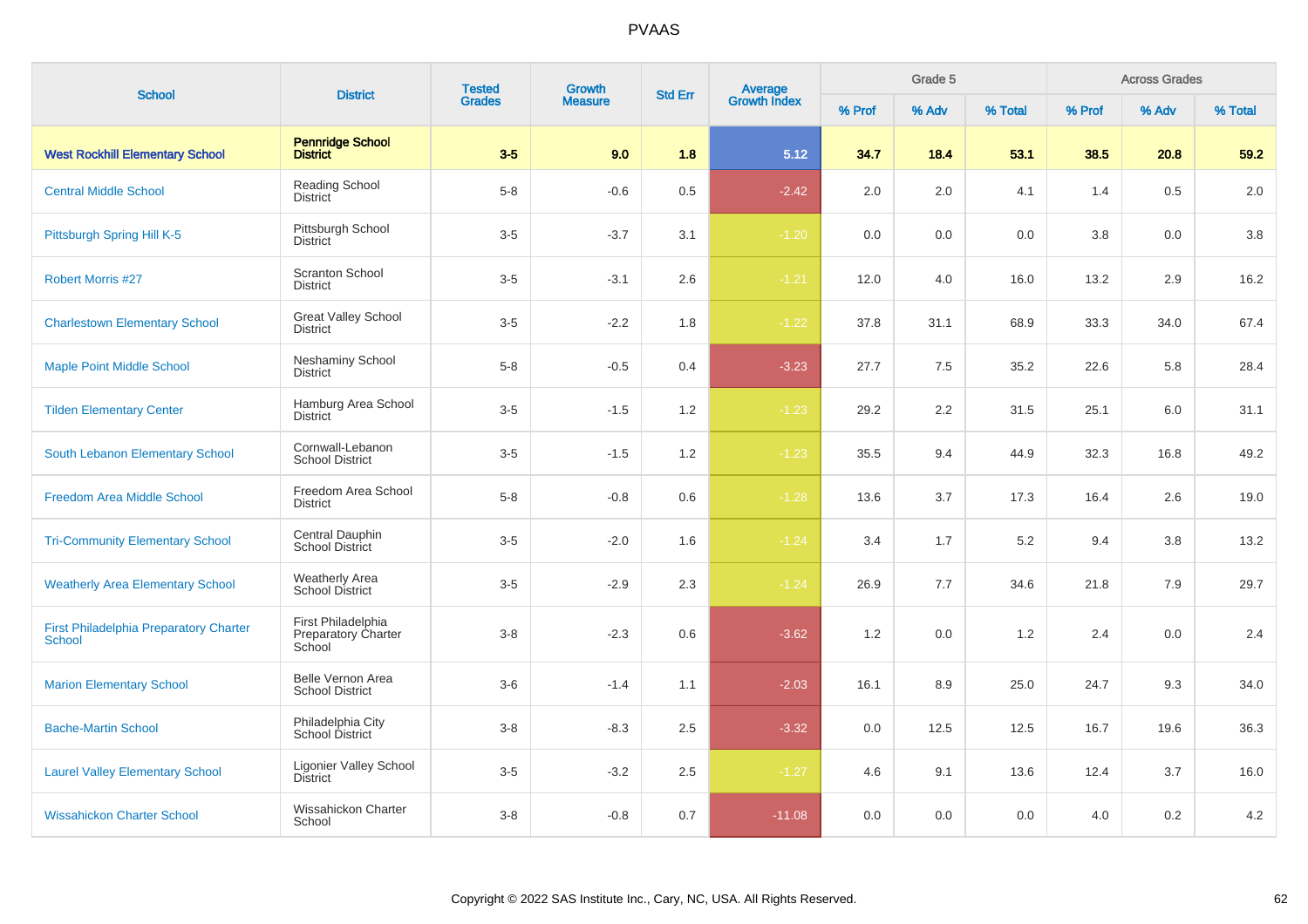| <b>School</b>                                              | <b>District</b>                                 | <b>Tested</b> | Growth         | <b>Std Err</b> |                                |        | Grade 5 |         |         | <b>Across Grades</b> |         |
|------------------------------------------------------------|-------------------------------------------------|---------------|----------------|----------------|--------------------------------|--------|---------|---------|---------|----------------------|---------|
|                                                            |                                                 | <b>Grades</b> | <b>Measure</b> |                | <b>Average</b><br>Growth Index | % Prof | % Adv   | % Total | % Prof  | % Adv                | % Total |
| <b>West Rockhill Elementary School</b>                     | <b>Pennridge School</b><br><b>District</b>      | $3-5$         | 9.0            | 1.8            | 5.12                           | 34.7   | 18.4    | 53.1    | 38.5    | 20.8                 | 59.2    |
| <b>Clear Run Intermediate School</b>                       | Pocono Mountain<br><b>School District</b>       | $3-6$         | $-1.4$         | 1.1            | $-2.87$                        | 15.6   | 6.2     | 21.9    | 14.8    | 5.1                  | 19.9    |
| <b>Tyrone Area Middle School</b>                           | <b>Tyrone Area School</b><br><b>District</b>    | $5 - 8$       | $-0.7$         | 0.5            | $-7.87$                        | 18.0   | 3.8     | 21.8    | 15.3    | 4.0                  | 19.3    |
| Propel Charter School - Hazelwood                          | <b>Propel Charter</b><br>School-Hazelwood       | $3 - 8$       | $-1.6$         | 1.2            | $-2.32$                        | 3.4    | 0.0     | 3.4     | 0.6     | 0.6                  | 1.3     |
| <b>Penn-Lincoln Elementary School</b>                      | Altoona Area School<br><b>District</b>          | $3-5$         | $-2.8$         | 2.1            | $-1.33$                        | 11.1   | 2.8     | 13.9    | 10.2    | 3.4                  | 13.6    |
| <b>Robert Reid Elementary School</b>                       | Middletown Area<br><b>School District</b>       | $3-5$         | $-1.9$         | 1.5            | $-1.33$                        | 13.4   | 4.5     | 17.9    | 21.6    | 7.4                  | 29.0    |
| <b>Quarryville Elementary School</b>                       | Solanco School<br><b>District</b>               | $3-5$         | $-2.1$         | 1.5            | $-1.35$                        | 16.7   | 5.0     | 21.7    | 23.7    | 5.1                  | 28.8    |
| <b>Friendship Hill Elementary School</b>                   | Albert Gallatin Area<br><b>School District</b>  | $3-5$         | $-3.0$         | 2.2            | $-1.36$                        | 37.5   | 18.8    | 56.2    | 32.0    | 16.0                 | 48.0    |
| <b>Oswayo Valley Elementary School</b>                     | Oswayo Valley School<br><b>District</b>         | $3 - 5$       | $-3.0$         | 2.2            | $-1.38$                        | 27.6   | 20.7    | 48.3    | 35.3    | 29.4                 | 64.7    |
| <b>Lincoln Leadership Academy Charter</b><br><b>School</b> | Lincoln Leadership<br>Academy Charter<br>School | $3 - 12$      | $-1.2$         | $0.9\,$        | $-4.06$                        | 0.0    | 0.0     | $0.0\,$ | $3.8\,$ | 0.7                  | 4.4     |
| Pittsburgh Mifflin K-8                                     | Pittsburgh School<br><b>District</b>            | $3 - 8$       | $-1.7$         | 1.2            | $-2.50$                        | 0.0    | 0.0     | 0.0     | 4.4     | 0.7                  | 5.2     |
| <b>Ferndale Elementary School</b>                          | Ferndale Area School<br><b>District</b>         | $3-6$         | $-1.8$         | 1.3            | $-3.12$                        | 27.3   | 0.0     | 27.3    | 21.6    | 8.8                  | 30.4    |
| <b>Martic Elementary School</b>                            | Penn Manor School<br><b>District</b>            | $3-6$         | $-2.0$         | 1.4            | $-2.89$                        | 26.2   | 9.5     | 35.7    | 34.0    | 16.7                 | 50.6    |
| <b>Copper Beech School</b>                                 | Abington School<br>District                     | $3-6$         | $-1.2$         | 0.8            | $-1.54$                        | 18.0   | 5.0     | 23.0    | 29.1    | 10.5                 | 39.6    |
| <b>Asa Packer Elementary School</b>                        | <b>Bethlehem Area</b><br><b>School District</b> | $3-5$         | $-4.7$         | 3.3            | $-1.42$                        | 41.7   | 33.3    | 75.0    | 42.4    | 22.0                 | 64.4    |
| <b>Cornwells Elementary School</b>                         | Bensalem Township<br><b>School District</b>     | $3-6$         | $-2.0$         | 1.2            | $-1.69$                        | 16.3   | 9.3     | 25.6    | 16.4    | 2.8                  | 19.2    |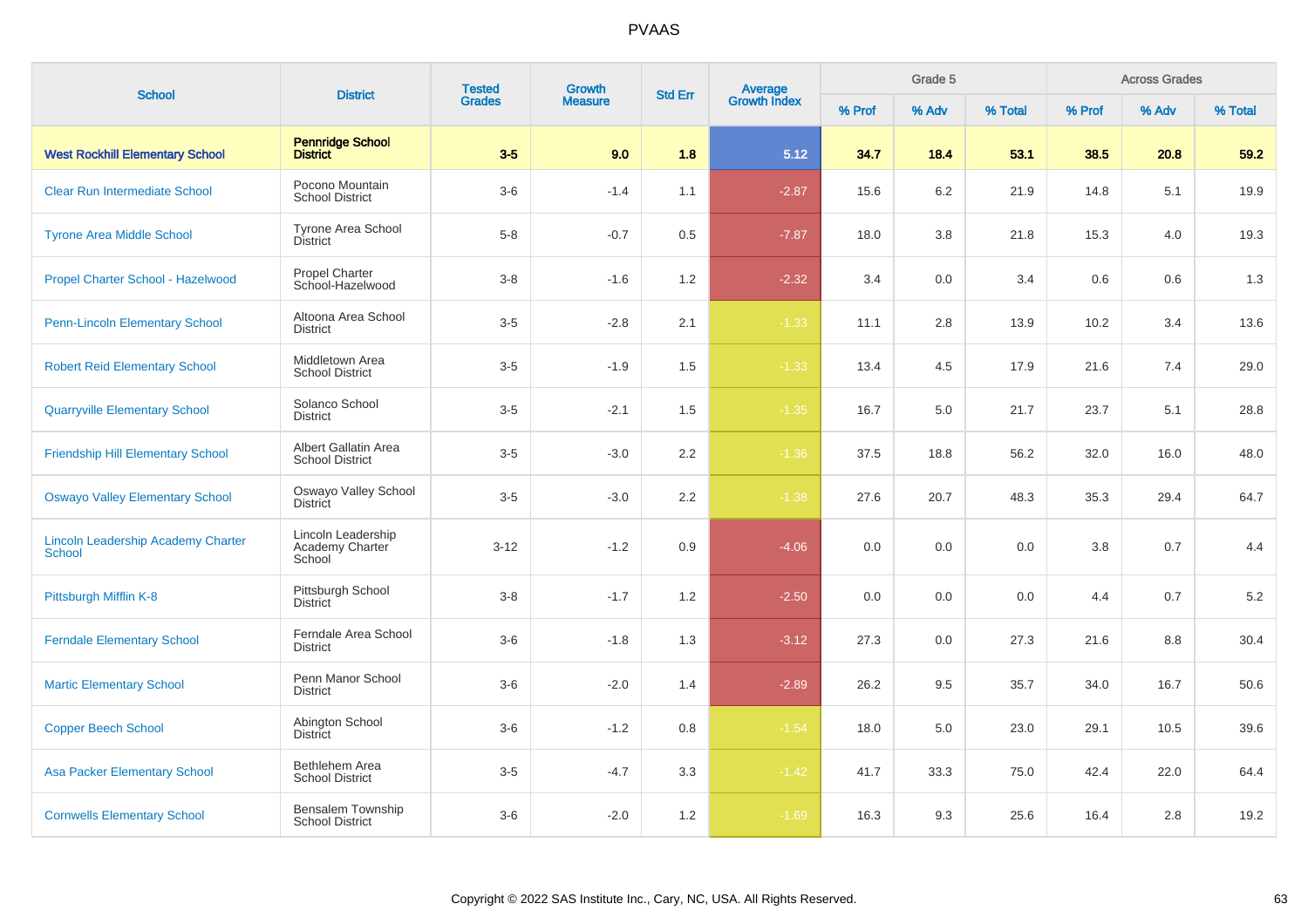| <b>School</b>                                               | <b>District</b>                                         | <b>Tested</b><br><b>Growth</b><br><b>Std Err</b><br><b>Grades</b><br><b>Measure</b> |        |     | Grade 5                        |        |       | <b>Across Grades</b> |        |       |         |
|-------------------------------------------------------------|---------------------------------------------------------|-------------------------------------------------------------------------------------|--------|-----|--------------------------------|--------|-------|----------------------|--------|-------|---------|
|                                                             |                                                         |                                                                                     |        |     | <b>Average</b><br>Growth Index | % Prof | % Adv | % Total              | % Prof | % Adv | % Total |
| <b>West Rockhill Elementary School</b>                      | <b>Pennridge School</b><br><b>District</b>              | $3-5$                                                                               | 9.0    | 1.8 | 5.12                           | 34.7   | 18.4  | 53.1                 | 38.5   | 20.8  | 59.2    |
| <b>Harrison Park Elementary School</b>                      | Penn-Trafford School<br><b>District</b>                 | $3-5$                                                                               | $-2.1$ | 1.5 | $-1.43$                        | 34.4   | 39.1  | 73.4                 | 37.8   | 31.9  | 69.7    |
| <b>Sunrise Elementary School</b>                            | Penn-Trafford School<br><b>District</b>                 | $3-5$                                                                               | $-2.6$ | 1.8 | $-1.43$                        | 40.5   | 26.2  | 66.7                 | 37.9   | 28.8  | 66.7    |
| <b>Grandview Elementary School</b>                          | Chambersburg Area<br>School District                    | $3-5$                                                                               | $-2.7$ | 1.9 | $-1.43$                        | 15.8   | 7.9   | 23.7                 | 19.4   | 6.4   | 25.8    |
| <b>Scotland Elementary School</b>                           | Chambersburg Area<br><b>School District</b>             | $3-5$                                                                               | $-2.4$ | 1.6 | $-1.46$                        | 21.4   | 7.1   | 28.6                 | 23.2   | 13.1  | 36.3    |
| <b>Heights Terrace Elementary/Middle</b><br><b>School</b>   | Hazleton Area School<br><b>District</b>                 | $3 - 8$                                                                             | $-1.8$ | 1.2 | $-4.84$                        | 10.9   | 0.0   | 10.9                 | 6.2    | 0.0   | 6.2     |
| <b>Letort Elementary School</b>                             | Carlisle Area School<br><b>District</b>                 | $3-5$                                                                               | $-4.4$ | 3.0 | $-1.46$                        | 18.2   | 9.1   | 27.3                 | 23.2   | 7.4   | 30.5    |
| <b>Harmony Area Elementary School</b>                       | Harmony Area School<br><b>District</b>                  | $3-6$                                                                               | $-2.9$ | 2.0 | $-2.89$                        | 31.2   | 6.2   | 37.5                 | 33.3   | 5.6   | 38.9    |
| Pittsburgh Minadeo K-5                                      | Pittsburgh School<br><b>District</b>                    | $3-5$                                                                               | $-3.2$ | 2.1 | $-1.47$                        | 0.0    | 0.0   | 0.0                  | 9.8    | 3.3   | 13.0    |
| <b>Chartiers Valley Intermediate School</b>                 | <b>Chartiers Valley</b><br><b>School District</b>       | $3-5$                                                                               | $-1.2$ | 0.8 | $-1.48$                        | 33.8   | 14.7  | 48.5                 | 31.7   | 17.1  | 48.9    |
| <b>Fairfield Area Middle School</b>                         | <b>Fairfield Area School</b><br><b>District</b>         | $5 - 8$                                                                             | $-1.2$ | 0.8 | $-2.77$                        | 31.2   | 1.6   | 32.8                 | 21.7   | 1.7   | 23.5    |
| <b>Executive Education Academy Charter</b><br><b>School</b> | <b>Executive Education</b><br>Academy Charter<br>School | $3 - 10$                                                                            | $-2.5$ | 1.7 | $-4.30$                        | 0.0    | 0.0   | 0.0                  | 9.1    | 1.7   | 10.9    |
| <b>Cetronia School</b>                                      | Parkland School<br><b>District</b>                      | $3-5$                                                                               | $-2.1$ | 1.4 | $-1.49$                        | 31.5   | 31.5  | 63.0                 | 36.9   | 35.6  | 72.5    |
| <b>Old Forge Elementary School</b>                          | Old Forge School<br><b>District</b>                     | $3-6$                                                                               | $-2.7$ | 1.1 | $-2.48$                        | 11.8   | 2.9   | 14.7                 | 14.4   | 3.1   | 17.5    |
| <b>Keystone Education Center Charter</b><br><b>School</b>   | Keystone Education<br><b>Center Charter School</b>      | $3 - 12$                                                                            | $-4.8$ | 3.2 | $-1.50$                        |        |       |                      | 0.0    | 0.0   | 0.0     |
| <b>Centerville Elementary School</b>                        | <b>Hempfield School</b><br><b>District</b>              | $3-6$                                                                               | $-1.9$ | 1.2 | $-1.63$                        | 38.3   | 14.9  | 53.2                 | 34.1   | 20.0  | 54.1    |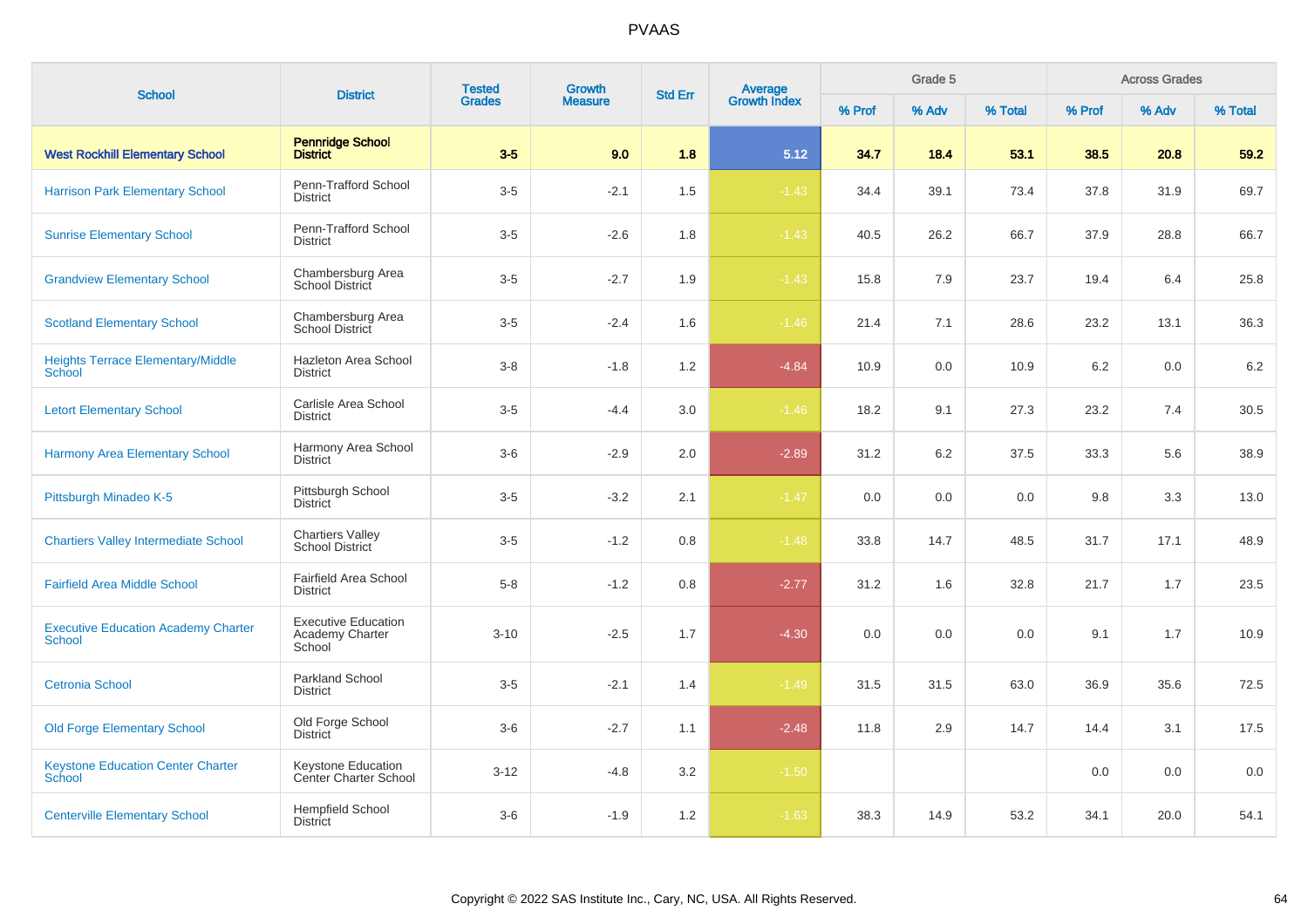| <b>School</b>                                            | <b>District</b>                                           | <b>Tested</b> | <b>Growth</b>  |                |                                |        | Grade 5 |         |        | <b>Across Grades</b> |         |
|----------------------------------------------------------|-----------------------------------------------------------|---------------|----------------|----------------|--------------------------------|--------|---------|---------|--------|----------------------|---------|
|                                                          |                                                           | <b>Grades</b> | <b>Measure</b> | <b>Std Err</b> | <b>Average</b><br>Growth Index | % Prof | % Adv   | % Total | % Prof | % Adv                | % Total |
| <b>West Rockhill Elementary School</b>                   | <b>Pennridge School</b><br><b>District</b>                | $3-5$         | 9.0            | 1.8            | 5.12                           | 34.7   | 18.4    | 53.1    | 38.5   | 20.8                 | 59.2    |
| <b>Washington Elementary School</b>                      | Boyertown Area<br>School District                         | $3-5$         | $-2.3$         | 1.5            | $-1.50$                        | 28.6   | 3.2     | 31.8    | 29.8   | 5.3                  | 35.1    |
| <b>Lafayette Elementary School</b>                       | Uniontown Area<br><b>School District</b>                  | $3-5$         | $-4.2$         | 2.8            | $-1.51$                        | 5.3    | 5.3     | 10.5    | 4.3    | 4.3                  | 8.6     |
| <b>Laurel Elementary School</b>                          | <b>Laurel School District</b>                             | $3-6$         | $-1.5$         | 1.0            | $-2.89$                        | 25.7   | 5.4     | 31.1    | 30.7   | 17.1                 | 47.7    |
| <b>Lakeview Elementary School</b>                        | <b>Ridley School District</b>                             | $3-5$         | $-2.1$         | 1.4            | $-1.53$                        | 27.4   | 5.5     | 32.9    | 29.6   | 9.0                  | 38.6    |
| <b>Reach Cyber Charter School</b>                        | Reach Cyber Charter<br>School                             | $3 - 11$      | $-2.4$         | 0.9            | $-2.71$                        | 19.4   | 9.7     | 29.0    | 21.3   | 4.7                  | 26.0    |
| <b>East Vincent Elementary School</b>                    | Owen J Roberts<br><b>School District</b>                  | $3-6$         | $-2.9$         | 1.0            | $-2.89$                        | 27.9   | 16.2    | 44.1    | 34.5   | 18.0                 | 52.6    |
| <b>Woodland Elementary School</b>                        | <b>Cameron County</b><br><b>School District</b>           | $3-6$         | $-4.7$         | 1.4            | $-3.32$                        | 48.4   | 0.0     | 48.4    | 40.4   | 9.6                  | 50.0    |
| Pittsburgh Arsenal K-5                                   | Pittsburgh School<br><b>District</b>                      | $3-5$         | $-3.1$         | 2.0            | $-1.56$                        | 7.9    | 0.0     | 7.9     | 6.5    | 0.0                  | 6.5     |
| Pittsburgh Arlington K-8                                 | Pittsburgh School<br><b>District</b>                      | $3-8$         | $-5.1$         | 1.2            | $-4.29$                        | 7.1    | 0.0     | 7.1     | 1.7    | 0.0                  | 1.7     |
| <b>Lafayette Elementary School</b>                       | Lancaster School<br><b>District</b>                       | $3-5$         | $-2.8$         | 1.7            | $-1.61$                        | 2.2    | 4.4     | 6.7     | 8.0    | 2.9                  | 10.9    |
| <b>Martin School</b>                                     | Lancaster School<br><b>District</b>                       | $3 - 8$       | $-2.8$         | 0.9            | $-3.29$                        | 4.8    | 4.8     | 9.5     | 8.3    | 2.3                  | 10.6    |
| <b>Lakeland Elementary School - Scott</b><br>Campus      | <b>Lakeland School</b><br><b>District</b>                 | $3-6$         | $-2.2$         | 1.2            | $-1.83$                        | 25.0   | 2.3     | 27.3    | 29.4   | 9.8                  | 39.2    |
| <b>Russell C Struble Elementary School</b>               | Bensalem Township<br><b>School District</b>               | $3-6$         | $-3.1$         | 1.2            | $-2.64$                        | 4.6    | 7.0     | 11.6    | 18.6   | 6.4                  | 25.0    |
| <b>Wallenpaupack North Intermediate</b><br>School        | Wallenpaupack Area<br>School District                     | $3-5$         | $-1.7$         | 1.1            | $-1.63$                        | 24.0   | 6.2     | 30.2    | 29.0   | 7.0                  | 36.0    |
| <b>Susquehanna Community Elementary</b><br><b>School</b> | Susquehanna<br><b>Community School</b><br><b>District</b> | $3-6$         | $-3.0$         | 1.1            | $-2.69$                        | 19.6   | 9.8     | 29.4    | 24.8   | 6.3                  | 31.1    |
| <b>Grasse Elementary School</b>                          | Pennridge School<br><b>District</b>                       | $3-5$         | $-2.3$         | 1.4            | $-1.64$                        | 37.7   | 10.1    | 47.8    | 40.1   | 16.3                 | 56.4    |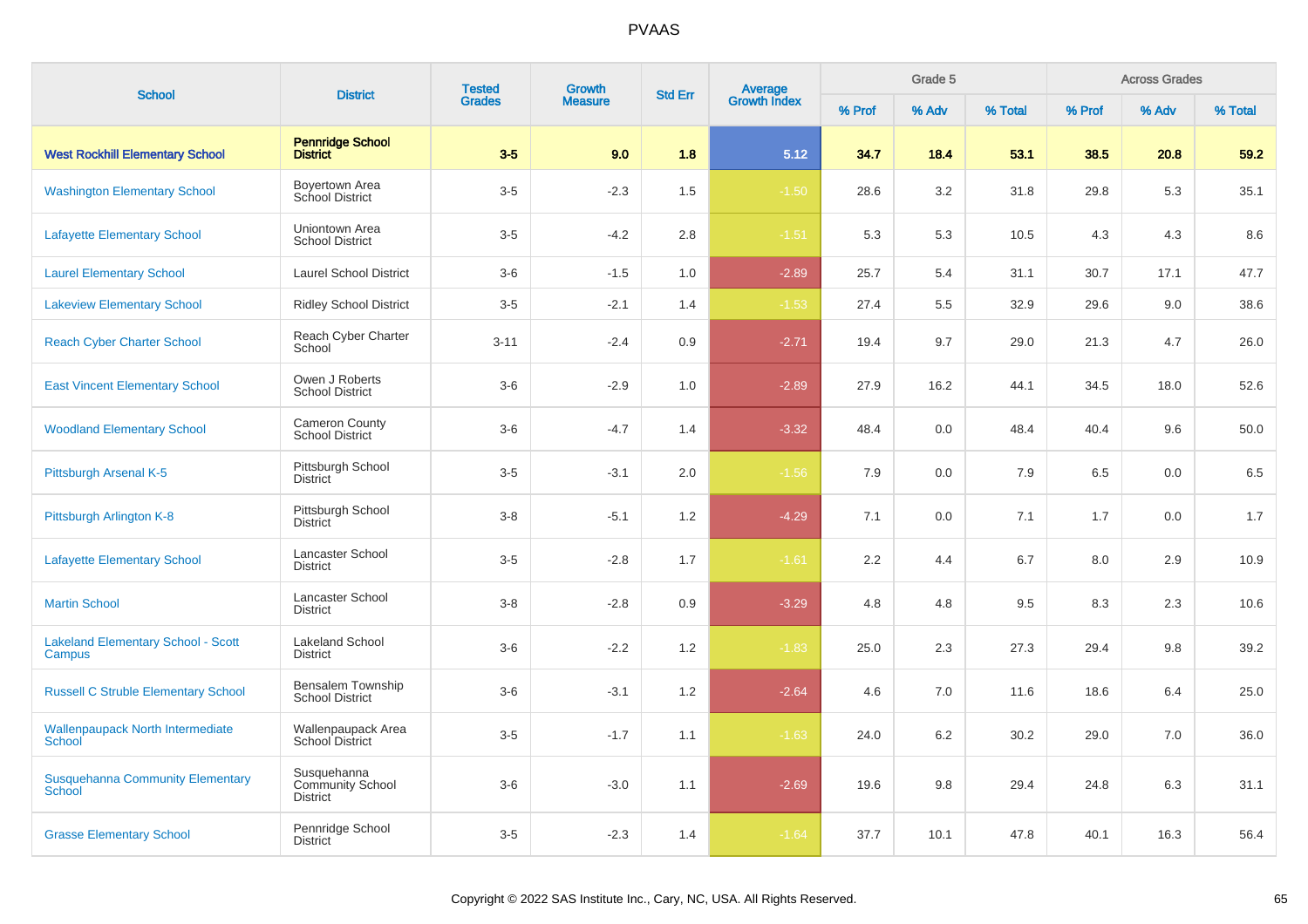| <b>School</b>                                                        | <b>District</b>                                                  | <b>Tested</b> | <b>Growth</b>  |                | Average<br>Growth Index |        | Grade 5 |         |        | <b>Across Grades</b> |         |
|----------------------------------------------------------------------|------------------------------------------------------------------|---------------|----------------|----------------|-------------------------|--------|---------|---------|--------|----------------------|---------|
|                                                                      |                                                                  | <b>Grades</b> | <b>Measure</b> | <b>Std Err</b> |                         | % Prof | % Adv   | % Total | % Prof | % Adv                | % Total |
| <b>West Rockhill Elementary School</b>                               | <b>Pennridge School</b><br><b>District</b>                       | $3-5$         | 9.0            | 1.8            | 5.12                    | 34.7   | 18.4    | 53.1    | 38.5   | 20.8                 | 59.2    |
| Pittsburgh Montessori K-5                                            | Pittsburgh School<br><b>District</b>                             | $3-5$         | $-3.8$         | 2.3            | $-1.64$                 | 24.0   | 8.0     | 32.0    | 28.9   | 18.9                 | 47.8    |
| Pittsburgh Phillips K-5                                              | Pittsburgh School<br><b>District</b>                             | $3-5$         | $-3.7$         | 2.2            | $-1.64$                 | 23.1   | 0.0     | 23.1    | 11.1   | 3.3                  | 14.4    |
| Pittsburgh Sunnyside K-8                                             | Pittsburgh School<br><b>District</b>                             | $3 - 8$       | $-2.3$         | 1.4            | $-1.64$                 |        |         |         | 11.1   | 0.0                  | 11.1    |
| <b>Cochranton Elementary School</b>                                  | <b>Crawford Central</b><br><b>School District</b>                | $3-6$         | $-2.1$         | 1.2            | $-1.80$                 | 23.1   | 5.8     | 28.8    | 24.2   | 6.8                  | 31.0    |
| <b>Howard Gardner Multiple Intelligence</b><br><b>Charter School</b> | <b>Howard Gardner</b><br>Multiple Intelligence<br>Charter School | $3 - 8$       | $-3.7$         | 1.1            | $-3.28$                 | 16.7   | 6.7     | 23.3    | 14.7   | 3.5                  | 18.2    |
| <b>Mayfair School</b>                                                | Philadelphia City<br>School District                             | $3 - 8$       | $-1.9$         | 1.1            | $-5.65$                 | 2.3    | 0.0     | 2.3     | 3.1    | 1.0                  | 4.2     |
| <b>Fishing Creek Elementary School</b>                               | West Shore School<br><b>District</b>                             | $3-5$         | $-2.3$         | 1.4            | $-1.69$                 | 37.8   | 5.4     | 43.2    | 35.8   | 12.0                 | 47.8    |
| <b>Jefferson Elementary School</b>                                   | East Penn School<br><b>District</b>                              | $3 - 5$       | $-3.2$         | 1.8            | $-1.74$                 | 24.4   | 14.6    | 39.0    | 27.0   | 13.9                 | 40.9    |
| Moon Area Lower Middle School                                        | Moon Area School<br><b>District</b>                              | $5-6$         | $-2.1$         | 0.5            | $-3.93$                 | 32.1   | 15.8    | 48.0    | 29.4   | 12.4                 | 41.8    |
| <b>Wharton School</b>                                                | Uniontown Area<br><b>School District</b>                         | $3-5$         | $-5.5$         | 3.2            | $-1.74$                 | 20.0   | 6.7     | 26.7    | 20.0   | 11.4                 | 31.4    |
| <b>Propel Charter School-Northside</b>                               | <b>Propel Charter</b><br>School-Northside                        | $3 - 8$       | $-1.6$         | 0.9            | $-3.77$                 | 0.0    | 0.0     | 0.0     | 0.4    | 0.0                  | 0.4     |
| <b>Tracy Elementary School</b>                                       | Millcreek Township<br><b>School District</b>                     | $3-5$         | $-2.7$         | 1.5            | $-1.75$                 | 18.3   | 11.7    | 30.0    | 18.6   | 16.5                 | 35.0    |
| <b>Valley Grove Elementary School</b>                                | Valley Grove School<br><b>District</b>                           | $3-6$         | $-2.7$         | 1.1            | $-2.39$                 | 36.2   | 8.5     | 44.7    | 30.4   | 8.4                  | 38.8    |
| <b>Folk Arts-Cultural Treasures Charter</b><br><b>School</b>         | Folk Arts-Cultural<br><b>Treasures Charter</b><br>School         | $3 - 7$       | $-1.8$         | 1.0            | $-2.80$                 | 22.7   | 6.8     | 29.6    | 28.1   | 6.2                  | 34.4    |
| <b>Smith-Wade Elementary School</b>                                  | Lancaster School<br><b>District</b>                              | $3-5$         | $-3.4$         | 1.9            | $-1.77$                 | 17.5   | 5.0     | 22.5    | 17.5   | 7.5                  | 25.0    |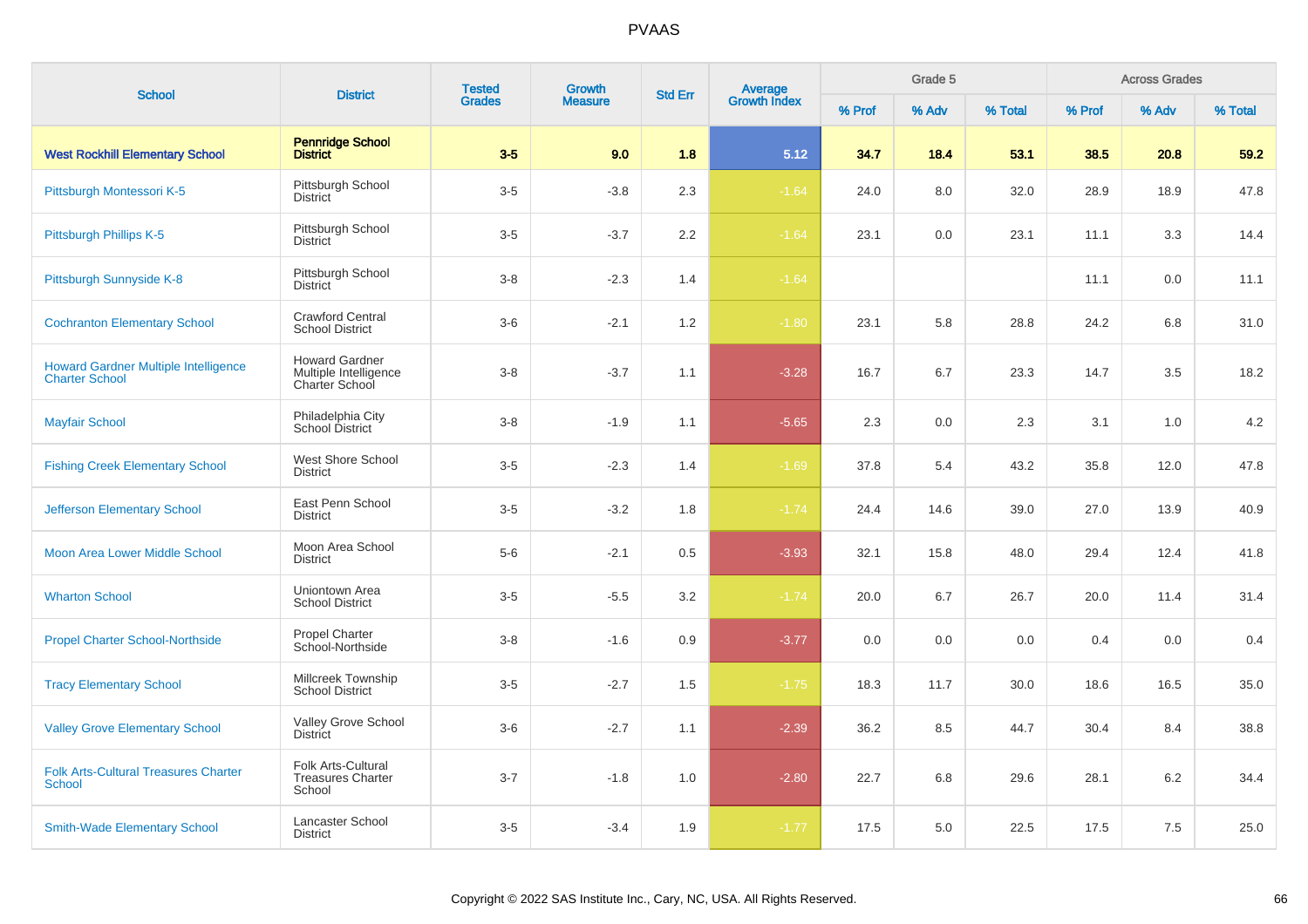| <b>School</b>                          | <b>District</b>                                    | <b>Tested</b> | Growth         | <b>Std Err</b> |                                |        | Grade 5 |         |        | <b>Across Grades</b> |         |
|----------------------------------------|----------------------------------------------------|---------------|----------------|----------------|--------------------------------|--------|---------|---------|--------|----------------------|---------|
|                                        |                                                    | <b>Grades</b> | <b>Measure</b> |                | <b>Average</b><br>Growth Index | % Prof | % Adv   | % Total | % Prof | % Adv                | % Total |
| <b>West Rockhill Elementary School</b> | <b>Pennridge School</b><br><b>District</b>         | $3-5$         | 9.0            | 1.8            | 5.12                           | 34.7   | 18.4    | 53.1    | 38.5   | 20.8                 | 59.2    |
| <b>Lincoln Charter School</b>          | Lincoln Charter School                             | $3-5$         | $-2.5$         | 1.4            | $-1.78$                        | 1.3    | 1.3     | 2.6     | 3.6    | 0.8                  | 4.4     |
| <b>Schuylkill Valley Middle School</b> | Schuylkill Valley<br><b>School District</b>        | $5-8$         | $-1.0$         | 0.5            | $-4.39$                        | 24.8   | 8.5     | 33.3    | 18.7   | 6.9                  | 25.7    |
| Pittsburgh Beechwood K-5               | Pittsburgh School<br><b>District</b>               | $3-5$         | $-3.4$         | 1.9            | $-1.79$                        | 4.6    | 2.3     | 7.0     | 9.3    | 3.9                  | 13.2    |
| <b>Elroy Avenue Elementary School</b>  | <b>Brentwood Borough</b><br><b>School District</b> | $3-5$         | $-3.2$         | 1.8            | $-1.79$                        | 32.6   | 2.3     | 34.9    | 25.8   | 7.3                  | 33.1    |
| <b>Corry Area Intermediate School</b>  | Corry Area School<br>District                      | $3-5$         | $-1.9$         | 1.1            | $-1.79$                        | 25.4   | 7.9     | 33.3    | 27.4   | 11.8                 | 39.2    |
| <b>Oakview Elementary School</b>       | Lakeview School<br><b>District</b>                 | $3-5$         | $-3.0$         | 1.7            | $-1.81$                        | 28.6   | 18.4    | 46.9    | 33.1   | 25.8                 | 58.9    |
| <b>Main Street Elementary School</b>   | <b>Titusville Area School</b><br><b>District</b>   | $3-5$         | $-3.1$         | 1.7            | $-1.81$                        | 29.8   | 14.9    | 44.7    | 29.1   | 15.7                 | 44.8    |
| Mt Vernon Elementary School            | Elizabeth Forward<br><b>School District</b>        | $3-5$         | $-2.8$         | 1.5            | $-1.81$                        | 41.0   | 9.8     | 50.8    | 36.7   | 11.1                 | 47.8    |
| <b>Leedom Elementary School</b>        | <b>Ridley School District</b>                      | $3-5$         | $-3.3$         | 1.8            | $-1.81$                        | 21.3   | 14.9    | 36.2    | 27.9   | 17.0                 | 45.0    |
| <b>Canadochly Elementary School</b>    | Eastern York School<br><b>District</b>             | $3-5$         | $-2.8$         | 1.5            | $-1.85$                        | 28.3   | 10.0    | 38.3    | 26.1   | 8.7                  | 34.8    |
| <b>Sabold Elementary School</b>        | Springfield School<br>District                     | $3-5$         | $-1.7$         | 0.9            | $-1.88$                        | 39.4   | 25.7    | 65.1    | 37.2   | 28.2                 | 65.3    |
| <b>Palmer Elementary School</b>        | Easton Area School<br><b>District</b>              | $3-5$         | $-2.7$         | 1.4            | $-1.89$                        | 20.9   | 3.0     | 23.9    | 27.6   | 11.2                 | 38.8    |
| <b>March Elementary School</b>         | Easton Area School<br><b>District</b>              | $3-5$         | $-3.8$         | 2.0            | $-1.90$                        | 23.7   | 10.5    | 34.2    | 19.4   | 11.2                 | 30.6    |
| <b>Russell Elementary School</b>       | Marple Newtown<br><b>School District</b>           | $3-5$         | $-3.3$         | 1.7            | $-1.91$                        | 28.0   | 14.0    | 42.0    | 39.7   | 19.2                 | 58.9    |
| <b>Springfield Elementary School</b>   | Northwestern School<br><b>District</b>             | $3-5$         | $-3.9$         | $2.0\,$        | $-1.92$                        | 41.7   | 8.3     | 50.0    | 40.4   | 10.1                 | 50.5    |
| <b>Hopkinson Francis School</b>        | Philadelphia City<br>School District               | $3 - 8$       | $-6.7$         | 3.5            | $-1.93$                        | 7.7    | 0.0     | 7.7     | 4.4    | 0.0                  | 4.4     |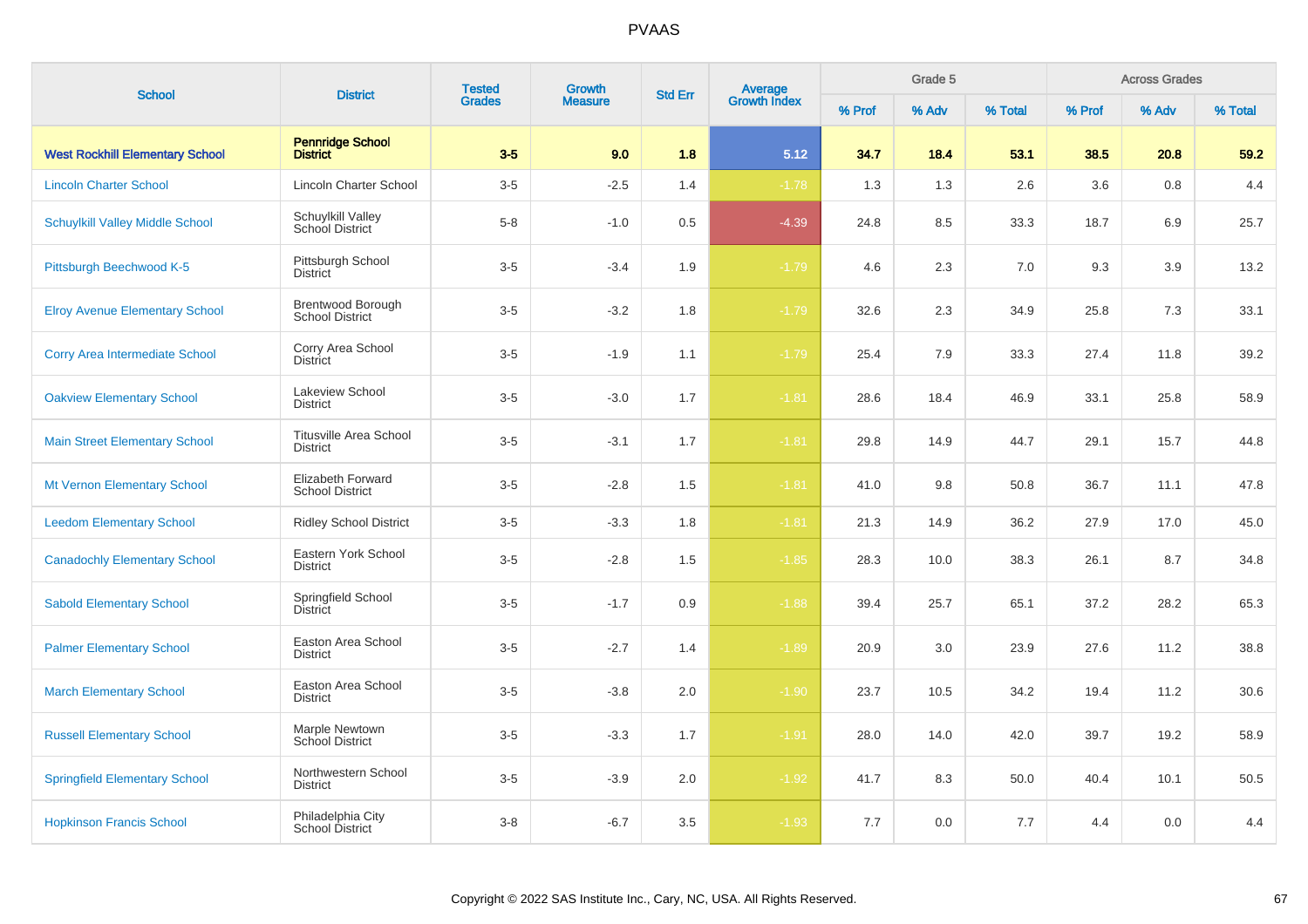| <b>School</b>                           | <b>District</b>                                  | <b>Tested</b> | Growth         | <b>Std Err</b> | <b>Average</b><br>Growth Index |        | Grade 5 |         |        | <b>Across Grades</b> |         |
|-----------------------------------------|--------------------------------------------------|---------------|----------------|----------------|--------------------------------|--------|---------|---------|--------|----------------------|---------|
|                                         |                                                  | <b>Grades</b> | <b>Measure</b> |                |                                | % Prof | % Adv   | % Total | % Prof | % Adv                | % Total |
| <b>West Rockhill Elementary School</b>  | <b>Pennridge School</b><br><b>District</b>       | $3-5$         | 9.0            | 1.8            | 5.12                           | 34.7   | 18.4    | 53.1    | 38.5   | 20.8                 | 59.2    |
| Montessori Regional Charter School      | Montessori Regional<br><b>Charter School</b>     | $3-6$         | $-2.6$         | 1.1            | $-2.40$                        | 15.0   | 5.0     | 20.0    | 11.1   | 6.3                  | 17.3    |
| <b>George J Plava Elementary School</b> | Albert Gallatin Area<br><b>School District</b>   | $3-5$         | $-3.4$         | 1.7            | $-1.95$                        | 8.7    | 0.0     | 8.7     | 12.1   | 0.7                  | 12.8    |
| Pittsburgh Roosevelt K-5                | Pittsburgh School<br><b>District</b>             | $3-5$         | $-4.6$         | 2.3            | $-1.97$                        | 4.2    | 4.2     | 8.3     | 5.1    | 1.3                  | 6.4     |
| <b>Fox Township Elementary School</b>   | Saint Marys Area<br><b>School District</b>       | $3-5$         | $-5.0$         | 2.6            | $-1.97$                        | 26.1   | 4.4     | 30.4    | 37.0   | 13.7                 | 50.7    |
| <b>Evergreen Elementary School</b>      | Western Wayne<br>School District                 | $3-5$         | $-2.7$         | 1.4            | $-1.97$                        | 25.7   | 6.8     | 32.4    | 26.2   | 15.8                 | 42.1    |
| <b>Pine Run Elementary School</b>       | <b>Central Bucks School</b><br><b>District</b>   | $3-6$         | $-2.7$         | 1.2            | $-2.32$                        | 39.3   | 17.9    | 57.1    | 31.4   | 22.3                 | 53.6    |
| <b>Key Francis Scott School</b>         | Philadelphia City<br>School District             | $3-6$         | $-4.8$         | 1.7            | $-2.83$                        | 0.0    | 0.0     | 0.0     | 4.0    | 0.0                  | $4.0$   |
| <b>Baggaley Elementary School</b>       | <b>Greater Latrobe</b><br><b>School District</b> | $3-6$         | $-1.9$         | 0.9            | $-4.39$                        | 28.6   | 14.3    | 42.9    | 35.8   | 12.8                 | 48.6    |
| <b>Bridesburg School</b>                | Philadelphia City<br>School District             | $3 - 8$       | $-3.6$         | 1.4            | $-2.60$                        | 9.5    | 0.0     | 9.5     | 7.8    | 2.3                  | 10.2    |
| Pittsburgh Woolslair K-5                | Pittsburgh School<br><b>District</b>             | $3-5$         | $-5.0$         | 2.5            | $-2.01$                        | 12.0   | 0.0     | 12.0    | 8.2    | 0.0                  | 8.2     |
| <b>George Wolf Elementary School</b>    | Northampton Area<br><b>School District</b>       | $3-5$         | $-3.8$         | 1.9            | $-2.01$                        | 26.3   | 5.3     | 31.6    | 27.4   | 8.3                  | 35.7    |
| <b>Forks Elementary School</b>          | Easton Area School<br><b>District</b>            | $3-5$         | $-4.5$         | 2.3            | $-2.01$                        | 18.8   | 3.1     | 21.9    | 25.7   | 15.8                 | 41.6    |
| <b>Tobyhanna Elementary Center</b>      | Pocono Mountain<br><b>School District</b>        | $3-6$         | $-4.7$         | 2.0            | $-2.36$                        | 34.8   | 0.0     | 34.8    | 30.4   | 9.8                  | 40.2    |
| Landis Run Intermediate School          | Manheim Township<br><b>School District</b>       | $5-6$         | $-0.9$         | 0.4            | $-9.32$                        | 29.8   | 17.1    | 46.9    | 31.5   | 20.2                 | 51.7    |
| <b>Bethune Mary Mcleod School</b>       | Philadelphia City<br>School District             | $3-8$         | $-4.5$         | 2.2            | $-3.13$                        | 0.0    | 0.0     | 0.0     | 0.0    | 0.0                  | 0.0     |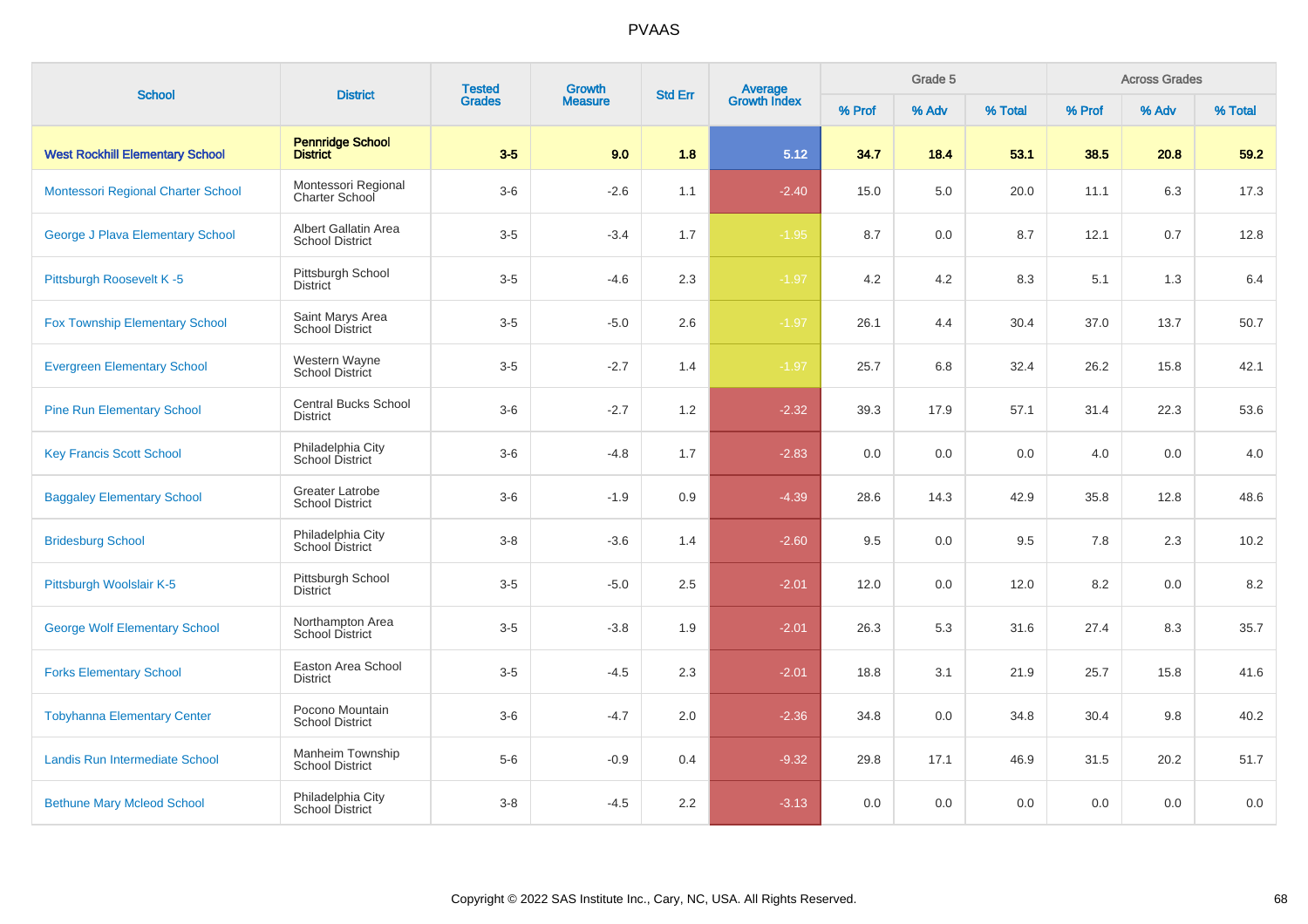| <b>School</b>                            | <b>District</b>                                   | <b>Tested</b><br>Growth<br><b>Grades</b><br><b>Measure</b> | <b>Average</b><br>Growth Index<br><b>Std Err</b> |     | Grade 5 |        |       | <b>Across Grades</b> |        |       |         |
|------------------------------------------|---------------------------------------------------|------------------------------------------------------------|--------------------------------------------------|-----|---------|--------|-------|----------------------|--------|-------|---------|
|                                          |                                                   |                                                            |                                                  |     |         | % Prof | % Adv | % Total              | % Prof | % Adv | % Total |
| <b>West Rockhill Elementary School</b>   | <b>Pennridge School</b><br><b>District</b>        | $3-5$                                                      | 9.0                                              | 1.8 | 5.12    | 34.7   | 18.4  | 53.1                 | 38.5   | 20.8  | 59.2    |
| <b>Pleasant Valley Elementary School</b> | Altoona Area School<br><b>District</b>            | $3-5$                                                      | $-3.2$                                           | 1.6 | $-2.04$ | 19.0   | 1.7   | 20.7                 | 20.1   | 4.1   | 24.3    |
| Gamp                                     | Philadelphia City<br>School District              | $5 - 10$                                                   | $-4.0$                                           | 1.7 | $-2.36$ | 26.7   | 20.0  | 46.7                 | 35.3   | 11.8  | 47.1    |
| Pittsburgh Brookline K-8                 | Pittsburgh School<br><b>District</b>              | $3 - 8$                                                    | $-6.4$                                           | 1.0 | $-6.38$ | 18.4   | 5.3   | 23.7                 | 16.9   | 2.7   | 19.6    |
| <b>Bucktail Area Middle School</b>       | <b>Keystone Central</b><br>School District        | $5 - 8$                                                    | $-2.3$                                           | 1.1 | $-4.84$ | 16.7   | 0.0   | 16.7                 | 11.0   | 2.8   | 13.8    |
| <b>Mahanoy Area Elementary School</b>    | Mahanoy Area School<br><b>District</b>            | $3-6$                                                      | $-2.2$                                           | 1.1 | $-2.32$ | 7.3    | 0.0   | 7.3                  | 12.3   | 1.1   | 13.4    |
| <b>Trinity West Elementary School</b>    | <b>Trinity Area School</b><br><b>District</b>     | $3-5$                                                      | $-2.8$                                           | 1.4 | $-2.06$ | 22.4   | 5.3   | 27.6                 | 23.9   | 7.2   | 31.1    |
| <b>Brookwood Elementary School</b>       | <b>Bristol Township</b><br><b>School District</b> | $3-5$                                                      | $-2.6$                                           | 1.2 | $-2.08$ | 6.3    | 1.0   | 7.4                  | 11.4   | 2.6   | 14.0    |
| <b>Dobson James School</b>               | Philadelphia City<br>School District              | $3 - 8$                                                    | $-6.4$                                           | 3.1 | $-2.08$ | 20.0   | 13.3  | 33.3                 | 20.5   | 15.4  | 35.9    |
| <b>Loesche William H School</b>          | Philadelphia City<br><b>School District</b>       | $3-5$                                                      | $-5.6$                                           | 2.6 | $-2.09$ | 24.0   | 12.0  | 36.0                 | 20.4   | 10.2  | 30.7    |
| Fanny Jackson Coppin School              | Philadelphia City<br>School District              | $3 - 8$                                                    | $-5.7$                                           | 2.7 | $-2.10$ | 10.5   | 5.3   | 15.8                 | 20.3   | 3.1   | 23.4    |
| <b>New Foundations Charter School</b>    | New Foundations<br><b>Charter School</b>          | $3 - 11$                                                   | $-1.5$                                           | 0.7 | $-4.08$ | 18.5   | 5.6   | 24.1                 | 17.1   | 2.9   | 20.0    |
| <b>Mowrey Elementary School</b>          | Waynesboro Area<br>School District                | $3-5$                                                      | $-3.1$                                           | 1.5 | $-2.12$ | 25.7   | 5.4   | 31.1                 | 26.2   | 9.3   | 35.6    |
| <b>Alloway Creek Elementary School</b>   | Littlestown Area<br><b>School District</b>        | $3-5$                                                      | $-2.4$                                           | 1.1 | $-2.12$ | 18.8   | 2.7   | 21.4                 | 29.6   | 5.9   | 35.5    |
| <b>Tinicum School</b>                    | Interboro School<br><b>District</b>               | $3 - 8$                                                    | $-2.1$                                           | 1.0 | $-3.09$ | 18.9   | 2.7   | 21.6                 | 20.6   | 1.9   | 22.4    |
| <b>Slatington Elementary School</b>      | Northern Lehigh<br>School District                | $3-6$                                                      | $-1.9$                                           | 0.9 | $-3.35$ | 22.9   | 6.2   | 29.2                 | 21.1   | 5.3   | 26.4    |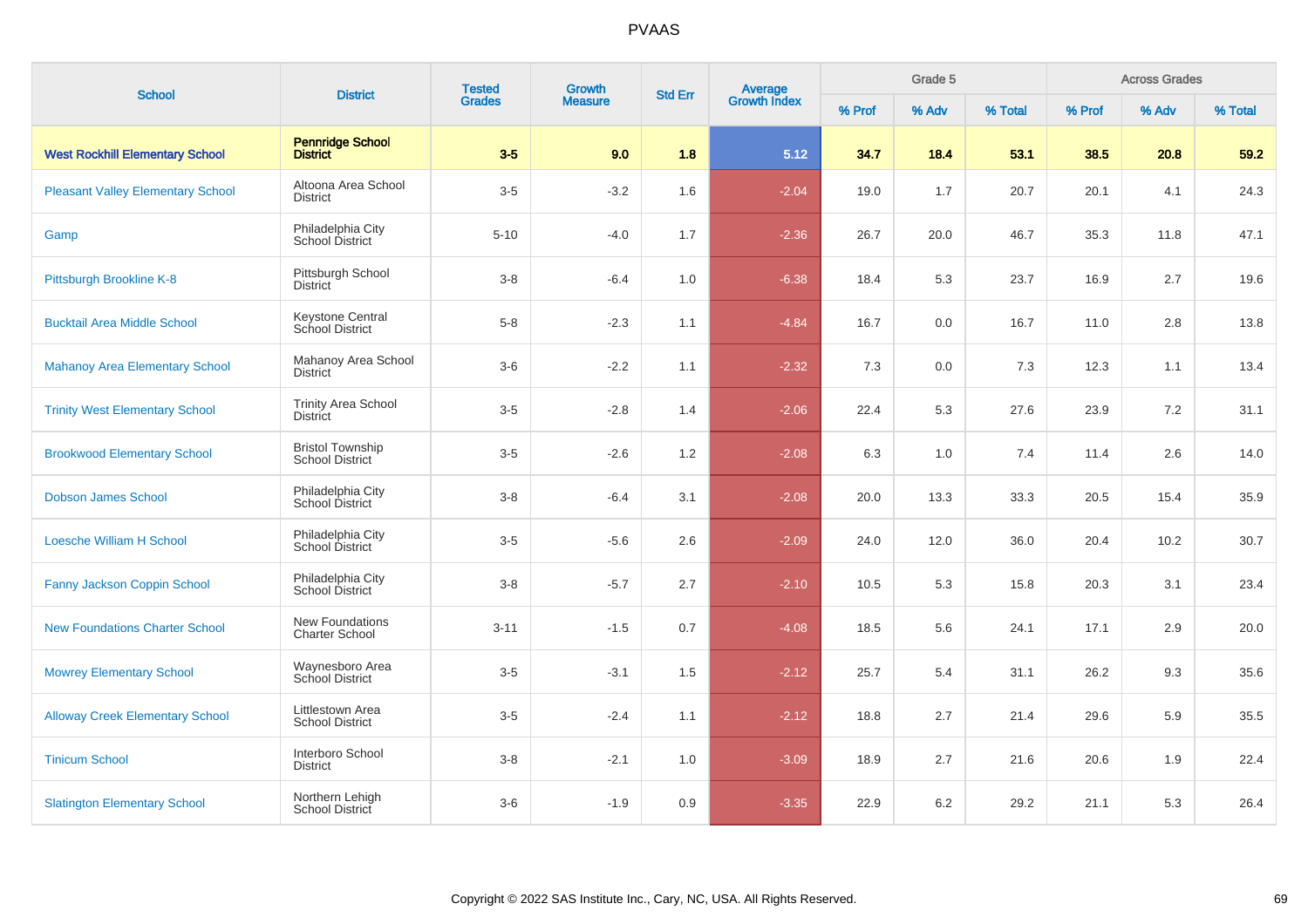| <b>School</b>                                    | <b>District</b>                             | <b>Tested</b> | Growth         | <b>Std Err</b> |                                |        | Grade 5 |         |        | <b>Across Grades</b> |         |
|--------------------------------------------------|---------------------------------------------|---------------|----------------|----------------|--------------------------------|--------|---------|---------|--------|----------------------|---------|
|                                                  |                                             | <b>Grades</b> | <b>Measure</b> |                | <b>Average</b><br>Growth Index | % Prof | % Adv   | % Total | % Prof | % Adv                | % Total |
| <b>West Rockhill Elementary School</b>           | <b>Pennridge School</b><br><b>District</b>  | $3-5$         | 9.0            | 1.8            | 5.12                           | 34.7   | 18.4    | 53.1    | 38.5   | 20.8                 | 59.2    |
| <b>Kreutz Creek Elementary School</b>            | Eastern York School<br><b>District</b>      | $3-5$         | $-3.4$         | 1.6            | $-2.14$                        | 30.2   | 7.6     | 37.7    | 29.8   | 11.4                 | 41.1    |
| John Adams #4                                    | <b>Scranton School</b><br><b>District</b>   | $3-5$         | $-7.2$         | 3.3            | $-2.16$                        | 0.0    | 0.0     | 0.0     | 2.9    | 0.0                  | 2.9     |
| <b>Shenandoah Valley Elementary School</b>       | Shenandoah Valley<br><b>School District</b> | $3-6$         | $-2.5$         | 1.2            | $-3.69$                        | 11.9   | 3.0     | 14.9    | 16.2   | 4.2                  | 20.4    |
| <b>Mckinley School</b>                           | Abington School<br><b>District</b>          | $3-6$         | $-2.1$         | 1.0            | $-2.45$                        | 25.0   | 13.6    | 38.6    | 28.4   | 11.2                 | 39.5    |
| <b>Phillips Elementary School</b>                | Central Dauphin<br>School District          | $3-5$         | $-3.6$         | 1.6            | $-2.18$                        | 8.8    | 1.8     | 10.5    | 9.4    | 3.1                  | 12.6    |
| <b>Moraine Elementary School</b>                 | Slippery Rock Area<br>School District       | $3-5$         | $-3.3$         | 1.5            | $-2.18$                        | 34.4   | 9.8     | 44.3    | 35.8   | 23.5                 | 59.3    |
| <b>Bradford Woods Elementary School</b>          | North Allegheny<br><b>School District</b>   | $3-5$         | $-3.0$         | 1.4            | $-2.20$                        | 45.0   | 38.8    | 83.8    | 39.2   | 49.1                 | 88.2    |
| <b>Collegium Charter School</b>                  | Collegium Charter<br>School                 | $3 - 10$      | $-1.0$         | 0.4            | $-6.04$                        | 15.6   | 3.0     | 18.6    | 14.4   | 3.4                  | 17.8    |
| <b>Blaine James G School</b>                     | Philadelphia City<br>School District        | $3 - 8$       | $-5.0$         | 2.3            | $-2.39$                        | 0.0    | 0.0     | 0.0     | 1.4    | 0.0                  | 1.4     |
| <b>North Coventry Elementary School</b>          | Owen J Roberts<br><b>School District</b>    | $3-6$         | $-4.2$         | 1.1            | $-3.97$                        | 38.2   | 21.8    | 60.0    | 27.1   | 22.0                 | 49.0    |
| Moffet John School                               | Philadelphia City<br>School District        | $3-5$         | $-7.4$         | 3.3            | $-2.22$                        | 8.3    | 0.0     | 8.3     | 7.1    | 0.0                  | 7.1     |
| <b>New Hanover-Upper Frederick</b><br>Elementary | Boyertown Area<br>School District           | $3-5$         | $-3.0$         | 1.4            | $-2.22$                        | 28.4   | 12.2    | 40.5    | 29.8   | 11.5                 | 41.3    |
| <b>Holme Thomas School</b>                       | Philadelphia City<br>School District        | $3-6$         | $-6.2$         | 2.8            | $-2.23$                        | 5.9    | 0.0     | 5.9     | 15.9   | 1.6                  | 17.5    |
| <b>Cheston Elementary School</b>                 | Easton Area School<br><b>District</b>       | $3-5$         | $-3.9$         | 1.7            | $-2.23$                        | 23.1   | 1.9     | 25.0    | 19.2   | 3.7                  | 22.9    |
| <b>Propel Charter School-Mckeesport</b>          | Propel Charter<br>School-Mckeesport         | $3 - 8$       | $-3.2$         | 1.0            | $-3.30$                        | 5.6    | 0.0     | 5.6     | 5.4    | 2.3                  | 7.7     |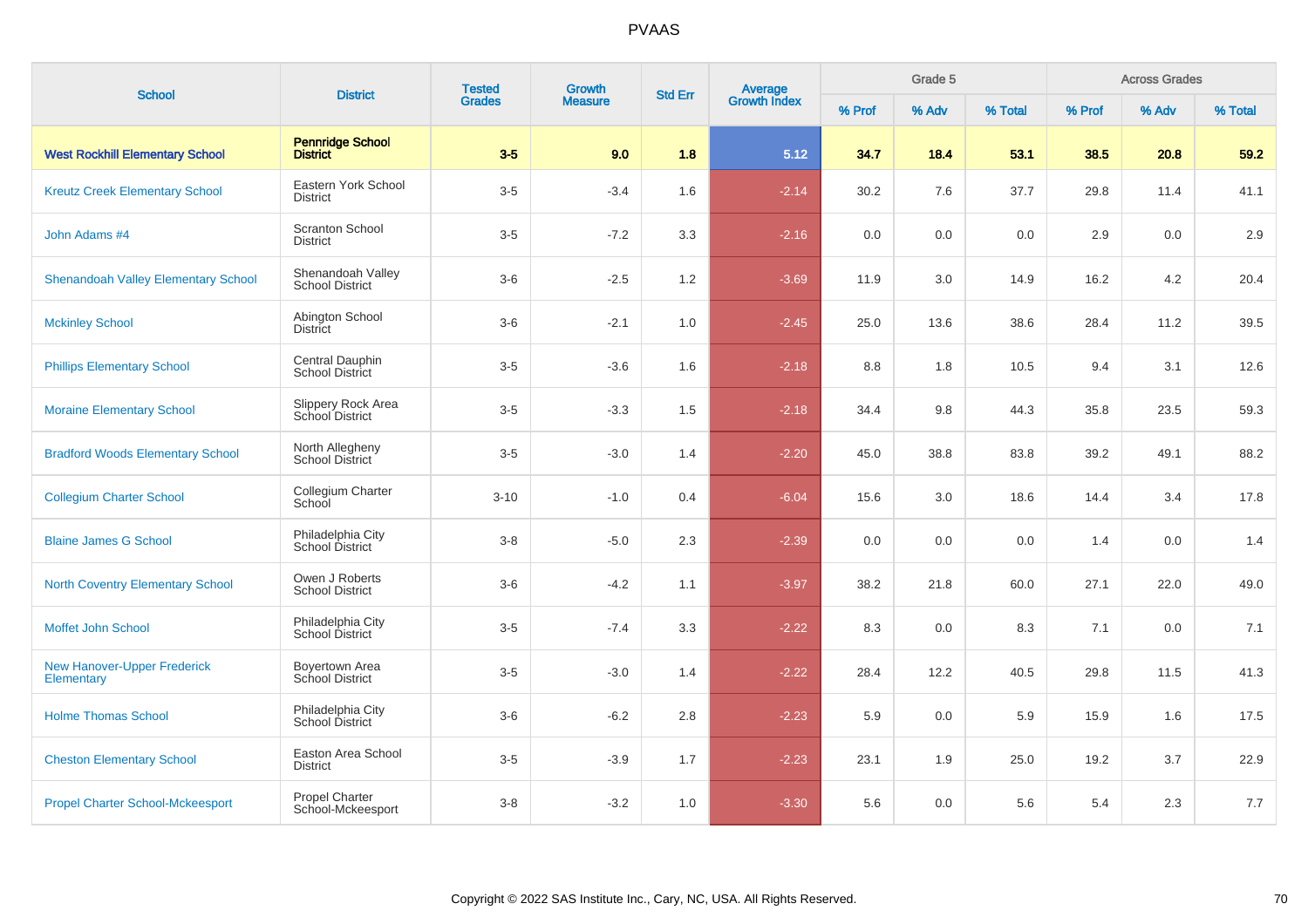| <b>School</b>                                      | <b>District</b>                                    | <b>Tested</b><br><b>Grades</b> | Growth         | <b>Std Err</b> | Average<br>Growth Index |        | Grade 5 |         |        | <b>Across Grades</b> |         |
|----------------------------------------------------|----------------------------------------------------|--------------------------------|----------------|----------------|-------------------------|--------|---------|---------|--------|----------------------|---------|
|                                                    |                                                    |                                | <b>Measure</b> |                |                         | % Prof | % Adv   | % Total | % Prof | % Adv                | % Total |
| <b>West Rockhill Elementary School</b>             | <b>Pennridge School</b><br><b>District</b>         | $3-5$                          | 9.0            | 1.8            | 5.12                    | 34.7   | 18.4    | 53.1    | 38.5   | 20.8                 | 59.2    |
| <b>Indian Rock Elementary School</b>               | <b>York Suburban School</b><br><b>District</b>     | $3-5$                          | $-3.0$         | 1.4            | $-2.25$                 | 27.1   | 29.4    | 56.5    | 34.9   | 31.1                 | 66.0    |
| <b>East Union Intermediate School</b>              | Deer Lakes School<br><b>District</b>               | $3-5$                          | $-2.4$         | 1.0            | $-2.25$                 | 21.1   | 6.5     | 27.6    | 27.7   | 9.6                  | 37.3    |
| Pittsburgh Manchester K-8                          | Pittsburgh School<br><b>District</b>               | $3 - 8$                        | $-4.9$         | 2.2            | $-2.27$                 |        |         |         | 4.0    | 5.9                  | 9.9     |
| <b>Brecknock Elementary School</b>                 | Eastern Lancaster<br><b>County School District</b> | $3-6$                          | $-2.5$         | 1.1            | $-3.44$                 | 16.2   | 5.9     | 22.1    | 16.7   | 7.9                  | 24.6    |
| <b>King Elementary School</b>                      | Lancaster School<br><b>District</b>                | $3-5$                          | $-4.4$         | 1.9            | $-2.30$                 | 2.7    | 2.7     | 5.4     | 4.2    | 0.7                  | 4.9     |
| <b>Turkeyfoot Valley Area Elementary</b><br>School | Turkeyfoot Valley Area<br>School District          | $3 - 11$                       | $-4.7$         | 1.8            | $-2.62$                 | 18.2   | 0.0     | 18.2    | 19.7   | 2.8                  | 22.5    |
| <b>Fairview Elementary School</b>                  | West Shore School<br><b>District</b>               | $3-5$                          | $-4.5$         | 2.0            | $-2.30$                 | 30.6   | 25.0    | 55.6    | 32.4   | 23.2                 | 55.6    |
| <b>Fannett-Metal Elementary School</b>             | <b>Fannett-Metal School</b><br><b>District</b>     | $3-5$                          | $-5.0$         | 2.1            | $-2.31$                 | 17.2   | 6.9     | 24.1    | 25.0   | 13.2                 | 38.2    |
| <b>East York Elementary School</b>                 | York Suburban School<br><b>District</b>            | $3-5$                          | $-3.0$         | 1.3            | $-2.31$                 | 26.5   | 20.5    | 47.0    | 33.3   | 22.6                 | 55.9    |
| <b>Fairview Elementary School</b>                  | Western Beaver<br><b>County School District</b>    | $3-5$                          | $-7.4$         | 3.1            | $-2.33$                 | 13.3   | 13.3    | 26.7    | 21.8   | 14.9                 | 36.8    |
| <b>Buffalo Elementary School</b>                   | Freeport Area School<br><b>District</b>            | $3-5$                          | $-3.0$         | 1.3            | $-2.34$                 | 35.6   | 10.3    | 46.0    | 33.3   | 11.4                 | 44.7    |
| <b>Samuel K Faust Elementary School</b>            | <b>Bensalem Township</b><br><b>School District</b> | $3-6$                          | $-2.4$         | 1.0            | $-2.86$                 | 3.4    | 1.7     | 5.2     | 8.6    | 0.4                  | 9.0     |
| Pittsburgh Miller K-5                              | Pittsburgh School<br><b>District</b>               | $3-5$                          | $-6.7$         | 2.8            | $-2.38$                 | 0.0    | 0.0     | 0.0     | 2.0    | 0.0                  | 2.0     |
| <b>J M Hill Elementary School</b>                  | East Stroudsburg Area<br><b>School District</b>    | $3-5$                          | $-4.5$         | 1.9            | $-2.38$                 | 2.6    | 2.6     | 5.1     | 14.2   | 5.3                  | 19.5    |
| <b>Fell D Newlin School</b>                        | Philadelphia City<br>School District               | $3 - 8$                        | $-7.7$         | 3.2            | $-2.40$                 | 0.0    | 7.7     | 7.7     | 3.4    | 3.4                  | 6.9     |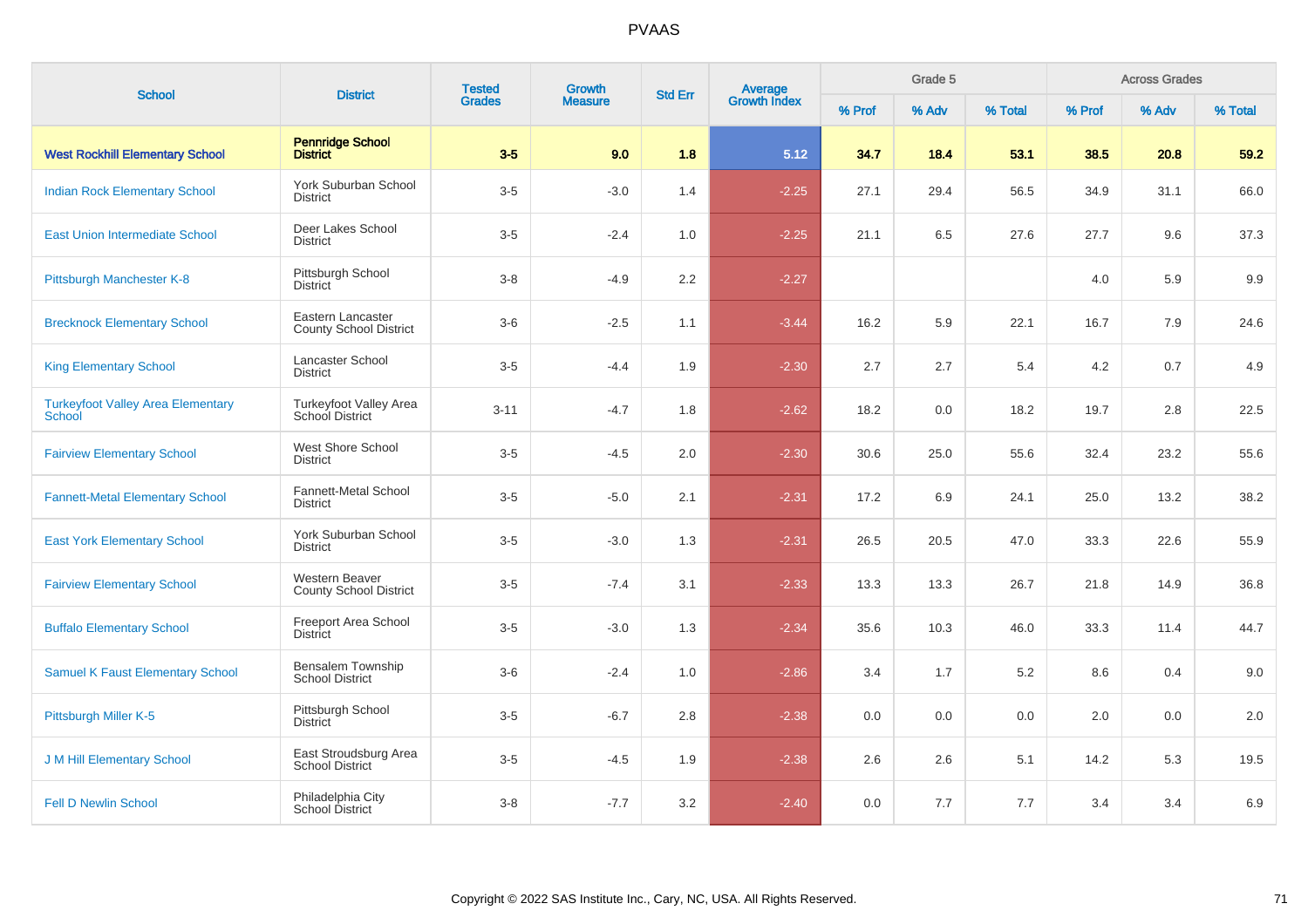| <b>School</b>                                            | <b>District</b>                             | <b>Tested</b><br><b>Grades</b> | <b>Growth</b>  | <b>Std Err</b> |                                |        | Grade 5 |         |        | <b>Across Grades</b> |         |
|----------------------------------------------------------|---------------------------------------------|--------------------------------|----------------|----------------|--------------------------------|--------|---------|---------|--------|----------------------|---------|
|                                                          |                                             |                                | <b>Measure</b> |                | <b>Average</b><br>Growth Index | % Prof | % Adv   | % Total | % Prof | % Adv                | % Total |
| <b>West Rockhill Elementary School</b>                   | <b>Pennridge School</b><br><b>District</b>  | $3-5$                          | 9.0            | 1.8            | 5.12                           | 34.7   | 18.4    | 53.1    | 38.5   | 20.8                 | 59.2    |
| <b>Troy Intermediate School</b>                          | <b>Troy Area School</b><br><b>District</b>  | $3-6$                          | $-2.1$         | 0.8            | $-2.50$                        | 11.1   | 4.0     | 15.2    | 12.8   | 2.9                  | 15.7    |
| <b>East Juniata Elementary School</b>                    | Juniata County School<br><b>District</b>    | $3-6$                          | $-2.5$         | 1.0            | $-3.14$                        | 17.1   | 5.7     | 22.9    | 23.7   | 6.4                  | 30.1    |
| <b>Newville Elementary School</b>                        | <b>Big Spring School</b><br><b>District</b> | $3-5$                          | $-4.2$         | 1.8            | $-2.41$                        | 15.9   | 6.8     | 22.7    | 26.0   | 11.7                 | 37.7    |
| <b>Hanover Area Memorial Elementary</b><br><b>School</b> | Hanover Area School<br><b>District</b>      | $4 - 5$                        | $-3.7$         | 1.5            | $-2.42$                        | 3.4    | 3.4     | 6.8     | 5.5    | 2.4                  | 7.9     |
| <b>Verner Elementary School</b>                          | <b>Riverview School</b><br><b>District</b>  | $3-6$                          | $-4.4$         | 1.8            | $-3.04$                        | 12.5   | 12.5    | 25.0    | 20.4   | 25.8                 | 46.2    |
| <b>Gillingham Charter School</b>                         | Gillingham Charter<br>School                | $3 - 11$                       | $-5.9$         | 2.0            | $-3.00$                        | 9.1    | 0.0     | 9.1     | 4.4    | 1.4                  | 5.8     |
| Insight PA Cyber Charter School                          | Insight PA Cyber<br>Charter School          | $3 - 11$                       | $-6.7$         | 1.5            | $-4.37$                        | 5.6    | 11.1    | 16.7    | 9.0    | 3.7                  | 12.7    |
| <b>Bart-Colerain Elementary School</b>                   | Solanco School<br><b>District</b>           | $3-5$                          | $-5.2$         | 2.1            | $-2.43$                        | 32.4   | 14.7    | 47.1    | 34.6   | 21.2                 | 55.8    |
| <b>Green Valley Elementary School</b>                    | <b>Wilson School District</b>               | $3-5$                          | $-3.2$         | 1.3            | $-2.44$                        | 37.0   | 17.3    | 54.3    | 33.6   | 22.1                 | 55.7    |
| <b>Crestview Elementary School</b>                       | Carlisle Area School<br><b>District</b>     | $3-5$                          | $-3.8$         | 1.5            | $-2.45$                        | 18.3   | 6.7     | 25.0    | 28.9   | 8.0                  | 36.9    |
| <b>Indian Lane Elementary School</b>                     | Rose Tree Media<br><b>School District</b>   | $3-5$                          | $-3.2$         | 1.3            | $-2.45$                        | 35.3   | 17.6    | 52.9    | 37.1   | 21.2                 | 58.3    |
| <b>Greenberg Joseph School</b>                           | Philadelphia City<br>School District        | $3 - 8$                        | $-7.7$         | 1.7            | $-4.50$                        | 27.8   | 11.1    | 38.9    | 30.6   | 12.4                 | 43.0    |
| <b>Fox Chase School</b>                                  | Philadelphia City<br>School District        | $3-5$                          | $-6.2$         | 2.5            | $-2.47$                        | 3.6    | 3.6     | 7.1     | 10.0   | 4.4                  | 14.4    |
| <b>Bentworth Middle School</b>                           | <b>Bentworth School</b><br><b>District</b>  | $5 - 8$                        | $-1.7$         | 0.7            | $-4.20$                        | 29.9   | 7.8     | 37.7    | 19.1   | 4.3                  | 23.4    |
| <b>Hatfield Elementary School</b>                        | Laurel Highlands<br>School District         | $3-5$                          | $-4.6$         | 1.9            | $-2.48$                        | 12.5   | 7.5     | 20.0    | 27.3   | 9.1                  | 36.4    |
| <b>John Hancock Demonstration School</b>                 | Philadelphia City<br>School District        | $3 - 8$                        | $-5.2$         | 1.3            | $-4.03$                        | 12.5   | 0.0     | 12.5    | 14.5   | 4.6                  | 19.1    |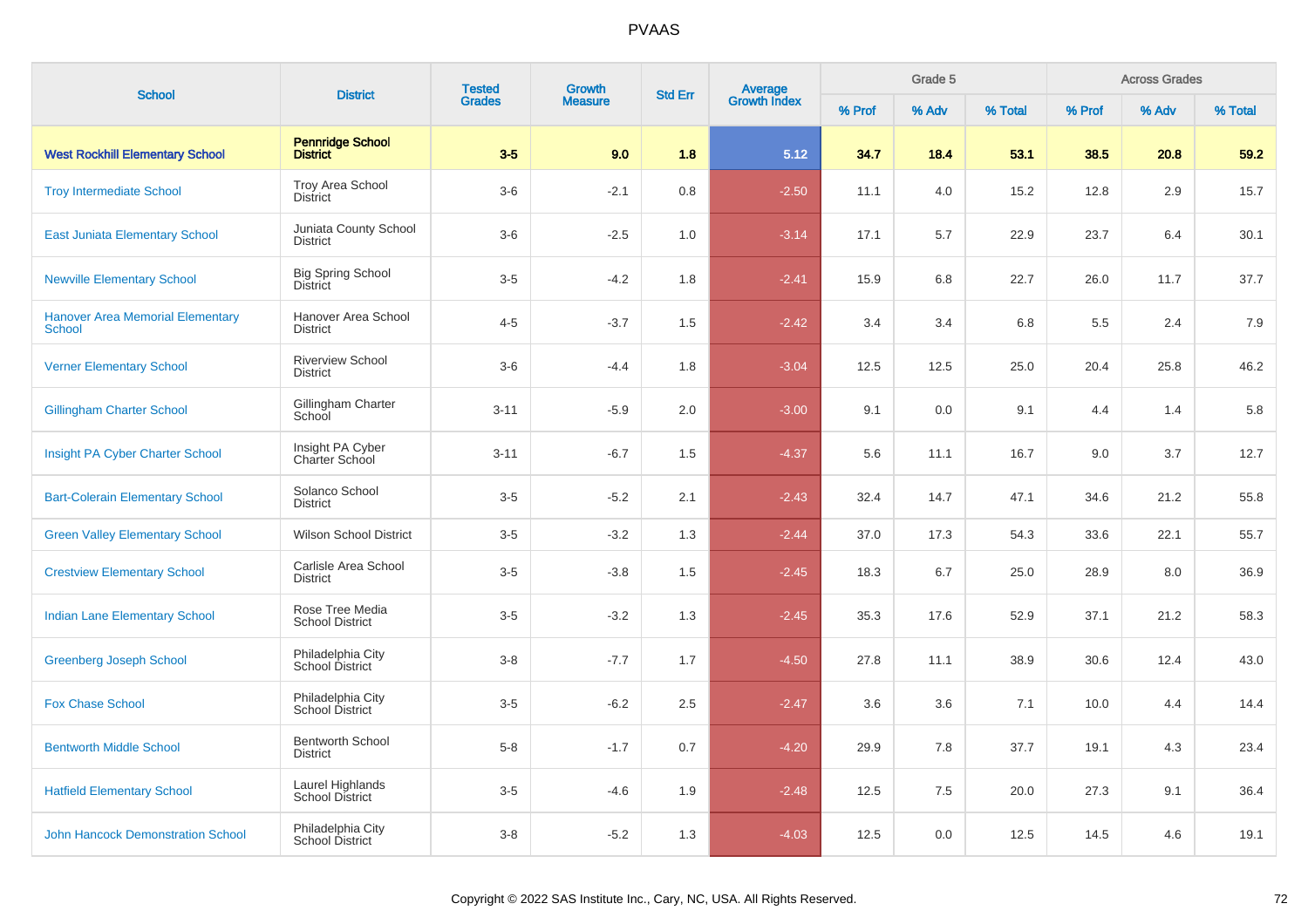| <b>School</b>                                    | <b>District</b>                                       | <b>Tested</b> | Growth         | <b>Std Err</b> | <b>Average</b><br>Growth Index | Grade 5<br><b>Across Grades</b> |       |         |        |       |         |
|--------------------------------------------------|-------------------------------------------------------|---------------|----------------|----------------|--------------------------------|---------------------------------|-------|---------|--------|-------|---------|
|                                                  |                                                       | <b>Grades</b> | <b>Measure</b> |                |                                | % Prof                          | % Adv | % Total | % Prof | % Adv | % Total |
| <b>West Rockhill Elementary School</b>           | <b>Pennridge School</b><br><b>District</b>            | $3-5$         | 9.0            | 1.8            | 5.12                           | 34.7                            | 18.4  | 53.1    | 38.5   | 20.8  | 59.2    |
| <b>Clearfield Area Elementary School</b>         | Clearfield Area School<br><b>District</b>             | $3-6$         | $-5.0$         | 0.7            | $-6.71$                        | 16.5                            | 3.3   | 19.8    | 14.6   | 2.7   | 17.3    |
| <b>Level Green Elementary School</b>             | Penn-Trafford School<br><b>District</b>               | $3-5$         | $-4.6$         | 1.8            | $-2.52$                        | 35.0                            | 15.0  | 50.0    | 43.3   | 15.4  | 58.6    |
| Philadelphia Academy Charter School              | Philadelphia Academy<br><b>Charter School</b>         | $3 - 11$      | $-2.5$         | 0.7            | $-3.55$                        | 22.1                            | 6.5   | 28.6    | 24.3   | 9.8   | 34.2    |
| <b>Jonestown Elementary School</b>               | Northern Lebanon<br><b>School District</b>            | $3-5$         | $-3.6$         | 1.4            | $-2.53$                        | 26.0                            | 8.2   | 34.2    | 27.5   | 11.0  | 38.5    |
| Pennsylvania Distance Learning Charter<br>School | Pennsylvania Distance<br>Learning Charter<br>School   | $3 - 12$      | $-1.7$         | 0.7            | $-3.92$                        | 6.5                             | 0.0   | 6.5     | 5.4    | 0.4   | 5.8     |
| <b>Bregy F Amedee School</b>                     | Philadelphia City<br>School District                  | $3-8$         | $-9.1$         | 3.6            | $-2.55$                        |                                 |       |         | 9.3    | 3.7   | 13.0    |
| <b>Ross Elementary School</b>                    | North Hills School<br><b>District</b>                 | $3-5$         | $-3.6$         | 1.4            | $-2.61$                        | 39.2                            | 17.6  | 56.8    | 40.0   | 16.8  | 56.8    |
| Pittsburgh Linden K-5                            | Pittsburgh School<br><b>District</b>                  | $3-5$         | $-5.9$         | 2.2            | $-2.61$                        | 11.1                            | 0.0   | 11.1    | 12.4   | 1.0   | 13.4    |
| <b>Blossburg Elementary School</b>               | Southern Tioga<br>School District                     | $3-6$         | $-5.8$         | 1.8            | $-3.22$                        | 23.8                            | 0.0   | 23.8    | 16.0   | 4.7   | 20.8    |
| <b>Hanover Middle School</b>                     | Hanover Public School<br><b>District</b>              | $5-8$         | $-2.3$         | 0.5            | $-4.43$                        | 24.4                            | 4.6   | 29.0    | 18.6   | 4.3   | 22.9    |
| <b>Westbrook Park Elementary School</b>          | <b>Upper Darby School</b><br><b>District</b>          | $3-5$         | $-4.4$         | 1.6            | $-2.65$                        | 18.2                            | 1.8   | 20.0    | 11.2   | 2.0   | 13.2    |
| <b>Fort Cherry Elementary Center</b>             | Fort Cherry School<br><b>District</b>                 | $3-6$         | $-2.9$         | 1.1            | $-3.46$                        | 19.3                            | 19.3  | 38.6    | 28.3   | 12.4  | 40.8    |
| <b>Shiloh Hills Elementary School</b>            | <b>Wilson School District</b>                         | $3-5$         | $-3.9$         | 1.4            | $-2.68$                        | 25.0                            | 14.7  | 39.7    | 31.8   | 15.4  | 47.3    |
| <b>Darby Township School</b>                     | Southeast Delco<br><b>School District</b>             | $3-8$         | $-2.6$         | 1.0            | $-3.89$                        | 0.0                             | 2.4   | 2.4     | 6.6    | 0.9   | 7.5     |
| <b>Forest City Regional Elementary School</b>    | <b>Forest City Regional</b><br><b>School District</b> | $3-6$         | $-4.9$         | 1.2            | $-4.02$                        | 22.2                            | 11.1  | 33.3    | 20.3   | 10.7  | 31.0    |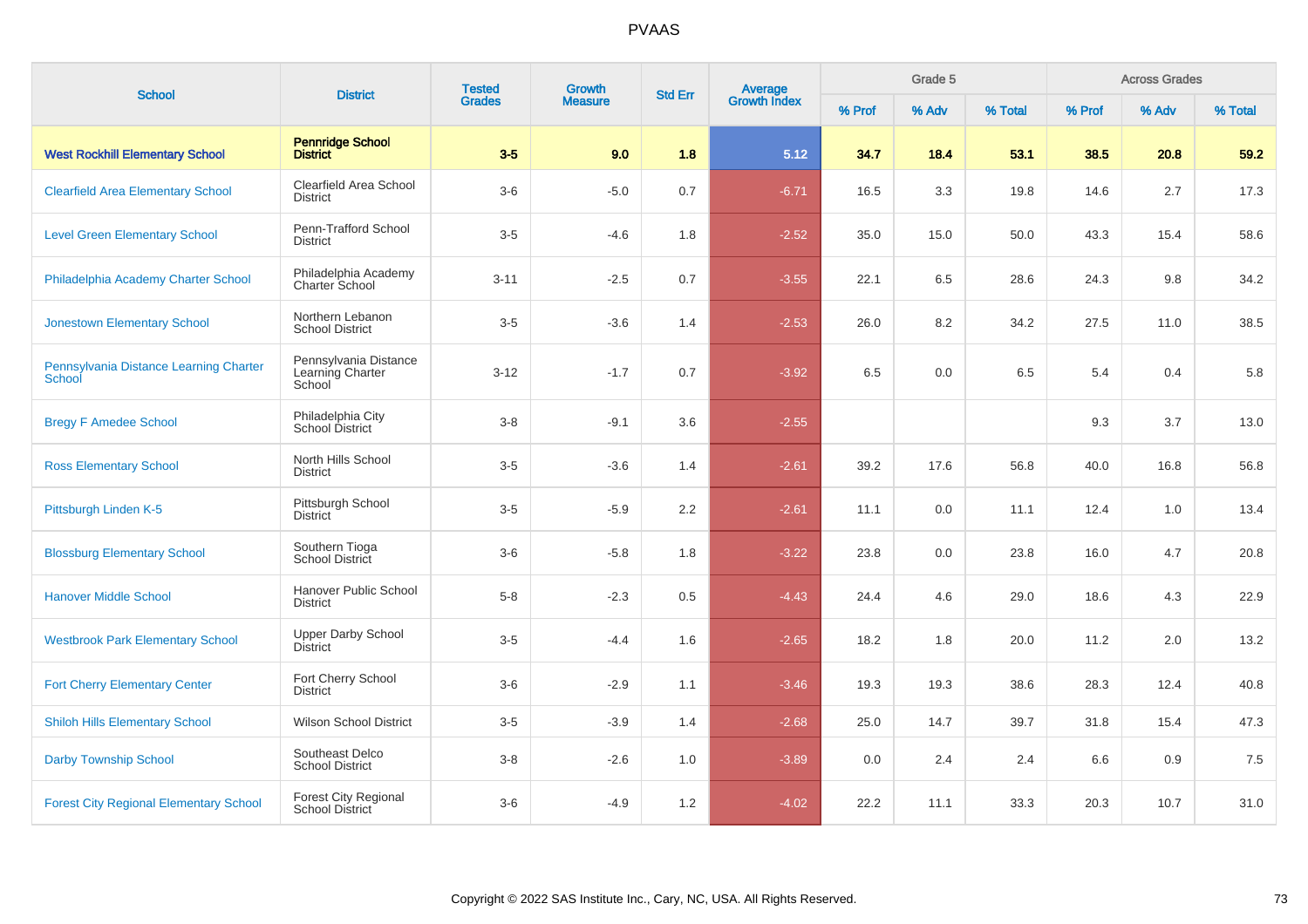| <b>School</b>                          | <b>District</b>                                   | <b>Tested</b> | Growth         | <b>Std Err</b> |                                |         | Grade 5<br><b>Across Grades</b> |         |        |       |         |
|----------------------------------------|---------------------------------------------------|---------------|----------------|----------------|--------------------------------|---------|---------------------------------|---------|--------|-------|---------|
|                                        |                                                   | <b>Grades</b> | <b>Measure</b> |                | <b>Average</b><br>Growth Index | % Prof  | % Adv                           | % Total | % Prof | % Adv | % Total |
| <b>West Rockhill Elementary School</b> | <b>Pennridge School</b><br><b>District</b>        | $3-5$         | 9.0            | 1.8            | 5.12                           | 34.7    | 18.4                            | 53.1    | 38.5   | 20.8  | 59.2    |
| <b>Rhawnhurst School</b>               | Philadelphia City<br>School District              | $3-5$         | $-7.5$         | 2.8            | $-2.71$                        | $0.0\,$ | 0.0                             | 0.0     | 3.4    | 3.4   | 6.9     |
| Pittsburgh Banksville K-5              | Pittsburgh School<br><b>District</b>              | $3-5$         | $-7.1$         | 2.6            | $-2.73$                        | 9.1     | 4.6                             | 13.6    | 7.5    | 1.1   | 8.6     |
| Salisbury-Elk Lick Elementary School   | Salisbury-Elk Lick<br>School District             | $3-6$         | $-6.9$         | 1.7            | $-4.11$                        | 29.2    | 12.5                            | 41.7    | 35.8   | 7.4   | 43.2    |
| <b>Memorial Elementary School</b>      | <b>Bloomsburg Area</b><br><b>School District</b>  | $3-5$         | $-4.1$         | 1.5            | $-2.73$                        | 18.0    | 3.3                             | 21.3    | 23.4   | 6.9   | 30.3    |
| <b>Allison Park Elementary School</b>  | Chartiers-Houston<br><b>School District</b>       | $3-6$         | $-2.5$         | 0.9            | $-3.11$                        | 25.6    | 12.2                            | 37.8    | 32.8   | 10.2  | 43.0    |
| <b>Keystone Elementary School</b>      | <b>Bristol Township</b><br><b>School District</b> | $3-5$         | $-3.3$         | 1.2            | $-2.75$                        | 20.6    | 3.9                             | 24.5    | 23.9   | 4.3   | 28.2    |
| <b>Fulton Elementary School</b>        | Lancaster School<br><b>District</b>               | $3-5$         | $-6.0$         | 2.2            | $-2.76$                        | 0.0     | 0.0                             | 0.0     | 4.0    | 0.0   | 4.0     |
| <b>Mccullough Elementary School</b>    | Penn-Trafford School<br><b>District</b>           | $3-5$         | $-4.3$         | 1.6            | $-2.77$                        | 50.8    | 27.0                            | 77.8    | 43.0   | 33.2  | 76.2    |
| <b>Hartranft John F School</b>         | Philadelphia City<br>School District              | $3 - 8$       | $-9.7$         | 3.5            | $-2.77$                        | 0.0     | 0.0                             | 0.0     | 3.1    | 0.0   | 3.1     |
| <b>Fink Elementary School</b>          | Middletown Area<br><b>School District</b>         | $3-5$         | $-6.8$         | 2.5            | $-2.77$                        | 0.0     | 0.0                             | 0.0     | 20.0   | 7.1   | 27.1    |
| Schuylkill Haven Middle School         | Schuylkill Haven Area<br>School District          | $5 - 7$       | $-2.1$         | 0.7            | $-6.10$                        | 12.2    | 1.2                             | 13.4    | 13.0   | 2.0   | 15.0    |
| <b>Penn Valley Elementary School</b>   | Pennsbury School<br><b>District</b>               | $3-5$         | $-4.5$         | 1.6            | $-2.78$                        | 16.1    | 5.4                             | 21.4    | 22.9   | 5.6   | 28.5    |
| <b>Propel Charter School-Homestead</b> | Propel Charter<br>School-Homestead                | $3 - 11$      | $-2.7$         | 1.0            | $-3.66$                        | 2.7     | 0.0                             | 2.7     | 2.7    | 1.4   | 4.1     |
| <b>Wrightstown Elementary School</b>   | <b>Council Rock School</b><br><b>District</b>     | $3-6$         | $-3.7$         | 1.1            | $-3.26$                        | 27.3    | 21.8                            | 49.1    | 36.8   | 19.3  | 56.0    |
| <b>Drums Elementary/Middle School</b>  | Hazleton Area School<br><b>District</b>           | $3-8$         | $-3.3$         | 1.0            | $-3.22$                        | 11.5    | 9.6                             | 21.2    | 12.8   | 3.7   | 16.5    |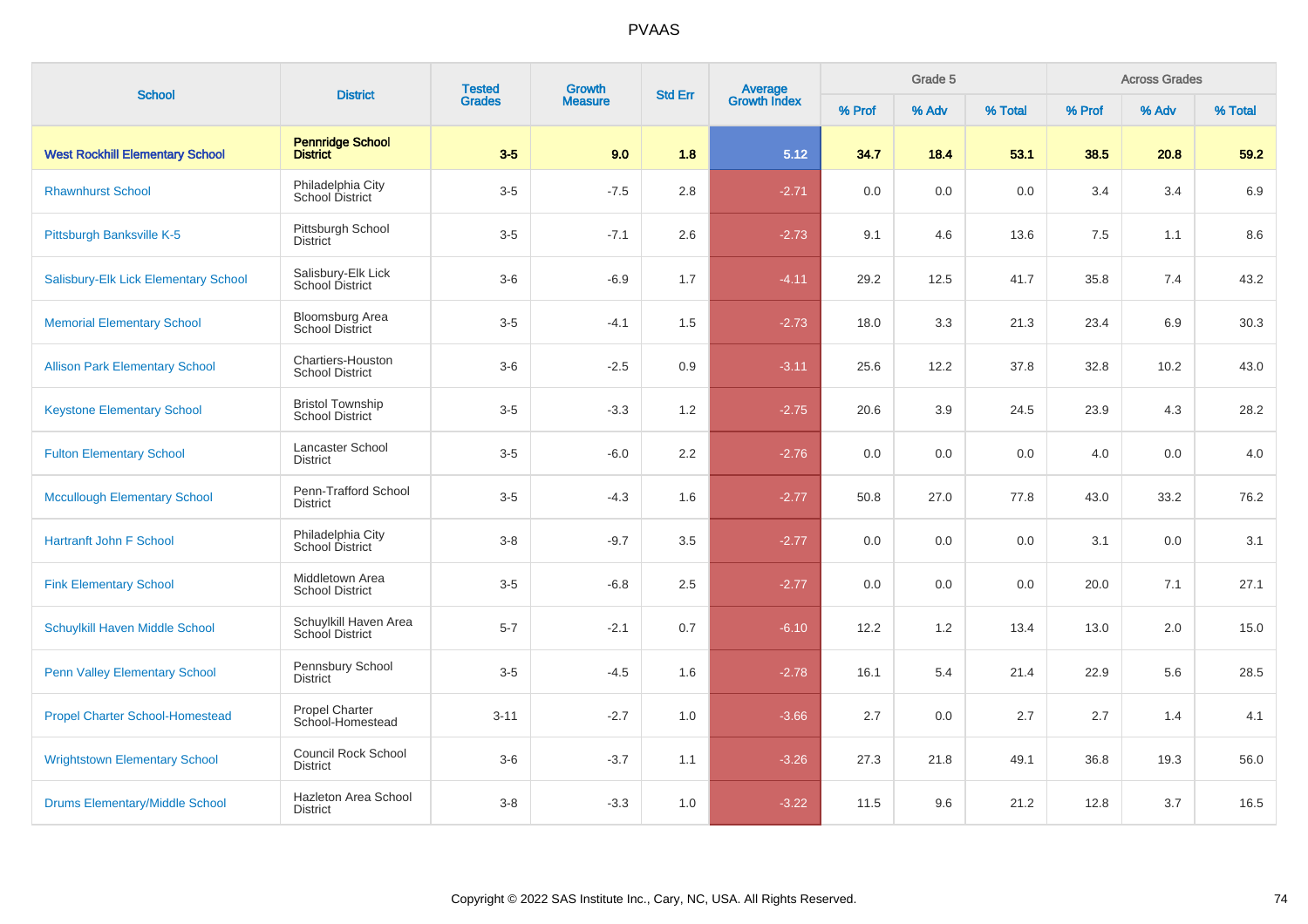| <b>School</b>                                                | <b>District</b>                                                 | <b>Tested</b> | <b>Growth</b>  | <b>Std Err</b>   |                         |        | Grade 5 |         |        | <b>Across Grades</b> |         |
|--------------------------------------------------------------|-----------------------------------------------------------------|---------------|----------------|------------------|-------------------------|--------|---------|---------|--------|----------------------|---------|
|                                                              |                                                                 | <b>Grades</b> | <b>Measure</b> |                  | Average<br>Growth Index | % Prof | % Adv   | % Total | % Prof | % Adv                | % Total |
| <b>West Rockhill Elementary School</b>                       | <b>Pennridge School</b><br><b>District</b>                      | $3-5$         | 9.0            | 1.8              | 5.12                    | 34.7   | 18.4    | 53.1    | 38.5   | 20.8                 | 59.2    |
| <b>Hamilton Heights Elementary School</b>                    | Chambersburg Area<br><b>School District</b>                     | $3-5$         | $-3.6$         | 1.3              | $-2.81$                 | 22.5   | 4.5     | 27.0    | 24.5   | 7.4                  | 31.9    |
| <b>Cambria Heights Elementary School</b>                     | Cambria Heights<br><b>School District</b>                       | $3-5$         | $-3.4$         | 1.2              | $-2.82$                 | 23.3   | 4.4     | 27.8    | 27.0   | 5.5                  | 32.4    |
| <b>Salisbury Middle School</b>                               | Salisbury Township<br>School District                           | $5 - 8$       | $-2.3$         | 0.6              | $-3.64$                 | 14.9   | 8.5     | 23.4    | 14.8   | 3.8                  | 18.7    |
| <b>Stewart Elementary School</b>                             | <b>Burrell School District</b>                                  | $4 - 5$       | $-3.2$         | 1.1              | $-2.87$                 | 22.5   | 1.8     | 24.3    | 25.9   | 5.1                  | 31.0    |
| <b>Kirkbride Eliza B School</b>                              | Philadelphia City<br><b>School District</b>                     | $3 - 8$       | $-7.8$         | $2.2\phantom{0}$ | $-3.53$                 | 0.0    | 0.0     | 0.0     | 10.6   | 1.2                  | 11.8    |
| <b>Arts Academy Charter School</b>                           | Arts Academy Charter<br>School                                  | $5 - 8$       | $-7.7$         | 1.1              | $-6.85$                 | 7.7    | 0.0     | 7.7     | 4.4    | 0.0                  | 4.4     |
| <b>Holiday Park Elementary School</b>                        | Plum Borough School<br><b>District</b>                          | $5-6$         | $-1.6$         | 0.6              | $-6.68$                 | 34.5   | 8.4     | 42.9    | 33.1   | 14.7                 | 47.8    |
| Pennsylvania Leadership Charter School                       | Pennsylvania<br>Leadership Charter<br>School                    | $3 - 11$      | $-1.4$         | 0.5              | $-3.04$                 | 24.7   | 11.5    | 36.2    | 23.9   | 12.4                 | 36.4    |
| <b>Sheffield Area Elementary School</b>                      | Warren County School<br><b>District</b>                         | $3-5$         | $-6.4$         | 2.1              | $-2.96$                 | 27.6   | 3.4     | 31.0    | 30.0   | 5.6                  | 35.6    |
| <b>Greater Johnstown Middle School</b>                       | Greater Johnstown<br><b>School District</b>                     | $5 - 7$       | $-1.7$         | 0.6              | $-3.65$                 | 5.9    | 0.7     | 6.6     | 6.1    | 0.2                  | 6.3     |
| Penn Cambria Middle School                                   | Penn Cambria School<br><b>District</b>                          | $5 - 8$       | $-1.7$         | 0.6              | $-6.32$                 | 23.6   | 1.9     | 25.5    | 16.8   | 1.4                  | 18.2    |
| <b>Dana Elementary Center</b>                                | Wyoming Valley West<br>School District                          | $3-5$         | $-4.0$         | 1.3              | $-3.04$                 | 14.3   | 3.9     | 18.2    | 15.3   | 4.8                  | 20.1    |
| <b>Southern Fulton Elementary School</b>                     | Southern Fulton<br><b>School District</b>                       | $3-6$         | $-3.6$         | 1.2              | $-4.76$                 | 21.3   | 6.4     | 27.7    | 23.9   | 5.3                  | 29.2    |
| <b>Commonwealth Charter Academy</b><br><b>Charter School</b> | Commonwealth<br><b>Charter Academy</b><br><b>Charter School</b> | $3 - 10$      | $-2.6$         | 0.8              | $-4.07$                 | 25.4   | 3.4     | 28.8    | 23.9   | 5.7                  | 29.6    |
| <b>Kings Highway Elementary School</b>                       | Coatesville Area<br><b>School District</b>                      | $3-5$         | $-4.3$         | 1.4              | $-3.07$                 | 12.3   | 1.4     | 13.7    | 13.3   | 7.7                  | 21.0    |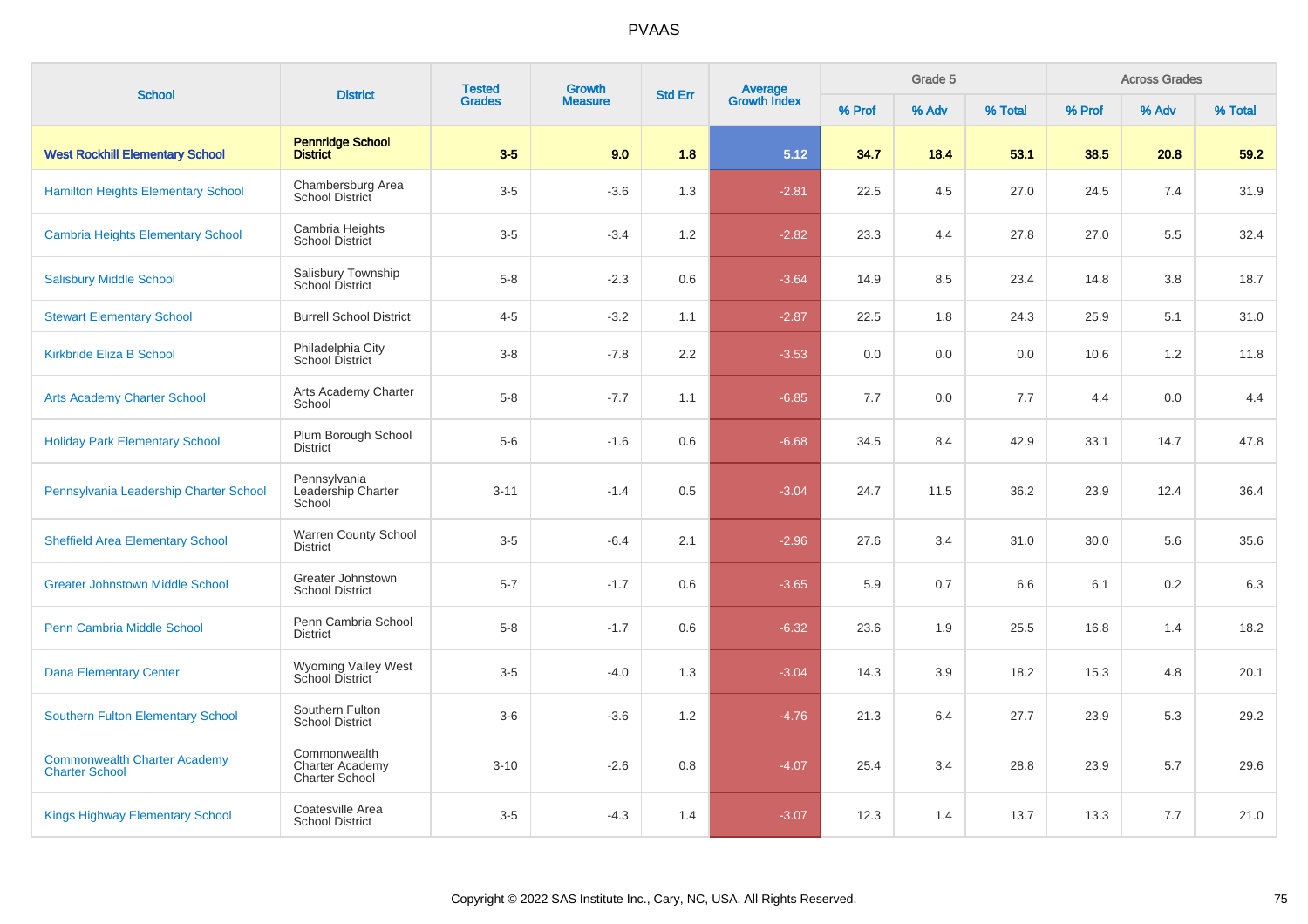|                                                           |                                                              | <b>Tested</b><br>Growth<br><b>Grades</b><br><b>Measure</b> | <b>Average</b><br>Growth Index<br><b>Std Err</b> |     | Grade 5 |        |       | <b>Across Grades</b> |        |       |         |
|-----------------------------------------------------------|--------------------------------------------------------------|------------------------------------------------------------|--------------------------------------------------|-----|---------|--------|-------|----------------------|--------|-------|---------|
| <b>School</b>                                             | <b>District</b>                                              |                                                            |                                                  |     |         | % Prof | % Adv | % Total              | % Prof | % Adv | % Total |
| <b>West Rockhill Elementary School</b>                    | <b>Pennridge School</b><br><b>District</b>                   | $3-5$                                                      | 9.0                                              | 1.8 | 5.12    | 34.7   | 18.4  | 53.1                 | 38.5   | 20.8  | 59.2    |
| <b>Colebrookdale Elementary School</b>                    | Boyertown Area<br>School District                            | $3-5$                                                      | $-6.8$                                           | 2.2 | $-3.07$ | 31.0   | 3.4   | 34.5                 | 34.8   | 4.5   | 39.3    |
| <b>David Leech Elementary School</b>                      | Leechburg Area<br>School District                            | $3-5$                                                      | $-5.5$                                           | 1.8 | $-3.10$ | 15.9   | 2.3   | 18.2                 | 30.1   | 8.1   | 38.2    |
| <b>Schuyler Avenue Elementary School</b>                  | <b>Wyoming Valley West</b><br><b>School District</b>         | $3-5$                                                      | $-6.7$                                           | 2.1 | $-3.12$ | 0.0    | 3.0   | 3.0                  | 3.8    | 2.5   | 6.3     |
| <b>Universal Institute Charter School</b>                 | Universal Institute<br><b>Charter School</b>                 | $3-8$                                                      | $-2.3$                                           | 0.7 | $-3.43$ | 1.5    | 0.0   | 1.5                  | 1.7    | 0.2   | 2.0     |
| <b>Franklin Towne Charter Elementary</b><br><b>School</b> | <b>Franklin Towne</b><br><b>Charter Elementary</b><br>School | $3-8$                                                      | $-6.2$                                           | 1.2 | $-5.29$ | 24.1   | 10.3  | 34.5                 | 24.3   | 9.6   | 33.9    |
| <b>Loomis Elementary School</b>                           | Marple Newtown<br><b>School District</b>                     | $3-5$                                                      | $-4.6$                                           | 1.5 | $-3.15$ | 41.5   | 16.9  | 58.5                 | 42.9   | 25.6  | 68.6    |
| Dr David W Kistler Elementary School                      | Wilkes-Barre Area<br><b>School District</b>                  | $3-6$                                                      | $-4.3$                                           | 1.3 | $-4.11$ | 2.4    | 0.0   | 2.4                  | 8.8    | 2.6   | 11.4    |
| <b>Evans City Middle School</b>                           | Seneca Valley School<br><b>District</b>                      | $5-6$                                                      | $-1.7$                                           | 0.5 | $-5.02$ | 28.6   | 10.0  | 38.5                 | 30.7   | 9.4   | 40.1    |
| <b>Propel Charter School-Braddock Hills</b>               | <b>Propel Charter School</b><br>- Braddock Hills             | $3 - 11$                                                   | $-2.4$                                           | 0.8 | $-3.69$ | 1.8    | 1.8   | 3.5                  | 1.9    | 0.6   | 2.5     |
| <b>Marshall Math Science Academy</b>                      | Harrisburg City School<br><b>District</b>                    | $5-8$                                                      | $-2.3$                                           | 0.7 | $-6.06$ | 7.6    | 4.6   | 12.1                 | 9.2    | 1.8   | 11.1    |
| <b>Perry Elementary School</b>                            | Hamburg Area School<br><b>District</b>                       | $3-5$                                                      | $-5.3$                                           | 1.7 | $-3.22$ | 30.0   | 14.0  | 44.0                 | 29.5   | 18.8  | 48.3    |
| <b>Rommelt Elementary School</b>                          | South Williamsport<br>Area School District                   | $5-6$                                                      | $-3.2$                                           | 0.9 | $-3.59$ | 20.0   | 1.1   | 21.1                 | 23.0   | 2.8   | 25.8    |
| <b>Wickersham Elementary School</b>                       | Lancaster School<br><b>District</b>                          | $3-5$                                                      | $-6.0$                                           | 1.9 | $-3.23$ | 20.5   | 7.7   | 28.2                 | 22.5   | 3.6   | 26.1    |
| <b>Yough Intermediate/Middle School</b>                   | Yough School District                                        | $5-8$                                                      | $-4.9$                                           | 0.5 | $-9.11$ | 19.2   | 5.4   | 24.6                 | 15.1   | 3.3   | 18.4    |
| <b>Inquiry Charter School</b>                             | <b>Inquiry Charter School</b>                                | $3-5$                                                      | $-6.8$                                           | 2.1 | $-3.27$ | 8.8    | 2.9   | 11.8                 | 11.1   | 2.8   | 13.9    |
| <b>Turtle Creek Elementary Steam</b><br>Academy           | Woodland Hills School<br><b>District</b>                     | $3-5$                                                      | $-5.6$                                           | 1.7 | $-3.28$ | 6.2    | 14.6  | 20.8                 | 14.4   | 6.9   | 21.2    |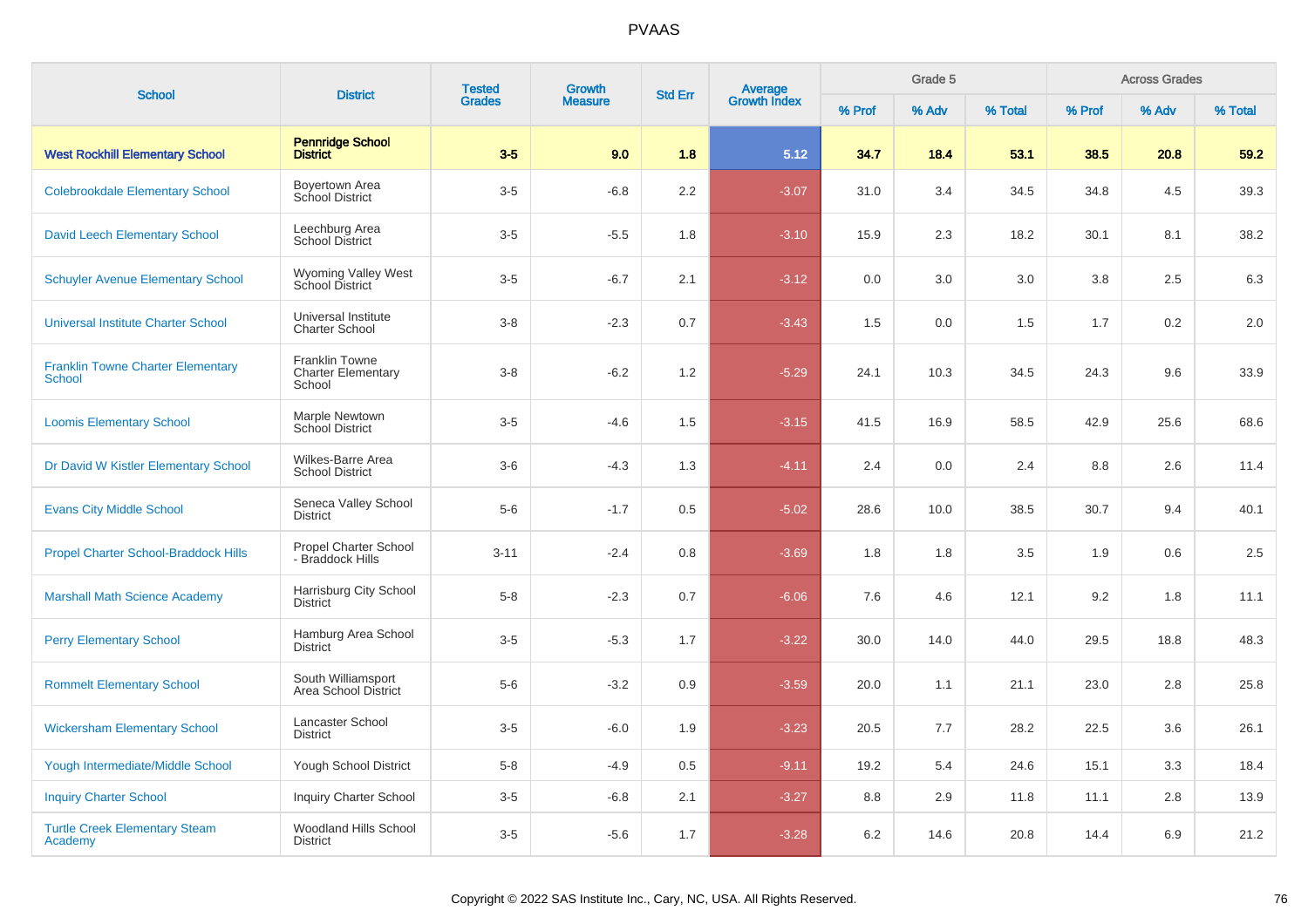| <b>School</b>                             | <b>District</b>                              | <b>Tested</b><br><b>Grades</b> | <b>Growth</b>  | <b>Std Err</b> |                                |        | Grade 5 |         |         | <b>Across Grades</b> |         |
|-------------------------------------------|----------------------------------------------|--------------------------------|----------------|----------------|--------------------------------|--------|---------|---------|---------|----------------------|---------|
|                                           |                                              |                                | <b>Measure</b> |                | <b>Average</b><br>Growth Index | % Prof | % Adv   | % Total | % Prof  | % Adv                | % Total |
| <b>West Rockhill Elementary School</b>    | <b>Pennridge School</b><br><b>District</b>   | $3-5$                          | 9.0            | 1.8            | 5.12                           | 34.7   | 18.4    | 53.1    | 38.5    | 20.8                 | 59.2    |
| <b>Springfield Elementary School</b>      | Connellsville Area<br><b>School District</b> | $3-5$                          | $-5.4$         | 1.6            | $-3.29$                        | 32.1   | 5.7     | 37.7    | 22.0    | 5.7                  | 27.7    |
| <b>Zephyr Elementary School</b>           | Whitehall-Coplay<br><b>School District</b>   | $4 - 5$                        | $-2.5$         | 0.7            | $-3.30$                        | 23.4   | 6.6     | 30.0    | 23.5    | 7.4                  | 30.9    |
| <b>Fogelsville School</b>                 | <b>Parkland School</b><br><b>District</b>    | $3-5$                          | $-4.7$         | 1.4            | $-3.31$                        | 32.4   | 32.4    | 64.8    | 36.9    | 28.0                 | 65.0    |
| Renaissance Academy Charter School        | Renaissance<br>Academy Charter<br>School     | $3 - 11$                       | $-5.7$         | 0.7            | $-8.29$                        | 16.7   | 11.1    | 27.8    | 18.7    | 5.7                  | 24.4    |
| Pittsburgh Liberty K-5                    | Pittsburgh School<br><b>District</b>         | $3-5$                          | $-6.0$         | 1.8            | $-3.32$                        | 4.8    | 0.0     | 4.8     | $6.2\,$ | 0.7                  | 6.8     |
| <b>Clark Elementary School</b>            | Laurel Highlands<br><b>School District</b>   | $3-5$                          | $-6.9$         | 2.1            | $-3.32$                        | 9.4    | 0.0     | 9.4     | 19.4    | 1.8                  | 21.3    |
| Selinsgrove Intermediate School           | Selinsgrove Area<br>School District          | $3-5$                          | $-2.9$         | 0.9            | $-3.33$                        | 26.0   | 6.1     | 32.0    | 23.8    | 14.1                 | 38.0    |
| <b>Kerr Elementary School</b>             | Fox Chapel Area<br><b>School District</b>    | $3-5$                          | $-5.7$         | 1.7            | $-3.34$                        | 38.8   | 20.4    | 59.2    | 33.1    | 34.4                 | 67.5    |
| <b>Penrose School</b>                     | Philadelphia City<br>School District         | $3 - 8$                        | $-10.3$        | 3.1            | $-3.35$                        | 0.0    | 0.0     | 0.0     | 0.0     | 1.7                  | 1.7     |
| <b>Carbondale Elementary School</b>       | Carbondale Area<br><b>School District</b>    | $3-6$                          | $-3.6$         | 0.9            | $-3.97$                        | 10.3   | 1.2     | 11.5    | 9.1     | 0.3                  | 9.4     |
| <b>Highland Middle School</b>             | <b>Blackhawk School</b><br><b>District</b>   | $5 - 8$                        | $-1.6$         | 0.5            | $-3.42$                        | 38.0   | 8.8     | 46.7    | 26.0    | 6.5                  | 32.5    |
| <b>Beaver Creek Elementary School</b>     | Downingtown Area<br><b>School District</b>   | $3-5$                          | $-5.5$         | 1.6            | $-3.36$                        | 20.0   | 7.3     | 27.3    | 31.1    | 17.4                 | 48.4    |
| <b>Logan Elementary School</b>            | East Allegheny School<br><b>District</b>     | $3-6$                          | $-3.1$         | 0.9            | $-4.52$                        | 9.1    | 3.4     | 12.5    | 8.8     | 3.0                  | 11.8    |
| <b>Fountain Hill Elementary School</b>    | Bethlehem Area<br><b>School District</b>     | $3-5$                          | $-7.1$         | 2.1            | $-3.37$                        | 3.0    | 0.0     | 3.0     | 8.1     | 1.6                  | 9.7     |
| <b>North Schuylkill Elementary School</b> | North Schuylkill<br>School District          | $3-6$                          | $-2.9$         | 0.7            | $-3.90$                        | 8.3    | 3.0     | 11.3    | 13.9    | 3.5                  | 17.4    |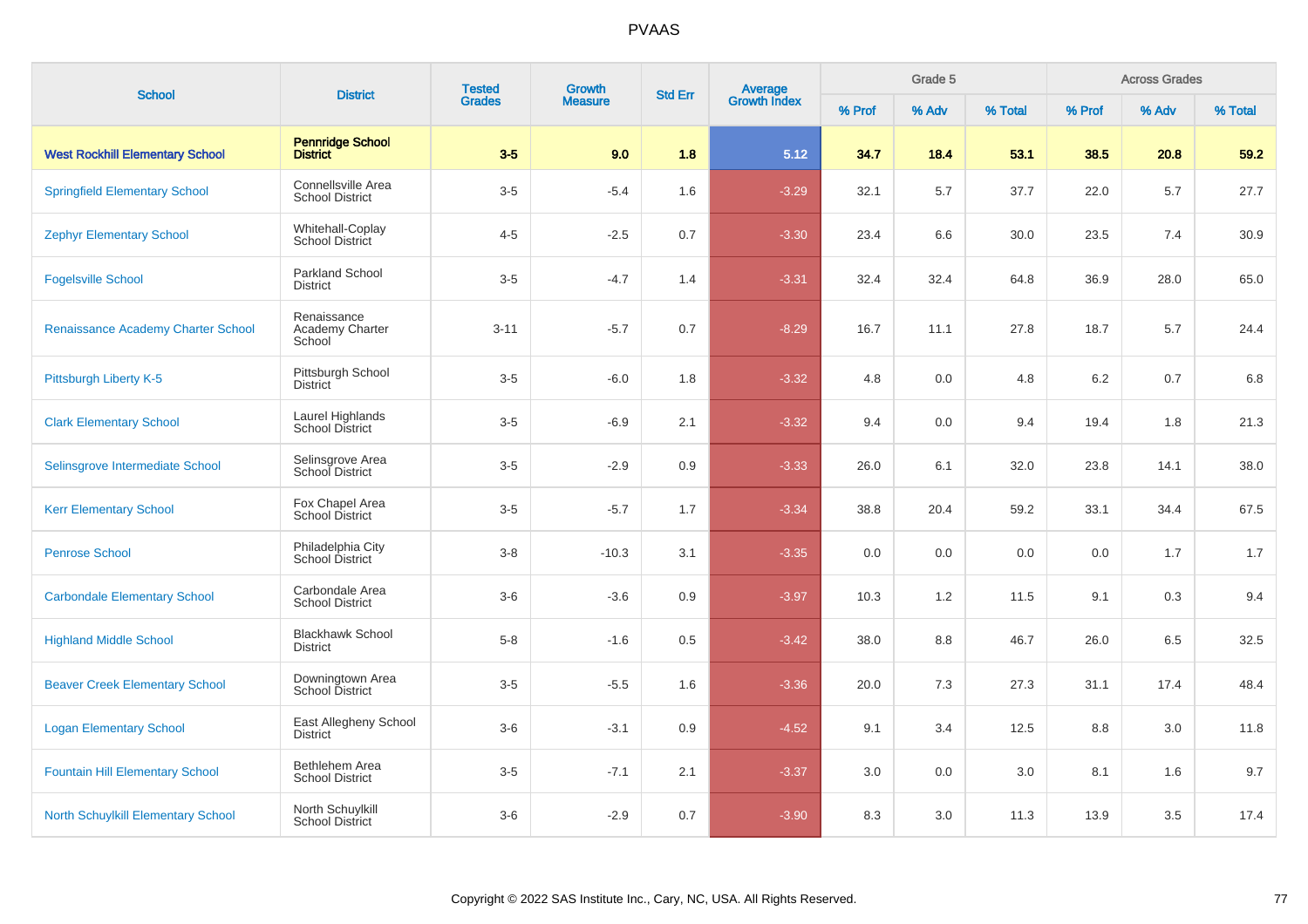| <b>School</b>                                     | <b>District</b>                                    | <b>Tested</b> | <b>Growth</b>  | <b>Std Err</b> |                         |        | Grade 5 |         |        | <b>Across Grades</b><br>% Adv |         |
|---------------------------------------------------|----------------------------------------------------|---------------|----------------|----------------|-------------------------|--------|---------|---------|--------|-------------------------------|---------|
|                                                   |                                                    | <b>Grades</b> | <b>Measure</b> |                | Average<br>Growth Index | % Prof | % Adv   | % Total | % Prof |                               | % Total |
| <b>West Rockhill Elementary School</b>            | <b>Pennridge School</b><br><b>District</b>         | $3-5$         | 9.0            | 1.8            | 5.12                    | 34.7   | 18.4    | 53.1    | 38.5   | 20.8                          | 59.2    |
| <b>Rainbow Elementary School</b>                  | Coatesville Area<br><b>School District</b>         | $3-5$         | $-4.4$         | 1.3            | $-3.39$                 | 13.2   | 3.3     | 16.5    | 13.8   | 5.4                           | 19.3    |
| <b>Whitehall Elementary School</b>                | <b>Baldwin-Whitehall</b><br><b>School District</b> | $3-5$         | $-3.2$         | 0.9            | $-3.40$                 | 26.2   | 6.2     | 32.5    | 31.6   | 13.8                          | 45.4    |
| <b>Southeast Elementary School</b>                | Lebanon School<br><b>District</b>                  | $3-5$         | $-5.8$         | 1.7            | $-3.45$                 | 13.7   | $2.0\,$ | 15.7    | 12.9   | 3.1                           | 16.0    |
| <b>Paxtang Elementary School</b>                  | Central Dauphin<br>School District                 | $3-5$         | $-7.7$         | $2.2\,$        | $-3.47$                 | 0.0    | 3.6     | 3.6     | 17.4   | 6.1                           | 23.5    |
| Pittsburgh Colfax K-8                             | Pittsburgh School<br><b>District</b>               | $3-8$         | $-4.8$         | 0.7            | $-6.48$                 | 30.1   | 23.3    | 53.4    | 27.7   | 18.6                          | 46.3    |
| <b>Shade Gap Elementary School</b>                | Southern Huntingdon<br>County School District      | $3-5$         | $-11.0$        | 3.2            | $-3.47$                 | 26.7   | 0.0     | 26.7    | 25.4   | 9.1                           | 34.6    |
| <b>Conestoga Elementary School</b>                | Penn Manor School<br><b>District</b>               | $3-6$         | $-4.3$         | 1.2            | $-3.84$                 | 33.3   | 11.1    | 44.4    | 33.7   | 17.7                          | 51.4    |
| <b>West Creek Hills Elementary School</b>         | East Pennsboro Area<br><b>School District</b>      | $3-5$         | $-4.7$         | 1.3            | $-3.51$                 | 23.8   | 1.2     | 25.0    | 24.2   | 8.5                           | 32.6    |
| <b>Mountain View Elementary School</b>            | <b>Tuscarora School</b><br><b>District</b>         | $3-5$         | $-6.9$         | 1.9            | $-3.55$                 | 13.5   | 13.5    | 27.0    | 27.3   | 19.0                          | 46.3    |
| <b>Forbes Road Elementary School</b>              | Forbes Road School<br><b>District</b>              | $3-6$         | $-6.7$         | 1.9            | $-4.72$                 | 38.7   | 3.2     | 41.9    | 33.0   | 4.0                           | 37.0    |
| Mariana Bracetti Academy Charter<br><b>School</b> | Mariana Bracetti<br>Academy Charter<br>School      | $3 - 10$      | $-3.1$         | 0.9            | $-4.53$                 | 8.6    | 0.0     | 8.6     | 4.4    | 0.0                           | 4.4     |
| <b>Dover Area Elementary School</b>               | Dover Area School<br><b>District</b>               | $3-5$         | $-5.0$         | 1.4            | $-3.60$                 | 17.4   | 11.6    | 29.0    | 30.2   | 14.5                          | 44.7    |
| Pittsburgh Westwood K-8                           | Pittsburgh School<br><b>District</b>               | $3-5$         | $-9.4$         | 2.6            | $-3.60$                 | 0.0    | 0.0     | 0.0     | 9.6    | 0.0                           | 9.6     |
| <b>West Greene Elementary Center</b>              | West Greene School<br><b>District</b>              | $3-6$         | $-6.8$         | 1.4            | $-4.84$                 | 20.5   | 7.7     | 28.2    | 25.1   | 13.7                          | 38.9    |
| <b>Joe Walker Elementary School</b>               | Mcguffey School<br><b>District</b>                 | $3-5$         | $-7.1$         | 1.9            | $-3.63$                 | 16.7   | 2.8     | 19.4    | 27.8   | 9.3                           | 37.0    |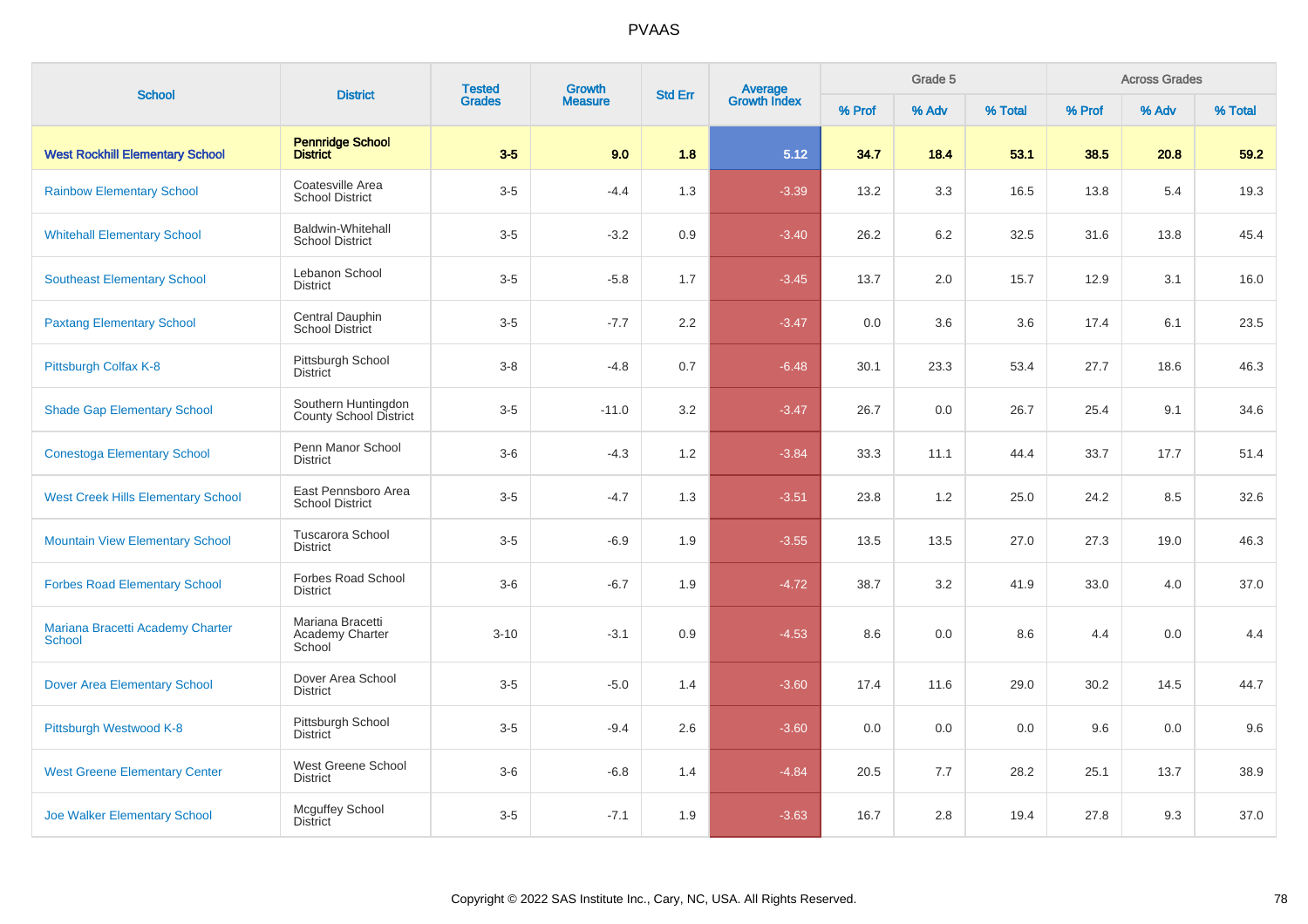| <b>School</b>                           | <b>District</b>                              | <b>Tested</b> | Growth         | <b>Std Err</b> |                                |        | Grade 5 |         |        | <b>Across Grades</b> |         |
|-----------------------------------------|----------------------------------------------|---------------|----------------|----------------|--------------------------------|--------|---------|---------|--------|----------------------|---------|
|                                         |                                              | <b>Grades</b> | <b>Measure</b> |                | <b>Average</b><br>Growth Index | % Prof | % Adv   | % Total | % Prof | % Adv                | % Total |
| <b>West Rockhill Elementary School</b>  | <b>Pennridge School</b><br><b>District</b>   | $3-5$         | 9.0            | 1.8            | 5.12                           | 34.7   | 18.4    | 53.1    | 38.5   | 20.8                 | 59.2    |
| <b>Fleetwood Middle School</b>          | Fleetwood Area<br><b>School District</b>     | $5-8$         | $-1.9$         | 0.5            | $-3.85$                        | 21.8   | 3.8     | 25.6    | 21.1   | 3.8                  | 24.8    |
| <b>Rose Tree Elementary School</b>      | Rose Tree Media<br><b>School District</b>    | $3-5$         | $-6.0$         | 1.6            | $-3.65$                        | 20.8   | 20.8    | 41.5    | 35.6   | 31.4                 | 67.0    |
| <b>Commodore Perry School</b>           | Commodore Perry<br><b>School District</b>    | $3-6$         | $-9.7$         | 1.5            | $-6.52$                        | 38.7   | 9.7     | 48.4    | 24.6   | 8.5                  | 33.0    |
| <b>Guilford Hills Elementary School</b> | Chambersburg Area<br>School District         | $3-5$         | $-7.0$         | 1.9            | $-3.65$                        | 21.0   | 10.5    | 31.6    | 29.9   | 6.8                  | 36.8    |
| <b>Meredith William M School</b>        | Philadelphia City<br>School District         | $3 - 8$       | $-7.8$         | 1.3            | $-5.90$                        | 35.7   | 0.0     | 35.7    | 29.6   | 25.1                 | 54.8    |
| <b>New Franklin Elementary School</b>   | Chambersburg Area<br>School District         | $3-5$         | $-8.5$         | 2.3            | $-3.69$                        | 36.0   | 8.0     | 44.0    | 32.5   | 12.0                 | 44.6    |
| <b>C E Mccall Middle School</b>         | Montoursville Area<br><b>School District</b> | $5-8$         | $-1.9$         | 0.5            | $-5.33$                        | 31.3   | 13.0    | 44.3    | 26.2   | 9.0                  | 35.2    |
| <b>Richmond School</b>                  | Philadelphia City<br>School District         | $3-5$         | $-8.7$         | 2.3            | $-3.72$                        | 4.0    | 0.0     | 4.0     | 2.4    | 7.1                  | 9.5     |
| <b>Belmont Hills Elementary School</b>  | Bensalem Township<br><b>School District</b>  | $3-6$         | $-4.1$         | 1.1            | $-3.76$                        | 17.7   | 4.8     | 22.6    | 18.1   | 5.2                  | 23.3    |
| North Salem Elementary School           | Dover Area School<br><b>District</b>         | $3-6$         | $-5.6$         | 1.5            | $-3.78$                        | 22.7   | 10.6    | 33.3    | 30.5   | 17.4                 | 47.9    |
| <b>Dormont Elementary School</b>        | Keystone Oaks School<br><b>District</b>      | $3-5$         | $-6.0$         | 1.6            | $-3.78$                        | 25.9   | 16.7    | 42.6    | 32.7   | 20.1                 | 52.8    |
| <b>Red Mill Elementary School</b>       | West Shore School<br><b>District</b>         | $3-5$         | $-4.7$         | 1.2            | $-3.79$                        | 31.9   | 17.0    | 48.9    | 34.6   | 22.4                 | 57.1    |
| <b>Media Elementary School</b>          | Rose Tree Media<br><b>School District</b>    | $3-5$         | $-5.5$         | 1.4            | $-3.80$                        | 31.3   | 9.0     | 40.3    | 34.0   | 17.0                 | 51.1    |
| <b>Parkway Manor School</b>             | <b>Parkland School</b><br><b>District</b>    | $3-5$         | $-5.3$         | 1.4            | $-3.83$                        | 39.0   | 19.5    | 58.5    | 32.9   | 29.8                 | 62.7    |
| <b>Propel Charter School-Montour</b>    | <b>Propel Charter</b><br>School-Montour      | $3 - 10$      | $-2.8$         | 0.7            | $-5.57$                        | 4.9    | 1.6     | 6.6     | 4.8    | 1.6                  | 6.4     |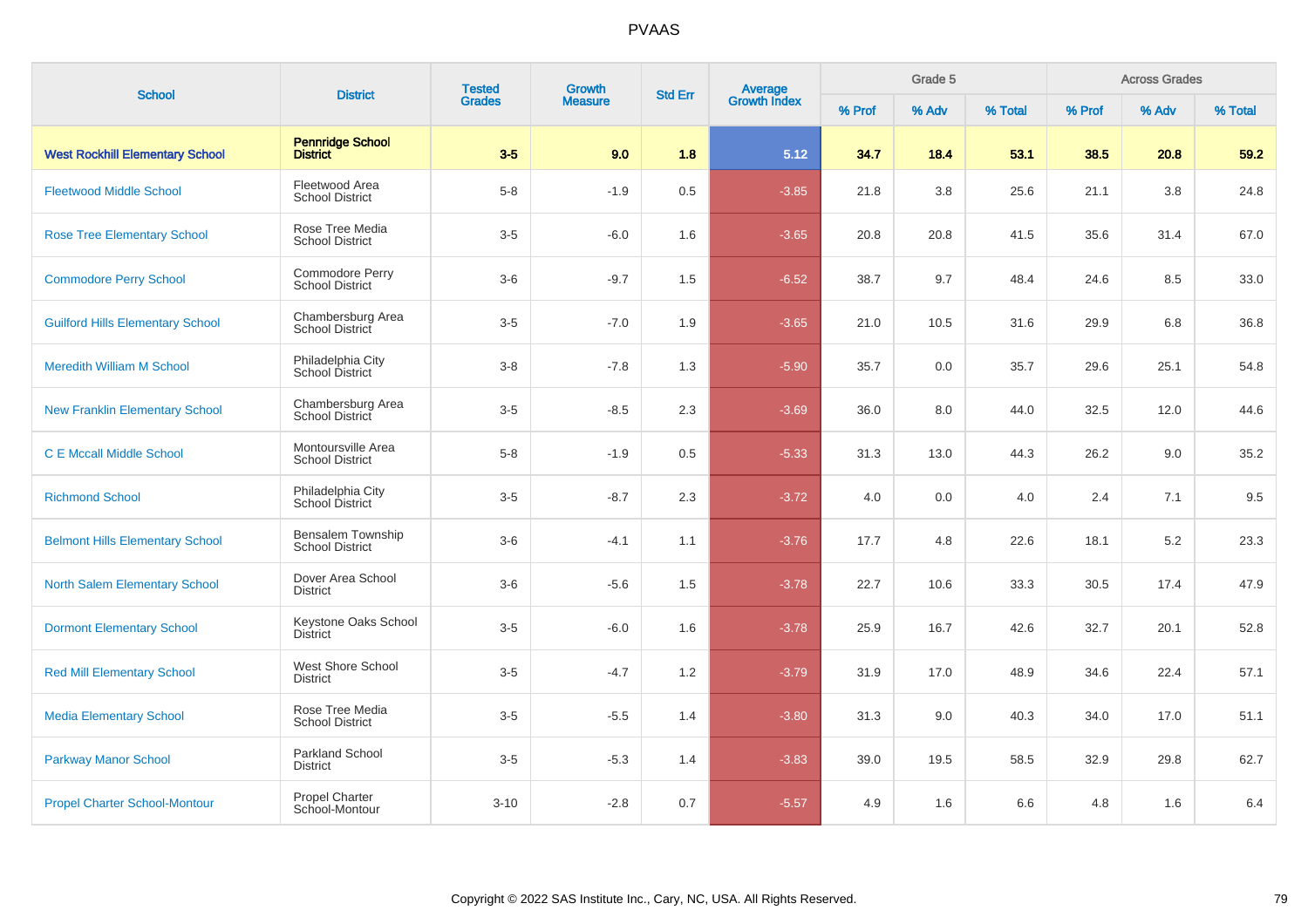| <b>School</b>                                                    | <b>District</b>                                                            | <b>Tested</b> | Growth         | <b>Std Err</b> | <b>Average</b><br>Growth Index |        | Grade 5 |         |        | <b>Across Grades</b> |         |
|------------------------------------------------------------------|----------------------------------------------------------------------------|---------------|----------------|----------------|--------------------------------|--------|---------|---------|--------|----------------------|---------|
|                                                                  |                                                                            | <b>Grades</b> | <b>Measure</b> |                |                                | % Prof | % Adv   | % Total | % Prof | % Adv                | % Total |
| <b>West Rockhill Elementary School</b>                           | <b>Pennridge School</b><br><b>District</b>                                 | $3-5$         | 9.0            | 1.8            | 5.12                           | 34.7   | 18.4    | 53.1    | 38.5   | 20.8                 | 59.2    |
| North Strabane Intermediate School                               | Canon-Mcmillan<br><b>School District</b>                                   | $5-6$         | $-6.3$         | 0.7            | $-9.24$                        | 25.8   | 21.2    | 47.0    | 22.6   | 13.9                 | 36.6    |
| <b>Nye Elementary School</b>                                     | Lower Dauphin School<br><b>District</b>                                    | $3-5$         | $-5.6$         | 1.5            | $-3.88$                        | 25.8   | 19.7    | 45.4    | 24.7   | 14.8                 | 39.5    |
| North Pocono Intmd School                                        | North Pocono School<br><b>District</b>                                     | $4 - 5$       | $-4.1$         | 1.1            | $-3.89$                        | 33.6   | 6.2     | 39.8    | 31.8   | 10.5                 | 42.3    |
| <b>Spring Grove Area Intermediate School</b>                     | Spring Grove Area<br>School District                                       | $5-6$         | $-2.1$         | 0.5            | $-4.91$                        | 31.0   | 11.6    | 42.6    | 31.2   | 13.8                 | 45.0    |
| <b>Chester Charter Scholars Academy</b><br><b>Charter School</b> | <b>Chester Charter</b><br><b>Scholars Academy</b><br><b>Charter School</b> | $3 - 12$      | $-3.3$         | 0.8            | $-7.29$                        | 0.0    | 0.0     | 0.0     | 1.8    | 0.4                  | 2.2     |
| Karen A. Ionta Elementary School                                 | Hermitage School<br><b>District</b>                                        | $4 - 5$       | $-3.9$         | 1.0            | $-3.93$                        | 39.7   | 7.8     | 47.5    | 34.3   | 17.3                 | 51.7    |
| <b>Mcconnellsburg Elementary School</b>                          | <b>Central Fulton School</b><br><b>District</b>                            | $3-5$         | $-5.2$         | 1.3            | $-3.95$                        | 30.3   | 6.6     | 36.8    | 35.0   | 6.7                  | 41.8    |
| <b>Washington Park Elementary School</b>                         | <b>Washington School</b><br><b>District</b>                                | $3-6$         | $-4.0$         | 0.9            | $-4.65$                        | 13.5   | 2.9     | 16.4    | 13.0   | 4.2                  | 17.2    |
| <b>Hackett Horatio B School</b>                                  | Philadelphia City<br>School District                                       | $3-5$         | $-9.8$         | 2.5            | $-3.96$                        | 7.7    | 0.0     | 7.7     | 22.2   | 8.6                  | 30.9    |
| <b>Propel Charter School-Pitcairn</b>                            | Propel Charter<br>School-Pitcairn                                          | $3-8$         | $-5.7$         | 1.1            | $-5.23$                        | 0.0    | 0.0     | 0.0     | 5.5    | 0.0                  | 5.5     |
| Frances Willard #32                                              | <b>Scranton School</b><br><b>District</b>                                  | $3-5$         | $-11.4$        | 2.9            | $-3.99$                        | 11.1   | 0.0     | 11.1    | 10.8   | 0.0                  | 10.8    |
| <b>Comly Watson School</b>                                       | Philadelphia City<br>School District                                       | $3-5$         | $-10.0$        | 2.5            | $-4.00$                        | 26.1   | 13.0    | 39.1    | 29.7   | 8.1                  | 37.8    |
| <b>Woodlyn Elementary School</b>                                 | <b>Ridley School District</b>                                              | $3-5$         | $-6.7$         | 1.7            | $-4.02$                        | 12.2   | 2.0     | 14.3    | 13.2   | 6.9                  | 20.1    |
| <b>Spruance Gilbert School</b>                                   | Philadelphia City<br>School District                                       | $3-8$         | $-11.7$        | 2.9            | $-4.03$                        | 0.0    | 0.0     | 0.0     | 4.5    | 0.0                  | 4.5     |
| <b>Pine Grove Area Middle School</b>                             | Pine Grove Area<br><b>School District</b>                                  | $5-8$         | $-2.2$         | 0.5            | $-4.49$                        | 23.2   | 4.2     | 27.4    | 20.0   | 2.2                  | 22.2    |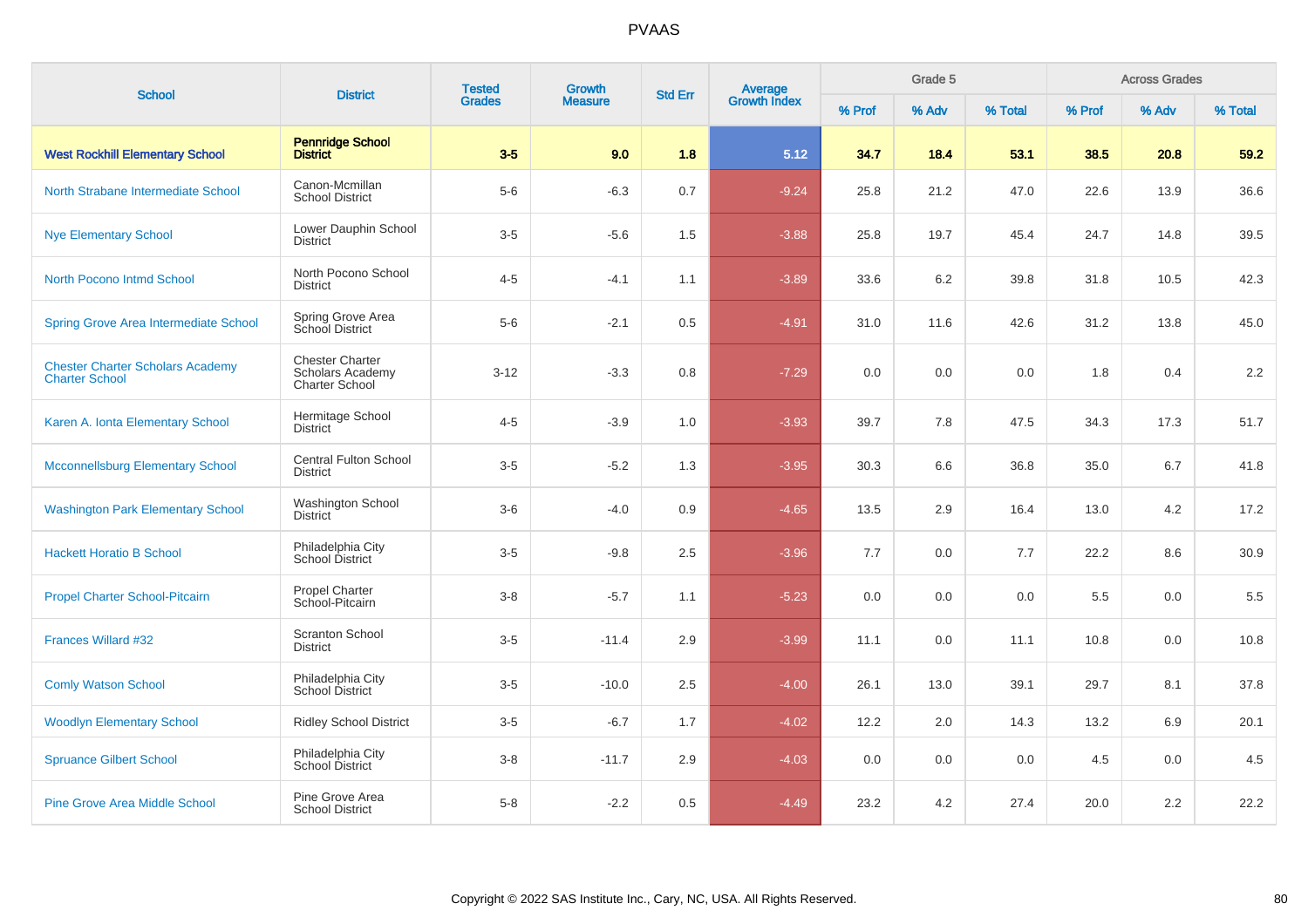| <b>School</b>                                                | <b>District</b>                                                 | <b>Tested</b> | <b>Growth</b>  |                |                         |        | Grade 5 |         |        | <b>Across Grades</b> |         |
|--------------------------------------------------------------|-----------------------------------------------------------------|---------------|----------------|----------------|-------------------------|--------|---------|---------|--------|----------------------|---------|
|                                                              |                                                                 | <b>Grades</b> | <b>Measure</b> | <b>Std Err</b> | Average<br>Growth Index | % Prof | % Adv   | % Total | % Prof | % Adv                | % Total |
| <b>West Rockhill Elementary School</b>                       | <b>Pennridge School</b><br><b>District</b>                      | $3-5$         | 9.0            | 1.8            | 5.12                    | 34.7   | 18.4    | 53.1    | 38.5   | 20.8                 | 59.2    |
| Urban Academy of Greater Pittsburgh<br><b>Charter School</b> | Urban Academy Of<br>Greater Pittsburgh<br><b>Charter School</b> | $3-5$         | $-7.6$         | 1.9            | $-4.05$                 | 2.7    | 0.0     | 2.7     | 7.3    | 0.0                  | 7.3     |
| <b>Glenolden School</b>                                      | Interboro School<br><b>District</b>                             | $3 - 8$       | $-3.9$         | 0.7            | $-5.29$                 | 9.8    | 1.6     | 11.5    | 14.1   | 2.7                  | 16.8    |
| <b>Delaware Valley Elementary School</b>                     | Delaware Valley<br><b>School District</b>                       | $3-5$         | $-6.6$         | 1.6            | $-4.05$                 | 24.6   | 5.3     | 29.8    | 32.2   | 10.0                 | 42.2    |
| <b>Science Leadership Academy Middle</b><br><b>School</b>    | Philadelphia City<br>School District                            | $5-8$         | $-7.1$         | 1.4            | $-5.15$                 | 13.6   | 4.6     | 18.2    | 5.0    | 1.2                  | 6.2     |
| <b>Boyertown Elementary School</b>                           | Boyertown Area<br>School District                               | $3-5$         | $-5.3$         | 1.3            | $-4.06$                 | 29.8   | 2.4     | 32.1    | 34.8   | 11.9                 | 46.6    |
| Antonia Pantoja Community Charter<br><b>School</b>           | Antonia Pantoja<br><b>Community Charter</b><br>School           | $3 - 8$       | $-3.9$         | 0.8            | $-4.62$                 | 1.5    | 0.0     | 1.5     | 1.8    | 0.9                  | $2.8\,$ |
| <b>North Star East Middle School</b>                         | North Star School<br><b>District</b>                            | $5 - 8$       | $-2.8$         | 0.7            | $-5.51$                 | 12.8   | 10.3    | 23.1    | 15.0   | 4.6                  | 19.6    |
| <b>Bullskin Elementary School</b>                            | Connellsville Area<br><b>School District</b>                    | $3-5$         | $-6.4$         | 1.5            | $-4.17$                 | 13.3   | 10.0    | 23.3    | 19.2   | 5.8                  | 25.0    |
| <b>Todd Lane Elementary School</b>                           | <b>Central Valley School</b><br><b>District</b>                 | $3-5$         | $-4.2$         | 1.0            | $-4.17$                 | 24.6   | 4.9     | 29.6    | 32.2   | 12.1                 | 44.3    |
| <b>L B Morris Elementary School</b>                          | Jim Thorpe Area<br><b>School District</b>                       | $3 - 8$       | $-3.6$         | 0.7            | $-4.91$                 | 15.4   | 0.0     | 15.4    | 15.9   | 4.3                  | 20.2    |
| <b>Newtown Elementary School</b>                             | <b>Council Rock School</b><br><b>District</b>                   | $3-6$         | $-3.7$         | 0.9            | $-5.86$                 | 28.3   | 13.1    | 41.4    | 33.9   | 23.6                 | 57.5    |
| <b>Conrad Weiser Middle School</b>                           | Conrad Weiser Area<br><b>School District</b>                    | $5-8$         | $-1.9$         | 0.4            | $-11.29$                | 15.4   | 1.8     | 17.3    | 14.4   | 2.3                  | 16.7    |
| <b>Frazier Elementary School</b>                             | Frazier School District                                         | $3-5$         | $-7.1$         | 1.7            | $-4.25$                 | 7.8    | 0.0     | 7.8     | 19.3   | 3.1                  | 22.4    |
| <b>Lindley Academy Charter School At</b><br><b>Birney</b>    | <b>Lindley Academy</b><br>Charter School At<br><b>Birney</b>    | $3 - 8$       | $-3.0$         | 0.7            | $-4.63$                 | 1.3    | 0.0     | 1.3     | 1.0    | 0.3                  | 1.3     |
| <b>Tacony Academy Charter School</b>                         | Tacony Academy<br><b>Charter School</b>                         | $3 - 11$      | $-3.3$         | 0.8            | $-9.10$                 | 4.1    | 1.4     | 5.5     | 5.0    | 1.0                  | 6.0     |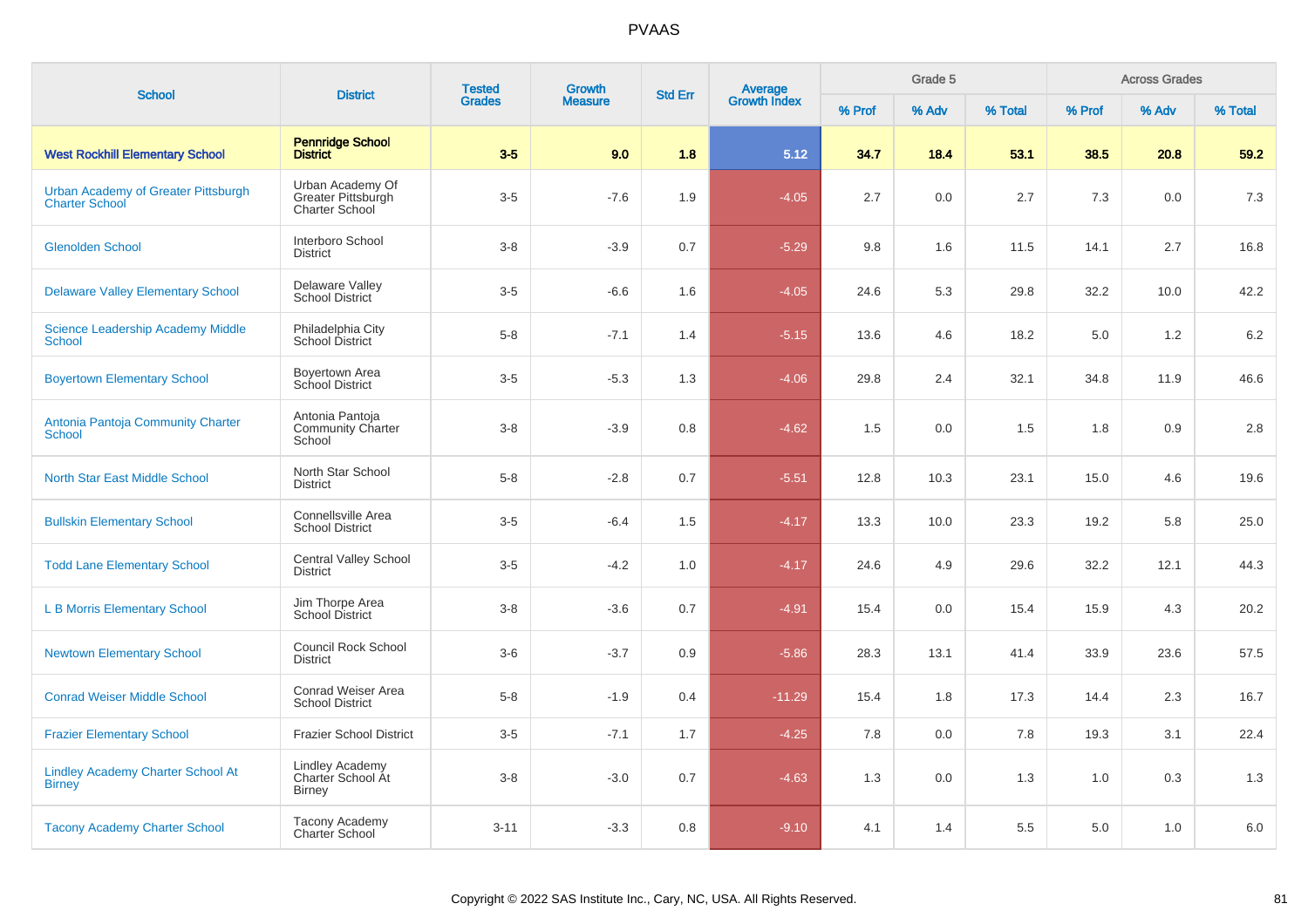| <b>School</b>                              | <b>District</b>                                | <b>Tested</b><br><b>Grades</b> | Growth         | <b>Std Err</b> | <b>Average</b><br>Growth Index |        | Grade 5 |         |        | <b>Across Grades</b> |         |
|--------------------------------------------|------------------------------------------------|--------------------------------|----------------|----------------|--------------------------------|--------|---------|---------|--------|----------------------|---------|
|                                            |                                                |                                | <b>Measure</b> |                |                                | % Prof | % Adv   | % Total | % Prof | % Adv                | % Total |
| <b>West Rockhill Elementary School</b>     | <b>Pennridge School</b><br><b>District</b>     | $3-5$                          | 9.0            | 1.8            | 5.12                           | 34.7   | 18.4    | 53.1    | 38.5   | 20.8                 | 59.2    |
| <b>Propel Charter School-East</b>          | Propel Charter School<br>- East                | $3-8$                          | $-4.2$         | 1.0            | $-5.99$                        | 2.5    | 0.0     | 2.5     | 9.4    | 0.5                  | 9.9     |
| <b>Steel Valley Middle School</b>          | Steel Valley School<br><b>District</b>         | $5 - 8$                        | $-2.9$         | 0.7            | $-6.31$                        | 12.0   | 2.4     | 14.5    | 13.1   | 4.4                  | 17.4    |
| <b>Hutchinson Elementary School</b>        | Laurel Highlands<br>School District            | $3-5$                          | $-7.6$         | 1.8            | $-4.29$                        | 12.8   | 8.5     | 21.3    | 18.4   | 10.9                 | 29.2    |
| Pittsburgh Sterrett 6-8                    | Pittsburgh School<br><b>District</b>           | $5-8$                          | $-3.4$         | 0.8            | $-4.32$                        |        |         |         | 3.5    | 1.3                  | 4.8     |
| <b>Northwestern Elementary School</b>      | Northwestern School<br><b>District</b>         | $3-5$                          | $-6.7$         | 1.5            | $-4.33$                        | 30.5   | 5.1     | 35.6    | 33.7   | 7.8                  | 41.6    |
| <b>Garnet Valley Elementary School</b>     | <b>Garnet Valley School</b><br><b>District</b> | $3-5$                          | $-3.7$         | 0.8            | $-4.33$                        | 23.2   | 22.2    | 45.4    | 29.2   | 21.1                 | 50.2    |
| <b>Skyview Upper Elementary School</b>     | <b>Methacton School</b><br><b>District</b>     | $5-6$                          | $-2.6$         | 0.5            | $-5.56$                        | 30.5   | 14.2    | 44.7    | 29.3   | 12.0                 | 41.4    |
| <b>Buchanan Elementary School</b>          | Chambersburg Area<br>School District           | $3-5$                          | $-9.0$         | 2.1            | $-4.36$                        | 8.6    | 2.9     | 11.4    | 12.7   | 2.7                  | 15.4    |
| <b>Manor Elementary School</b>             | Pennsbury School<br><b>District</b>            | $3-5$                          | $-6.9$         | 1.6            | $-4.37$                        | 18.2   | 9.1     | 27.3    | 27.8   | 12.4                 | 40.1    |
| <b>Apollo-Ridge Elementary School</b>      | Apollo-Ridge School<br><b>District</b>         | $3-5$                          | $-6.2$         | 1.4            | $-4.38$                        | 18.8   | 0.0     | 18.8    | 20.3   | 4.7                  | 25.0    |
| <b>Dunbar Township Elementary School</b>   | Connellsville Area<br><b>School District</b>   | $3-5$                          | $-5.7$         | 1.3            | $-4.40$                        | 15.9   | 6.8     | 22.7    | 29.0   | 9.3                  | 38.3    |
| <b>Veterans Memorial Elementary School</b> | Parkland School<br><b>District</b>             | $3-5$                          | $-6.9$         | 1.6            | $-4.43$                        | 38.6   | 24.6    | 63.2    | 34.0   | 36.0                 | 70.0    |
| <b>Edison Elementary School</b>            | Erie City School<br><b>District</b>            | $3-5$                          | $-7.9$         | 1.8            | $-4.44$                        | 8.7    | 0.0     | 8.7     | 3.4    | 0.0                  | 3.4     |
| <b>MaST Community Charter School III</b>   | MaST Community<br>Charter School III           | $3-6$                          | $-3.6$         | 0.8            | $-4.68$                        | 3.8    | 0.0     | 3.8     | 8.3    | 2.2                  | 10.5    |
| <b>Conemaugh Valley Elementary School</b>  | Conemaugh Valley<br><b>School District</b>     | $3-6$                          | $-5.8$         | 1.1            | $-5.02$                        | 13.7   | 3.9     | 17.6    | 23.2   | 7.2                  | 30.4    |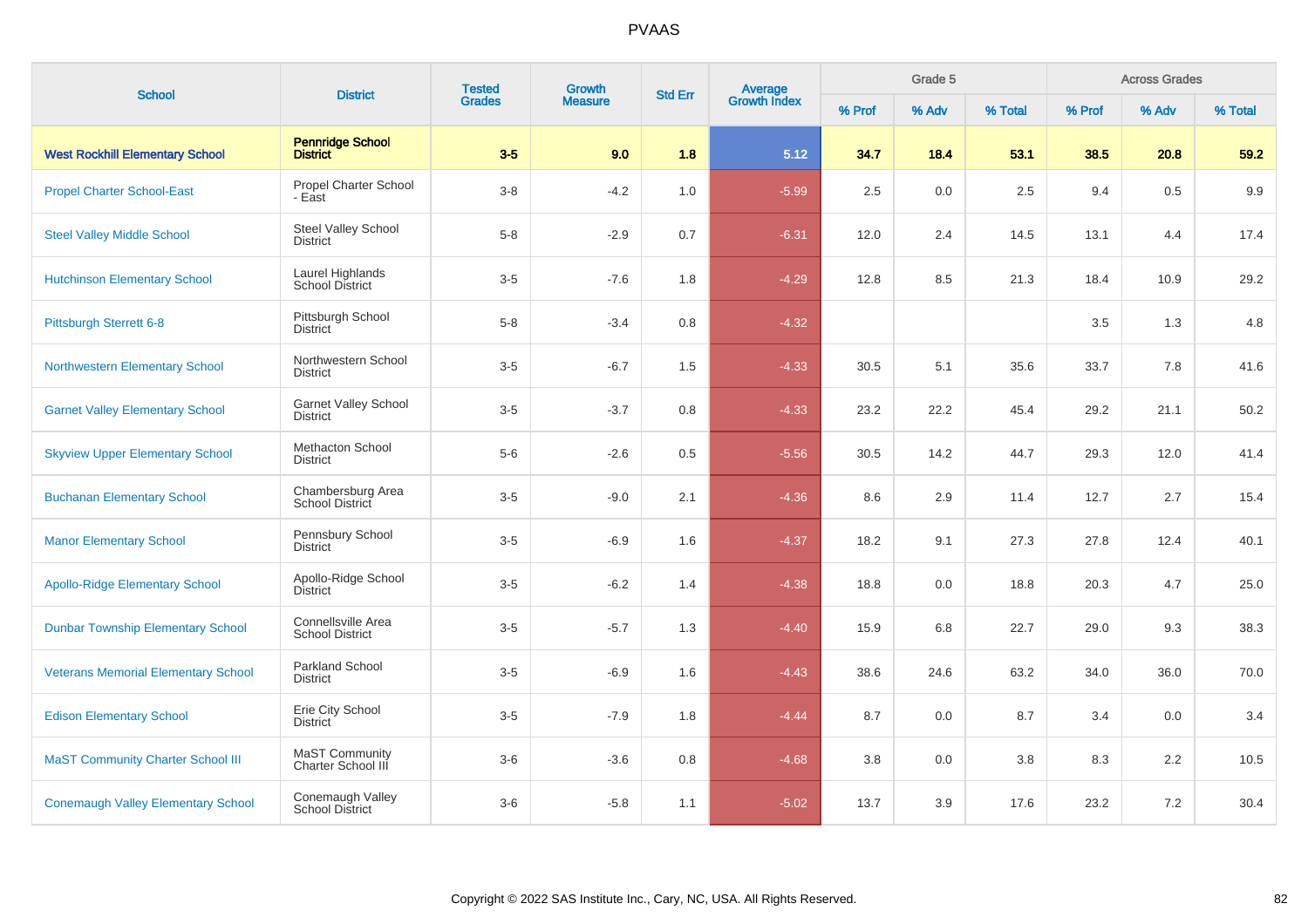| <b>School</b>                               | <b>District</b>                                       | <b>Tested</b> | Growth         | <b>Std Err</b> |                                |        | Grade 5 |         |         | <b>Across Grades</b> |         |
|---------------------------------------------|-------------------------------------------------------|---------------|----------------|----------------|--------------------------------|--------|---------|---------|---------|----------------------|---------|
|                                             |                                                       | <b>Grades</b> | <b>Measure</b> |                | <b>Average</b><br>Growth Index | % Prof | % Adv   | % Total | % Prof  | % Adv                | % Total |
| <b>West Rockhill Elementary School</b>      | <b>Pennridge School</b><br><b>District</b>            | $3-5$         | 9.0            | 1.8            | 5.12                           | 34.7   | 18.4    | 53.1    | 38.5    | 20.8                 | 59.2    |
| <b>Weigelstown Elementary School</b>        | Dover Area School<br><b>District</b>                  | $3-5$         | $-6.4$         | 1.4            | $-4.49$                        | 23.2   | 4.4     | 27.5    | 23.0    | 12.6                 | 35.6    |
| <b>York Academy Regional Charter School</b> | York Academy<br>Regional Charter<br>School            | $3 - 11$      | $-4.4$         | 0.8            | $-5.58$                        | 10.0   | 11.7    | 21.7    | 18.4    | 9.5                  | 27.9    |
| <b>Amos K Hutchinson Elementary School</b>  | Greensburg Salem<br><b>School District</b>            | $3-5$         | $-6.2$         | 1.4            | $-4.51$                        | 29.9   | 3.9     | 33.8    | 24.0    | 8.9                  | 32.9    |
| <b>Hegins-Hubley Elementary School</b>      | Tri-Valley School<br><b>District</b>                  | $3-6$         | $-10.2$        | 1.3            | $-7.88$                        | 14.5   | 3.2     | 17.7    | 15.6    | 4.0                  | 19.6    |
| <b>Alliance For Progress Charter School</b> | <b>Alliance For Progress</b><br><b>Charter School</b> | $3-8$         | $-5.0$         | 1.1            | $-6.69$                        | 0.0    | 0.0     | 0.0     | 0.6     | 0.0                  | 0.6     |
| <b>Pittsburgh Grandview K-5</b>             | Pittsburgh School<br><b>District</b>                  | $3-5$         | $-13.0$        | 2.8            | $-4.58$                        | 0.0    | 0.0     | 0.0     | 7.0     | 0.0                  | 7.0     |
| <b>Spring Ridge Elementary School</b>       | <b>Wilson School District</b>                         | $3-5$         | $-7.4$         | 1.6            | $-4.66$                        | 25.9   | 6.9     | 32.8    | 30.5    | 22.6                 | 53.2    |
| <b>Oaklyn School</b>                        | Shikellamy School<br><b>District</b>                  | $3-5$         | $-7.0$         | 1.5            | $-4.67$                        | 30.3   | 9.1     | 39.4    | 30.9    | 17.4                 | 48.3    |
| <b>Masontown Elementary School</b>          | Albert Gallatin Area<br><b>School District</b>        | $3-5$         | $-10.9$        | 2.3            | $-4.69$                        | 15.2   | 0.0     | 15.2    | 18.4    | 4.1                  | 22.4    |
| <b>Lurgan Elementary School</b>             | Chambersburg Area<br><b>School District</b>           | $3-5$         | $-14.5$        | 3.1            | $-4.70$                        | 28.6   | 0.0     | 28.6    | 14.3    | 0.0                  | 14.3    |
| Pittsburgh Morrow K-8                       | Pittsburgh School<br><b>District</b>                  | $3 - 8$       | $-4.4$         | 0.9            | $-5.13$                        | 3.8    | 1.9     | 5.8     | 1.9     | 2.2                  | 4.1     |
| <b>Sharpsville Area Elementary School</b>   | Sharpsville Area<br>School District                   | $3-5$         | $-7.2$         | 1.5            | $-4.78$                        | 29.0   | 9.7     | 38.7    | 36.4    | 14.2                 | 50.6    |
| <b>Stewart Middle School</b>                | Norristown Area<br><b>School District</b>             | $5 - 8$       | $-3.4$         | 0.7            | $-6.48$                        | 4.4    | 0.0     | 4.4     | $5.2\,$ | 0.7                  | 5.9     |
| <b>Perry Elementary School</b>              | Erie City School<br><b>District</b>                   | $3-5$         | $-8.8$         | 1.8            | $-4.89$                        | 2.3    | 0.0     | 2.3     | $5.2\,$ | 2.2                  | 7.4     |
| <b>Wilkins Elementary STEAM Academy</b>     | Woodland Hills School<br><b>District</b>              | $3-5$         | $-8.5$         | 1.7            | $-4.93$                        | 4.0    | 2.0     | 6.0     | 7.4     | 0.7                  | 8.2     |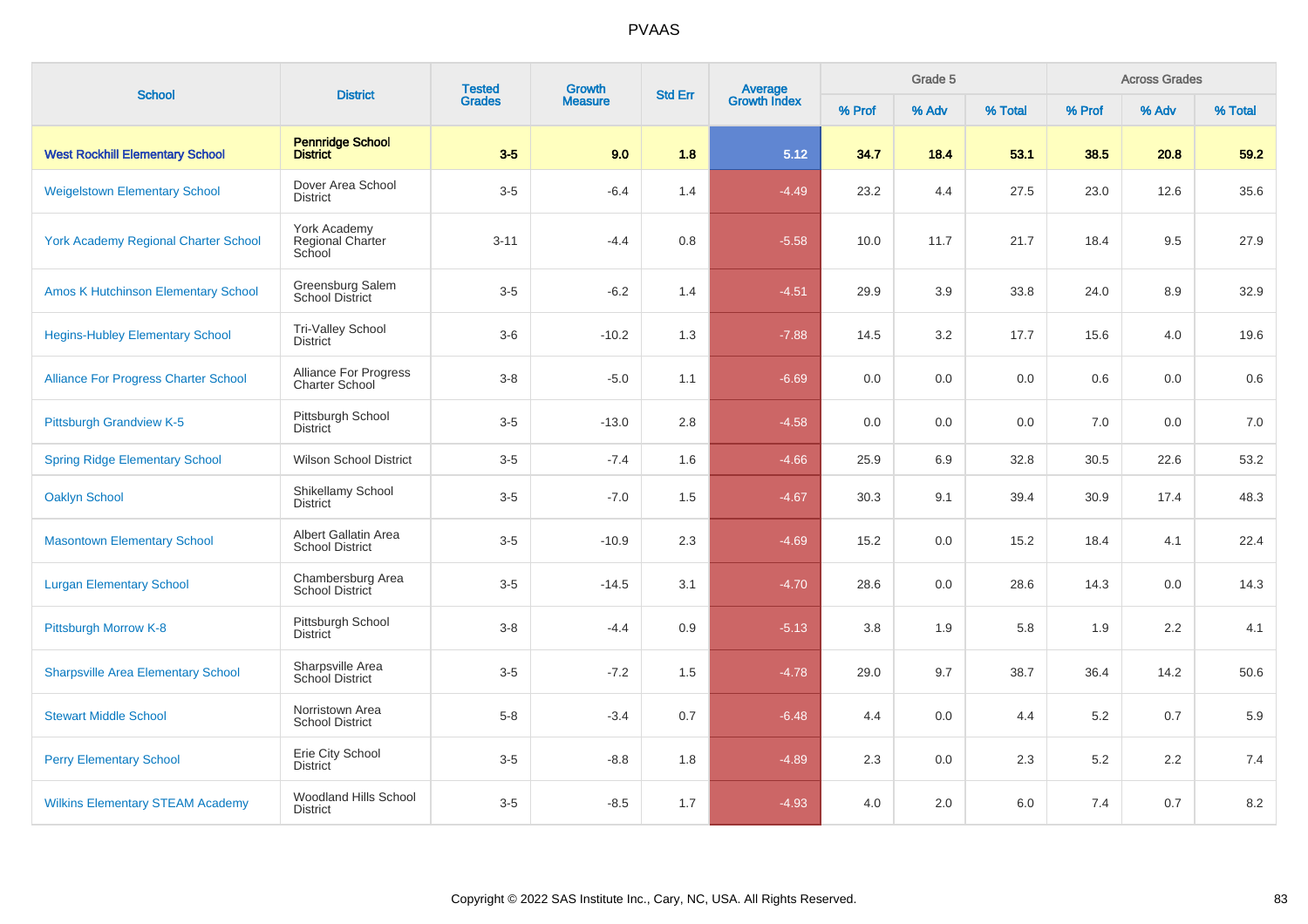| <b>School</b>                                   | <b>District</b>                                 | <b>Tested</b><br><b>Grades</b> | Growth         | <b>Std Err</b> |                                |        | Grade 5 |         |         | <b>Across Grades</b> |         |
|-------------------------------------------------|-------------------------------------------------|--------------------------------|----------------|----------------|--------------------------------|--------|---------|---------|---------|----------------------|---------|
|                                                 |                                                 |                                | <b>Measure</b> |                | <b>Average</b><br>Growth Index | % Prof | % Adv   | % Total | % Prof  | % Adv                | % Total |
| <b>West Rockhill Elementary School</b>          | <b>Pennridge School</b><br><b>District</b>      | $3-5$                          | 9.0            | 1.8            | 5.12                           | 34.7   | 18.4    | 53.1    | 38.5    | 20.8                 | 59.2    |
| <b>Goodnoe Elementary School</b>                | Council Rock School<br><b>District</b>          | $3-6$                          | $-3.9$         | 0.8            | $-6.69$                        | 23.7   | 26.8    | 50.5    | 33.6    | 29.4                 | 63.0    |
| Pittsburgh Faison K-5                           | Pittsburgh School<br><b>District</b>            | $3-5$                          | $-8.5$         | 1.7            | $-4.98$                        | 2.0    | 0.0     | 2.0     | 1.4     | 0.0                  | 1.4     |
| <b>State Elementary Center</b>                  | Wyoming Valley West<br>School District          | $3-5$                          | $-5.8$         | 1.2            | $-4.99$                        | 2.8    | 0.0     | 2.8     | 7.2     | 0.6                  | 7.8     |
| <b>Forge Road Elementary School</b>             | Palmyra Area School<br><b>District</b>          | $3-5$                          | $-7.5$         | 1.5            | $-4.99$                        | 33.8   | 3.1     | 36.9    | 35.6    | 12.6                 | 48.2    |
| <b>Newlonsburg Elementary School</b>            | Franklin Regional<br><b>School District</b>     | $3-5$                          | $-9.4$         | 1.9            | $-5.00$                        | 57.5   | 17.5    | 75.0    | 38.0    | 41.7                 | 79.6    |
| <b>East Norriton Middle School</b>              | Norristown Area<br><b>School District</b>       | $5-8$                          | $-3.1$         | 0.6            | $-5.78$                        | 16.8   | 1.6     | 18.4    | 14.4    | 2.8                  | 17.2    |
| Middle Smithfield Elementary School             | East Stroudsburg Area<br><b>School District</b> | $3-5$                          | $-9.9$         | 2.0            | $-5.04$                        | 24.4   | 0.0     | 24.4    | 17.9    | 6.5                  | 24.4    |
| Northwood Academy Charter School                | Northwood Academy<br><b>Charter School</b>      | $3 - 8$                        | $-3.7$         | 0.7            | $-5.33$                        | 6.6    | 1.3     | 7.9     | 6.3     | 0.9                  | 7.2     |
| New Brighton Area Elementary School             | New Brighton Area<br>School District            | $3-5$                          | $-6.3$         | 1.3            | $-5.06$                        | 18.0   | 1.1     | 19.1    | 15.5    | 2.5                  | 18.0    |
| <b>Rice Elementary School</b>                   | <b>Crestwood School</b><br><b>District</b>      | $3-6$                          | $-4.3$         | 0.8            | $-10.53$                       | 15.7   | 1.8     | 17.6    | 26.0    | 7.7                  | 33.7    |
| South Buffalo Elementary School                 | Freeport Area School<br>District                | $3-5$                          | $-9.2$         | 1.8            | $-5.16$                        | 20.4   | 9.1     | 29.6    | 27.7    | 21.0                 | 48.7    |
| <b>Wallenpaupack South Elementary</b><br>School | Wallenpaupack Area<br>School District           | $3-5$                          | $-10.6$        | 2.0            | $-5.16$                        | 37.5   | 6.2     | 43.8    | 32.6    | 15.8                 | 48.4    |
| <b>Tenth Street Elementary School</b>           | <b>Riverview School</b><br><b>District</b>      | $3-6$                          | $-6.8$         | 1.3            | $-6.43$                        | 36.1   | 2.8     | 38.9    | 36.3    | 17.9                 | 54.2    |
| Pittsburgh Weil K-8                             | Pittsburgh School<br><b>District</b>            | $3-5$                          | $-12.9$        | $2.5\,$        | $-5.23$                        | 0.0    | 0.0     | 0.0     | $3.0\,$ | 1.5                  | 4.6     |
| <b>Smithfield Elementary School</b>             | East Stroudsburg Area<br><b>School District</b> | $3-5$                          | $-10.2$        | 1.9            | $-5.26$                        | 25.6   | 12.8    | 38.5    | 21.0    | 11.6                 | 32.6    |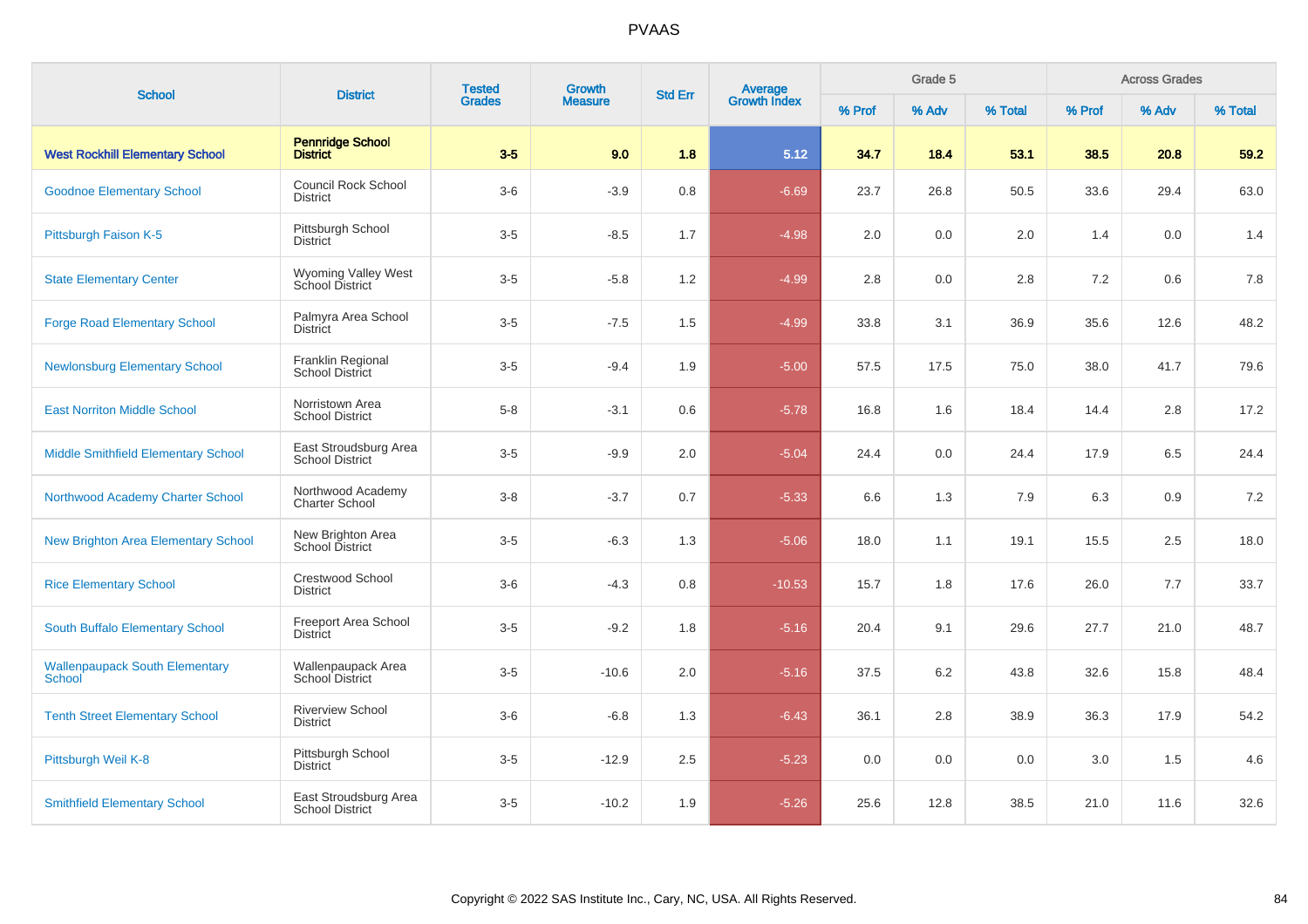| <b>School</b>                             | <b>District</b>                                     | <b>Tested</b> | Growth         | <b>Std Err</b> |                                |        | Grade 5 |         | <b>Across Grades</b> |       |         |  |
|-------------------------------------------|-----------------------------------------------------|---------------|----------------|----------------|--------------------------------|--------|---------|---------|----------------------|-------|---------|--|
|                                           |                                                     | <b>Grades</b> | <b>Measure</b> |                | <b>Average</b><br>Growth Index | % Prof | % Adv   | % Total | % Prof               | % Adv | % Total |  |
| <b>West Rockhill Elementary School</b>    | <b>Pennridge School</b><br><b>District</b>          | $3-5$         | 9.0            | 1.8            | 5.12                           | 34.7   | 18.4    | 53.1    | 38.5                 | 20.8  | 59.2    |  |
| <b>St Marys Area Middle School</b>        | Saint Marys Area<br><b>School District</b>          | $5 - 8$       | $-3.2$         | 0.6            | $-5.37$                        |        |         |         | 14.8                 | 2.7   | 17.6    |  |
| <b>Bethlehem-Center Elementary School</b> | Bethlehem-Center<br><b>School District</b>          | $3-5$         | $-7.8$         | 1.4            | $-5.38$                        | 5.6    | 1.4     | 7.0     | 16.9                 | 7.5   | 24.4    |  |
| <b>State Street Elementary School</b>     | Ambridge Area School<br><b>District</b>             | $3-5$         | $-11.5$        | 2.1            | $-5.44$                        | 9.7    | 0.0     | 9.7     | 14.8                 | 5.6   | 20.4    |  |
| <b>Prospect Park School</b>               | Interboro School<br><b>District</b>                 | $3-8$         | $-4.4$         | 0.8            | $-7.77$                        | 14.5   | 4.8     | 19.4    | 13.4                 | 4.6   | 18.0    |  |
| <b>Reynolds Elementary School</b>         | Reynolds School<br><b>District</b>                  | $3-6$         | $-5.4$         | 1.0            | $-7.39$                        | 13.0   | 1.4     | 14.5    | 16.3                 | 1.8   | 18.2    |  |
| <b>Mellon Elementary School</b>           | <b>Ligonier Valley School</b><br><b>District</b>    | $3-5$         | $-8.6$         | 1.5            | $-5.53$                        | 18.3   | 1.7     | 20.0    | 27.9                 | 7.0   | 34.9    |  |
| <b>Chichester Middle School</b>           | <b>Chichester School</b><br><b>District</b>         | $5 - 8$       | $-3.8$         | 0.7            | $-5.70$                        | 6.8    | 1.1     | 8.0     | 5.9                  | 2.6   | 8.5     |  |
| <b>Bobtown Elementary School</b>          | Southeastern Greene<br><b>School District</b>       | $3-6$         | $-13.3$        | 1.5            | $-8.93$                        | 34.5   | 13.8    | 48.3    | 33.3                 | 19.2  | 52.5    |  |
| Sol Feinstone Elementary School           | <b>Council Rock School</b><br><b>District</b>       | $3-6$         | $-4.9$         | 0.8            | $-6.00$                        | 40.5   | 21.6    | 62.1    | 39.1                 | 24.5  | 63.6    |  |
| <b>Central Elementary School</b>          | Elizabeth Forward<br><b>School District</b>         | $3-5$         | $-9.0$         | 1.6            | $-5.64$                        | 25.4   | 16.4    | 41.8    | 31.1                 | 22.2  | 53.3    |  |
| Lehman Intermediate School                | East Stroudsburg Area<br><b>School District</b>     | $5-8$         | $-4.8$         | 0.8            | $-5.77$                        |        |         |         | 8.9                  | 2.3   | 11.2    |  |
| <b>Fayetteville Elementary School</b>     | Chambersburg Area<br>School District                | $3-5$         | $-8.4$         | 1.5            | $-5.77$                        | 26.1   | 4.4     | 30.4    | 21.2                 | 7.1   | 28.3    |  |
| <b>Maritime Academy Charter School</b>    | Maritime Academy<br><b>Charter School</b>           | $3 - 10$      | $-3.7$         | 0.6            | $-7.33$                        | 3.5    | 1.2     | 4.7     | 4.6                  | 2.1   | 6.7     |  |
| <b>Manoa Elementary School</b>            | <b>Haverford Township</b><br><b>School District</b> | $3-5$         | $-6.7$         | 1.1            | $-5.95$                        | 24.6   | 13.6    | 38.2    | 32.4                 | 23.7  | 56.1    |  |
| Jefferson-Morgan Elementary School        | Jefferson-Morgan<br>School District                 | $3-6$         | $-6.4$         | 1.1            | $-9.62$                        | 7.1    | 1.4     | 8.6     | 17.1                 | 5.6   | 22.6    |  |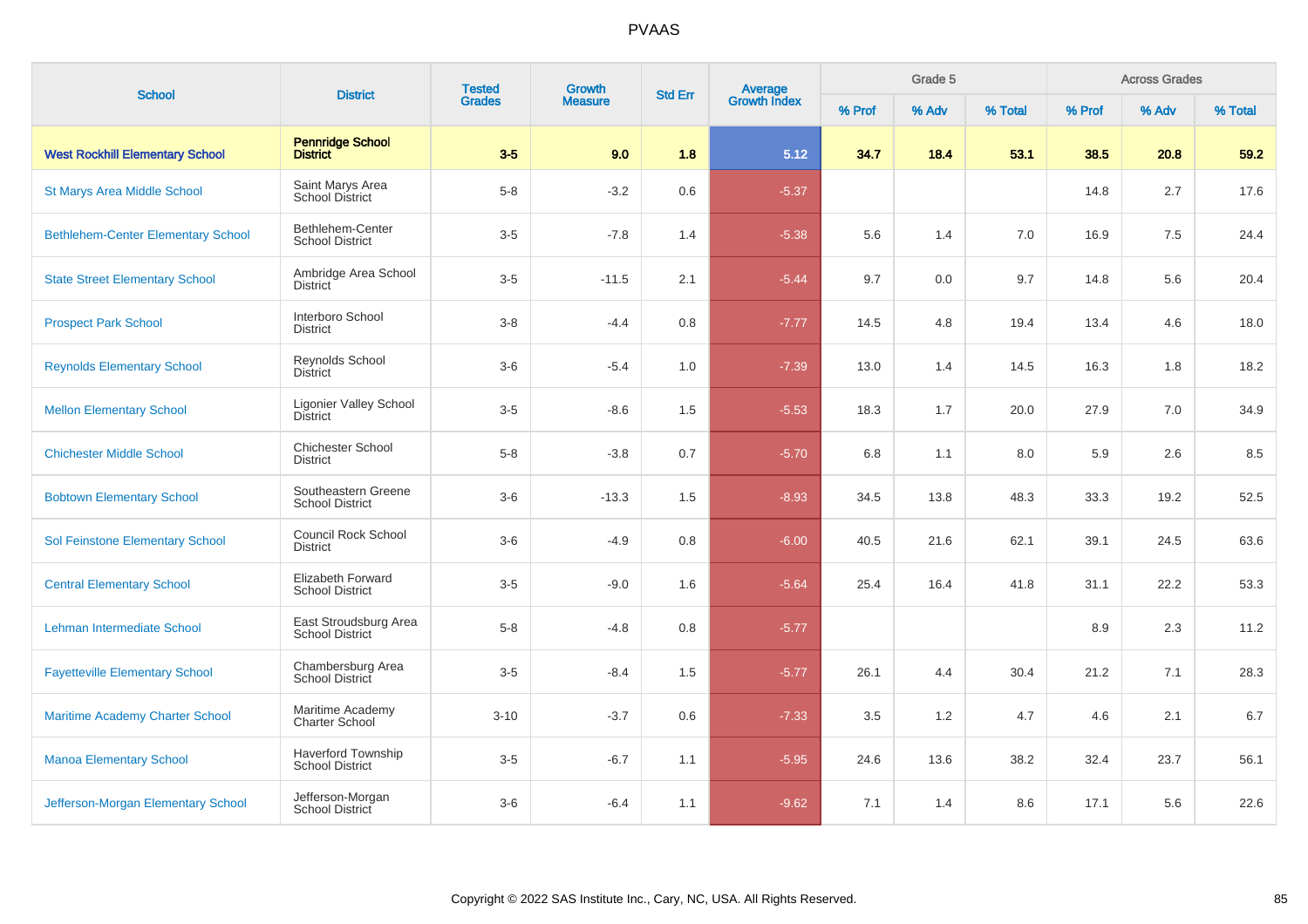| <b>School</b>                                                     | <b>District</b>                                                      | <b>Tested</b> | Growth<br><b>Measure</b> | <b>Std Err</b> |                                |        | Grade 5 |         | <b>Across Grades</b> |       |         |  |
|-------------------------------------------------------------------|----------------------------------------------------------------------|---------------|--------------------------|----------------|--------------------------------|--------|---------|---------|----------------------|-------|---------|--|
|                                                                   |                                                                      | <b>Grades</b> |                          |                | <b>Average</b><br>Growth Index | % Prof | % Adv   | % Total | % Prof               | % Adv | % Total |  |
| <b>West Rockhill Elementary School</b>                            | <b>Pennridge School</b><br><b>District</b>                           | $3-5$         | 9.0                      | 1.8            | 5.12                           | 34.7   | 18.4    | 53.1    | 38.5                 | 20.8  | 59.2    |  |
| Masterman Julia R Sec School                                      | Philadelphia City<br>School District                                 | $5 - 10$      | $-7.7$                   | 1.3            | $-6.40$                        | 45.2   | 47.6    | 92.9    | 49.1                 | 40.0  | 89.1    |  |
| <b>Worrall Elementary School</b>                                  | Marple Newtown<br>School District                                    | $3-5$         | $-8.9$                   | 1.5            | $-6.08$                        | 44.4   | 25.4    | 69.8    | 35.5                 | 35.5  | 71.0    |  |
| <b>Community Academy Of Philadelphia</b><br><b>Charter School</b> | <b>Community Academy</b><br>Of Philadelphia<br><b>Charter School</b> | $3 - 11$      | $-5.7$                   | 0.9            | $-6.24$                        | 4.9    | 2.4     | 7.3     | 2.4                  | 1.0   | 3.5     |  |
| <b>Penn Hills Elementary School</b>                               | Penn Hills School<br><b>District</b>                                 | $3-5$         | $-5.8$                   | 0.9            | $-6.26$                        | 4.7    | 1.8     | 6.5     | 10.8                 | 3.4   | 14.2    |  |
| South Allegheny Elementary School                                 | South Allegheny<br><b>School District</b>                            | $3-5$         | $-10.2$                  | 1.6            | $-6.31$                        | 27.3   | 1.8     | 29.1    | 25.2                 | 3.1   | 28.2    |  |
| <b>Philipsburg Elementary School</b>                              | Philipsburg-Osceola<br>Area School District                          | $3-5$         | $-9.4$                   | 1.5            | $-6.36$                        | 38.5   | 10.8    | 49.2    | 31.0                 | 20.1  | 51.1    |  |
| <b>Berwick Area Middle School</b>                                 | <b>Berwick Area School</b><br><b>District</b>                        | $5-8$         | $-3.7$                   | 0.5            | $-7.82$                        | 18.5   | 6.8     | 25.3    | 17.1                 | 4.1   | 21.2    |  |
| Pittsburgh Whittier K-5                                           | Pittsburgh School<br><b>District</b>                                 | $3-5$         | $-18.7$                  | 2.9            | $-6.41$                        | 5.9    | 0.0     | 5.9     | 12.5                 | 1.6   | 14.1    |  |
| Oil City Area Middle School                                       | Oil City Area School<br><b>District</b>                              | $5 - 8$       | $-3.7$                   | 0.5            | $-7.13$                        | 15.5   | 2.8     | 18.3    | 9.5                  | 1.5   | 11.0    |  |
| <b>Fallsington Elementary School</b>                              | Pennsbury School<br><b>District</b>                                  | $3-5$         | $-10.5$                  | 1.6            | $-6.47$                        | 25.5   | 15.7    | 41.2    | 29.8                 | 18.2  | 47.9    |  |
| <b>Southmoreland Elementary School</b>                            | Southmoreland School<br><b>District</b>                              | $3-5$         | $-7.8$                   | 1.2            | $-6.52$                        | 12.6   | 4.2     | 16.8    | 23.4                 | 5.8   | 29.2    |  |
| <b>Osceola Mills Elementary School</b>                            | Philipsburg-Osceola<br>Area School District                          | $3-5$         | $-9.9$                   | 1.5            | $-6.61$                        | 32.2   | 10.2    | 42.4    | 34.6                 | 19.0  | 53.6    |  |
| <b>Scenic Hills Elementary School</b>                             | Springfield School<br>District                                       | $3-5$         | $-6.1$                   | 0.9            | $-6.61$                        | 30.2   | 13.8    | 44.0    | 35.6                 | 23.7  | 59.4    |  |
| <b>Rolling Ridge Elementary School</b>                            | <b>Harbor Creek School</b><br><b>District</b>                        | $3-6$         | $-7.5$                   | 1.0            | $-7.29$                        | 32.1   | 10.7    | 42.9    | 32.6                 | 21.6  | 54.2    |  |
| <b>School Lane Charter School</b>                                 | School Lane Charter<br>School                                        | $3 - 11$      | $-4.8$                   | 0.7            | $-7.87$                        | 26.9   | 7.5     | 34.3    | 21.0                 | 6.5   | 27.5    |  |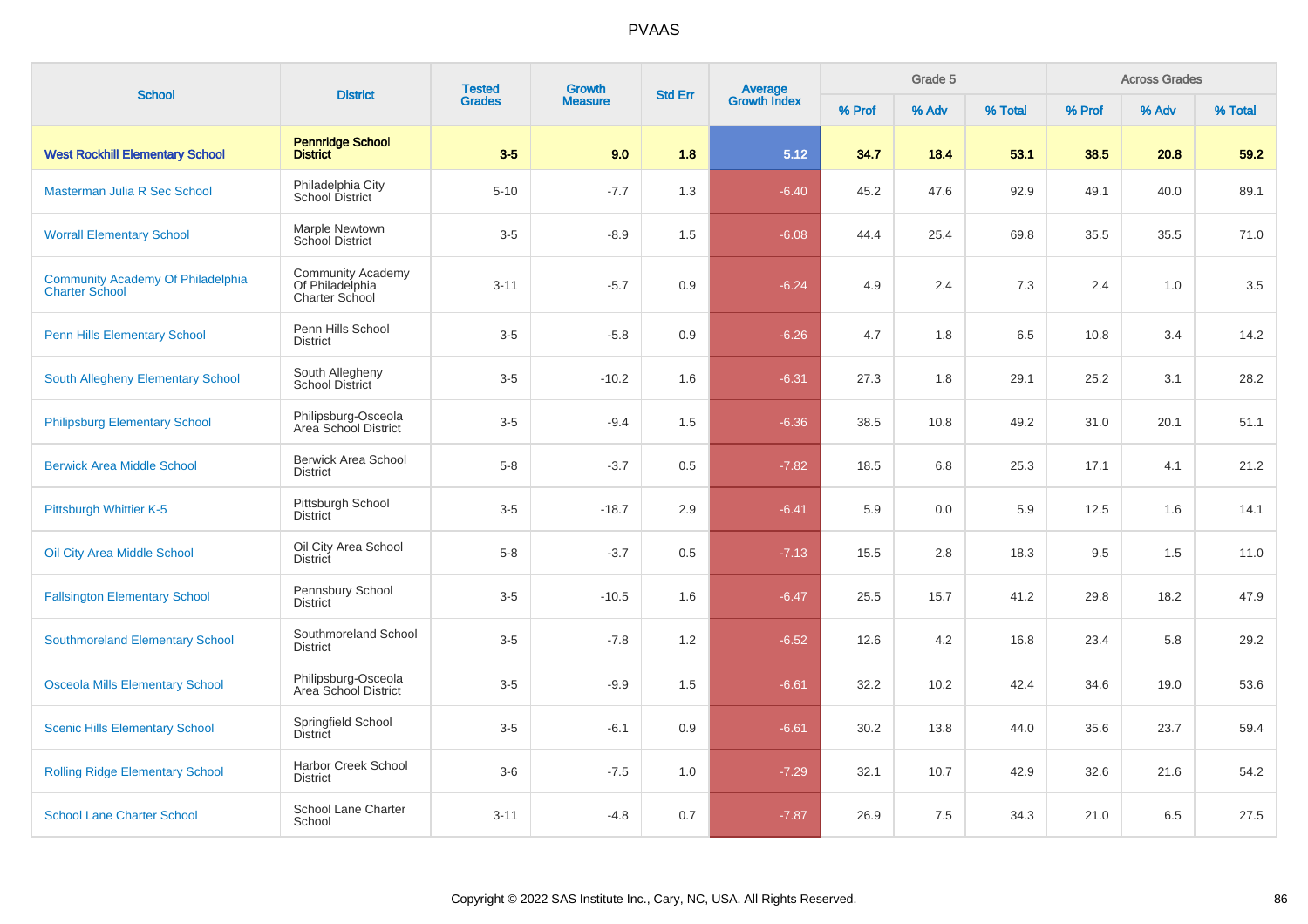| <b>School</b>                               | <b>District</b>                                 | <b>Tested</b> | Growth         | <b>Std Err</b> |                                |        | Grade 5 |         | <b>Across Grades</b> |       |         |  |
|---------------------------------------------|-------------------------------------------------|---------------|----------------|----------------|--------------------------------|--------|---------|---------|----------------------|-------|---------|--|
|                                             |                                                 | <b>Grades</b> | <b>Measure</b> |                | <b>Average</b><br>Growth Index | % Prof | % Adv   | % Total | % Prof               | % Adv | % Total |  |
| <b>West Rockhill Elementary School</b>      | <b>Pennridge School</b><br><b>District</b>      | $3-5$         | 9.0            | 1.8            | 5.12                           | 34.7   | 18.4    | 53.1    | 38.5                 | 20.8  | 59.2    |  |
| <b>Burgettstown Elementary Center</b>       | <b>Burgettstown Area</b><br>School District     | $3-5$         | $-9.1$         | 1.4            | $-6.70$                        | 16.9   | 2.6     | 19.5    | 21.1                 | 5.2   | 26.3    |  |
| <b>Edgewood Elementary STEAM</b><br>Academy | <b>Woodland Hills School</b><br><b>District</b> | $3-5$         | $-10.7$        | 1.6            | $-6.82$                        | 7.1    | 0.0     | 7.1     | 8.9                  | 0.7   | 9.6     |  |
| <b>Pottstown Middle School</b>              | Pottstown School<br><b>District</b>             | $5 - 8$       | $-5.0$         | 0.5            | $-10.19$                       | 6.0    | 3.6     | 9.5     | 4.8                  | 1.2   | 6.0     |  |
| Pittsburgh West Liberty K-5                 | Pittsburgh School<br><b>District</b>            | $3-5$         | $-20.5$        | 2.9            | $-6.97$                        | 5.6    | 5.6     | 11.1    | 18.6                 | 2.9   | 21.4    |  |
| <b>Ringgold Middle School</b>               | Ringgold School<br><b>District</b>              | $5 - 8$       | $-4.9$         | 0.4            | $-10.85$                       | 13.5   | 1.8     | 15.3    | 8.3                  | 0.9   | 9.2     |  |
| <b>East Stroudsburg Elementary School</b>   | East Stroudsburg Area<br><b>School District</b> | $3-5$         | $-10.9$        | 1.6            | $-7.01$                        | 15.2   | 5.1     | 20.3    | 26.2                 | 5.0   | 31.2    |  |
| <b>Trafford Elementary School</b>           | Penn-Trafford School<br><b>District</b>         | $3-5$         | $-13.7$        | 1.9            | $-7.13$                        | 39.5   | 5.3     | 44.7    | 36.5                 | 26.0  | 62.5    |  |
| Pittsburgh Fulton K-5                       | Pittsburgh School<br><b>District</b>            | $3-5$         | $-14.1$        | 2.0            | $-7.18$                        | 5.6    | 2.8     | 8.3     | 10.7                 | 3.6   | 14.3    |  |
| <b>Carmichaels Area Elementary Center</b>   | Carmichaels Area<br><b>School District</b>      | $3-5$         | $-9.6$         | 1.3            | $-7.18$                        | 13.8   | 1.2     | 15.0    | 18.5                 | 3.3   | 21.8    |  |
| <b>Pennell Elementary School</b>            | Penn-Delco School<br>District                   | $3-5$         | $-10.1$        | 1.4            | $-7.22$                        | 32.4   | 18.3    | 50.7    | 35.8                 | 15.6  | 51.4    |  |
| Pittsburgh Lincoln K-5                      | Pittsburgh School<br><b>District</b>            | $3-5$         | $-17.9$        | 2.5            | $-7.30$                        | 0.0    | 0.0     | 0.0     | 1.3                  | 0.0   | 1.3     |  |
| <b>Charleroi Area Elementary Center</b>     | Charleroi School<br><b>District</b>             | $3-5$         | $-9.2$         | 1.2            | $-7.59$                        | 10.8   | 1.0     | 11.8    | 14.2                 | 3.2   | 17.4    |  |
| <b>West View Elementary School</b>          | North Hills School<br><b>District</b>           | $3-5$         | $-11.4$        | 1.5            | $-7.70$                        | 28.6   | 6.4     | 34.9    | 29.7                 | 13.2  | 42.9    |  |
| Pittsburgh Concord K-5                      | Pittsburgh School<br><b>District</b>            | $3-5$         | $-12.1$        | 1.6            | $-7.72$                        | 8.8    | 1.8     | 10.5    | 14.1                 | 3.1   | 17.2    |  |
| Pittsburgh Greenfield K-8                   | Pittsburgh School<br><b>District</b>            | $3 - 8$       | $-8.7$         | 1.1            | $-8.03$                        | 29.6   | 3.7     | 33.3    | 22.9                 | 6.5   | 29.4    |  |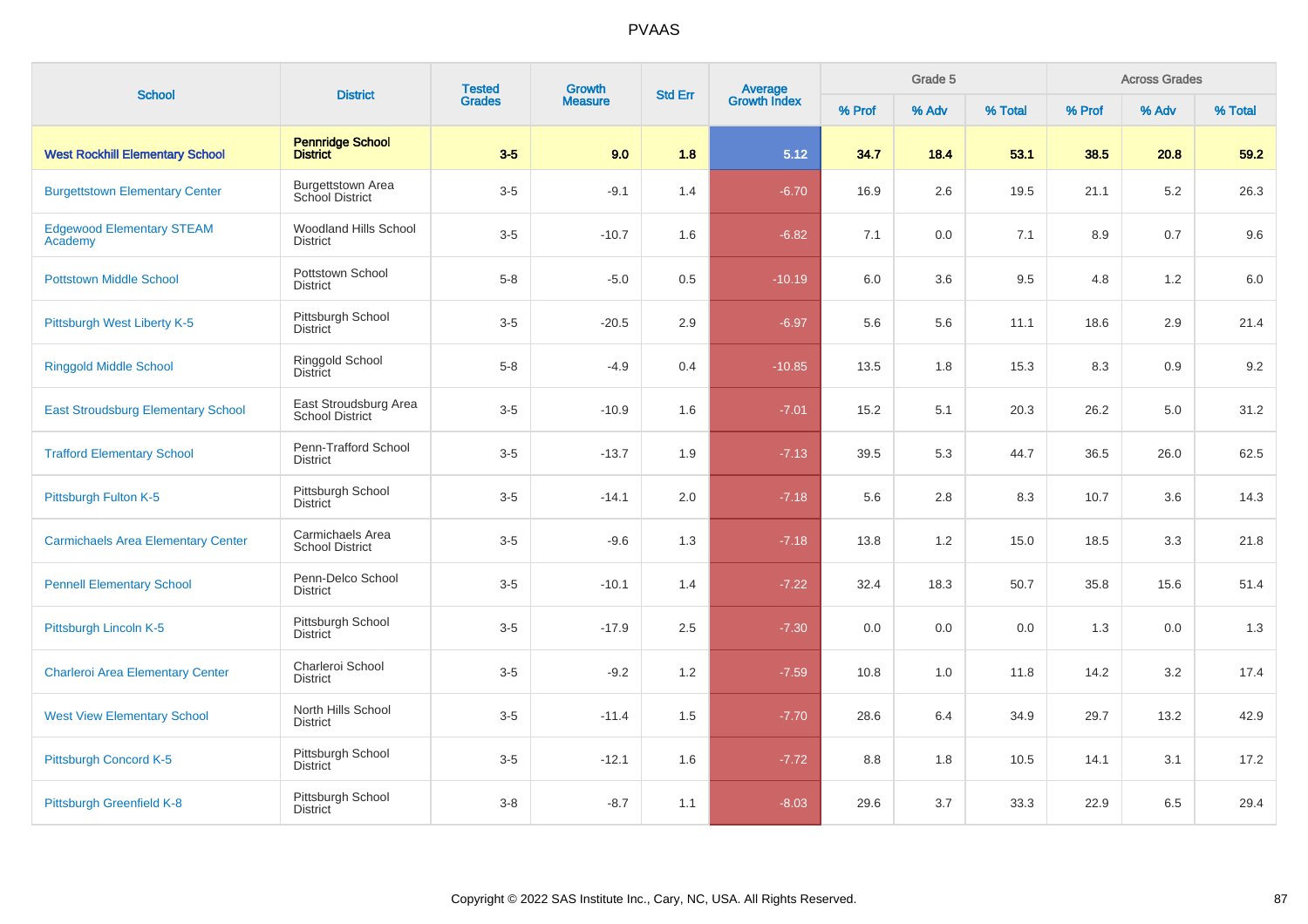| <b>School</b>                              | <b>District</b>                               | <b>Tested</b> | Growth         | <b>Std Err</b> |                                |         | Grade 5 |         | <b>Across Grades</b> |       |         |  |
|--------------------------------------------|-----------------------------------------------|---------------|----------------|----------------|--------------------------------|---------|---------|---------|----------------------|-------|---------|--|
|                                            |                                               | <b>Grades</b> | <b>Measure</b> |                | <b>Average</b><br>Growth Index | % Prof  | % Adv   | % Total | % Prof               | % Adv | % Total |  |
| <b>West Rockhill Elementary School</b>     | <b>Pennridge School</b><br><b>District</b>    | $3-5$         | 9.0            | 1.8            | 5.12                           | 34.7    | 18.4    | 53.1    | 38.5                 | 20.8  | 59.2    |  |
| <b>Eden Hall Upper Elementary School</b>   | Pine-Richland School<br><b>District</b>       | $4 - 6$       | $-3.6$         | 0.5            | $-11.72$                       | 35.1    | 21.7    | 56.8    | 34.3                 | 17.8  | 52.1    |  |
| <b>Ramsay Elementary School</b>            | Mount Pleasant Area<br><b>School District</b> | $4 - 6$       | $-7.4$         | 0.7            | $-9.86$                        | 18.0    | 1.6     | 19.7    | 17.2                 | 1.7   | 18.9    |  |
| Morrisville Intermediate School (8380)     | Morrisville Borough<br><b>School District</b> | $3-5$         | $-12.9$        | 1.6            | $-8.04$                        | 9.8     | 0.0     | 9.8     | 7.7                  | 1.2   | 8.9     |  |
| Pittsburgh Dilworth K-5                    | Pittsburgh School<br><b>District</b>          | $3-5$         | $-14.4$        | 1.8            | $-8.08$                        | 11.6    | 4.6     | 16.3    | 14.4                 | 6.4   | 20.8    |  |
| <b>Pleasant Valley Intermediate School</b> | Pleasant Valley<br>School District            | $4 - 6$       | $-4.6$         | 0.6            | $-9.98$                        | 20.4    | 6.2     | 26.7    | 18.8                 | 5.1   | 23.9    |  |
| Pittsburgh Allegheny K-5                   | Pittsburgh School<br><b>District</b>          | $3-5$         | $-11.8$        | 1.4            | $-8.21$                        | $6.2\,$ | 10.8    | 16.9    | 15.5                 | 8.2   | 23.7    |  |
| <b>MaST Community Charter School II</b>    | MaST Community<br>Charter School II           | $3 - 10$      | $-8.4$         | 0.7            | $-12.33$                       | 5.0     | 2.0     | 6.9     | 12.6                 | 3.2   | 15.8    |  |
| <b>C E Cole Intermediate School</b>        | Muhlenberg School<br><b>District</b>          | $4 - 6$       | $-6.1$         | 0.5            | $-11.12$                       | 8.1     | 0.5     | 8.5     | 6.1                  | 1.0   | 7.2     |  |
| <b>Moore School</b>                        | Brentwood Borough<br><b>School District</b>   | $3-5$         | $-17.0$        | 1.8            | $-9.33$                        | 19.5    | 7.3     | 26.8    | 26.9                 | 11.5  | 38.5    |  |
| <b>Moss Side Middle School</b>             | <b>Gateway School</b><br><b>District</b>      | $5-6$         | $-5.8$         | 0.6            | $-11.30$                       | 15.6    | 7.6     | 23.1    | 16.1                 | 7.3   | 23.4    |  |
| <b>Wilson Area Intermediate School</b>     | Wilson Area School<br><b>District</b>         | $5-8$         | $-11.7$        | 0.5            | $-23.16$                       | 17.2    | 6.0     | 23.2    | 13.6                 | 4.6   | 18.3    |  |
| <b>MaST Community Charter School</b>       | MaST Community<br><b>Charter School</b>       | $3 - 10$      | $-8.7$         | 0.6            | $-15.16$                       | 30.0    | 3.0     | 33.0    | 23.1                 | 3.6   | 26.7    |  |
| <b>Pittston Area Middle School</b>         | Pittston Area School<br><b>District</b>       | $5-8$         | $-8.4$         | 0.7            | $-12.68$                       | 5.7     | 0.0     | 5.7     | 5.3                  | 1.1   | 6.4     |  |
| Kiski Area Upper Elementary School         | Kiski Area School<br><b>District</b>          | $5-6$         | $-8.7$         | 0.6            | $-15.29$                       | 15.5    | 5.6     | 21.1    | 13.4                 | 3.5   | 16.9    |  |
| <b>West Mifflin Area Middle School</b>     | West Mifflin Area<br><b>School District</b>   | $4 - 11$      | $-8.5$         | 0.5            | $-18.36$                       | 18.6    | 5.7     | 24.3    | 9.5                  | 2.0   | 11.6    |  |